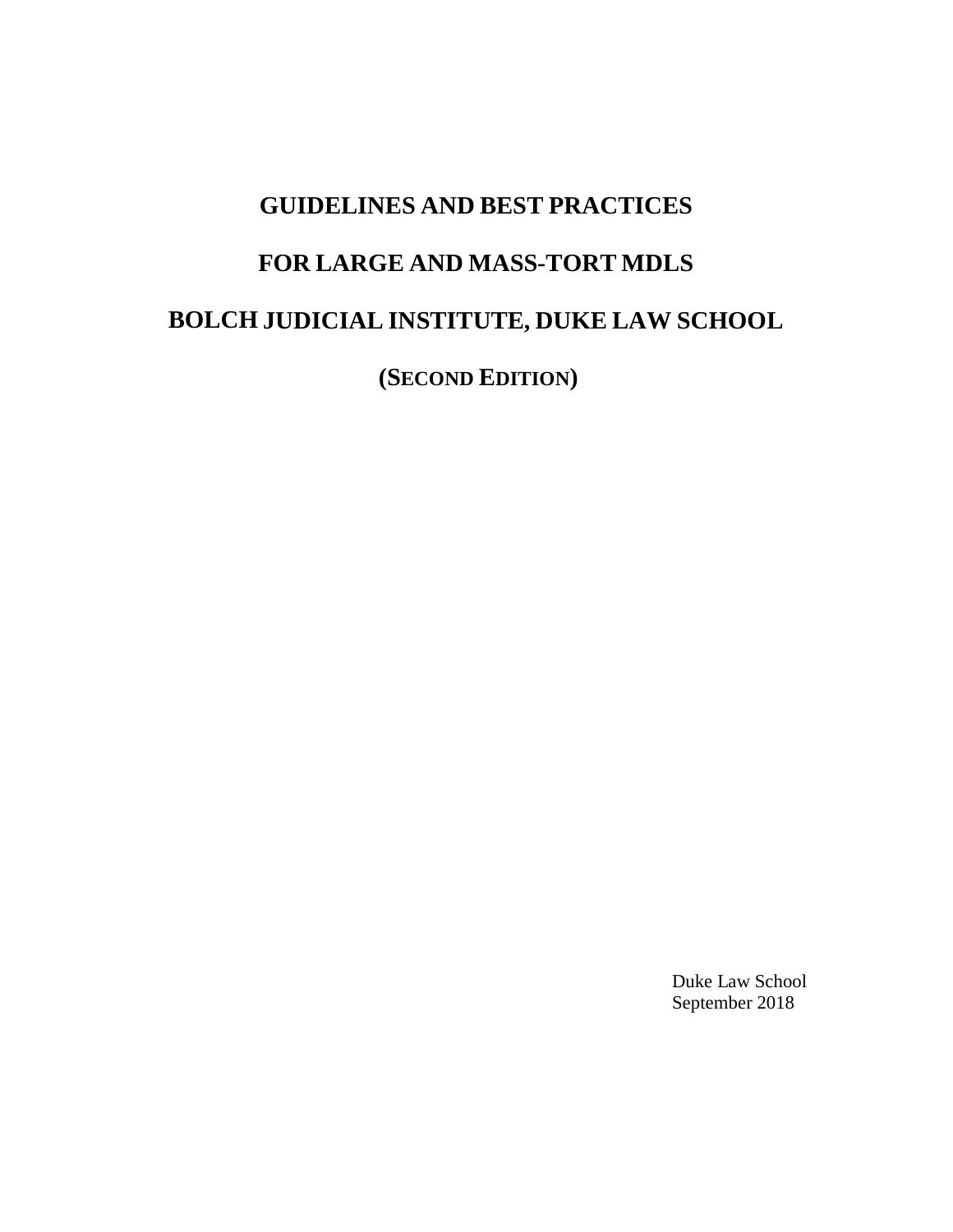#### **FOREWORD†**

The Duke Law Center for Judicial Studies held a series of bench-bar MDL conferences in 2013, 2014, 2015, and 2016. The conferences revealed a growing and large number of cases centralized in a few mass-tort MDLs. These mass-tort MDLs present enormous challenges to transferee judges assigned to manage them. There is little official guidance and no rules specific to the management of mass-tort MDLs, often requiring the transferee judge to develop procedures out of whole cloth. Under the auspices of the Duke Law Judicial Studies Center, which has now become the Bolch Judicial Institute, volunteer judges and practitioners have been examining the various procedures adopted by MDL transferee judges with a view to developing and providing more uniform guidance.

Following a bench-bar conference on May 2-3, 2013, more than thirty-five practitioners, equally balanced between plaintiff and defense lawyers, and judges drafted a report containing standards and best practices governing large and mass-tort MDLs. The Center issued the report on December 19, 2014. The report has been forwarded to every transferee judge assigned a large or mass-tort MDL.

On October 27-28, 2016, the Judicial Studies Center held a bench-bar conference on Emerging Issues in Mass-Tort MDLs. Four teams consisting of thirty practitioners, equally balanced between plaintiff and defense lawyers, and seven judges volunteered to update and add new sections to the 2014 MDL STANDARDS AND BEST PRACTICES, which have been renamed GUIDELINES AND BEST PRACTICES.

Teams were formed, and team leaders selected in early 2017. In February 2017, the teams prepared outlines of new chapters and updates. They submitted drafts in the fall and winter, which were circulated among the team members, who reviewed and revised the drafts in accordance with the comments. The revised drafts were then submitted to seven judges for their comment in early 2018. The teams reviewed the judges' comments and revised their drafts.

The second edition revises and updates the 2014 MDL GUIDELINES AND BEST PRACTICES, adding: (1) new sections to Chapter 1 on the information individual plaintiffs should submit on filing a claim; (2) a new Chapter 3 on lead counsel duties, including guidance on the extent of fiduciary duties owed by the plaintiff steering committee and lead counsel to all plaintiffs; (3) a new Chapter 4 on the role of non-leadership counsel; and (4) a new Chapter 8 on settlement review and claims-processing administration.

The second edition of the MDL GUIDELINES AND BEST PRACTICES is the culmination of a process that began in October 2016. Although the Bolch Judicial Institute retained editorial control, this iterative drafting process provided multiple opportunities for the volunteers on the four teams to confer, suggest edits, and comment on the draft. Substantial revisions were made during the process. Many compromises, affecting matters on which the 30 volunteer contributors hold passionate views, were also reached. But the draft should not be viewed as

\_\_\_\_\_\_\_\_\_\_\_\_\_\_\_\_\_\_\_\_\_\_\_\_\_\_\_

**<sup>†</sup>**Copyright ©2018, All Rights Reserved. This document does not necessarily reflect the views of Duke Law School or its faculty, or any other organization including the Judicial Conference of the United States or any other government unit.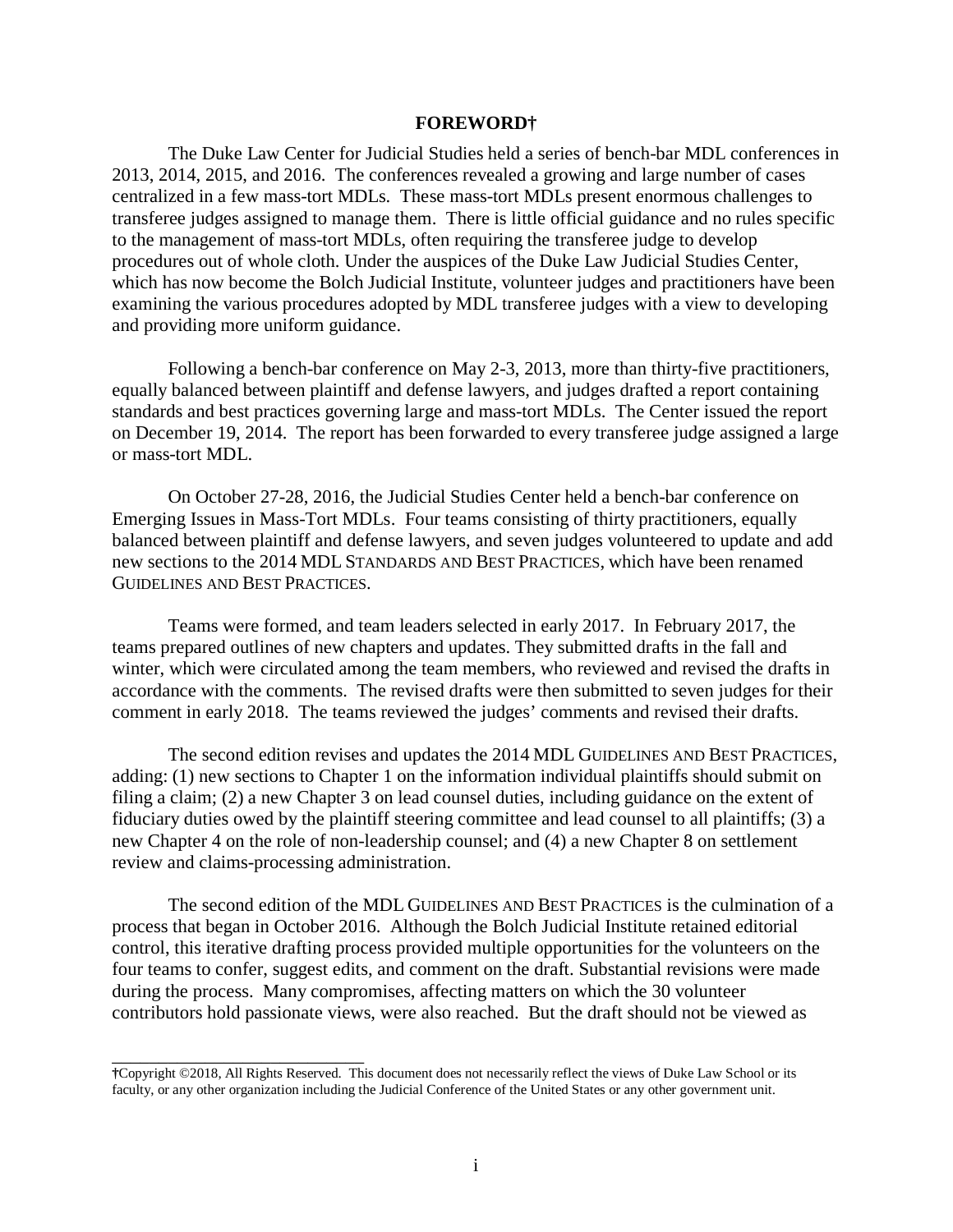representing unanimous agreement, and individual volunteer contributors may not necessarily agree with every recommendation.

The second edition of the MDL GUIDELINES AND BEST PRACTICES is posted on the Bolch Judicial Institute at [https://judicialstudies.duke.edu/conferences/publications/.](https://judicialstudies.duke.edu/conferences/publications/)

> John K. Rabiej, Deputy Director Bolch Judicial Institute, Duke Law School

 Malini Moorthy, Chair, Advisory Council, Distinguished Lawyers' Conferences Dena Sharp, Vice-Chair, Advisory Council, Distinguished Lawyers' Conferences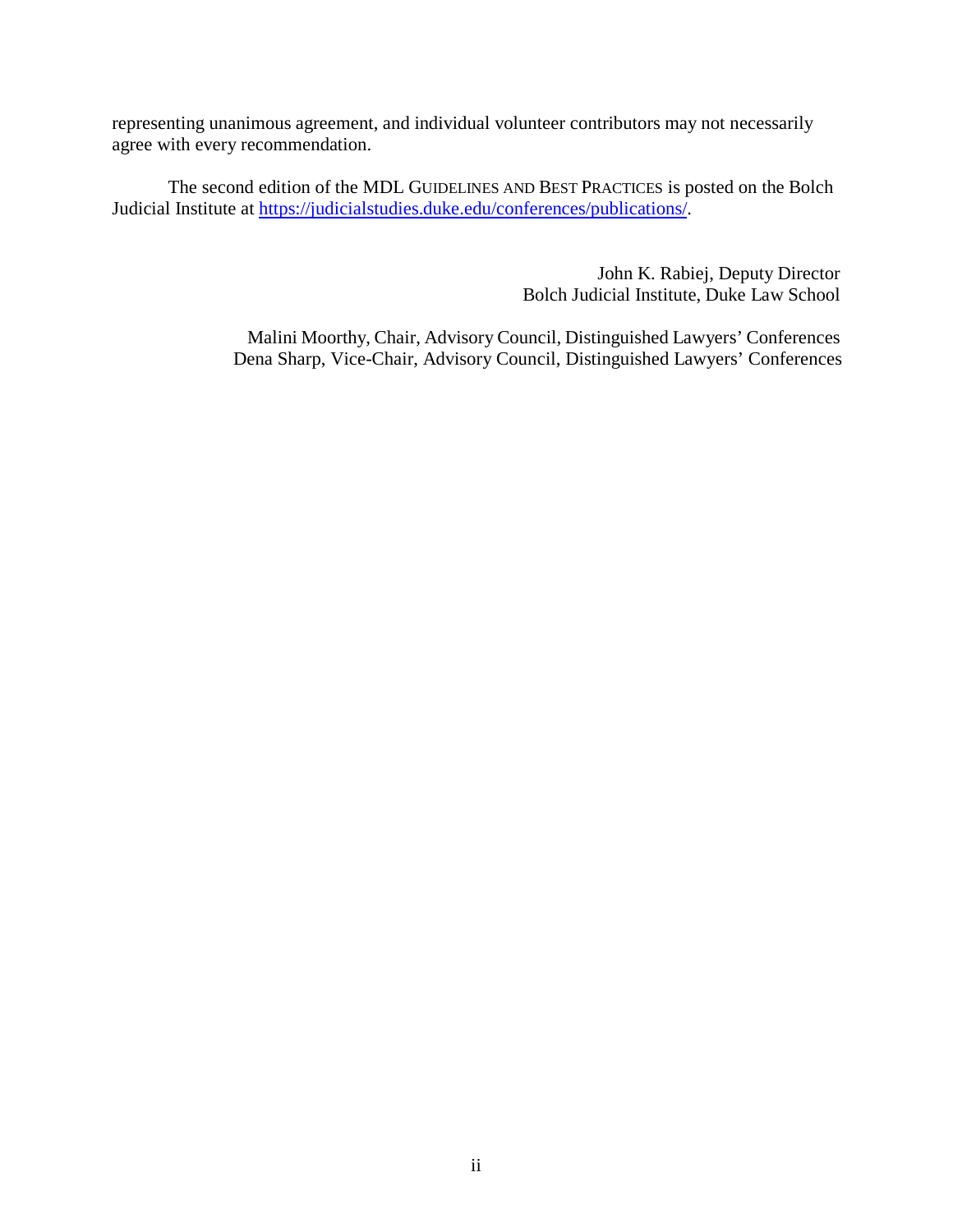# **ACKNOWLEDGEMENTS**

The 2018 updated MDL BEST PRACTICES is the work product of more than thirty practitioners and seven federal judges. Eight of the practitioners assumed greater drafting responsibility and served as team leaders, including:

### **TEAM LEADERS**

James Bilsborrow Weitz & Luxenberg

Mark Chalos Lieff Cabraser Heimann & Bernstein

Michelle Mangrum Shook Hardy & Bacon Steven Marshall Venable

Brenda Fulmer Searcy Denney Scarola Barnhart & Shipley

> Ellen Relkin Weitz & Luxenberg

Kaspar Stoffelmayr Bartlit Beck Herman Palenchar & Scott

Sean Wajert Shook Hardy & Bacon

#### **CONTRIBUTORS**

James Beck Reed Smith

Gretchen Eoff Garden City Group

Mara Cusker Gonzales Quinn Emanuel Urquhart & Sullivan

Allan Kanner Kanner & Whiteley

Debbie Moeller Shook Hardy & Bacon

Christopher Ritchie The Huntington National Bank

Rebecca K. Wood, Sidley Austin LLP until June 2017

Paul Boehm Williams & Connolly

Yvonne Flaherty Lockridge Grindal Nauen

Steve Herman Herman Herman & Katz

Altom Maglio Maglio Christopher & Toale

Mark Myhra Boston Scientific

Alan Rothman Arnold & Porter

Amy Zeman Girard Gibbs

Maya Eaton Sidley Austin

Amy Gernon

Alyson Jones Butler Snow

Mary Massaron Plunkett Cooney

Andrew Myers Wheeler Trigg O'Donnell

Susan Sharko Drinker Biddle & Reath

> Kenneth Zucker Pepper Hamilton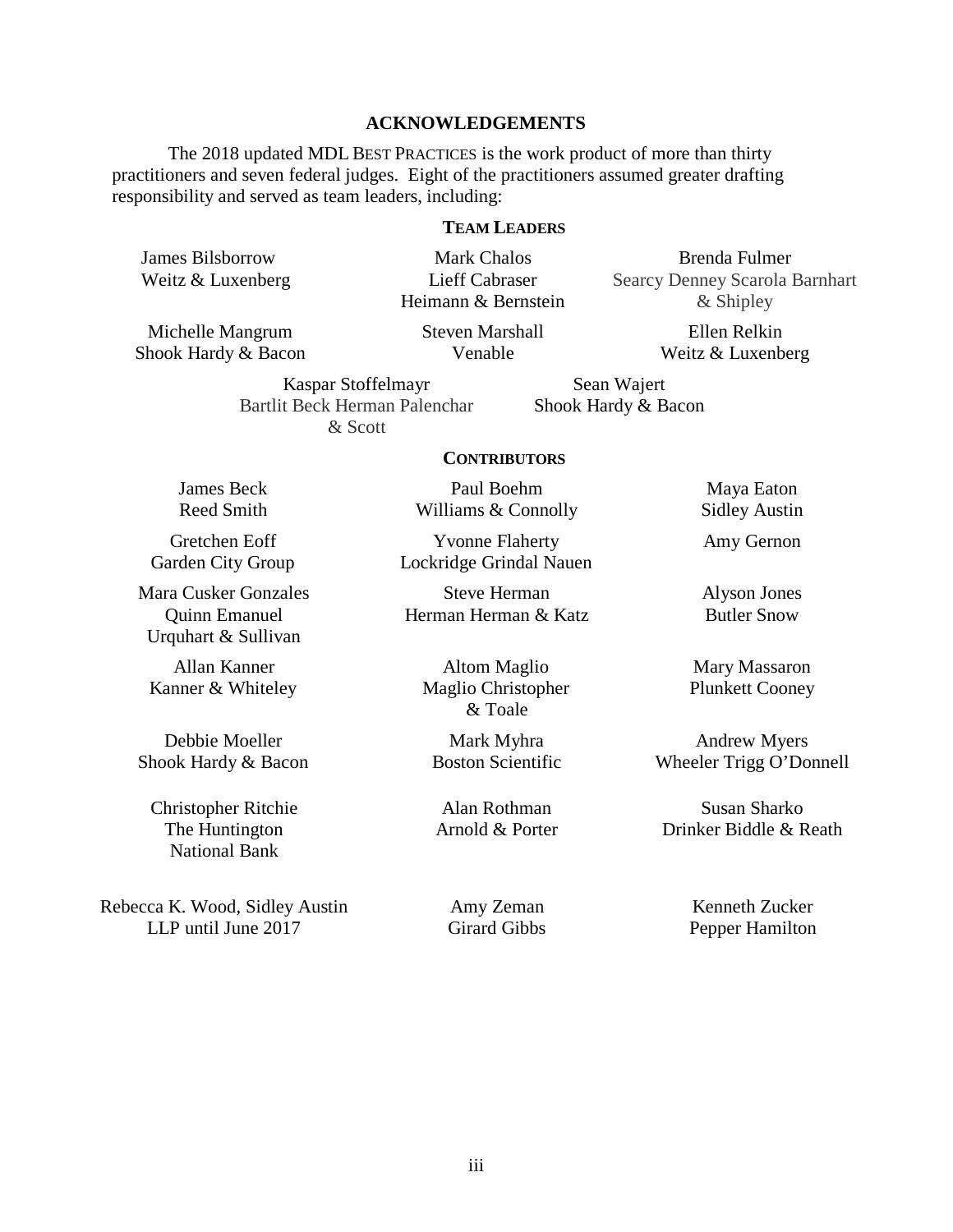We thank Patrick Bradley, Leah Brenner, Matthew Eible, and Calypso Taylor, the four Duke Law, Bolch Judicial Institute Fellows, who edited, proofread, cite checked, and provided valuable comments and criticisms. In particular, we gratefully acknowledge the extensive and superb editing suggestions submitted by James Beck, Reed Smith, which markedly improved the document's clarity. We also thank Douglas Smith, Kirkland & Ellis, for his thorough review and excellent edits.

The feedback and input of the judiciary have been invaluable in identifying best practices, exploring the challenges faced by judges, and the viability of the proposed standards and best practices. The ways in which these standards and best practices have benefitted from the candid assessment of the judiciary cannot be understated. It is with the greatest of thanks that we recognize the contributions of the thirteen judges, who attended the 2016 MDL conference and the seven judges who reviewed early drafts and provided comments and suggestions.

> Bolch Judicial Institute Duke Law School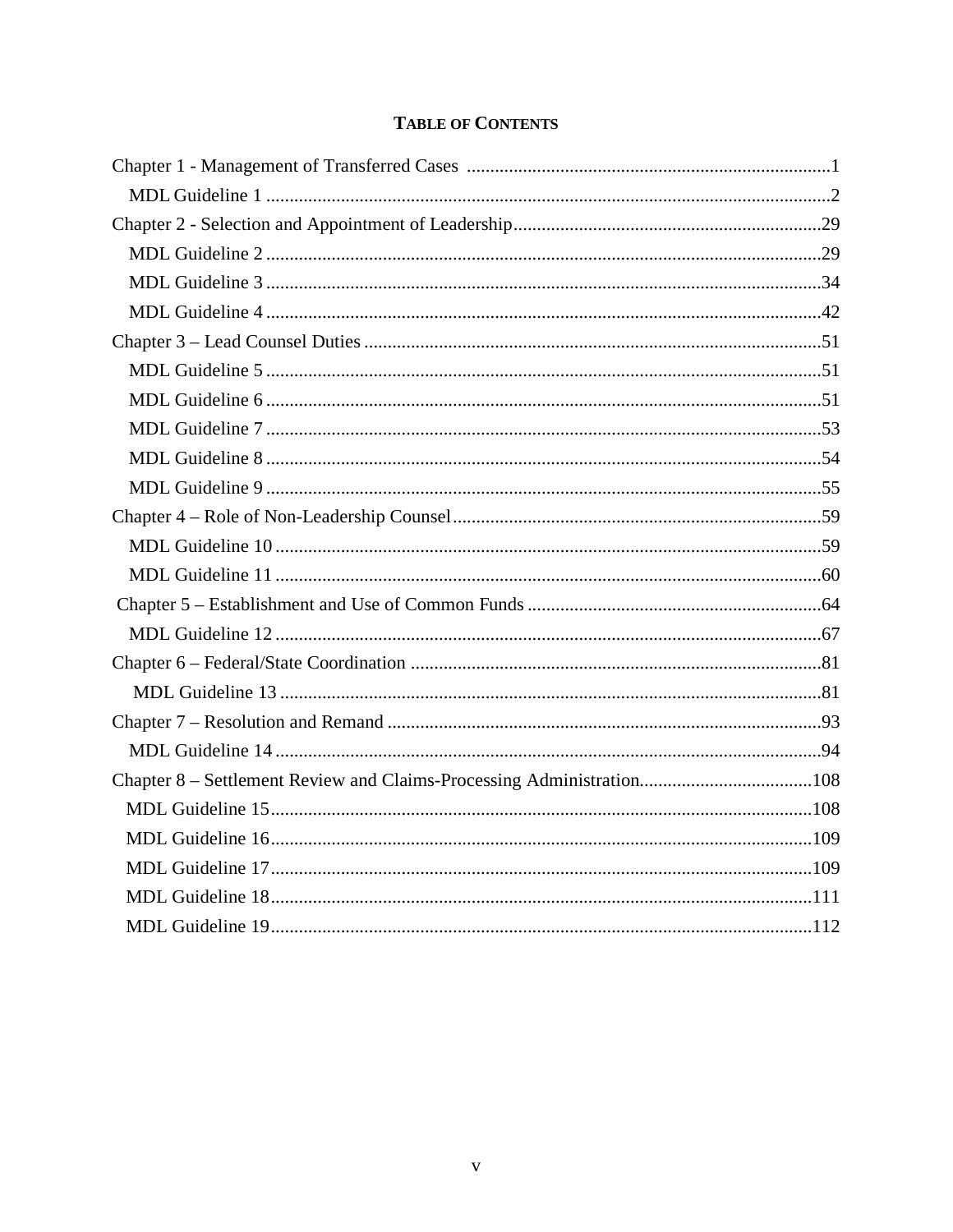## **INTRODUCTION**

### **THE ASCENDANCY AND CONCENTRATION OF MDLS CONSIDERED**

MDL litigation serves as yet another example of the innovation that has arisen in the last century, as we have struggled to address the problems of complex litigation – particularly those involving hundreds or even thousands of alleged victims of a single or similar set of wrongs. Each of these innovations has required the development of not only new doctrine but also, inevitably, responses to new litigation strategies by counsel and the development of new skillsets within the judiciary. Recognizing this, the JPML and the Federal Judicial Center provide judges with outstanding training and guidance on how to manage and handle their assignments in a large majority of MDLs. In fact, improvements developed by the JPML have streamlined the MDL process so that most MDLs run extremely efficiently and smoothly from beginning to end.

Just as class actions evolved from their original anticipated scope and now address a broad and diverse variety of claims, so too MDL now encompasses a broad, diverse set of cases. When the Center for Judicial Studies launched this project in 2013, we were aiming to address a perceived need to provide guidance to a growing number of judges designated to handle their first MDL. But we discovered that judicial training and more uniform practice and procedure were particularly needed in a minority of MDLs, which involved mass torts.

MDL has proven a robust procedural tool: Over 90% of MDLs are – contrary to the popular conception – relatively small cases, often involving the coordination of only a few cases and a handful of counsel representing a few dozen plaintiffs. But, over 90% of plaintiffs in MDLs are not in these small MDLs – but instead are in a small number of massive, complex cases, with thousands of plaintiffs. This explains the very differing perspectives with MDL: most judges will encounter a relatively simple MDL, while most victims are involved in the handful of gargantuan mass-tort MDL cases. But recognizing this diversity also lends itself to the challenge of providing a singular set of best practices and consolidated wisdom to new judges and lawyers.

It is this challenge that this report seeks to fill. The feedback from lawyers and judges who attended earlier Duke conferences was instrumental in determining that we have succeeded. At the same time, we hope that this report will promote a wider discussion within the judiciary of the recent influx of mass-tort MDLs and its impact on the overall pending civil case load. Bringing into the discussion the many judges and committees of the Judicial Conference who have devoted years of study and attention to mass torts, the many potential problems mass torts raise, and various strategies to address them would substantially enrich the discourse.

#### Statistics on MDL

Many in the bench and bar know that the number of cases in MDLs has grown, but few are aware of the rate of recent growth.<sup>[1](#page-6-0)</sup> More than 40% of the civil cases pending in the nation's

<span id="page-6-0"></span> $<sup>1</sup>$  One reason lies in the way the official court statistics are reported. The Administrative Office of United States</sup> Courts reports statistics on the pending civil caseload in U.S. district courts in Table C-3A of the Judicial Business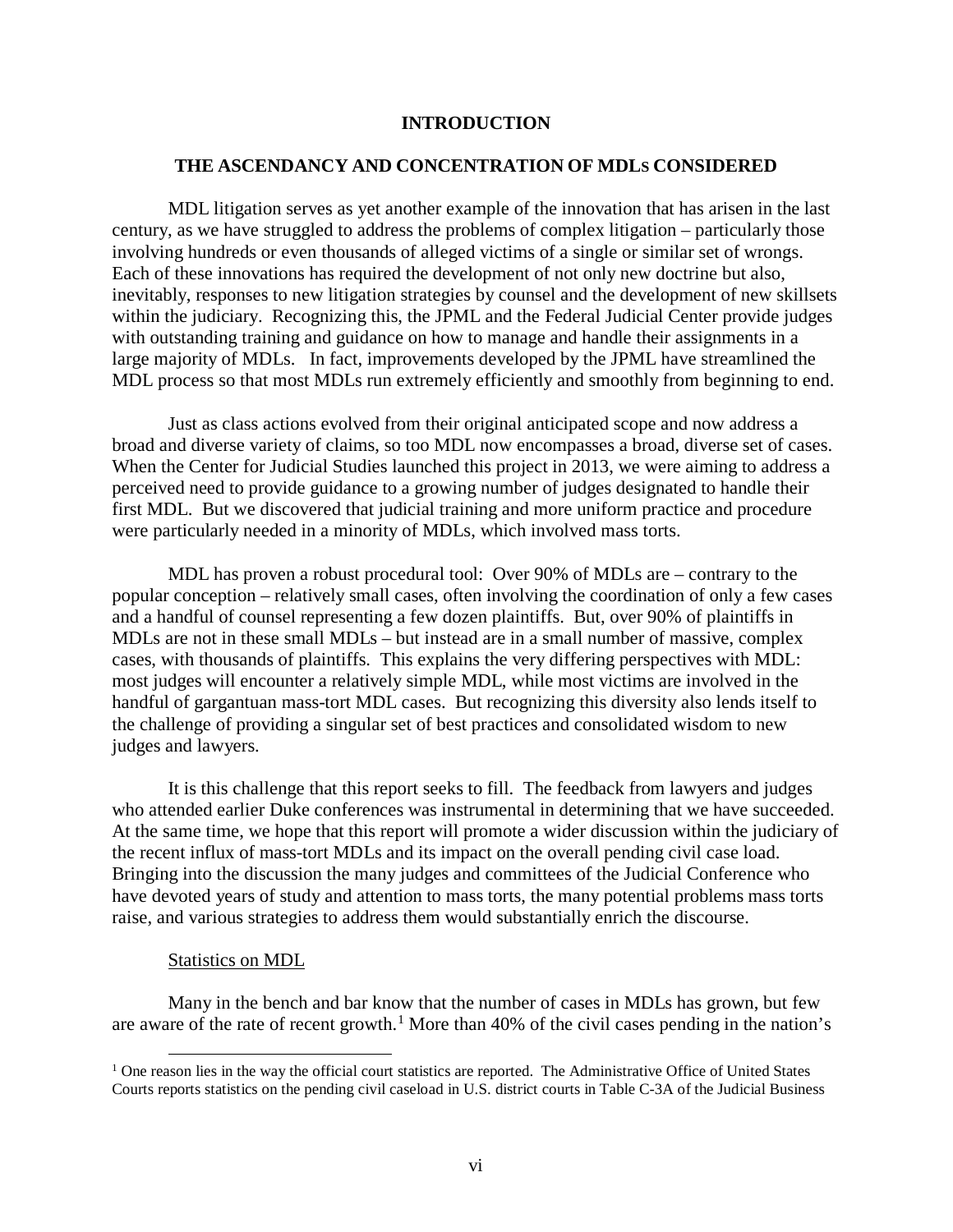federal courts are consolidated in multidistrict litigations. In 2017, these MDL cases make up 4[2](#page-7-0)% of the pending civil caseload. In 2002, that number was 16%.<sup>2</sup> Removing an estimated 73,749 prisoner and social security cases from the total, cases that typically (though not always) require relatively little time of Article III judges, the 168,372 pending actions in MDLs represented 52% of the pending civil cases as of June  $2018$ .<sup>[3](#page-7-1)</sup>

Not only is the overall number of actions in MDLs growing, these actions are becoming more concentrated in a small number of mass-tort MDLs, primarily products liability, and particularly pharmaceutical and health-care cases. Of the MDLs pending in August 2018, 90% of them were consolidated in only 24 MDLs – predominately product liability. Each of the 24 MDLs consisted of 1,000 or more civil actions, for a total of over 152,000 cases.<sup>[4](#page-7-2)</sup> Although the MDL transfer is for pretrial management only, 96% of the individual actions consolidated in MDLs are terminated by the MDL transferee judges. $5$ 

Thus, a small number of MDL judges – selected by the JPML – effectively resolve over 40% of the nation's pending civil cases. The public data does not indicate whether the cases in

<span id="page-7-0"></span>data and aggregates the number of pending actions in MDLs (124,202 in 2017) along with other unspecified actions under the catch-all category "Other Personal Injury" (125,035 in 2017), without highlighting MDL's overwhelming predominance. The increase and decline in the number of pending asbestos cases for 15 years also effectively masked the steady rise of non-asbestos cases consolidated in MDLs. In 2008, the number of pending asbestos cases consolidated in a single MDL peaked at 82% of all consolidated actions in MDLs and has declined to a few thousand in 2014. As the number of pending asbestos cases declined, however, the number of pending non-asbestos cases continues to increase, initially offsetting and later significantly surpassing the decline in asbestos cases. <sup>2</sup> From 1998-2002, the number of civil cases pending in federal court fluctuated in a narrow range from 250,000 to 265,000 cases, and pending actions in MDLs represented 15% to 16% of the federal pending caseload. From 2003 to 2014, the number of pending actions in MDLs increased steadily, spiking in the last four years. There were 168,372 pending actions in MDLs, or 42% of the 397,226 civil cases pending in federal court as of August 15, 2018. Table C, U.S. District Courts—Civil Cases Commenced, Terminated, and Pending During the 12-Month Periods Ending September 30, 2012 and 2013, 2009 and 2010, 2007 and 2008, 2005-2006, 2003 and 2004, 2001 and 2002, and 1998 and 1999, Judicial Business of the United States Courts, Annual Reports of the Director, Administrative Office of the United States Courts; Cumulative Summary of Multidistrict Litigation: United States Judicial Panel on Multidistrict Litigation, Statistical Analysis of Multidistrict Litigation Fiscal Year 2013, 2011, 2009, 2007, 2006, 2004, and 2001.

<span id="page-7-1"></span><sup>3</sup> For the 12-month period ending June 30, 2018, the number of civil case pending in U.S. courts was 397,226. Table C, U.S. District Courts – Civil Cases Commenced, Terminated, and Pending During 12-Month Period Ending June 30, 2017 and 2018. Administrative Office of U.S. Courts. As of August 15, 2018, there were 168,372 pending cases in MDL litigation. U.S. Judicial Panel on Multidistrict Litigation, MDL Statistics Report – Distribution of Pending MDL Dockets by District. The most recent publically available data on the number of pending cases by nature of suit covered the 12-month period ending September 30, 2017. It showed a total of 73,749 prisoner and social security cases pending. Table C-3A, U.S. District Courts – Civil Cases Pending, by Nature of Suit and District, During the 12-Month Period Ending September 30, 2017. Administrative Office of U.S. Courts.

<span id="page-7-2"></span> $4$  As of August 15, 2018, there were 168,372 actions pending in 214 MDLs. It is recognized that these figures provide a statistical snapshot at one point in time, which may be exceptional. The 214 MDLs had originally consisted of 484,487 actions, and over the years many individual actions have been disposed of. MDL Statistics Report – Distribution of Pending MDL Dockets by District, United States Judicial Panel on Multidistrict Litigation (August 15, 2018).

<span id="page-7-3"></span><sup>5</sup> MDL transferee judges terminated 486,136 out of 502,736 consolidated civil actions as of September 30, 2017. Table S-20, Cumulative Summary of Multidistrict Litigation During the 12-Month Periods Ending September 30, 2011 through 2013, Judicial Business of the United States Courts, Annual Report of the Director, Administrative Office of the United States Courts.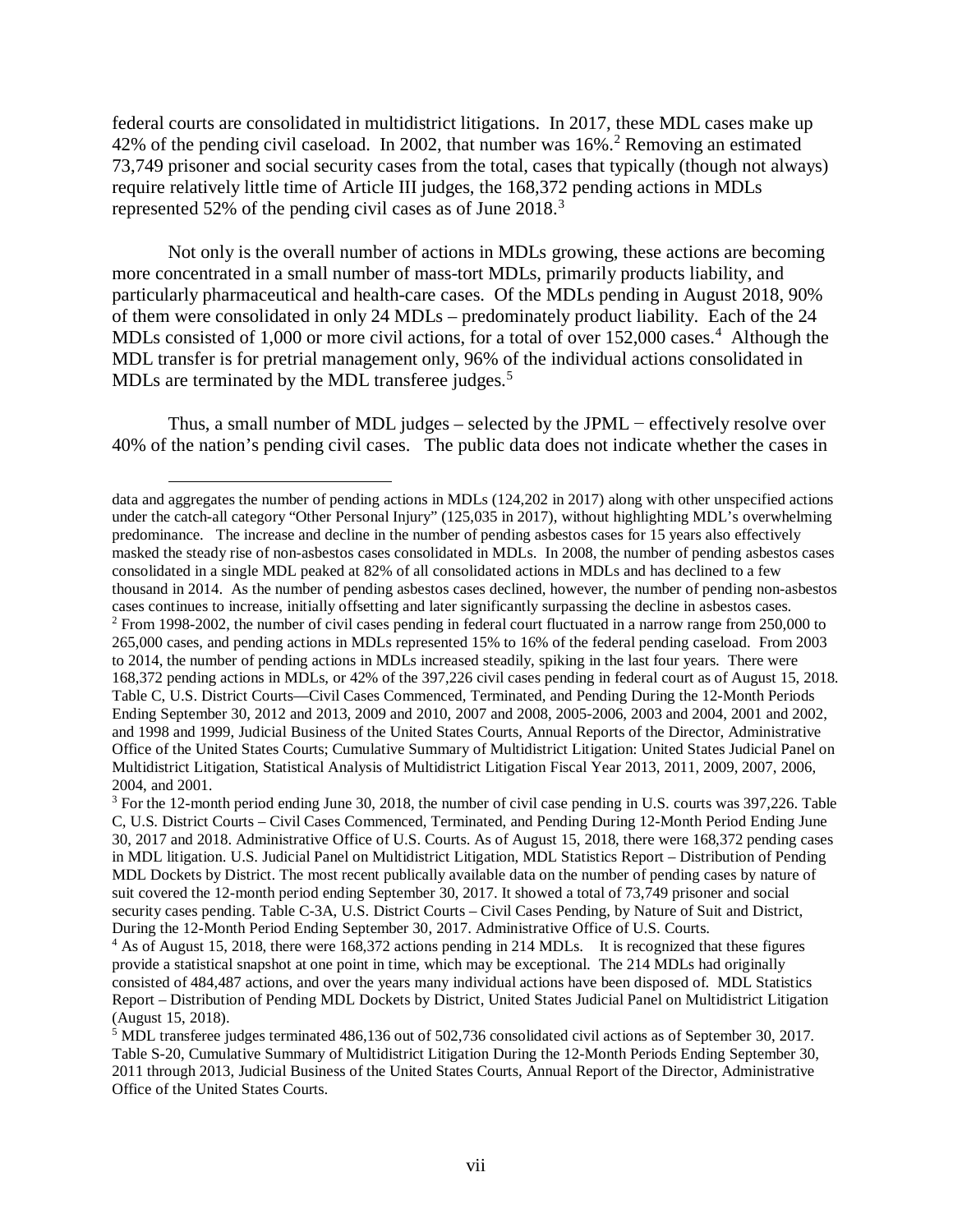MDLs are terminated by pretrial dispositive motions or as part of voluntary dismissals resulting from global settlement agreements.<sup>[6](#page-8-0)</sup> Anecdotal evidence suggests that a large majority are settled.

The emergence of the MDL process as an effective case-dispositive engine achieved through global settlements has made it the preferred procedural vehicle to dispose of mass torts. Judges handling these large mass-tort MDLs are faced with an unprecedented set of management issues. The relatively small number of judges who have been assigned a mass-tort MDL have dealt with these serious issues largely on their own and have developed disparate approaches − some effective, some not so effective – to dispose of the cases without the benefit of rules or a set of best practices.

# Prior Work Toward Synthesizing Practices, Improving Understanding

Although the size and number of most mass-tort MDLs is a new phenomenon, the judiciary is no stranger to the mass-tort challenge. The judiciary has long recognized the impact that large-scale litigation can have on the courts and has identified and grappled with serious issues raised in handling mass-tort cases. The historical work of different Judicial Conference committees on mass tort offers a rich history of lessons that may be mined to provide useful insights and guidance in today's effort to develop a national mass-tort MDL strategy.

In 1998, the Advisory Committee on Civil Rules confronted the centralization issue of its day, which consisted of two mass torts involving asbestos and breast implant actions. Chief Justice Rehnquist established a Working Group on Mass Torts to examine the growing mass-tort problem, which accounted for 15% of the pending U.S. caseload. The Working Group heard from practitioners about many issues including: (1) whether some mass-tort cases would have been filed at all but for a "highway" effect created by a procedural vehicle; (2) whether the procedures adopted by courts in mass-tort cases allow actions that would typically be terminated by pretrial dispositive motions in other contexts avoid such scrutiny and disposition; (3) whether questionable cases are swept up with meritorious cases and awarded part of the settlement proceeds at the expense of cases with merit; (4) whether the process to select the judges to handle these large cases was appropriate; (5) whether the process to select lead counsel was appropriate; (6) whether *Daubert*-like issues could be handled more efficiently; and (7) whether more court supervision is required in the allocation of settlement proceeds.

At the same time, the committees have recognized the need for efficiency and the high cost of prosecuting a mass-tort lawsuit. The committees also recognized that mass-tort procedural vehicles may permit claimants with meritorious claims to file and prosecute actions that have been too expensive to file as single actions. The Working Group submitted a comprehensive report of more than 500 pages to Chief Justice Rehnquist, which identified many questions and issues arising in mass-tort cases and contained a score of detailed legislative proposals and rules amendments.

<span id="page-8-0"></span><sup>&</sup>lt;sup>6</sup> The Administrative Office of the United States Courts maintains the Court Management/Electronic Case Filing system for the federal courts. They can mine the electronic dockets and produce a data report on the types of terminations, either by dispositive motion or by voluntary dismissal. A chair of a Judicial Conference Committee may request the AO to perform a "special run" to provide such data.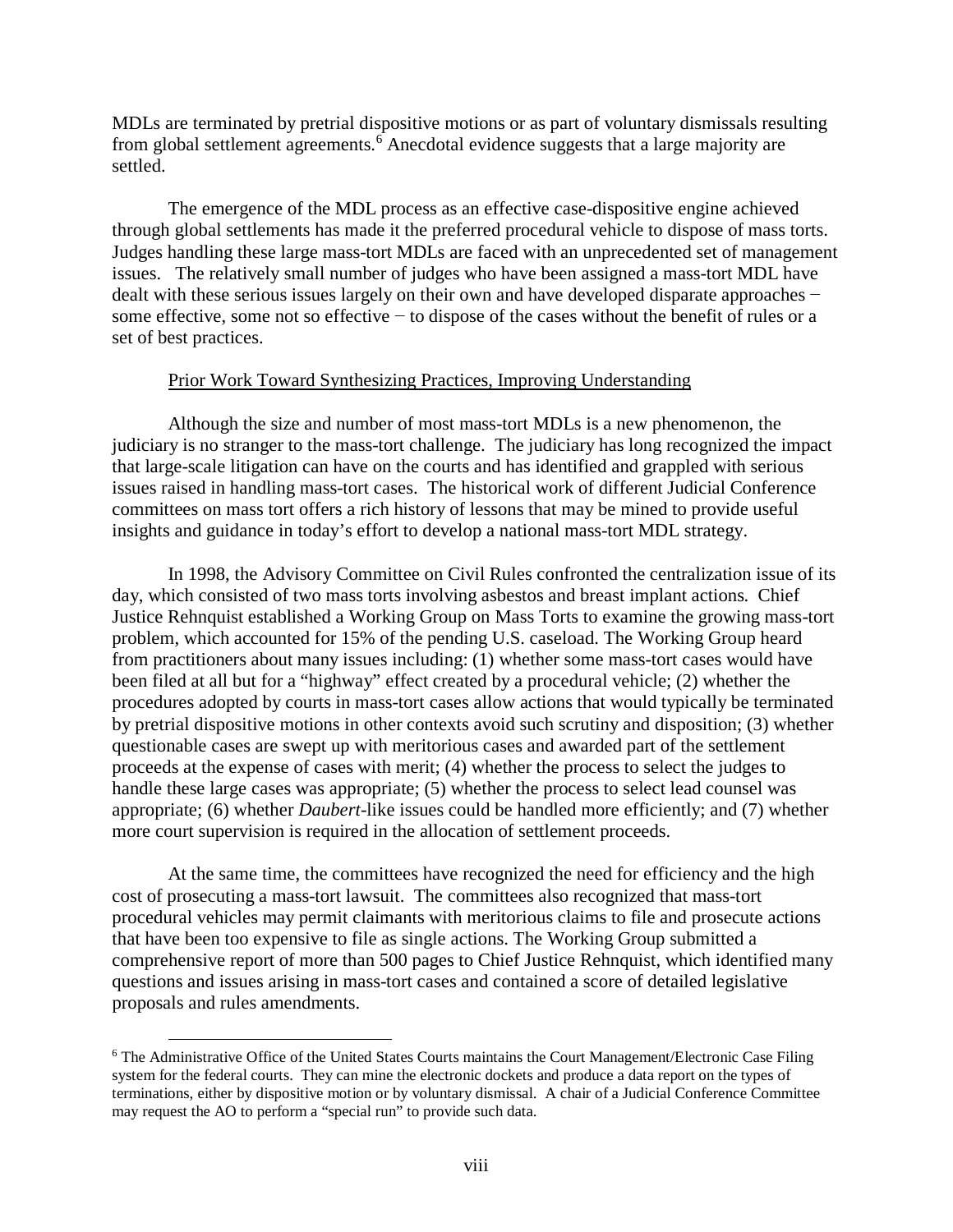The judiciary's work on mass torts has been dormant since 1999. Further study was deferred because asbestos cases were considered to be unique and believed to be an aberration unlikely to be ever repeated. Time, technology changes, and the large increase in "inventories" of plaintiff-claimants have altered the landscape. With the surge in mass-tort MDLs, it is important to ask whether the vexing issues surrounding the mass-tort class actions of the last 20 years persist in the MDL context and whether the disparate approaches the bench and bar have taken to this point are adequate to handle the present and future case load and variety both fairly and efficiently. Experienced judges and lawyers have an important opportunity to take a leadership role in understanding and evaluating the handling of MDL cases, particularly in the mass-tort area.

The *MDL Guidelines and Best Practices* are intended to provide concrete guidance to judges and lawyers handling an MDL. They also establish a useful starting point to begin a discussion with a broader group of judges, practitioners, and experts experienced in mass-tort litigation on whether additional practices or procedures are appropriate to address the influx of mass-tort MDLs.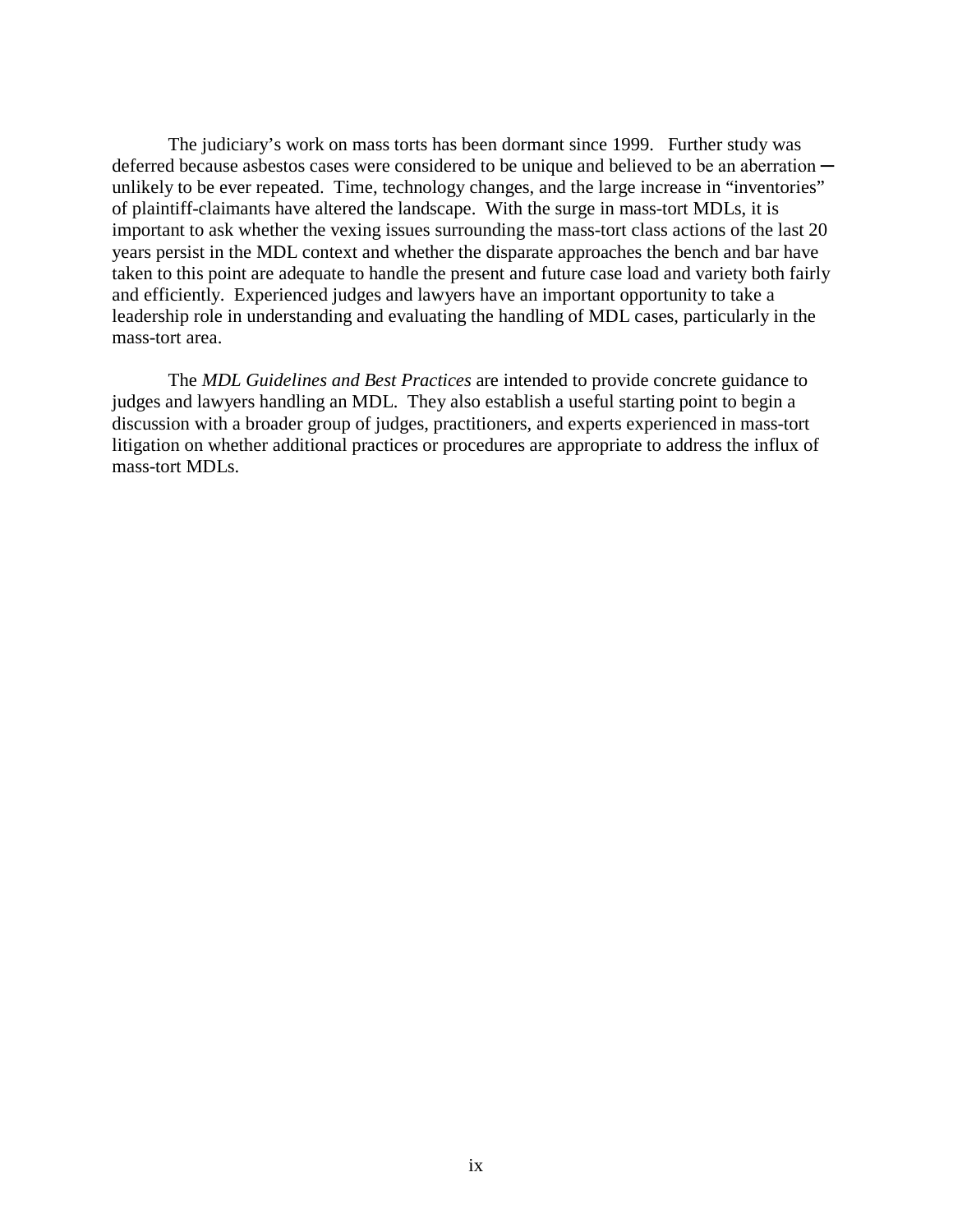## **CHAPTER 1**

# **MANAGEMENT OF TRANSFERRED CASES**

The fundamental judicial management goals for cases transferred into an MDL proceeding should largely mirror those in any civil action – to manage discovery and otherwise efficiently prepare the cases for trial, taking care to identify pretrial opportunities to resolve key issues or to achieve settlements. Because an MDL proceeding is by definition a collection of multiple cases, additional core considerations come into play, as specified by the MDL statute: (1) convenience of the parties; and (2) promotion of the just and efficient conduct of transferred actions.[7](#page-10-0)

Once the Judicial Panel on Multidistrict Litigation (JPML) has ordered the transfer of cases, authority to direct the MDL proceeding resides exclusively with the transferee judge; the JPML plays no ongoing role in supervising the litigation.<sup>[8](#page-10-1)</sup> Accordingly, the transferee judge should approach the proceeding knowing that the JPML has entrusted him or her with considerable authority and responsibility.<sup>[9](#page-10-2)</sup> Typically, the transferee judge has the burden of steering multiple (sometimes thousands of) cases from other district courts affecting citizens nationwide,<sup>[10](#page-10-3)</sup> and the burdens and ramifications of that task should not be underestimated.

Judges and counsel alike shared the view that a successful MDL is no longer synonymous with a global settlement. Instead, a far more complex idea of success has emerged in which the transferee judge is charged with creating an efficient resolution.<sup>11</sup> This may be through a global settlement, inventory settlement, or a series of settlements by injury type. It may be through motion practice. But, it may also be through remand. Increasingly judges and counsel are not only recognizing that remand is a viable option when pretrial matters are complete and no resolution has been reached, but that it may be on the table from the first days of the MDL, with judges setting end-dates for resolution and working backwards to set the case-management

<span id="page-10-0"></span> <sup>7</sup> 28 U.S.C. § 1407; *In re Methyl Tertiary Butyl Ether (MTBE) Prods. Liab. Litig.*, 241 F.R.D. 185, 192 (S.D.N.Y. 2007) ("courts must begin their analysis by looking at the language of a statute" and "do their job of reading the statute as a whole") (citing *Lexecon v. Milberg Weiss Bershad Hynes & Lerach*, 523 U.S. 26 (1998)); Federal Judicial Center, *Manual for Complex Litigation* (Fourth) § 20.13 (2004) (hereinafter abbreviated "*MCL*"). <sup>8</sup> *MCL* § 20.132.

<span id="page-10-2"></span><span id="page-10-1"></span><sup>9</sup> *See In re Asbestos Prods. Liab. Litig. (No. VI)*, 771 F. Supp. 415, 421 (J.P.M.L. 1991) ("The Panel has neither the power nor the disposition to direct the transferee court in the exercise of its powers and discretion in pretrial proceedings."). The authority of the transferee judge, however, is not boundless. For example, while the *Manual for Complex Litigation* suggests that the transferee judge has the authority to vacate or modify any order of a transferor court, *MCL* § 20.132, at least one Court of Appeals disagrees. *See In re Pharmacy Benefit Managers Antitrust Litig.*, 582 F.3d 432, 441 (3d Cir. 2009) ("there is nothing in the rules adopted by the Joint Panel on Multidistrict Litigation that authorizes a transferee judge to vacate or modify the order of a transferor judge. Moreover, we do not believe that Congress intended that a 'Return to Go' card would be dealt to parties involved in MDL transfers").

<span id="page-10-3"></span><sup>10</sup> *MCL* § 20.133; *see, e.g.*, *In re Zyprexa Prods. Liab. Litig.*, 467 F. Supp. 2d 256, 273 (E.D.N.Y. 2006) ("Orders issued by a federal transferee court remain binding if the case is sent back to the transferor court, as well as where the federal case is remanded to state court subject to subsequent state rulings.") (internal citations omitted).

<span id="page-10-4"></span><sup>&</sup>lt;sup>11</sup> As one colorful attorney remarked, "I know what a successful MDL is, but I'm even clearer on what is unsuccessful – one that goes beyond my life expectancy. My clients don't understand this [delay] – especially the 10% that go bankrupt as a result of the litigation. My clients are hurt, they lose their job, and go bankrupt. Another 10% die waiting for justice. I know, because I do the bankruptcy court forms and the probate forms."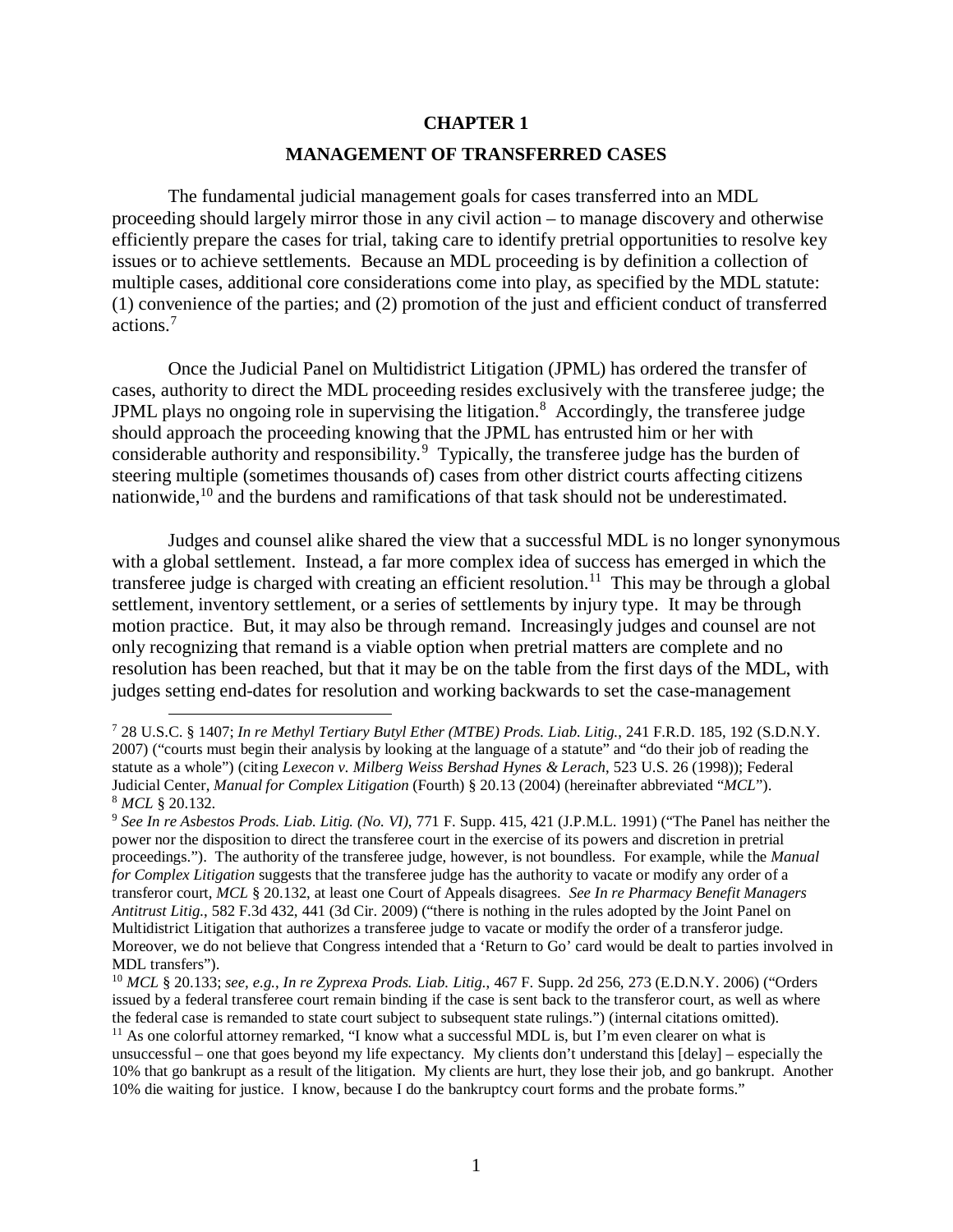schedule. This is unsurprising given that many judges believed that they are clearly given the message that they are to move as quickly as possible, in contrast to only a few years ago when the common view was that cases should go at their own pace. Many judges also believed that the ability to resolve cases efficiently was an important factor in JPML selection; judges who warehouse cases do not get selected.

**MDL GUIDELINE 1:**The transferee court, in consultation with the parties, should articulate clear objectives for the MDL proceeding and a plan for pursuing them. The objectives of an MDL proceeding should usually include: (1) the elimination of duplicative discovery; (2) avoiding conflicting rulings and schedules among courts; (3) reducing litigation costs; (4) saving the time and effort of the parties, attorneys, witnesses, and courts; (5) streamlining key issues; and (6) moving cases toward resolution (by trial, motion practice, or settlement).[12](#page-11-0)

All participants in an MDL proceeding should have a clear understanding of its objectives and the steps envisioned for achieving them. The transferee judge should take the lead in developing this vision for the proceeding, but consultation with the parties (particularly about priorities) is critical. To be sure, as in any litigation, parties' positions on planning issues may be motivated by strategic partisanship. For example, plaintiffs' counsel may urge that all efforts should focus on obtaining discovery from defendants and on pursuing settlement. Conversely, defendants may want to prioritize the briefing of dispositive motions. The ultimate burden of articulating goals and plans will reside with the transferee judge, taking account of counsels' ideas and adding some of its own.

No two MDL proceedings are alike, and goals/plans in MDL proceedings therefore vary. In some, the transferee court may discern a consensus that some or all cases are ripe for settlement, such that efforts in the proceeding should be focused on facilitating that objective. But in most cases, plaintiffs and defendants will not agree on that point (at least at the early stages), so the parties' efforts will likely focus initially on discovery and other pretrial activities.

An MDL proceeding should not be viewed as a place to "warehouse" cases indefinitely. The development of goals and plans should therefore be driven by a desire to move the cases to resolution as soon as possible, whether by motion practice, settlement, or trial/remand. As discussed below, some cases in the proceeding may be tried before the transferee court, but it should be assumed that most cases will be tried before the transferor court after remand consistent with the MDL statute.

BEST PRACTICE 1A: Within 30 days after designation by the JPML, the MDL transferee judge should issue an order scheduling an initial conference.

The initial conference is an important event in the life of an MDL proceeding. It affords the court an opportunity to initiate discussions with counsel about the objectives for the MDL proceeding and to set the tone for how counsel should collaborate in pursuing those objectives. As stated by the *Manual for Complex Litigation*, the initial conference should not be "a

<span id="page-11-0"></span> <sup>12</sup> *MCL* § 20.112.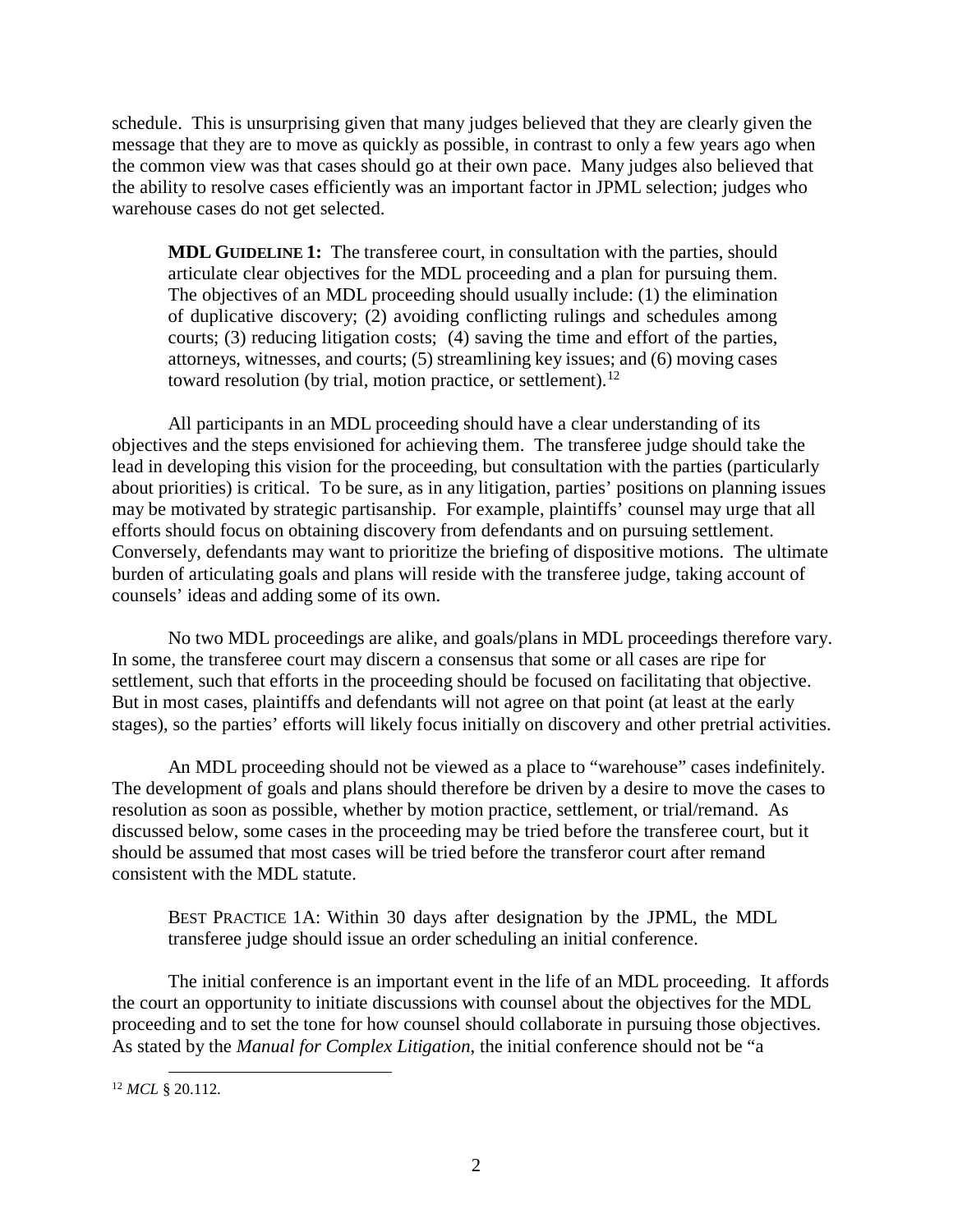perfunctory exercise" and requires attention to a wide range of issues.[13](#page-12-0) The *Manual* contains a thorough checklist of items the court should consider including on the agenda.<sup>[14](#page-12-1)</sup>

BEST PRACTICE 1B: The transferee judge should formulate a management plan that advances the purposes of the MDL statute.<sup>15</sup>

The management plan should set forth the steps that will be taken to advance the objectives of the MDL proceeding and what the court and counsel intend to accomplish. In some instances, it may be advisable to adopt only a partial plan, with additional elements deferred pending evolution of the matter. The court and parties should be vigilant to spot developments that may require modification of the plan. Normally, the transferee court will memorialize the plan in the form of one or more case-management orders.<sup>[16](#page-12-3)</sup>

The management plan should include measures to reduce duplicative discovery and allow efficient prosecution of cases that ultimately may be remanded for trial, as discussed in subsequent best practices in this chapter. The plan should also have provisions addressing the handling of tag-along actions (cases consolidated in the MDL after the initial JPML consolidation order): (1) instructions for including tag-along actions in centralized proceedings automatically; (2) declarations that rulings on common issues apply to tag-along actions without separate motion and order; and (3) provisions making discovery already taken available to the parties in tag-along actions.<sup>[17](#page-12-4)</sup>

Both judges and counsel strongly supported the emerging practice of setting an end-date for the MDL, then working back into a trial schedule. This end-date should of course be set after the transferee judge has become educated about the case and consulted with counsel about their understandings and expectations.

BEST PRACTICE 1B(i): The transferee judge should schedule regular status conferences.

In most proceedings, case management is aided greatly by regular status conferences.<sup>18</sup> In smaller cases, periodic or telephonic conferences may be sufficient. But in large and masstort MDLs, monthly conferences are normally desirable initially. Such gatherings provide the court an opportunity to gauge the parties' progress in achieving the proceedings' objectives and help ensure that the court and all counsel are informed of significant developments.<sup>19</sup> To ensure maximum participation, such conferences should be scheduled with ample advance notice. As the litigation matures, less frequent conferences may be necessary.

Counsel presenting matters at a status conference presumably should attend in person, but other counsel may be afforded the option of monitoring by phone. Specifically, the judge may

<span id="page-12-6"></span><sup>19</sup> *Id.*

<span id="page-12-0"></span> <sup>13</sup> *Id.* § 11.21.

<span id="page-12-1"></span><sup>14</sup> *Id.*

<span id="page-12-2"></span><sup>15</sup> *Id.* § 20.132.

<span id="page-12-3"></span><sup>16</sup> A collection of sample case management orders can be found at *MCL* § 40.2.

<span id="page-12-4"></span><sup>17</sup> *MCL* § 20.132.

<span id="page-12-5"></span><sup>18</sup> *Id*. § 11.22.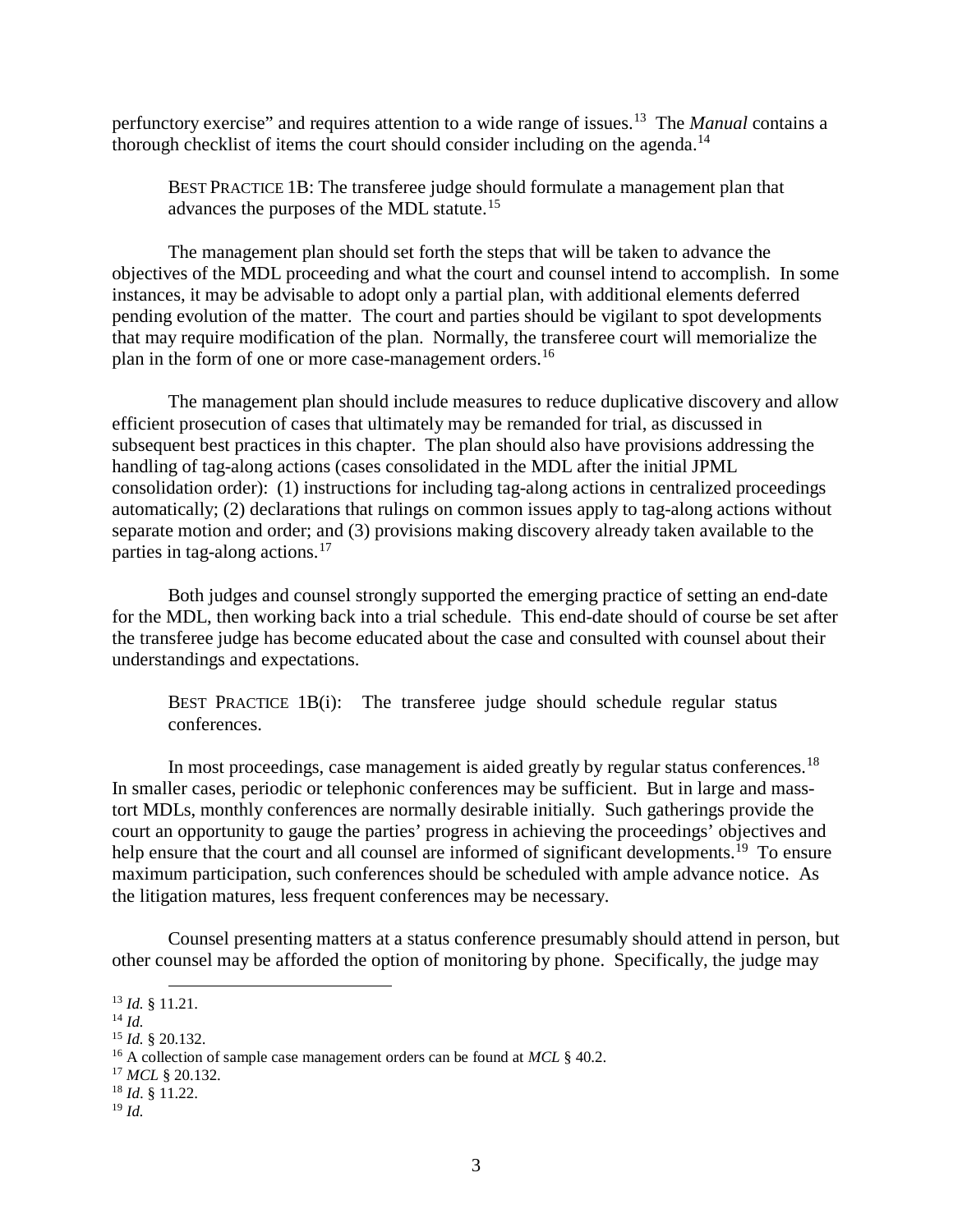allow non-leadership counsel to monitor by phone. While leadership appointees typically are required to attend in person early in the litigation, these requirements may subside later in the case. Likewise, judges in remote areas may downwardly adjust these practices, balancing the benefit of in-person attendance with the cost.

The court should require leadership counsel to prepare and distribute detailed status reports in advance of a conference and to confer with the court in preparing an agenda.<sup>[20](#page-13-0)</sup> The purpose of these documents is to keep all participants in the MDL proceeding well informed. The court should consider creating an official website for the proceeding, on which these documents (as well as status conference reports and significant orders) can be viewed.<sup>[21](#page-13-1)</sup>

Although the court may find beneficial a preconference in-chambers meeting with leadership counsel to preview certain issues, it is important to conduct the conference itself on the record to promote both transparency and clarity.<sup>22</sup> In planning such conferences, the court and counsel should be mindful of the federal-state coordination considerations discussed in Chapter 4.

BEST PRACTICE 1B(ii): The court should consider the use of magistrate judges or special masters.

Depending on the size and complexity of the MDL proceeding, the transferee judge may wish to designate a magistrate judge or appoint a special master to assist with specified case-management functions.<sup>[23](#page-13-3)</sup> In making this decision, the court should be guided by its normal delegation practices – that is, the extent to which it is comfortable delegating case-administration responsibilities. In some MDL proceedings, transferee courts have appointed multiple special masters, each with a specified area of responsibility.<sup>[24](#page-13-4)</sup> In other MDL proceedings, however, special masters have been used more sparingly.<sup>[25](#page-13-5)</sup>

The use of magistrate judges and special masters may be critical to avoiding delays in addressing time-consuming matters, such as disputes over privileged-document designations or technical electronic discovery issues. However, the court should avoid over-delegation, as it can make management and coordination more difficult and add unduly to the parties' expenses. Further, the timing of such appointments should be consistent with the articulated objectives for

<span id="page-13-0"></span> <sup>20</sup> *Id.*

<span id="page-13-1"></span><sup>21</sup> For example, see the official website for MDL No. 1657, *In re Vioxx Prod. Liab. Litig.,* at

[http://vioxx.laed.uscourts.gov.](http://vioxx.laed.uscourts.gov/) A sample order for creating a website can be found at *MCL* § 40.3.

<span id="page-13-2"></span><sup>&</sup>lt;sup>22</sup> *MCL* § 11.22.

<span id="page-13-3"></span><sup>23</sup> *Id.* § 10.14.

<span id="page-13-4"></span><sup>24</sup> *See, e.g.,* Order Appointing Special Masters, *In re Actos (Pioglitezone) Prod. Liab. Litig.,* MDL No. 2299, 6:11 md-02299-FRD-PJH (M.D. La. Apr. 11, 2012) (appointing special master and two deputy masters at outset of MDL proceeding). In some MDL proceedings, the courts have appointed counsel pursuant to Fed. R. Civ. P. 53 to assist *pro se* litigants, but they typically are not authorized to exercise decision-making authority. *See, e.g.,* Order Appointing Pro Se Curator, *In re Vioxx Prods. Liab. Litig.,* MDL No. 1657 (E.D. La. Feb. 12, 2008) (available at [http://vioxx.laed.uscourts.gov\)](http://vioxx.laed.uscourts.gov/).

<span id="page-13-5"></span> $25$  In the seven pelvic repair system product liability MDL proceedings that have been assigned for simultaneous administration by Judge Joseph R. Goodwin (S.D. W.Va.), no special masters have been appointed. Over 42,000 cases have been transferred into those proceedings.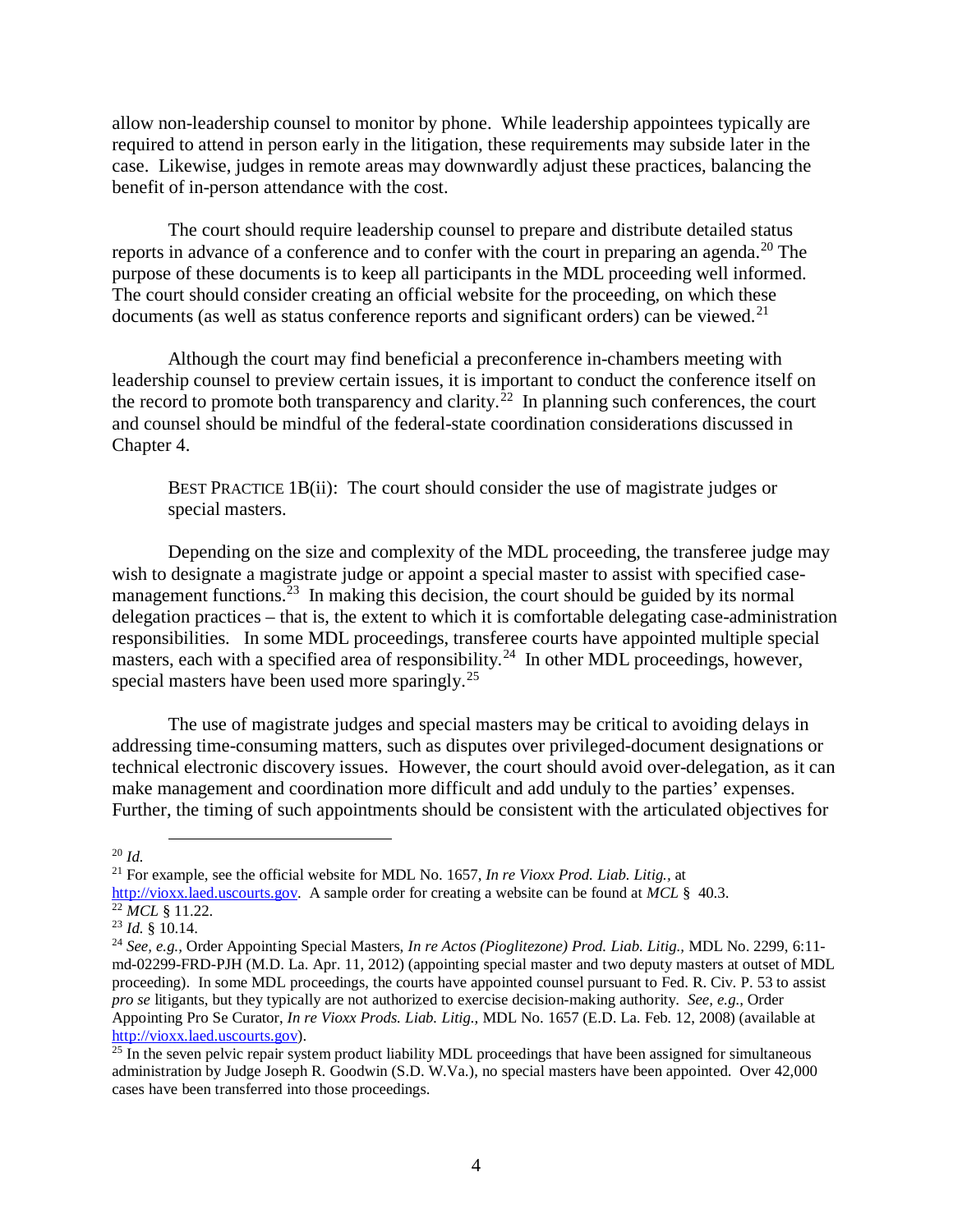the proceeding. For example, to avoid diverting the parties' energies from identified priorities, the court may wish to defer appointing a settlement master until the court believes it is timely to begin addressing settlement options.

BEST PRACTICE 1B(iii): The transferee judge should give priority to deciding issues broadly applicable to multiple claimants in the MDL.

The transferee judge should endeavor to keep the MDL proceeding moving by promptly resolving pending motions.[26](#page-14-0) Clear, concise, and prompt resolution of motions allows counsel to advise their clients about risks and expectations and may bring about an expedient global resolution of the MDL.<sup>27</sup> If multiple motions present substantially similar issues, the transferee judge may consider deciding one motion and order the remaining parties to show cause why that ruling should not apply to them as well.<sup>[28](#page-14-2)</sup>

BEST PRACTICE 1C: At an early juncture, the parties and the transferee judge should collaboratively develop a discovery plan.

One of the most important (and daunting) jobs facing an MDL judge is the "efficient conduct of discovery."<sup>[29](#page-14-3)</sup> Thus, it is important for a transferee judge to engage counsel leadership at an early stage to develop a workable discovery plan.[30](#page-14-4) 

The transferee judges broadly reported finding the input of the parties on case management and particularly discovery very helpful in creating an approach that was proportionate and cost-saving. In particular, the judges reported focusing on those issues that the parties identified as important to either resolving the case or preparing the cases for trial. Given these goals, the judges recommended focusing first on general or generic discovery. The judges generally reported that individual discovery into the claims of specific individuals could become a morass or black hole. As a result, they preferred to hold off on individual discovery until a pool of cases had been selected to act as bellwethers.

However, defense counsel expressed concern that individual-specific checks needed to be incorporated into the litigation process at some point. In particular, they reported that once general discovery was complete, some judges expected the case to settle and applied pressure to defendants to do so. Yet, many bellwether cases are resolved because the initial fact sheets are found to be wrong. Defense counsel expressed concern that if these initial reports are wrong, so too a claims form completed in connection with a settlement would be wrong, resulting in an undeserved payment. Moreover, defense counsel argue that given these errors it is difficult to

<span id="page-14-0"></span> <sup>26</sup> U.S. Judicial Panel on Multidistrict Litigation & Federal Judicial Center, *Ten Steps to Better Case Management: <sup>A</sup> Guide for MDL Transferee Judges*, at 4 (2d ed. 2014).

<span id="page-14-1"></span><sup>27</sup> *Id.*

<span id="page-14-2"></span><sup>28</sup> *Id.* at 5.

<span id="page-14-3"></span><sup>29</sup> *In re MI Windows & Doors, Inc., Prods. Liab. Litig*., 857 F.Supp.2d 1374, 1375 (J.P.M.L. 2012).

<span id="page-14-4"></span><sup>30</sup> 1-4 *ACTL Mass Tort Litigation Manual* § 4.02 ("If courts and counsel understand the discovery dynamics of a particular mass tort, they are more likely to establish a workable discovery schedule.").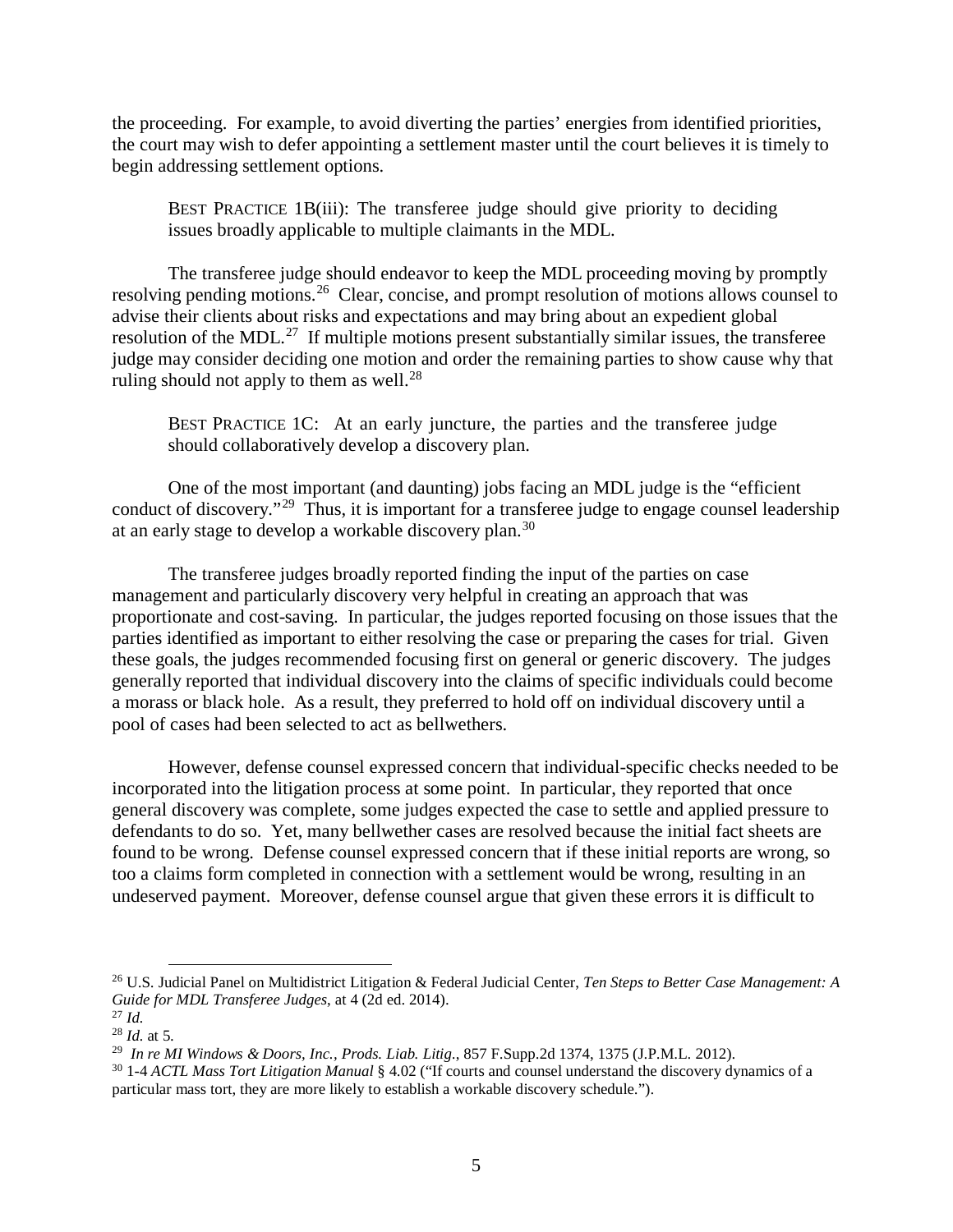know what the actual (rather than reported) plaintiff-class composition is, making settlement more difficult.<sup>31</sup>

Recognizing this concern and the value of bifurcated discovery, a transferee judge may consider engaging in clearer telegraphing from the outset about the discovery plan. Specifically, in creating the case-management calendar and discovery timelines, the judge may consider clearly identifying both phases of discovery and explaining that both may well be necessary for all parties to come to a settlement agreement.

Others pointed to the practice of designating or having parties select a lead discovery counsel on each side. Counsel speaking in favor of this approach noted that it has been helpful whether the judge is involved directly, or whether a magistrate judge or special master is selected to try to resolve matters so that only the most contentious need to be escalated to the judge. Counsel indicated that the important feature in these structures is having a designated set of individuals that have the desire and skill to work collaboratively to resolve discovery disputes and the management skills to ensure that the discovery timeline is met and achieved.

Finally, the transferee judges found a clear consensus that a transferee judge needs to "do everything at once – the endgame, the start game, putting together a great PSC, and a discovery plan. And it needs to be realistic – it cannot focus just on your MDL but also needs to take into account the cases in the state system. You need to avoid duplication of effort to the extent possible, and if there is going to be conflicting activity you need to reach out to the state judges right away, so that either they can adjust or you can." The judges recognized that this puts a heavy burden on the transferee judge in the early days of the MDL as the judge is just getting up to speed, but they felt that creating a solid infrastructure as part of a complete litigation plan is essential to success.

BEST PRACTICE  $1C(i)$ : The discovery plan should synchronize the production of information with other phases of the litigation and otherwise facilitate the efficient flow of information.

In many MDL proceedings, much of the discovery effort will be focused on defendants' production of documents and data on common issues. In some instances, it may be most efficient for defendants to proceed with a single, rolling production of responsive documents as they are located and processed. However, in many cases, the court and parties find "phased" production efforts preferable. For that reason, "transferee judges frequently adopt staggered discovery plans that appear to both prioritize discovery into core matters and relevant matters that can be easily identified, retrieved, and produced first and allow for adaptation in future

<span id="page-15-0"></span> <sup>31</sup> In particular, counsel noted the parallel to *Walmart v. Dukes*, in which the Supreme Court held that defendants have a due process right to present individual evidence and defenses as to each claim. Counsel argue that if these rights exist even where commonality of claims sufficient to satisfy Rule 23 has been established, then surely they should have at least as great an opportunity in MDL where no such commonality is required. They also note that to the extent erroneous or false claims are paid, this diverts funds from actual victims—a point made by the court in *Dukes*.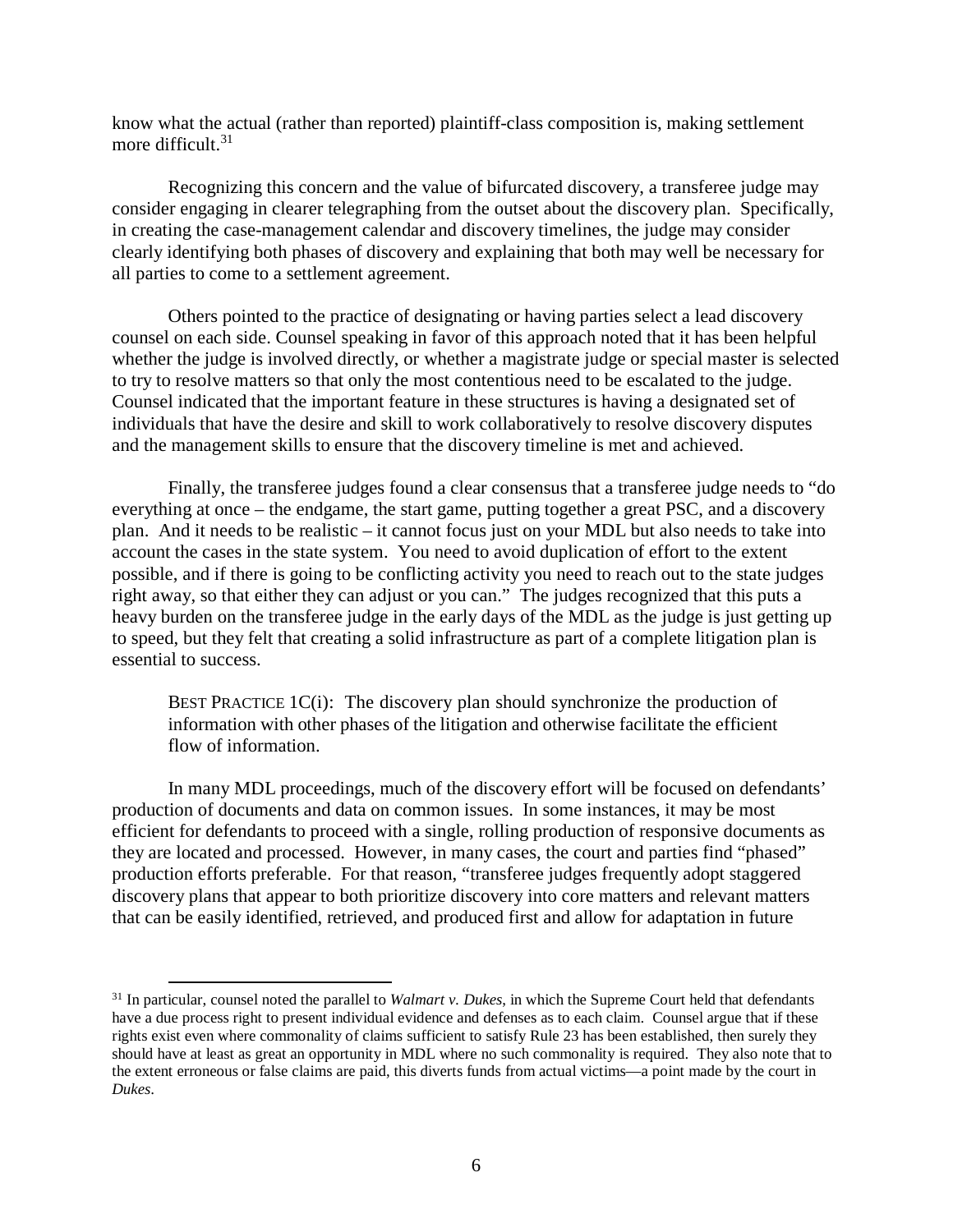stages to account for discoveries in earlier stages."<sup>[32](#page-16-0)</sup> For example, in an MDL proceeding in which product identification is an overarching issue, the transferee judge might consider "establish[ing] an early focus on evidence of product exposure."[33](#page-16-1)

This approach is endorsed by the *Manual for Complex Litigation*, which provides that "[f]or effective discovery control, initial discovery should focus on matters – witnesses, documents, information – that appear pivotal. As the litigation proceeds, this initial discovery may render other discovery unnecessary or provide leads for further necessary discovery."[34](#page-16-2) The failure to phase discovery in this manner may result in either needless and expensive discovery or insufficient discovery to support the schedule of other aspects of the MDL proceeding (e.g., dispositive motions, development of expert testimony).<sup>[35](#page-16-3)</sup>

BEST PRACTICE 1C(ii): At an early stage, the transferee judge should consider adopting privilege and confidentiality protocols, including issuing a Fed. R. Evid. 502(d) order.

The *Manual for Complex Litigation* counsels that "[a]ttention should be given at an early conference . . . to any need for procedures to accommodate claims of privilege or for protection of materials from discovery as trial preparation materials, as trade secrets, or on privacy grounds."<sup>36</sup> Failure to address such issues "may later disrupt the discovery schedule."<sup>[37](#page-16-5)</sup> In particular, the court should develop protocols by which parties may assert privileges and other protections (e.g., confidentiality) and by which those assertions may be tested.<sup>[38](#page-16-6)</sup>

Increasingly, transferee judges are issuing orders under Fed. R. Evid. 502(d) to "facilitate the discovery of relevant information and expedite the discovery process by allowing the parties to conduct discovery in a coordinated and efficient fashion, as well as conserving judicial resources."[39](#page-16-7) Under these orders, any party disclosing purportedly privileged or protected

<span id="page-16-0"></span> <sup>32</sup> S. Todd Brown, *Plaintiff Control & Domination in Multidistrict Mass Torts*, 61 Clev. St. L. Rev. 391, 399 (2013). For example, in *In re Toyota Motor Corp. Unintended Acceleration Marketing, Sales Practices, & Products Liability Litigation* (C.D. Cal.), the MDL court issued an order providing as follows: "It is expected that discovery on foundational issues during Phase I will enable the parties to develop a more narrowly tailored discovery plan for subsequent phases of this litigation and to be more focused, economical and efficient in subsequent phases of discovery." Order No. 5 at 5, *In re Toyota Motor Corp. Unintended Acceleration Mktg., Sales Practices, & Prods. Liab. Litig.*, MDL No. 2151 (C.D. Cal. July 20, 2010).

<span id="page-16-1"></span><sup>33</sup> 1-4 *ACTL Mass Tort Litigation Manual* § 4.02.

<span id="page-16-2"></span><sup>34</sup> *MCL* § 11.422 (2004); *see also* Francis E. McGovern, *Symposium Mass Torts: Toward a Cooperative Strategy for Federal and State Judges in Mass Tort Litigation*, 148 U. Pa. L. Rev. 1867, 1875-76 (2000) ("The . . . Manual provide[s] for rule-like 'waves' of discovery that would instruct a standardized management process.").

<span id="page-16-3"></span><sup>35</sup> *See* Brown, *supra* note xx, at 399 ("Pursuing multiple lines of discovery at once is, of course, permissible, but doing so may not be viewed as efficient at the outset, particularly in cases that are consolidated shortly after the triggering event gave rise to the action.").

<sup>36</sup> *MCL* § 11.43.

<span id="page-16-5"></span><span id="page-16-4"></span><sup>37</sup> *Id.*

<span id="page-16-6"></span><sup>38</sup> *Id.* § 11.431.

<span id="page-16-7"></span><sup>39</sup> *In re Yasmin & Yaz (Drospirenone) Mktg., Sales Practices & Prods. Liab. Litig.*, MDL No. 2100, No. 3:09-md-02100-DRH-PMF, 2010 U.S. Dist. LEXIS 1961, at \*3 (S.D. Ill. Jan. 11, 2010). A sample confidentiality order can be found at *MCL* § 40.27.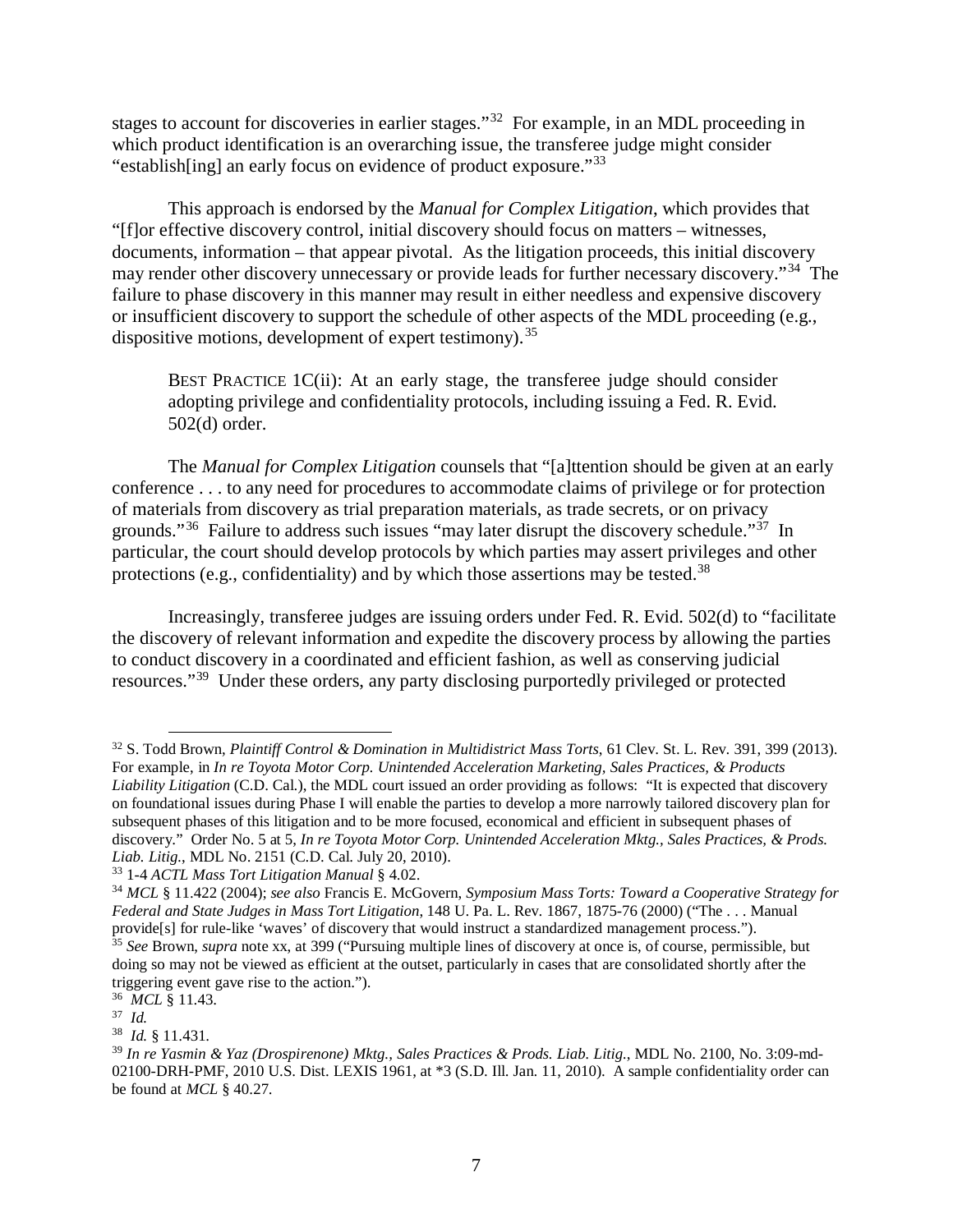information in the discovery process does not waive the applicable privilege or protection.<sup>[40](#page-17-0)</sup> These orders, which set forth the procedures for challenging particular privilege, protection, or confidentiality claims, expedite production, reduce costs, and avoid the burden on the court of document-by-document adjudication – especially in complex MDL proceedings in which the volume of potentially protected materials is large.<sup>[41](#page-17-1)</sup> Notably, the parties in MDL proceedings frequently stipulate to the issuance of these orders; hence, "courts are saved the time and expense of litigating such matters."[42](#page-17-2) These orders are often complemented by "claw back" orders that permit a party to obtain the return of inadvertently produced privileged or protected documents.<sup>[43](#page-17-3)</sup>

BEST PRACTICE 1C(iii): The transferee judge should adopt deposition guidelines.

At an appropriate time, the transferee court should consult with counsel to develop an order establishing guidelines for the scheduling and conduct of depositions.<sup>[44](#page-17-4)</sup> Among other things, the order should specifically address how the court wishes to handle disputes that may arise while a deposition is in progress.

One approach for reducing duplicative discovery activity and streamlining trials is videotaping key depositions for use at subsequent trials.<sup>[45](#page-17-5)</sup> This option is far more efficient than hauling in key witnesses to remote locations to provide testimony that would likely be similar – if not identical – to prior testimony in previous cases, duplicating discovery efforts that the MDL system is designed to prevent.<sup>46</sup> Thus, the transferee judge may wish to include in the deposition-protocol order provisions urging the parties to keep the depositions free of needless objections so that jurors are not distracted when they are ultimately presented with the testimony.

Special consideration should be given to the videotaping of "apex" depositions – that is, the depositions of high-ranking corporate officers who have little firsthand information about the

<span id="page-17-0"></span> $40$  Fed. R. Evid. 502(d) states: "A federal court may order that the privilege or protection is not waived by disclosure connected with the litigation pending before the court – in which event the disclosure is also not a waiver in any other federal or state proceeding." *MCL* § 11.432. 41 *Id.*; *see also* Patrick S. Kim, *Third-Party Modification of Protective Orders Under Rule 26(c)*, 94 Mich. L. Rev.

<span id="page-17-1"></span><sup>854, 866</sup> n.71 (1995) ("Protective orders also encourage parties to comply willingly with discovery requests, making the discovery process more efficient."). 42 Kim, *supra* note xxxv, at 866 n.71.

<span id="page-17-3"></span><span id="page-17-2"></span><sup>43</sup> *See, e.g., In re Bridgestone/Firestone Prod. Liab. Litig.,* 129 F. Supp. 2d 1207, 1219 (S.D. Ind. 2001) (casemanagement order).

<span id="page-17-4"></span><sup>44</sup> A sample set of deposition guidelines can be found in *MCL* § 40.29.

<span id="page-17-5"></span><sup>45</sup> *MCL* § 20.132; *see also id.* § 11.452 ("in dispersed litigation," videotaped depositions "can avoid multiple live appearances by the same witness"); David F. Herr & Nicole Narotzsky, *The Judicial Panel's Role in Managing Mass Litigation*, SN066 ALI-ABA 249 (2008) ("Consider other means of reducing duplicative discovery activity and expediting later trials by measures such as videotaping key depositions or testimony given in bellwether trials, particularly of expert witnesses, for use at subsequent trials in the transferor courts after remand.").

<span id="page-17-6"></span><sup>&</sup>lt;sup>46</sup> Videotaped depositions are important because it may not be possible for the parties to secure the live attendance of witnesses at trial in all locations. *See Weco Supply Co. v. Sherwin-Williams Co.*, No. 1:10-CV-00171 AWI BAM, 2013 U.S. Dist. LEXIS 1572, at \*13 (E.D. Cal. Jan. 2, 2013) ("[I]f there is an indication that the deponent will be unable to testify at trial, a videotaped deposition may be necessary.").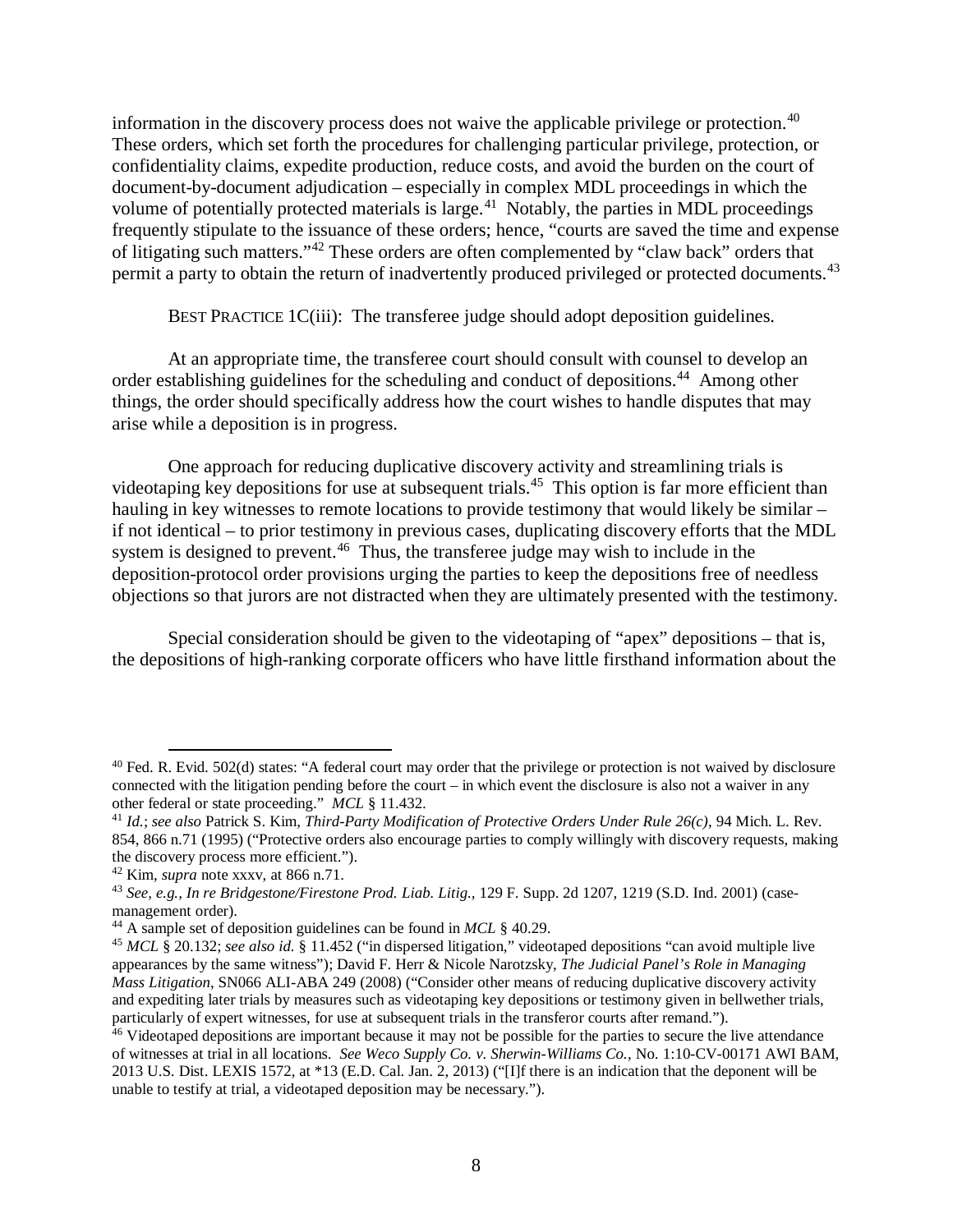issues underlying the lawsuit.<sup>[47](#page-18-0)</sup> Such depositions are permitted in limited circumstances,  $48$  as courts have recognized that "high level executives are vulnerable to numerous, repetitive, harassing, and abusive depositions, and therefore need some measure of protection from the courts."[49](#page-18-2) When permitted, videotaping should be considered to avoid the need for repeated depositions of such witnesses.

BEST PRACTICE 1C(iv): At an early juncture, individual claimants should be required to produce information about their claims.

In non-MDL cases, plaintiffs are required to produce information about their claims from the outset, and that requirement should not change simply because a claim becomes part of an MDL proceeding. Such a balanced approach will ensure that both sides obtain information critical to claims or defenses. Moreover, development of plaintiffs' individual claims is vital to the establishment of a fair and informative bellwether trial process and is indispensable to any settlement discussions in which the parties may engage. In fact, settlement talks are often delayed because the parties have not anticipated the time needed to assemble information necessary to assess the strengths and weaknesses of the global litigation and examine the potential value of individual claims. Finally, requiring plaintiffs at an early juncture to produce information verifying their basic factual allegations addresses concerns that MDL proceedings invite unsubstantiated claims.

Until the parties and the transferee court determine the process by which cases might be selected for bellwether trials (if any) in the MDL proceeding (as discussed below) or early remand to transferor courts for trials, there is ordinarily no need for full case development of all cases (e.g., plaintiff depositions, case-specific expert discovery). Rather, each claimant should initially be required to engage in streamlined, cost-effective paper discovery to the maximum extent possible.

<span id="page-18-0"></span> <sup>47</sup> *In re Welding Fume Prods. Liab. Litig.*, MDL No. 1535, No. 1:03-cv-17000, 2010 U.S. Dist. LEXIS 34117, at \*23-24 (N.D. Ohio Apr. 7, 2010) (citing *In re Bridgestone/Firestone, Inc. Tires Prods. Liab. Litig.*, 205 F.R.D. 535, 536 (S.D. Ind. 2002)).

<span id="page-18-1"></span><sup>&</sup>lt;sup>48</sup> Under the "apex doctrine," before proceeding with the deposition of a high-level executive, a party must show that the executive: (1) possesses special or unique information relevant to the issues being litigated; and (2) the information cannot be obtained by a less intrusive method, such as through written discovery or by deposing lowerranking employees. *In re C. R. Bard Inc. Pelvic Mesh Repair Sys. Prod. Liab. Litig.*, MDL No. 2187, 2014 U.S. Dist. LEXIS 89147, at \*13 (S.D. W. Va. June 30, 2014).

<span id="page-18-2"></span><sup>49</sup> *In re Bridgestone/Firestone*, 205 F.R.D. at 536; *see also In re TFT-LCD (Flat Panel) Antitrust Litig.*, MDL No. 1827, No. M 07-1827, 2011 U.S. Dist. LEXIS 85608, at \*18 (N.D. Cal. Aug. 1, 2011) ("Numerous courts have concluded that so-called 'apex depositions' should be carefully scrutinized to avoid the potential for abuse.").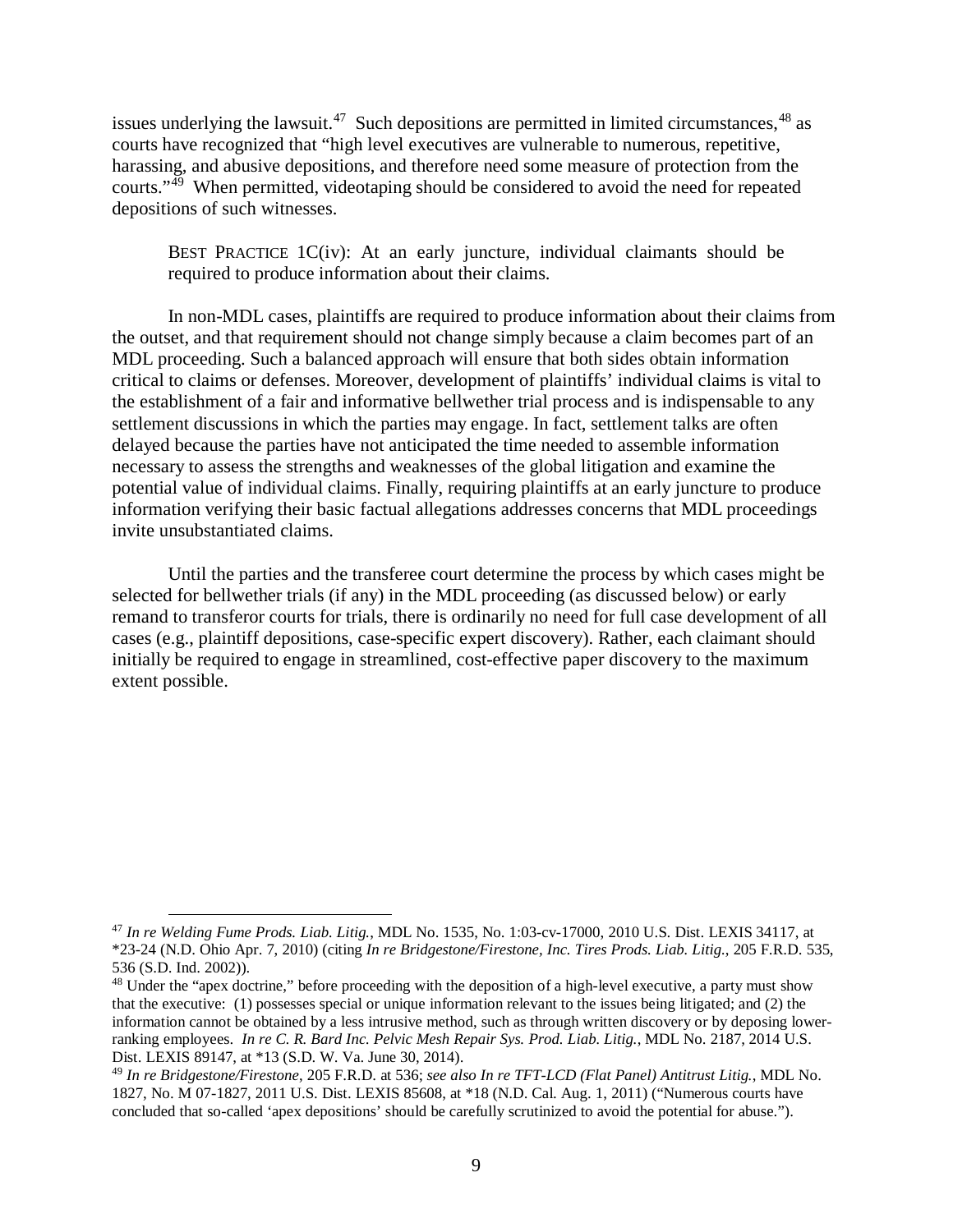BEST PRACTICE  $1C(v)$ : In large mass-tort MDLs, a court should, on the parties' request, consider issuing a case management order approving plaintiff and defendant fact sheets, which can provide information useful for case management, relevant to selecting bellwether trials, and valuable for conducting settlement negotiations. Fact sheets also help to uncover cases that should not have been centralized in the first instance.

Fact sheets are one of the most useful and efficient initial mechanisms for obtaining individual discovery in large mass-tort MDLs. These are court-approved, standardized forms that seek basic information about plaintiffs' claims and defendants' knowledge about aspects of those claims — for example, what injury a plaintiff claims to have sustained as a result of using the product, or a defendant's representative's contacts with providers of allegedly harmful pharmaceuticals. Plaintiff fact sheets spare defendants the expense of tailoring countless interrogatories to individual claimants<sup>[50](#page-19-0)</sup> while allowing plaintiffs' attorneys to fulfill early discovery obligations with relative ease. It is also common in mass-tort MDL proceedings for the parties to negotiate (and for the court to approve) defendant fact sheets.<sup>[51](#page-19-1)</sup> However, fact sheets will be meaningful only if plaintiffs, defendants, and their counsel devote appropriate time and attention to this project. Fact sheets should be deemed a form of discovery governed by the relevant Federal Rules of Civil Procedure, requiring the same level of completeness and verification.

Fact sheets can serve multiple purposes. The parties and court should give careful consideration to the purpose plaintiff and defense fact sheets are to serve in their MDL, given the needs of the litigation. Fact sheets sharpen assessments of the propriety and focus of a bellwether process. They also can provide an efficient mechanism to assist the parties and the court in assessing whether certain claims may be candidates for expedited resolution through voluntary withdrawal, dispositive motions, or through a settlement process.

Streamlined plaintiff fact sheets (one to two pages) are appropriate in some MDLs to identify quickly some cases that should not have been added to the cases centralized in the MDL in the first instance. In other MDLs, including large mass torts, more extensive plaintiff fact sheets (five to twenty pages) can serve a broader purpose, providing some useful information to the court and parties to inform selection of bellwether trials and settlement negotiations. If only a few core questions are required to be completed, the same fact sheet can serve both purposes.

Targeted plaintiff fact sheets can be particularly useful in the largest mass-tort MDLs,

<span id="page-19-0"></span> <sup>50</sup> *See* JOHN H. BEISNER & JESSICA D. MILLER, ELIMINATE THE TORT, NOT THE MASS: <sup>A</sup> MODEST PROPOSAL FOR REFORMING HOW MASS TORTS ARE ADJUDICATED 4 (Wash. Legal Found. 2009),

http://www.wlf.org/upload/beisner09.pdf (expressing concern about the quality of mass-tort claims filed in MDL proceedings, noting that "[t]his problem is compounded by the fact that many of the claims are not developed by the filing counsel — they effectively were purchased from other attorneys who advertised to attract claimants in their home markets with no intention of ever litigating the claims themselves"); MCL § 22.83; *see also* Elizabeth J. Cabraser & Katherine Lehe, *Uncovering Discovery*, 12 SEDONA CONF. J. 1, 8 n.40 (2011) ("The use of 'fact sheets' to streamline discovery by replacing formal interrogatories with supposedly less onerous, more fact-oriented formats is now a common practice in mass tort multidistrict litigation.").

<span id="page-19-1"></span><sup>51</sup> *See, e.g.*, Pretrial Order No. 6: Plaintiff Fact Sheets and Defendant Fact Sheets at ¶ 12, *Bextra & Celebrex Marketing Sales Practices & Prods. Liab. Litig*., MDL No. 1699 (N.D. Cal. Feb. 13, 2006).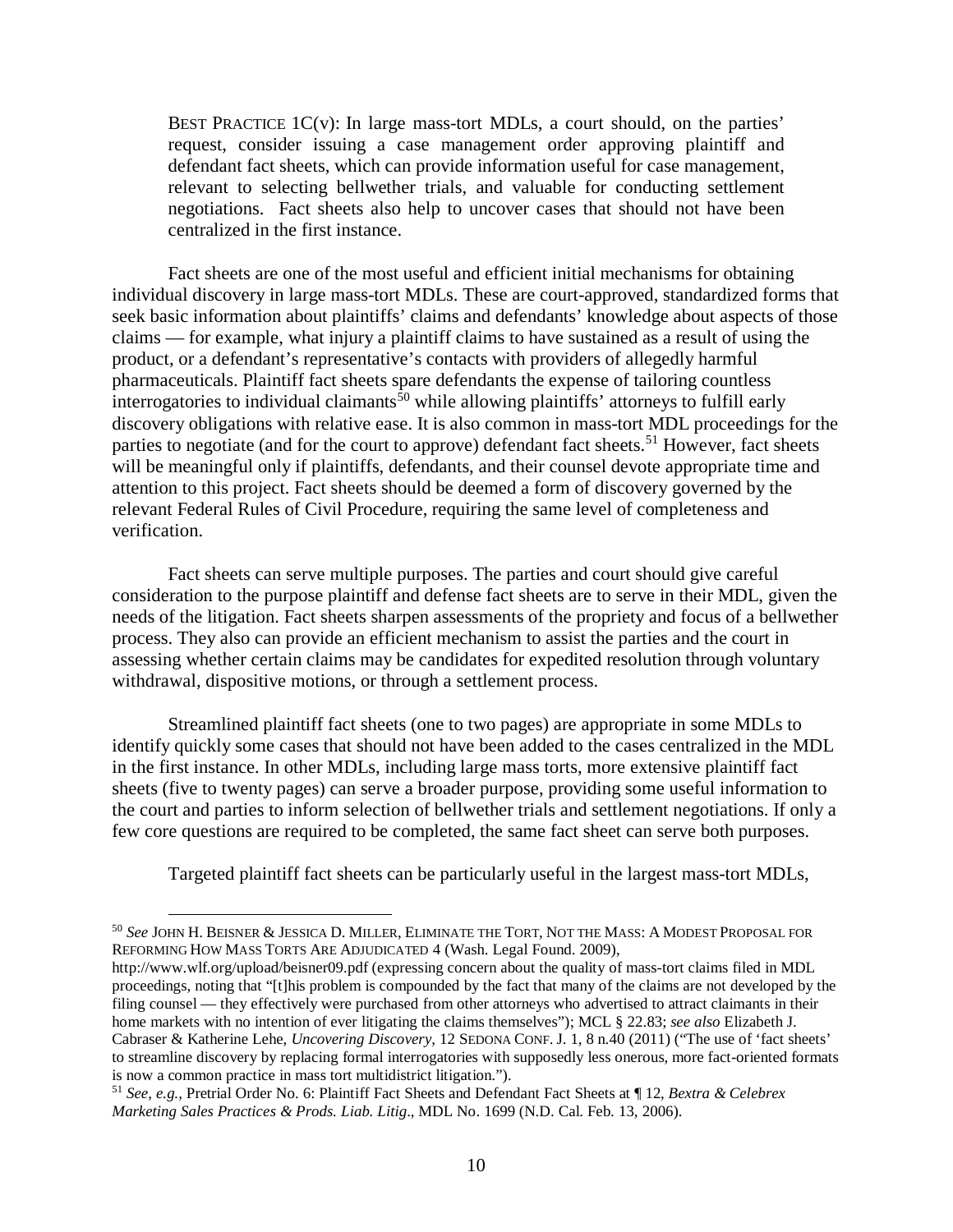many of which involve personal injury claims allegedly caused by pharmaceuticals or medical devices. In such cases, the plaintiff fact sheet should provide sufficient information to permit the parties and the court to determine: (1) product identity (if not covered in a preliminary product identification disclosure); (2) exposure, alleged injury, and any adverse consequences; (3) date of injury and of notice or discovery of defendant(s)' alleged wrongful conduct; and (4) authorizations for the release of relevant medical and pharmacy records and other relevant fact sources (such as employers, where wage-related claims are asserted).

Similarly, requiring the collection of plaintiffs' medical records (in personal injury cases) or employment histories (in employment cases) is another straightforward way that a transferee judge can encourage a robust exchange of key information at a relatively early stage. This information can help defendants verify the answers provided in the fact sheets and can shed light on the potential causes of the plaintiffs' injuries.

As part of the parties' preparation and negotiation of proposed fact sheets, they should create protocols or proposed orders governing the form and scope of authorizations and recordscollection procedures. Parties should work to reach agreement on, and to obtain court endorsement of, authorization forms, when and how they may be used, the timeframe and subject-matter scope of permissible records collection, how records will be collected and made available, and how collection costs will be divided.<sup>[52](#page-20-0)</sup> Addressing these issues early in an MDL facilitates uniformity and efficiency during this important early information-gathering phase and obviates unnecessary disputes and delay.

BEST PRACTICE 1C(vi): When plaintiff fact sheets are used, defendant fact sheets may also serve an important purpose.

In MDLs employing a plaintiff fact sheet, the defendant may also be directed to reciprocate by providing the plaintiff with a defendant fact sheet after an agreed upon period of time. Like the content of the plaintiff fact sheet, the content of a defendant fact sheet will vary based on the claims involved in the MDL and should be negotiated by the parties to facilitate the early exchange of information. For example, if streamlined plaintiff fact sheets are agreed upon by the parties, the defendant's fact sheet should be equally streamlined. Conversely, some large mass-tort MDLs will likely call for more extensive defendant fact sheets. The parties should also discuss the content and timing of defendant fact sheets concurrently with their discussion of plaintiff fact sheets.

The parties should consider to what extent the defendant should be required to produce fact sheets for individual plaintiffs, providing basic information the defendant may have about the claimant, her physicians (in product liability injury cases), or her claim. The utility and practicability of individualized information in defendant fact sheets depends upon a number of factors, including the nature of plaintiffs' allegations, the pre-suit relationship (if any) between plaintiffs and defendant, any contacts or relationship between defendant and plaintiffs' physicians, the likelihood of defendant possessing plaintiff-specific documents or information, and the accessibility and potential relevance of any such documents or information.

<span id="page-20-0"></span> <sup>52</sup> *See, e.g.*, Pretrial Order No. 22, Service of Plaintiff Fact Sheets and Defendant Fact Sheets at ¶¶ 6–7, *In re Taxotere (Docetaxel) Prods. Liab. Litig.*, MDL No. 2740 (E.D. La. Mar. 10, 2017).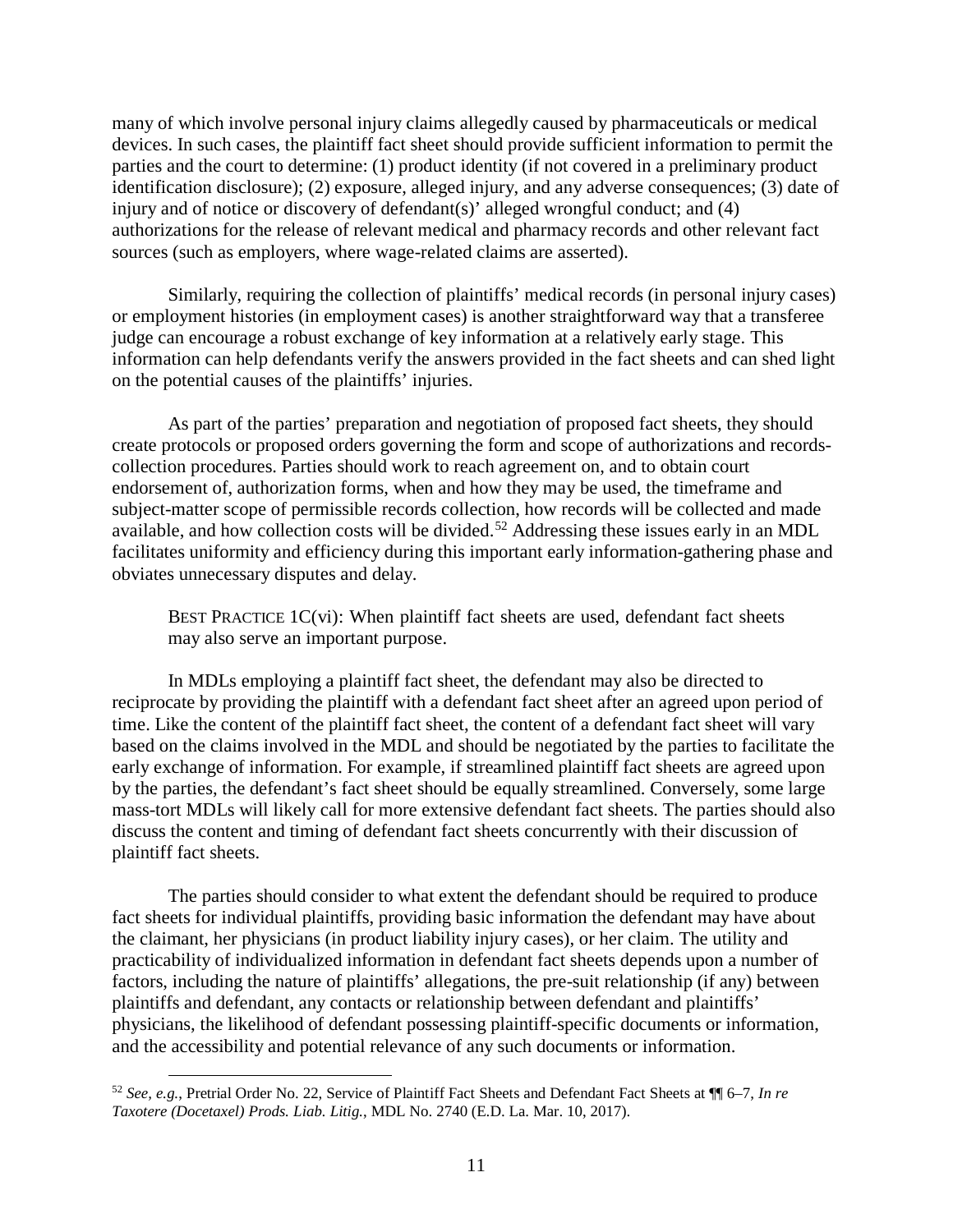In large mass-tort MDLs involving alleged harmful pharmaceuticals or medical devices, the defendant fact sheet typically would provide sufficient information regarding contacts and communications with the plaintiff's medical provider(s), including: (1) identification of the representatives who met with or called upon such provider(s); (2) the dates of contact; (3) existence of "call notes" or similar documents that summarize the contacts with the physician(s); and (4) payments, honoraria, reimbursements, or other financial arrangements with such provider(s).

BEST PRACTICE 1C(vii): In large mass-tort MDLs, particularly those involving competing brands or versions of a similar pharmaceutical drug, the court should consider issuing a case management order requiring a product identification disclosure sheet that quickly identifies cases that should not have been centralized in the first instance.

Within mature large mass-tort MDLs, a variety of case management techniques have identified individual cases that should not have been centralized in the first instance, sometimes because the plaintiff did not use the product at issue in the litigation. A streamlined "product identification" verification (one to two pages) can be used in large mass-tort MDLs to identify quickly cases that do not belong. The order would require early verification of whether and when plaintiff used the product at issue; this verification should be relatively streamlined and not burdensome. The purpose of such a verification is not to replace a fact sheet or impose any undue burden on the plaintiff but to ensure that the individual case is properly centralized in the MDL. This technique can be especially useful in large prescription product MDLs in which multiple manufacturers may have produced different versions of the drug or medical device. The court should consider dismissing or remanding to the transferor court those cases in which claimants are unable to provide adequate, timely verification of product usage.

BEST PRACTICE 1C(viii): Standardized interrogatories may serve as an alternative to fact sheets.

An alternative to fact sheets is standardized interrogatories or document requests, which are less costly and onerous than individually-tailored interrogatories and document requests. Standard document requests can also be included within or annexed to a form fact sheet. In personal injury product liability MDLs, requiring plaintiffs to produce documents that demonstrate proof of product use and injury can help the parties and court focus resources on viable cases.[53](#page-21-0)

<span id="page-21-0"></span> <sup>53</sup> *See, e.g.*, Pretrial Order No. 18, Plaintiff Fact Sheet and Defendant Fact Sheet & Ex. A (Plaintiff Fact Sheet) at 6, *In re Taxotere (Docetaxel) Prods. Liab. Litig*., MDL No. 2740 (E.D. La. Feb. 14, 2017); MDL Order No. 10 [Dkt. 251], Order Concerning Early Disclosure of Product Identification Information, *In re Zofran (Ondansetron) Prods. Liab. Litig*., MDL No. 2657 (D. Mass. May 26, 2016) ("The Court has concluded that production of [product identification] information at a relatively early stage in the litigation may assist in the preservation and collection of additional evidence; is not likely to be unduly burdensome; is not likely to result in unfairness to any party; and may help resolve certain issues in this litigation in a timely manner."); Pre-Trial Order No. 27, Plaintiff Fact Sheets and Defendant Fact Sheets at ¶ 2, *In re* Xarelto *(Rivaroxaban) Prods. Liab. Litig*., MDL No. 2592 (E.D. La. Apr. 22,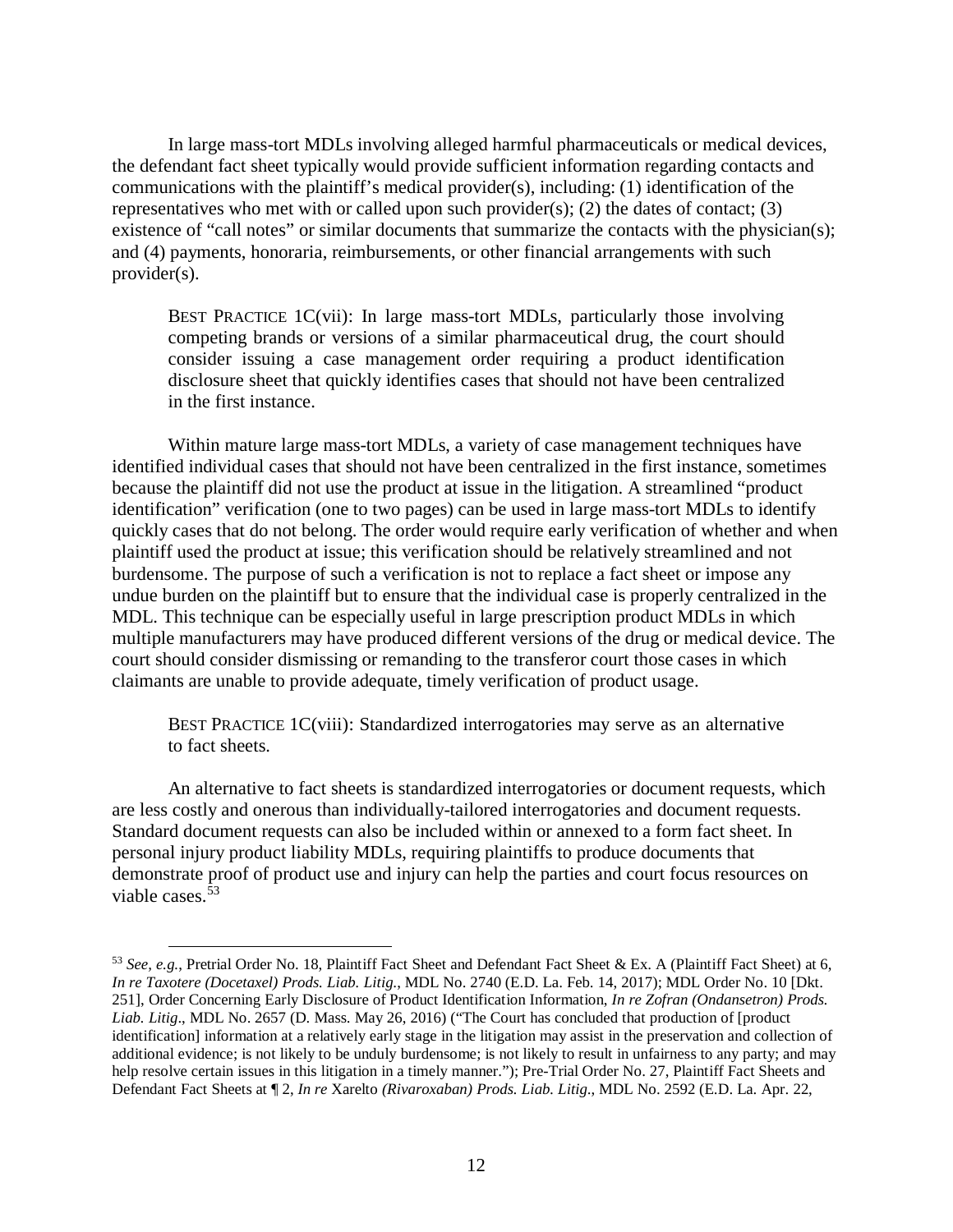Especially as a proceeding matures, the transferee judge may consider the entry of *Lone Pine* orders requiring all plaintiffs to submit an affidavit of support from an independent physician.[54](#page-22-0) These orders are particularly important in an MDL proceeding involving disparate theories of causation — or when multiple alternative potential causes of the alleged injuries exist. In some MDL proceedings, courts have required defendants to prepare fact sheets for each plaintiff that provide basic information they may have about the claimant or their claim.

BEST PRACTICE 1C(ix): The court should enforce reasonable deadlines for submitting fact sheets, excusing late submissions only on an appropriate showing.

The transferee judge should articulate clear expectations and impose clear timelines for completing plaintiff and defendant fact sheets, together with clear procedures and timelines for addressing deficiencies.<sup>[55](#page-22-1)</sup> Unless such procedures and deadlines are adhered to and enforced, counsel handling multiple claims may fall far behind in fulfilling that obligation. While the obligation to provide a timely, complete fact sheet falls solely on counsel of record for the individual MDL plaintiff or defendant, the court should expect the PSC and defense counsel to cooperate and share information regarding fact sheet compliance status to enable the PSC to communicate with counsel for individual plaintiffs with the goal of reducing deficiencies and motion practice.

Although deadlines may be extended upon a showing of good cause or agreement of the parties, timely and substantial compliance with fact sheet requirements, including completion of "core criteria," should be the norm. Case management orders should include procedures for dismissing claims due to substantial noncompliance with fact sheet requirements and deadlines.

BEST PRACTICE  $1C(x)$ : The transferee judge should consider, in addition to deadlines for the completion of fact sheets, a case management order detailing the process for handling late or incomplete fact sheets.

Anticipating that some fact sheets will not be filed or will be incomplete, the parties should agree ahead of time on the process for addressing deficiencies. Such a process usually should include sending a non-compliance or deficiency notice letter, short (but reasonable)

 <sup>2016) (</sup>requiring "records of proof of use and proof of injury within 90 days from the date Plaintiff's complaint was filed").

<span id="page-22-1"></span><span id="page-22-0"></span><sup>54</sup> Byron G. Stier, *Resolving the Class Action Crisis: Mass Tort Litigation as Network*, 2005 UTAH L. REV. 863, 927–28; *see* McGovern, *supra* note xxii, at 1888–89 ("[In the Fen/Phen litigation, the parties] cooperated extensively with each other in the discovery process in order to reduce their transaction costs. Innovative processes, including the MDL-standardized fact sheets . . . provided models for discovery . . . ."); *see also* Order # 12, Case Management (PFS) at ¶ A.2, *In re Zimmer Nexgen Knee Implant Products Liability Litigation*, 2016 WL 3281032 (N.D. Ill. June 10, 2016) (*Lone* Pine order imposed after difficulties arose in managing bellwether process); In *re* Yasmin & Yaz (Drospirenone) Mktg., Sales Practices & Prods. Liab. Litig., MDL No. 2100 (S.D. Ill. Mar. 3, 2010) ("A completed PFS, which requires that each Plaintiff sign the Declaration in Section XIII, shall be considered to be interrogatory answers and responses to requests for production under the Federal Rules of Civil Procedure, and will be governed by the standards applicable to written discovery under the Federal Rules of Civil Procedure."). <sup>55</sup> *See generally, e.g.*, Case Management Order 12 (PFS), *supra* note 6; Case Management Order 18 (DFS), *In re Yasmin and Yaz (Drospirenone) Marketing, Sales Practices & Prods. Liab*. Lit., MDL 2100 (S.D. Ill. Mar. 3, 2010).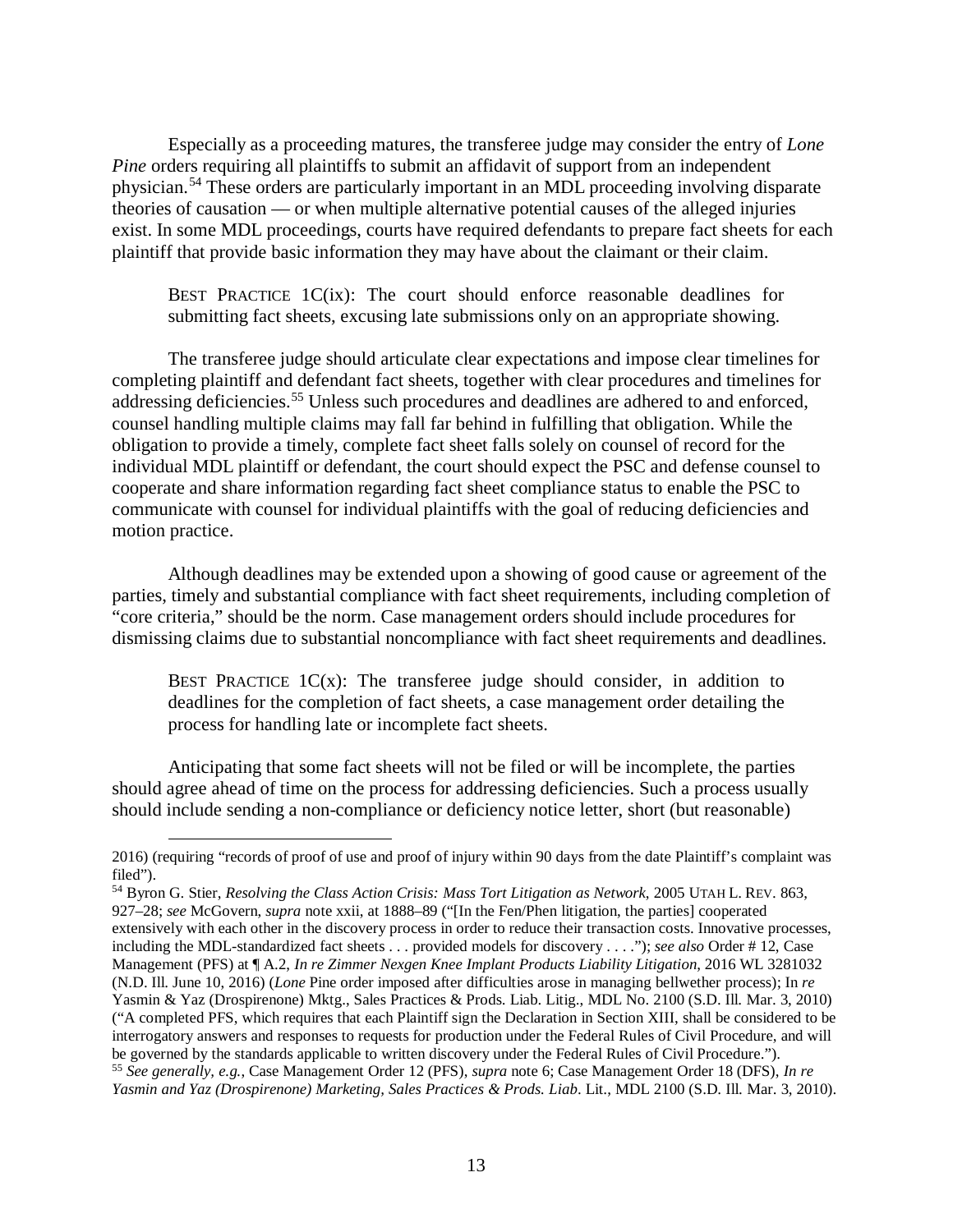windows for correction of any alleged deficiency (typically ten to thirty days), and a schedule for motion practice for unresolved compliance issues. Several MDL courts have effectively addressed motions to dismiss through a two-tiered process: first, motions to dismiss without prejudice, followed by a short grace period during which the party can re-file; and second, motions to dismiss with prejudice.<sup>[56](#page-23-0)</sup> While cases are ideally decided on the merits, efficiency is a primary basis for an MDL, and the fact sheet process is a critical component of the effective management of the litigation. The transferee judge should deal with fact sheet non-compliance directly and promptly, including through a well-defined process culminating in motions to dismiss.

Because one benefit of having court-approved fact sheets is elimination of disputes as to whether certain questions are appropriate in a particular MDL, courts should consider ways in which enforcement of fact sheet obligations might be streamlined, including modifying typical meet-and-confer requirements for discovery motions in favor of a well-defined procedure for addressing fact sheet compliance issues in the order implementing the fact sheets.

BEST PRACTICE  $1C(x)$ : Once it is demonstrated that individual fact sheets have been filed with material, inaccurate information, the court should consider requiring that answers be supported with some minimal amount of additional evidence supporting the claim or defense at issue.

Plaintiff fact sheets, including streamlined fact sheets, in many cases provide sufficient information to support the plaintiffs' claims. However, there have been reported opinions in the largest mass-tort MDLs, usually involving allegedly harmful pharmaceuticals or medical devices, in which large numbers of fact sheets have been submitted with material, inaccurate information.[57](#page-23-1) Although the defendant can verify individual claims after receiving medical records authorizations and conducting discovery, doing so takes substantial time in MDLs that consist of thousands of claims. Meanwhile, the cases remain active.

When fact sheets have been submitted with inaccurate information, the court should consider requiring that all individual parties submit some minimum quantum of evidence. If no such evidence is available, the court should provide individuals an opportunity to explain the absence of the evidence.

<span id="page-23-0"></span> <sup>56</sup> *See In re Ethicon, Inc. Pelvic Repair System Prods. Liab. Litig*., No. 2:14-cv-20042, 2015 WL 5786776, at \*2 (S.D. W. Va. Sept. 30, 2015); *In re Cook Medical Inc. Pelvic Repair Sys. Prods. Liab. Litig*., No. 2:14-cv-30296, MDL No. 2440, 2015 WL 4458971, at \*2 (S.D. W. Va. July 17, 2015); Order No. 7, *In re Mirena IUD Prods. Liab. Litig*., No. 13-MD-2434 (CS) (S.D.N.Y. Aug. 15, 2013); Order No. 7A, *In re Mirena IUD Prods. Liab. Litig*., No. 13-MD-2434 (CS) (S.D.N.Y. Apr. 24, 2014).

<span id="page-23-1"></span><sup>57</sup> *See e.g.*, *In re Orthopedic Bone Screw Prods. Liab. Litig*., No. MDL 1014, 1997 WL 704719 (E.D. Pa. July 24, 1997).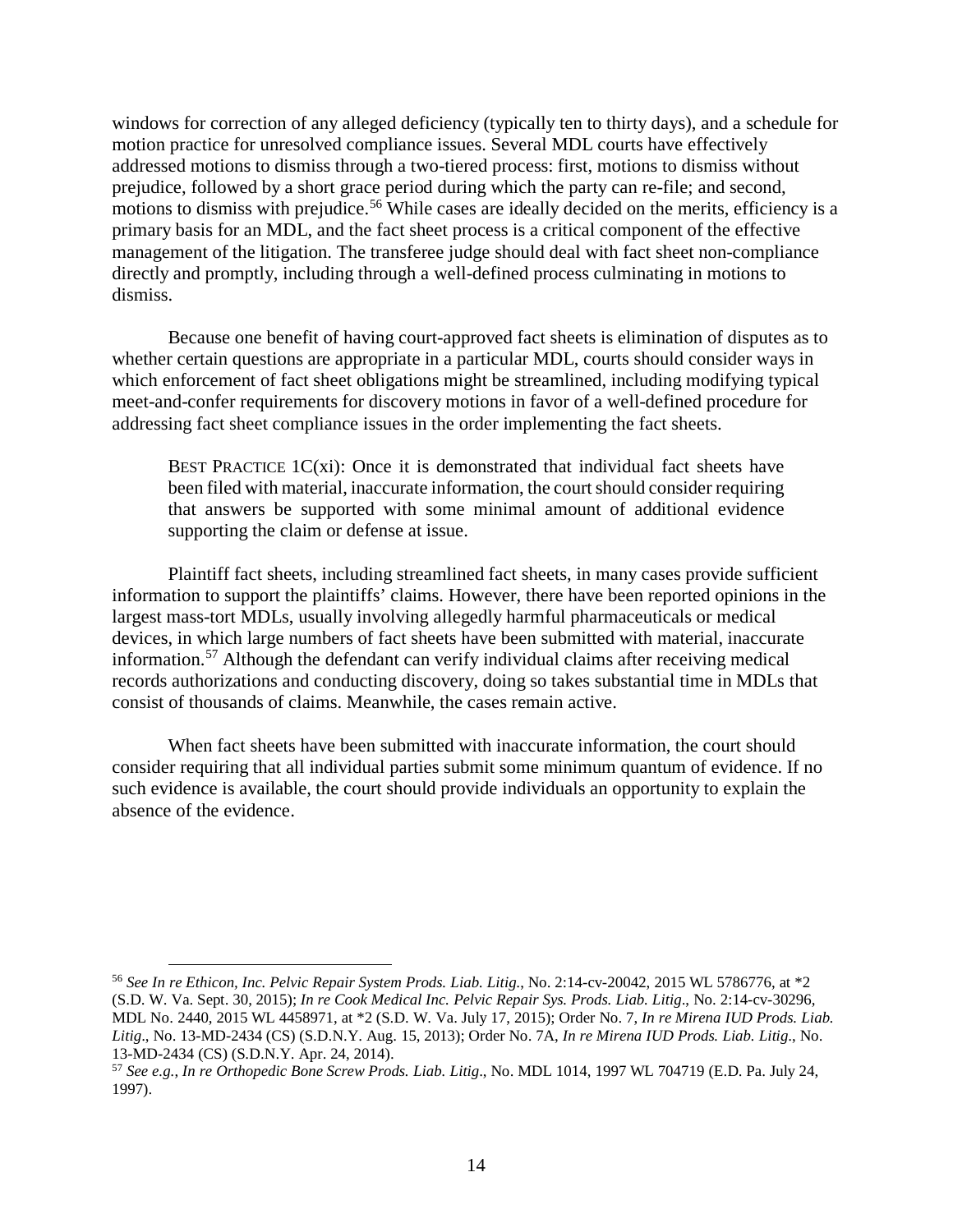BEST PRACTICE 1D: Class actions may require a different approach to discovery because of the need to resolve class-certification issues as early as practicable.<sup>[58](#page-24-0)</sup>

In class actions, resolution of the class-certification question usually requires extensive discovery related to class certification, which may "include the depositions of the named plaintiffs and the exchange of expert reports."<sup>59</sup> This represents a departure from the ordering of discovery generally followed in individual actions, in which depositions and expert development generally occur much later in the discovery process. Accordingly, often the most efficient practice is for the transferee court to rule on pending motions to dismiss or for summary judgment before addressing class certification.<sup>[60](#page-24-2)</sup>

A transferee judge presiding over a class action must also grapple with the interplay between merits-based discovery and discovery designed to aid resolution of class-certification issues. As the Supreme Court explained in *Wal-Mart Stores, Inc. v. Dukes*, because "[a] party seeking class certification must affirmatively demonstrate his compliance with" Rule 23, "'sometimes it may be necessary for the court to probe behind the pleadings before coming to rest on the certification question."<sup>[61](#page-24-3)</sup> In other words, the "'rigorous analysis'" required for class certification will frequently "entail some overlap with the *merits* of the plaintiff's underlying claim."[62](#page-24-4) Accordingly, class-certification discovery will inevitably overlap with merits-based discovery.<sup>[63](#page-24-5)</sup> In an MDL proceeding encompassing both individual and class action suits, this may be a seamless process, as merits-based discovery is usually already underway by the time the parties address class certification.<sup>[64](#page-24-6)</sup> The transferee judge will likely want to coordinate between the individual and putative class actions to manage discovery in an efficient manner.

<span id="page-24-0"></span> <sup>58</sup> In the *Zurn Pex Plumbing* MDL proceeding arising out of the defendants' design and choice of brass plumbing fittings, the MDL court bifurcated discovery and directed the parties to "focus first on the issue of class certification." *In re Zurn Pex Plumbing Prods. Liab. Litig*., No. 08-1958 ADM/RLE, 2009 U.S. Dist. LEXIS 47636,

at \*1 (D. Minn. June 5, 2009).

<span id="page-24-1"></span><sup>59</sup> *In re Glaceau Vitaminwater Mktg. & Sales Practice Litig.*, MDL No. 2215, 2013 U.S. Dist. LEXIS 98570, at \*10- 11 (E.D.N.Y. July 10, 2013).

<span id="page-24-2"></span><sup>60</sup> Barbara J. Rothstein & Thomas E. Willging, *Managing Class Action Litigation: A Pocket Guide for Judges,* 9 (Federal Judicial Center, 3d ed. 2010).

<span id="page-24-3"></span><sup>61</sup> *Wal-Mart Stores, Inc. v. Dukes*, 131 S. Ct. 2541, 2551 (2011) (citation omitted).

<span id="page-24-4"></span><sup>62</sup> *Id.* (citation omitted, emphasis added).

<span id="page-24-5"></span> $^{63}$  *MCL* § 11.422 ("matters relevant to . . . a motion [for class certification] may be . . . intertwined with the merits"). <sup>64</sup> *See In re Rail Freight Fuel Surcharge Antitrust Litig.*, 258 F.R.D. 167, 174 (D.D.C. 2009) (rejecting proposal to

<span id="page-24-6"></span>bifurcate class certification and merits discovery; "Even if plaintiffs' proposed class is not certified, discovery into merits-based evidence is not necessarily wasted; the information 'may be valued circumstantial evidence' if litigation continues absent certification.") (citation omitted).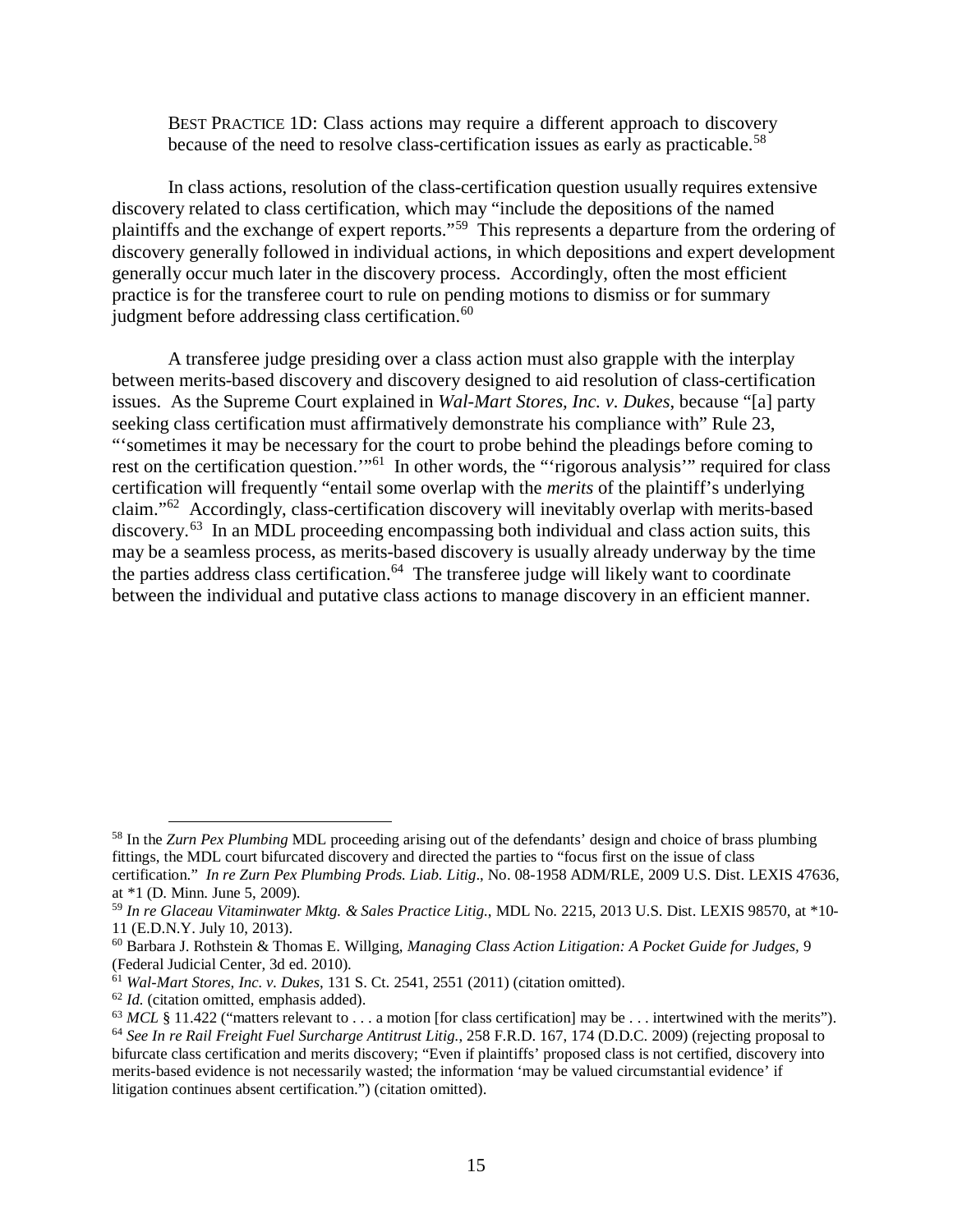BEST PRACTICE 1D(i): Typically, the transferee judge will assess the propriety of class certification in all cases pending in the MDL proceeding and oversee all discovery necessary to carry out that purpose, although alternatives should be considered.[65](#page-25-0)

This recognition comports with the JPML's practice of frequently listing class certification as a common issue that makes Section 1407 transfer appropriate.<sup>66</sup> As the JPML has explained, "matters concerning class action certification should be included in the coordinated or consolidated pretrial proceedings in order to prevent inconsistent rulings and promote judicial efficiency."<sup>67</sup> In short, this approach to class certification has received the greatest support from the courts and usually comports with the principles of efficiency that undergird the MDL process.

However, in an MDL proceeding comprised of numerous state-law-based class actions, the question is far more difficult and controversial. Very little consensus exists at this point. Some judges take the approach that where there are state-by-state class actions, rather than national class actions, there are so many differences in law that the decision should be left to the originating courts. Judges taking this approach argue that the differences in reliance, standing, etc. are very real and may shift the settlement or trial result substantially, but that the MDL court can simply focus on the general discovery issues and then remand the cases rather than attempting to settle. But, others raise questions about whether this approach disadvantages defendants, who might be able to defeat certification and thus convert the cases from opt-out to opt-in claims—reducing the exposure at issue and in turn substantially shifting the negotiation dynamics.

Other judges suggest that whether to weigh in on certification should be driven by a weighting approach, looking at whether the key claims are predominantly state law claims (sales and marketing, for example) or federal law (for example, antitrust and RICO). This approach accepts that lawyers often file complaints with multiple counts, but attempts to discern what the focus of the litigation is with respect to the relief sought. This balancing can obviously be criticized as too subjective and uncertain, but proponents argue that these are the types of decisions judges are routinely called upon to make. Instead, the more fundamental objection from counsel seems to be that in order to litigate and reach a settlement, parties need to have certainty about class certification, particularly where there is a mix of federal-only and joint state-federal complaints filed.

<span id="page-25-0"></span><sup>&</sup>lt;sup>65</sup> A second approach is for the MDL court to rule on class certification in selected "bellwether" cases and then ask the MDL Panel to remand the remaining actions to their respective transferor courts. And on the opposite end of the spectrum is a third approach, under which the MDL court oversees certain discovery related to class certification, but leaves the task of ruling on motions for class certification wholly to the transferor courts.

<span id="page-25-2"></span><span id="page-25-1"></span><sup>66</sup> *In re MI Windows & Doors, Inc., Prods. Liab. Litig.*, 857 F. Supp. 2d 1374, 1375 (J.P.M.L. 2012). <sup>67</sup> *In re Piper Aircraft Distribution System Antitrust Litig.*, 405 F. Supp. 1402, 1403-04 (J.P.M.L. 1975); *see also MCL* 4th § 22.33 ("Centralization under Section 1407 is thus necessary in order to avoid duplication of discovery, prevent inconsistent or repetitive pretrial rulings (such as those regarding class certification), and conserve the resources of the parties, their counsel and the judiciary.") (internal quotation marks and citation omitted).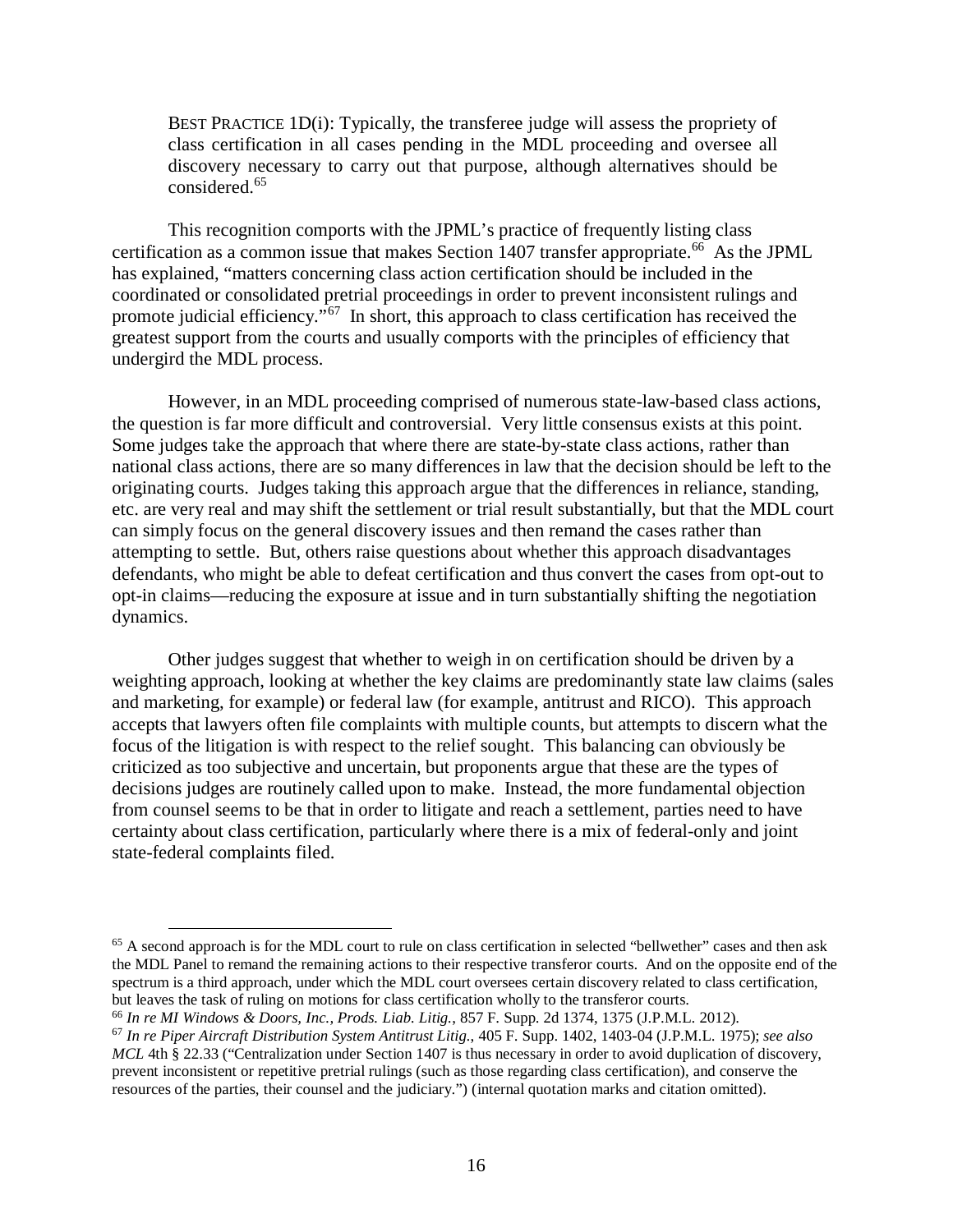One approach that some transferor courts have taken is to decide class certification only in certain "bellwether" cases, leaving that determination to be made in the other cases by the transferor courts after remand.[68](#page-26-0) The rationale is that the transferor courts may be better equipped to address the state law issues. Before taking this approach, the transferee court should consider the efficiencies of requiring multiple other federal judges to replicate the factual knowledge developed by the transferee court in making the "bellwether" class rulings and inquire whether the transferor courts actually possess experience with the state laws at issue.

Finally, some counsel have argued that the transferee court should decide all of the class certification issues. Allowing the transferor judges to decide these matters on remand creates a situation in which different results may create very different outcomes for otherwise similarlysituated plaintiffs. Moreover, the MDL may be better suited to process hundreds or thousands of individual actions, to the extent that certification is denied. Others note that there is little reason to expect that the federal district judge in one district will be substantially better at determining Rule 23 certification than the transferee judge — while he may be more familiar with that particular state's law, it would not be difficult for the parties to brief the matter and get the transferee judge up to speed, since the familiar Rule 23 standard will still apply.

BEST PRACTICE 1E: The transferee judge should confer with the parties to determine whether holding bellwether trials would advance the litigation.

Concerns continue to be expressed that some MDLs are best managed by focusing on the statutory mandate to conduct pretrial proceedings with an eye toward remand instead of holding bellwether trials and resolving by settlement within the MDL proceedings. Accordingly, the transferee judge should determine as a threshold matter whether bellwether proceedings would be beneficial.

As part of the decision to move forward with bellwether proceedings, transferee judges recommend resolving pending motions to remand, acting on outstanding motions, and allowing early science hearings to help clarify what types of cases and claims are at issue.<sup>[69](#page-26-1)</sup> The judge may also ask the parties to provide an early science tutorial, which some transferee judges reported finding more instructive than *Daubert* hearings. Judges suggest that this was very helpful to do before the creation of the bellwether-selection process to help the judge know enough about the cases and science to control the jockeying among attorneys and select the right process and parameters for the cases.

<span id="page-26-0"></span> <sup>68</sup> *See, e.g., In re Light Cigarettes Marketing and Sales Practices Litig.*, 271 F.R.D. 403 (D. Me. 2010) (denying class certification in each of four single-state bellwether class actions); *In re Light Cigarettes Marketing and Sales Practices Litig.*, 856 F. Supp. 2d 1330 (J.P.M.L. 2012) (denying motion to vacate conditional remand order sending several non-bellwether class actions back to transferor courts for class certification rulings and other further proceedings).

<span id="page-26-1"></span> $69$  "Your ultimate responsibility is to resolve pretrial issues in a timely and expeditious manner. This responsibility certainly includes resolution of jurisdictional issues, important evidentiary disputes, class certification issues, and, perhaps most important, motions to dismiss and for summary judgment." Ten Steps to Better Case Management, a Guide for Multidistrict Litigation Transferee Judges, United States Judicial Panel on Multidistrict Litigation & Federal Judicial Center (2014, 2d ed.).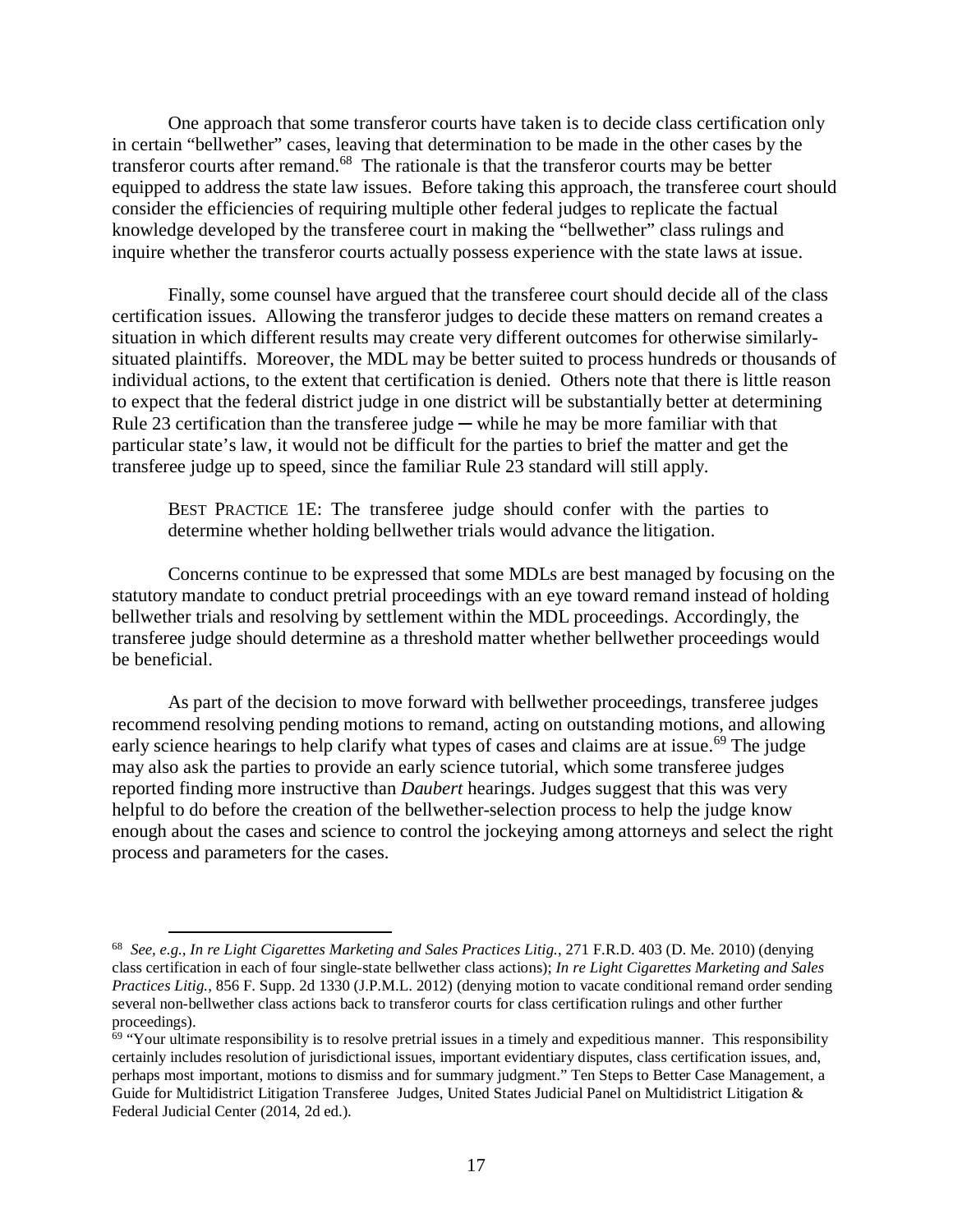In some MDL proceedings, the individual cases may be too dissimilar for bellwether trials to provide any useful insight into the larger claims pool. Remand following pre-trial proceedings may well be the most appropriate course in such situations. Otherwise, motion practice, mediation, summary trials, mini-trials, or joint trials of multiple cases may better serve the parties' goals than a traditional bellwether trial.

Determining whether and which cases should serve as bellwethers can be difficult. Counsel must provide the judge with sufficient information describing the nature of claims, extent of injuries, and other pertinent data so that the judge can make an informed decision and develop a protocol with an initial set of cases.

"Bellwether" cases, or test cases focused upon individual claims, have been an important case-management tool in many MDL proceedings involving numerous individual claims. A bellwether is the first sheep that leads the flock — and thus that is the role a court should keep in mind in thinking about bellwether cases. Bellwethers may suggest answers to litigants' major questions: How well or poorly would these facts play to a jury? How credible and persuasive are the experts? Is the key evidence admissible? These types of questions can have more impact than the amount of the verdict, and will drive the outcomes in motion practice and trial — and it is in the shadow of those expectations that settlement values will be reached, if settlement is to occur. It is important for the parties and the court to know how the cases will fare.

But the bellwether process also means obtaining a sufficient number of outcomes to provide guidance, given the variety of fact patterns, claims, and defenses anticipated. In asbestos litigation, the first ten verdicts were for the defense, but these early results did not foretell the overall litigation trend. The case-management plan should provide for a sufficient number of cases so that early outliers (in either direction) can be identified as such and the true path of litigation discerned to the maximum extent possible.

Bellwethers need not go all the way to trial. Many bellwether cases resolve themselves along the way, whether because of errors in the plaintiff or defendant fact sheet, individualized factors that strengthen or weaken the case during discovery that were not anticipated at the outset, the parties' decision to settle particular cases, the plaintiff's decision to voluntarily dismiss, or because of the court's early rulings. These cases should not be regarded as failures. Instead, they can be important data points that help the lawyers better understand the reality of the cases — which may vary considerably from the hypothetical plaintiff or hypothetical defenses that have been the idealized subject of early negotiations. Indeed, the reasons these cases drop out — gamesmanship, good advocacy, plaintiffs disappearing, defendants settling cases, the outcome of preliminary or dispositive motions — all potentially provide insight into how the broader pool of cases may fare. Yet, recognizing this, it is important that the judge select a larger pool of cases, anticipating that some will resolve at a variety of points in the bellwether litigation process.

Bellwether trials may provide useful information to the parties regarding the likely outcome of other cases at trial, such as: (a) how well or poorly the parties' fact and expert witnesses perform in a trial setting; and (b) decisions on key legal issues and the admissibility of key evidence. As recognized by the *Manual for Complex Litigation*, the purpose of bellwether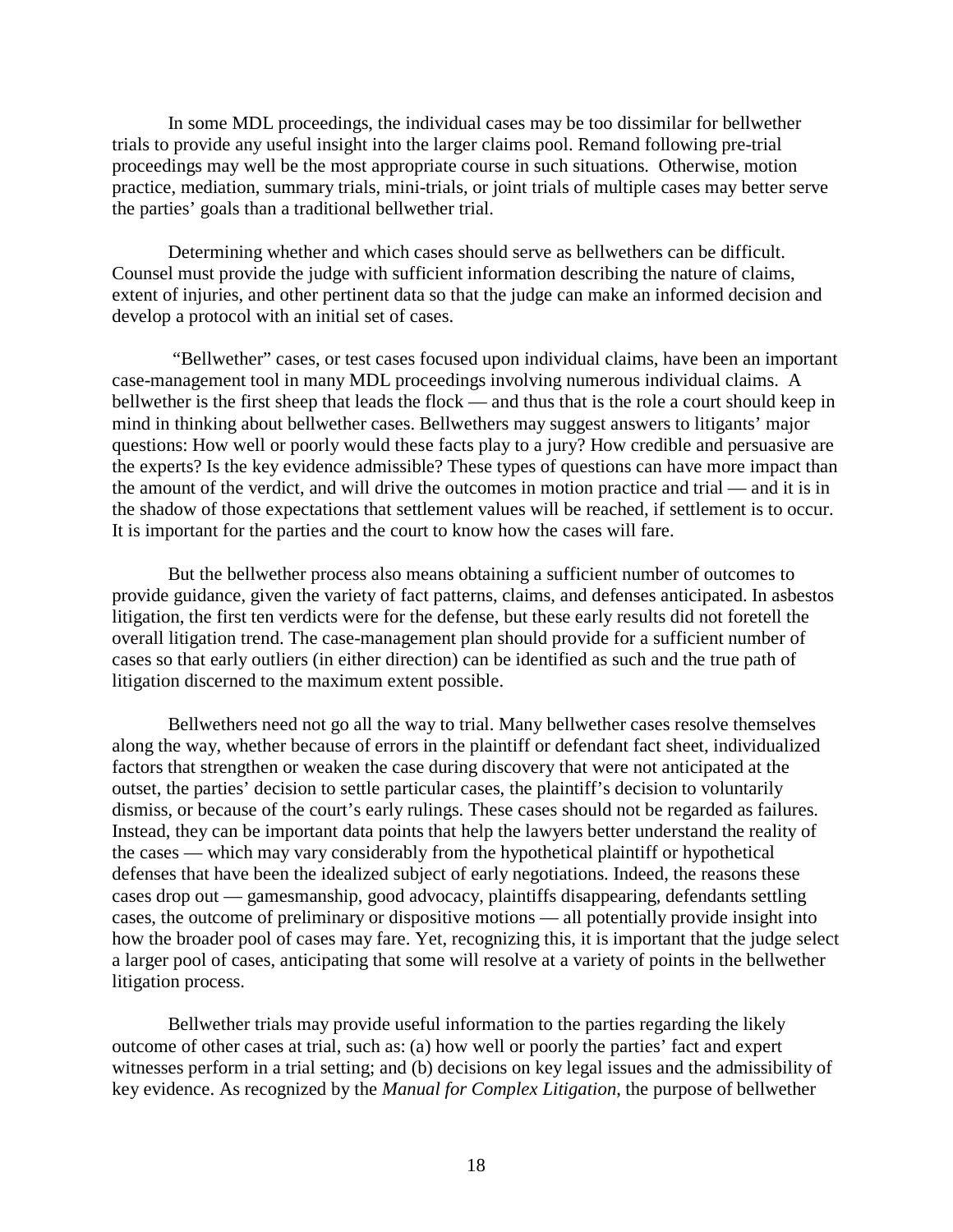trials is to "produce a sufficient number of representative verdicts" to "enable the parties and the court to determine the nature and strength of the claims, whether they can be fairly developed and litigated on a group basis, and what range of values the cases may have if resolution is attempted on a group basis."[70](#page-28-0) As such, the bellwether process will be valuable only if the cases selected for trial are truly representative of the whole (or of one or more distinct categories of cases that comprise the whole). $^{71}$  $^{71}$  $^{71}$ 

<span id="page-28-5"></span>Of course, recognizing this purpose opens the door to strategic manipulation by the parties. The transferee judge must carefully consider how the bellwether selection process will work, and how to address cases that drop out of the pool, to minimize the influence of strategic behavior and enhance the value of the bellwether process. Later in the process, counsel may strategically settle cases as they are proved to be particularly strong or weak compared to the expected baseline.

<span id="page-28-4"></span>The judge will also need to consider whether to broaden the pool of potential bellwether cases. For example, through *Lexecon*[72](#page-28-2) waivers or trying cases in their originating district (unless barred by the Ninth Circuit ruling,  $^{73}$  $^{73}$  $^{73}$  which prevents inter-circuit assignment solely for these purposes), the transferee judge may be able to obtain authority to try cases not filed in the transferee district.

In addition, the judge should be alert to the origin of the bellwether cases — is the case one in which the plaintiff is represented by counsel not active in the MDL; or does the case include someone from the Plaintiff Executive Committee, a PSC member, or another attorney active in the MDL? If the PSC is unable to control the litigation of a bellwether case, it may not treat the result as being indicative. Some cases are outliers with unique causation issues, damages, or defenses — particularly in pharmaceutical cases — and thus careful attention must be paid to selecting cases that will advance the goals of the MDL as a whole. Conversely, it may well be that some of the best cases were not filed by the MDL leadership. As discussed in this section, there are many ways of selecting the bellwether cases to balance the competing needs of the bellwether MDL process.

<span id="page-28-1"></span><sup>71</sup> Only when a "representative  $\dots$  range of cases" is selected may "individual trials  $\dots$  produce reliable information about other mass tort cases." MCL § 22.315; *see also In re Yasmin & Yaz (Drospirenone) Mktg., Sales Practices & Prods. Liab. Litig*., MDL No. 2100, 2010 U.S. Dist. LEXIS 108107, at \*4, \*6–7 (S.D. Ill. Oct. 8, 2010) (it is "critical to a successful bellwether plan that an honest representative sampling of cases be achieved" because "[l]ittle credibility will be attached to this process, and it will be a waste of everyone's time and resources, if cases are selected which do not accurately reflect the run-of-the-mill case"); Eldon E. Fallon et al., *Bellwether Trials In Multidistrict Litigation*, 82 TUL. L. REV. 2323, 2343 (2008) ("the trial selection process should . . . illustrate the likelihood of success and measure of damages" of all cases in the litigation and "[a]ny trial-selection process that strays from this path will likely resolve only a few independent cases and have a limited global impact").

<span id="page-28-0"></span> <sup>70</sup> MCL § 22.315; *see also In re Hydroxycut Mktg. & Sales Practices Litig*., No. 09-md-2087 BTM(KSC), 2012 U.S. Dist. LEXIS 118980, at \*56 (S.D. Cal. Aug. 21, 2012) ("The bellwether cases should be representative cases that will best produce information regarding value ascertainment for settlement purposes or to answer causation or liability issues common to the universe of plaintiffs.").

<span id="page-28-2"></span><sup>72</sup> *Lexecon Inc. v. Milberg Weiss Bershad Hynes & Lerach*, 523 U.S. 26 (1998).

<span id="page-28-3"></span><sup>73</sup> *See In re Motor Fuel Temperature Sales Practices Litig*., 711 F.3d 1050, 1053 (9th Cir. 2013) ("Only severe or unexpected over-burdening, as happens when a judge dies or retires, when the district is experiencing a judicial emergency or when all judges are recused because of a conflict, will warrant bringing in a visiting judge.").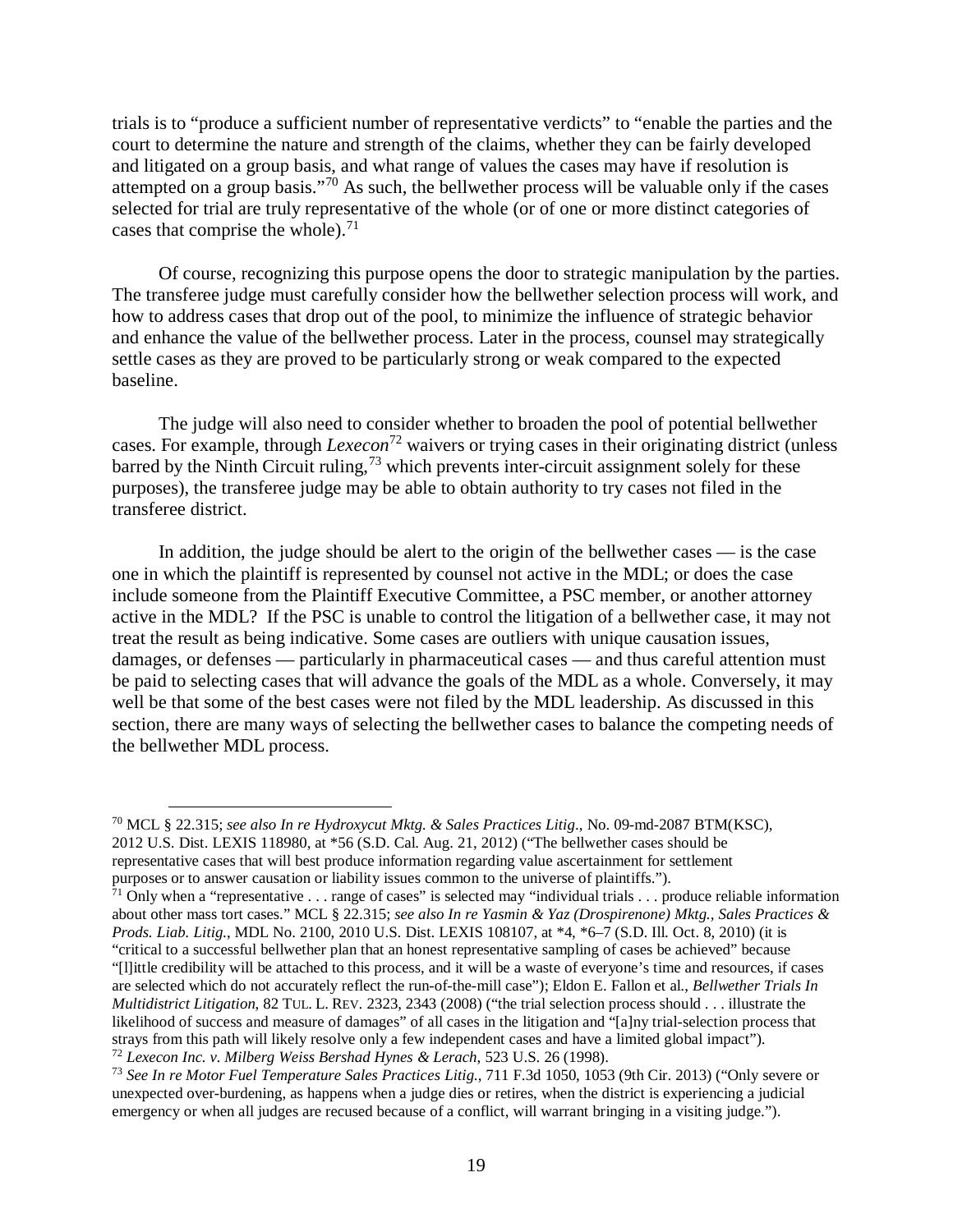Case selection should be attuned to the goals of the parties and court in pursuing a bellwether process. For example, are counsel trying to determine the distribution and range of claims, or how particular types of claims will fare through the litigation process (and, the damages that will be awarded, if any)? Given these goals, the judge should create a selection process that will identify cases conducive to those aims and should communicate selection criteria to counsel. For example, does the judge want the parties to propose their strongest cases, or does the judge want to see cases that explore certain contested issues?

Usually, a judge should be skeptical of the value provided by trying one side's "strong" cases that may not be representative of the broader claims; for example, cases with a particularly sympathetic plaintiff or a case with a strong non-merits defense, such as the statute of limitations. While both approaches may be appropriate, they simply serve different goals. If a bellwether process of some type will be used, plaintiffs' counsel may urge the use of a caseselection committee on the plaintiffs' side. The committee members will inform themselves about the particular cases on file to find the cases they believe are representative. This information, in turn, helps guide the settlement negotiations, which can otherwise be untethered from the reality of the filed cases.

In designing a selection process, the judge should bear in mind its likely consequence. For example, allowing the parties to nominate and then strike each other's picks yields different results from a judge ordering, "here are the types of claimants and categories I do or do not want to see; bring me your nominees and I will make the final selection." Random selection results in yet another type of sample set. Some parties caution that random selection does not necessarily lead to representative cases. One judge solved this problem by randomly selecting ten cases to go first, then allowing the lawyers to challenge the cases' representativeness — obtaining the benefit of random selection while minimizing the risk of outliers.

One approach that has garnered substantial support is employing a grid or categorization of the cases based upon the earlier litigation process. This technique involves placing claims in different buckets based on certain characteristics — for example, plaintiff age, injury type, injury severity, date of injury in relation to evolving science, and so on. Then, the parties select twenty cases that fall within each of those categories. That pool of cases can then be developed such that one-off anomalies do not skew the results, but the size of the pool is small enough to allow counsel to focus on those cases. As MDL settlements have moved toward global grid settlements or smaller settlements by claims type, the grid bellwether approach also supports the development and testing of potential settlement categories.<sup>[74](#page-29-0)</sup> If the MDL does not end in a settlement, the grid approach can help clarify the remand packet with materials specific to each claim type.

Counsel strongly support judges taking an active role in articulating the criteria by which cases would be selected, recognizing that attorneys might otherwise act strategically in their nominations and strikes of cases. Judges likewise agree that "parties sometimes don't want what

<span id="page-29-0"></span> <sup>74</sup> Settlements are discussed in more detail in Chapter 5. As discussed there, most settlements are global grid settlements. However, defense counsel have increasingly urged settlement on other bases, whether by firminventory settlements or by claim settlements (effectively global settlements of a particular type of claim).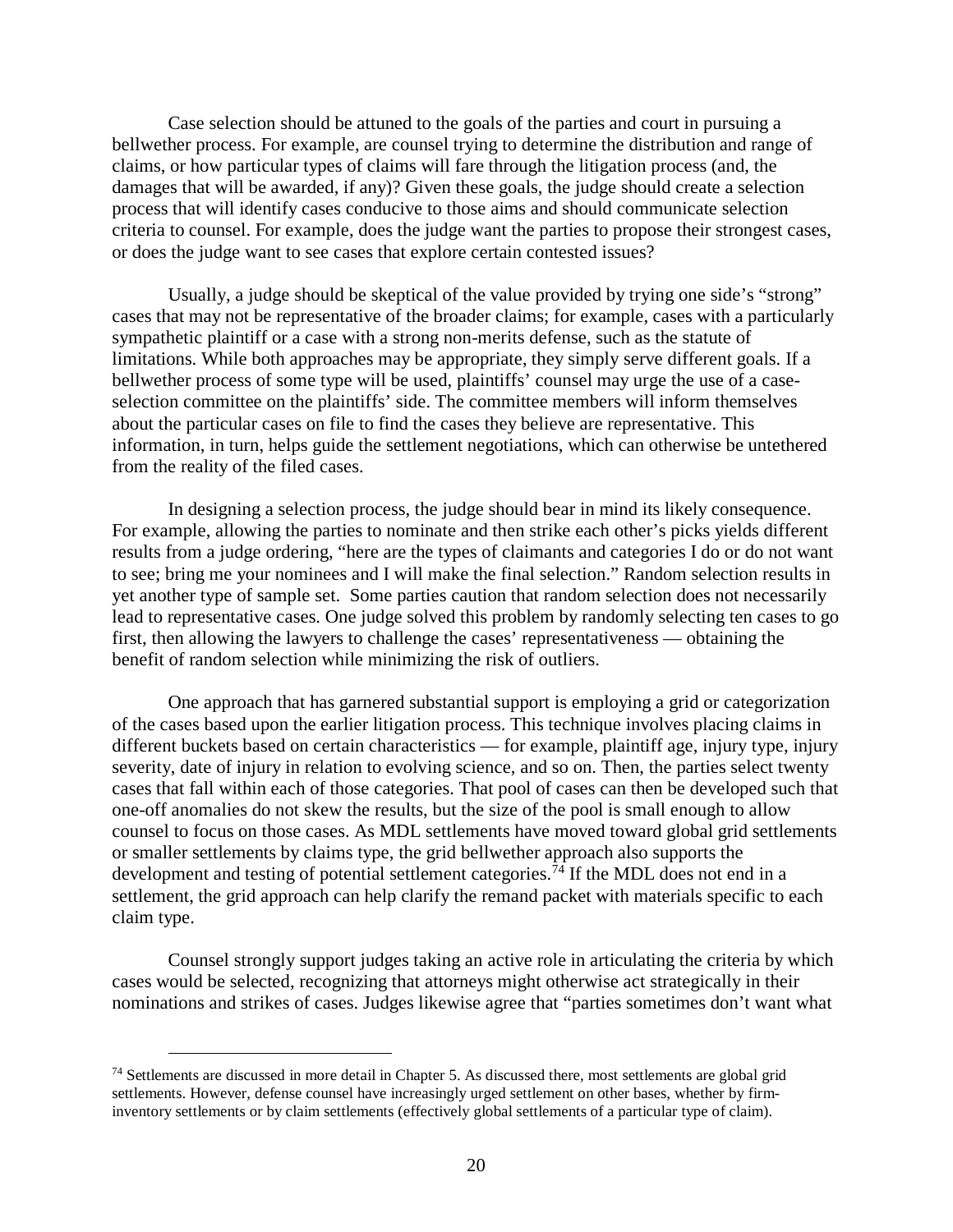they ask for," so a strong hand from the judge may often be necessary to maximize the value of early cases.

If the parties do not settle in the shadow of the bellwether trials, the bellwether materials — such as deposition cuts and key rulings — will be helpful to the judge in preparing a trial package for remand. These materials, in many instances, add significant value for the parties and the judiciary.

BEST PRACTICE 1E(i): The transferee court should adopt a strategy for facilitating the availability of the broadest possible pool of candidates from which to select bellwether cases.

If the decision is made to conduct bellwether trials, the transferee judge should take steps to ensure that an appropriate pool of cases is available for selection as bellwether trial candidates. Under the U.S. Supreme Court's decision in *Lexecon Inc. v. Milberg Weiss Bershad Hynes & Lerach*, [75](#page-30-0) a transferee judge may only conduct trials of cases originally filed in that court. Often, some subset of the cases pending in a MDL proceeding will qualify, but that subset may not be representative of the entire MDL case pool. Thus, trials of cases selected from that pool may be of limited value.

For that reason, the transferee court should consider adopting one of three commonlyused options for facilitating the broadest possible pool of candidates to select as bellwether cases.[76](#page-30-1) The first is to request that parties sign "*Lexecon* waivers" — that is, waivers of the right to object to venue before the MDL court. This option is attractive to many judges because it allows selection for bellwether trial of any case in which the parties have executed such a waiver.<sup>[77](#page-30-2)</sup> Claimants are often willing to give such waivers because they (and their counsel) want the opportunity for an early trial. These waivers are sometimes resisted by parties — particularly by claimants who wish to maintain their right to try their cases in the venue where they were originally filed, and defendants who may want to try the cases in a venue other than the MDL.<sup>[78](#page-30-3)</sup> If this approach is selected, the request for waivers should be made early to ensure that a clearly defined pool of cases are available for trial in the MDL court's district.

Because *Lexecon* waivers require parties to divest themselves of fundamental protections of personal jurisdiction and venue, a transferee judge should carefully ensure that the waivers are voluntary and the scope "clear and unambiguous" before trying out-of-district bellwethers.<sup>[79](#page-30-4)</sup> As illustrated by *In re DePuy Orthopaedics, Inc.*, [80](#page-30-5) a proceeding to try bellwethers founded on ambiguous *Lexecon* waivers may invite scrutiny that risks invalidating tried cases, when parties challenge venue and personal jurisdiction. The source of the dispute in that case — an alleged

<span id="page-30-0"></span> <sup>75</sup> 523 U.S. 26 (1998).

<span id="page-30-1"></span><sup>76</sup> MCL § 20.132.

<span id="page-30-2"></span><sup>77</sup> *Id.*

<span id="page-30-4"></span><span id="page-30-3"></span><sup>&</sup>lt;sup>78</sup> Accordingly, parties should consider whether they wish to attach conditions to such waivers, such as choice of law, permitting or prohibiting consolidation, or agreeing only to try compensatory damages or certain claims. <sup>79</sup> Such waivers may also address topics such as choice of law, consolidated trials, and bifurcation of damages or issues.

<span id="page-30-5"></span><sup>80</sup> 870 F.3d 345 (5th Cir. 2017).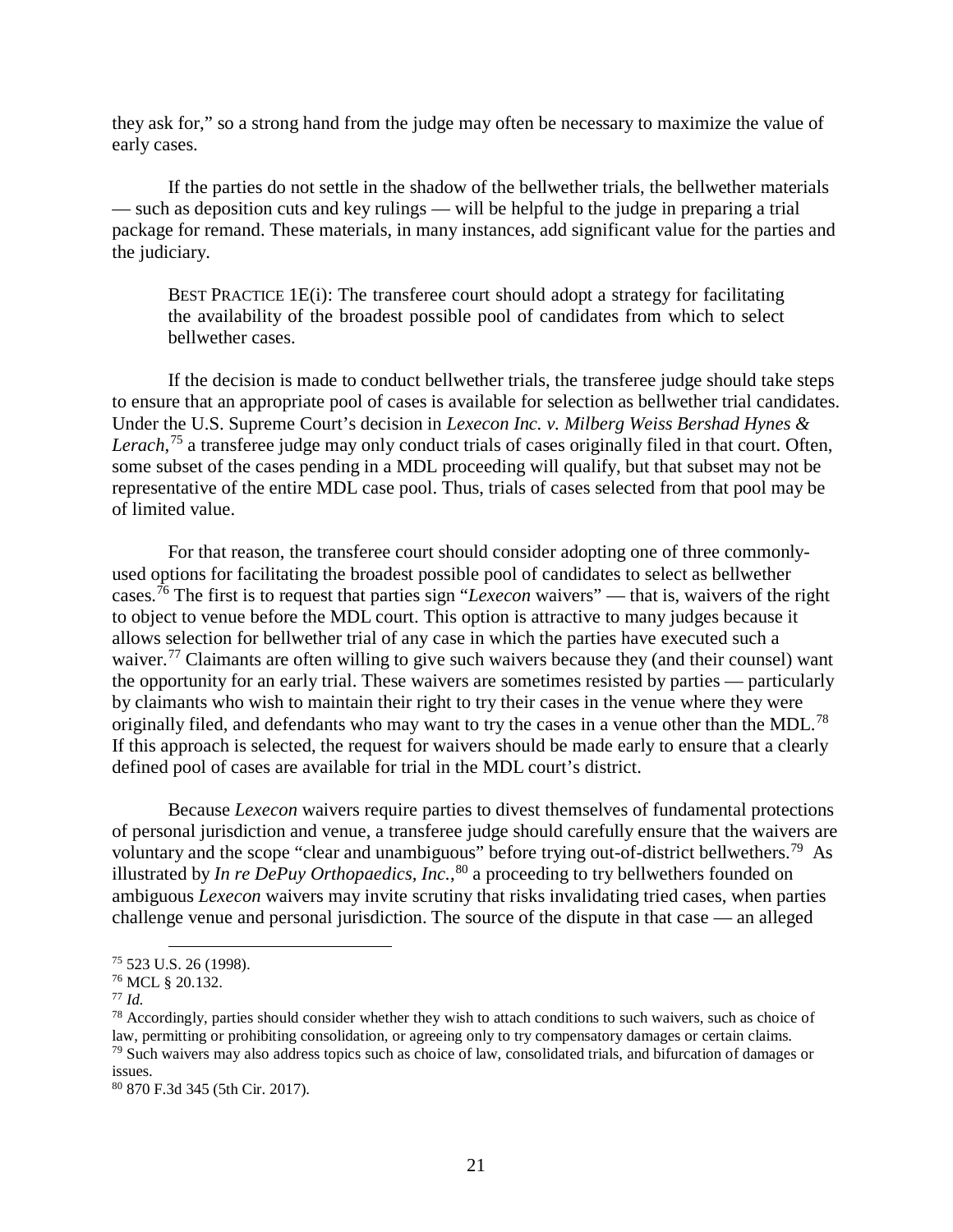"blanket" *Lexecon* waiver — reinforces the care with which these waivers must be negotiated and drafted at the outset.

A second option is for the MDL court to enter an order allowing for direct filing of cases in the MDL court with a later determination of venue issues. $81$  Such orders allow the court to select any case for a potential bellwether trial and then at that point ask the parties to waive any jurisdictional or venue objections to conducting a trial in the MDL proceeding. This option has the benefit of not requiring the judge to urge all parties in all cases to execute a waiver, which can be a daunting undertaking. Once the bellwether trial process is complete, the transferee judge may either keep the non-bellwether cases in the MDL district or transfer them to another federal venue based on the parties' views.

The third option is for the MDL judge to conduct bellwether trials in the districts in which the selected cases were originally filed, thereby avoiding the *Lexecon* problem. This option may be the least convenient for the transferee court because it requires the judge to apply to sit by designation in another jurisdiction and requires the court to shift the base of operations from the MDL venue. In addition, the U.S. Court of Appeals for the Ninth Circuit has held that an MDL judge can only use this procedure upon a showing of need for additional judges in the transferor district, which might not be satisfied in the typical MDL setting.<sup>[82](#page-31-1)</sup> To date, no other circuit has considered the question.

BEST PRACTICE 1E(ii): One strategy for facilitating the broadest pool of candidates from which to select bellwether cases is to consider remanding select cases back to the transferor districts for trial.

Instead of the transferee judge handling all bellwether trials dependent upon obtaining appropriate *Lexecon* waivers, the judge should consider remanding representative cases back to the transferor districts for trial. Not only would this practice mitigate the risk of a single transferee judge exerting outsized influence on the proceedings, but it also would provide a wider range of information on the strength and weaknesses of individual cases adjudicated by juries and judges in different jurisdictions. Moreover, these bellwether trials would better reflect the jurisdictional variations in underlying substantive law. The downsides, of course, include the loss of efficiency germane to the transferee judge's central administration of the MDL and the possibility for conflicting legal rulings, though the latter might provide useful information for settlement purposes. To make this approach workable, the transferee judge should ensure that the transferor judges receive information sufficient to acquaint them with the pretrial developments that had unfolded in the transferee court. In this context, the transferee judge should consider handling the first bellwether proceedings. Rulings on substantive motions by the transferee judge would provide added information for subsequent proceedings remanded to transferor districts.

The transferee judge would need to coordinate carefully with the transferor districts reasonable timetables so that prompt trials could be held.<sup>[83](#page-31-2)</sup> Persuading other districts to coordinate trial schedules can be difficult, but the alternative of wholesale remand of all MDL

<span id="page-31-0"></span> <sup>81</sup> MCL § 20.132. Such an order should not alter filing-fee requirements.

<span id="page-31-1"></span><sup>&</sup>lt;sup>82</sup> See supra not[e 73.](#page-28-4) Direct filing must be consistent with constitutional limits on personal jurisdiction.

<span id="page-31-2"></span><sup>83</sup> *See infra* BEST PRACTICES 18E–18E(iii), 18F.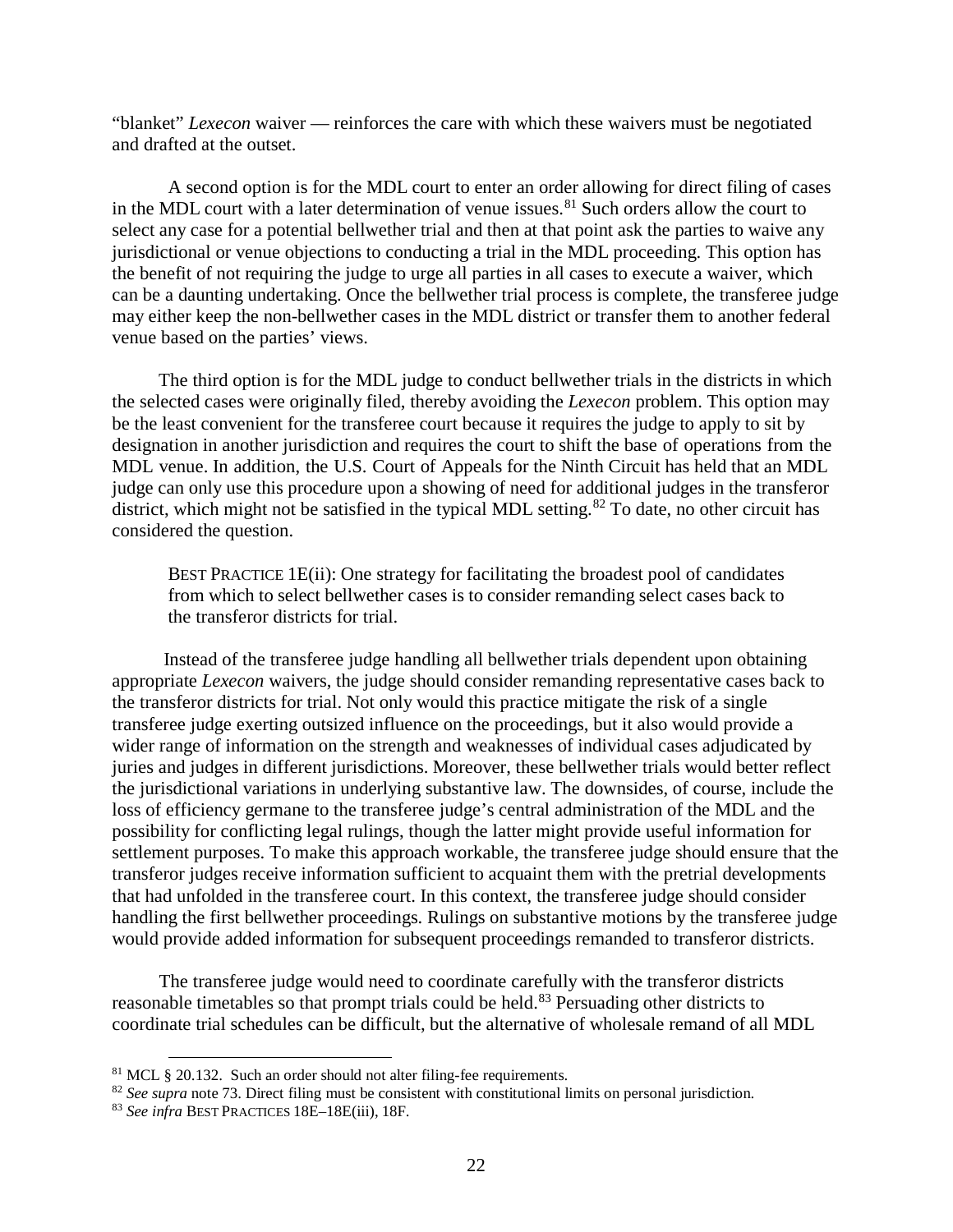cases, absent settlement, provides a significant incentive for the transferor judges to agree to resolve their bellwether trials promptly.

BEST PRACTICE 1E(iii): The transferee judge and the parties should establish a process that requires collaborative selection of bellwether trial cases.<sup>[84](#page-32-0)</sup>

In designing a trial-selection protocol, the transferee judge should be mindful that bellwether trials are most beneficial if they: (a) produce decisions on key issues applicable to other cases in the proceeding (including on *Daubert* issues, cross-cutting summary-judgment arguments, and the admissibility of key evidence); and (b) help the parties assess the strengths and weaknesses of various types of claims pending in the MDL proceeding. To that end, the key is to select cases that are representative of the entire claimant pool (or of specified categories in that pool).

The most popular methods are: (1) random selection of cases from the entire case pool; and (2) selection of cases by the parties (usually with strikes).

The *Manual for Complex Litigation* endorses random selection as the preferred means of identifying representative cases: "To obtain the most representative cases from the available pool, a judge should direct the parties to select test cases randomly from the entire pool or from a limited group of cases that the parties agree are typical of the entire mix."<sup>[85](#page-32-1)</sup> Some MDL judges have embraced this approach and adopted random selection methods for identifying test-trial candidates. For example, in *In re Baycol Products Litigation*, the court's selection program included all cases filed in the District of Minnesota involving Minnesota residents plus a minimum of 200 additional cases selected at random from all MDL filed cases.<sup>[86](#page-32-2)</sup> And in *In re Prempro Products Liability Litigation*, 15 cases were randomly drawn from a hat.<sup>[87](#page-32-3)</sup> However, some commentators have expressed the view that random selection will rarely result in the selection of representative cases.<sup>[88](#page-32-4)</sup>

COORDINATING MULTIJURISDICTION LITIGATION: A POCKET GUIDE FOR JUDGES 12 (2013),

https://www.fjc.gov/sites/default/files/2014/Coordinating-Multijurisdiction-Litigation-FJC-2013.pdf [hereinafter

<span id="page-32-5"></span><span id="page-32-0"></span> <sup>84</sup> *See, e.g.*, Joint Bellwether Plan, *In re Hydroxycut Mktg. & Sales Practices Litig*., (S.D. Cal. Mar. 19, 2012) (providing that each party will pick an equal number of trial candidates, subject to veto from the other side, that will then be tried alternately); Pretrial Order #10 at 2, *In re Levaquin Prods. Liab. Litig*., (D. Minn. Mar. 8, 2011) (the "[c]ourt, upon recommendation by the parties, designated six individual plaintiffs . . . as possible bellwether" candidates and then allowed parties to take turns choosing cases to be tried); Case Management Order No. 9 at 2– 3, *In re Fosamax Prods. Liab. Litig*., (S.D.N.Y Jan. 31, 2007) (providing that each party will pick 12 cases to fill the bellwether trial pool, with the Court picking an additional case; from that pool, plaintiffs, defendants and the court will each pick a trial case and the court "will randomly select the order in which each of the three cases will be tried"); Order Re: Bellwether Trial Selection at 2, *In re Prempro Prods. Liab. Litig*., (E.D. Ark. June 20, 2005) (selecting fifteen cases at random for the bellwether trial pool and then the directing the "parties must 'meet and confer'" to "together select" five cases that involve representative plaintiffs for trial). <sup>85</sup> MCL § 22.315.

<span id="page-32-2"></span><span id="page-32-1"></span><sup>86</sup> *See* Pretrial Order No. 89, *In re Baycol Prods. Litig*., (D. Minn. July 18, 2003); *see also In re Norplant Contraceptive Prods. Liab. Litig*., No. 4:03-cv-1507-WRW, 1996 WL 571536, at \*1 (E.D. Tex. Aug 13, 1996) ("[f]ollowing random selection of the twenty-five bellwether trial plaintiffs").

<span id="page-32-3"></span><sup>87</sup> *See* Order re: Bellwether Trial Selection at 2, *In re Prempro Prods. Liab. Litig*., MDL No. 1507 (E.D. Ark. June 20, 2005.

<span id="page-32-4"></span><sup>88</sup> FED. JUDICIAL CTR., NAT'L CTR. FOR STATE COURTS, U.S. JUDICIAL PANEL ON MULTIDISTRICT LITIG.,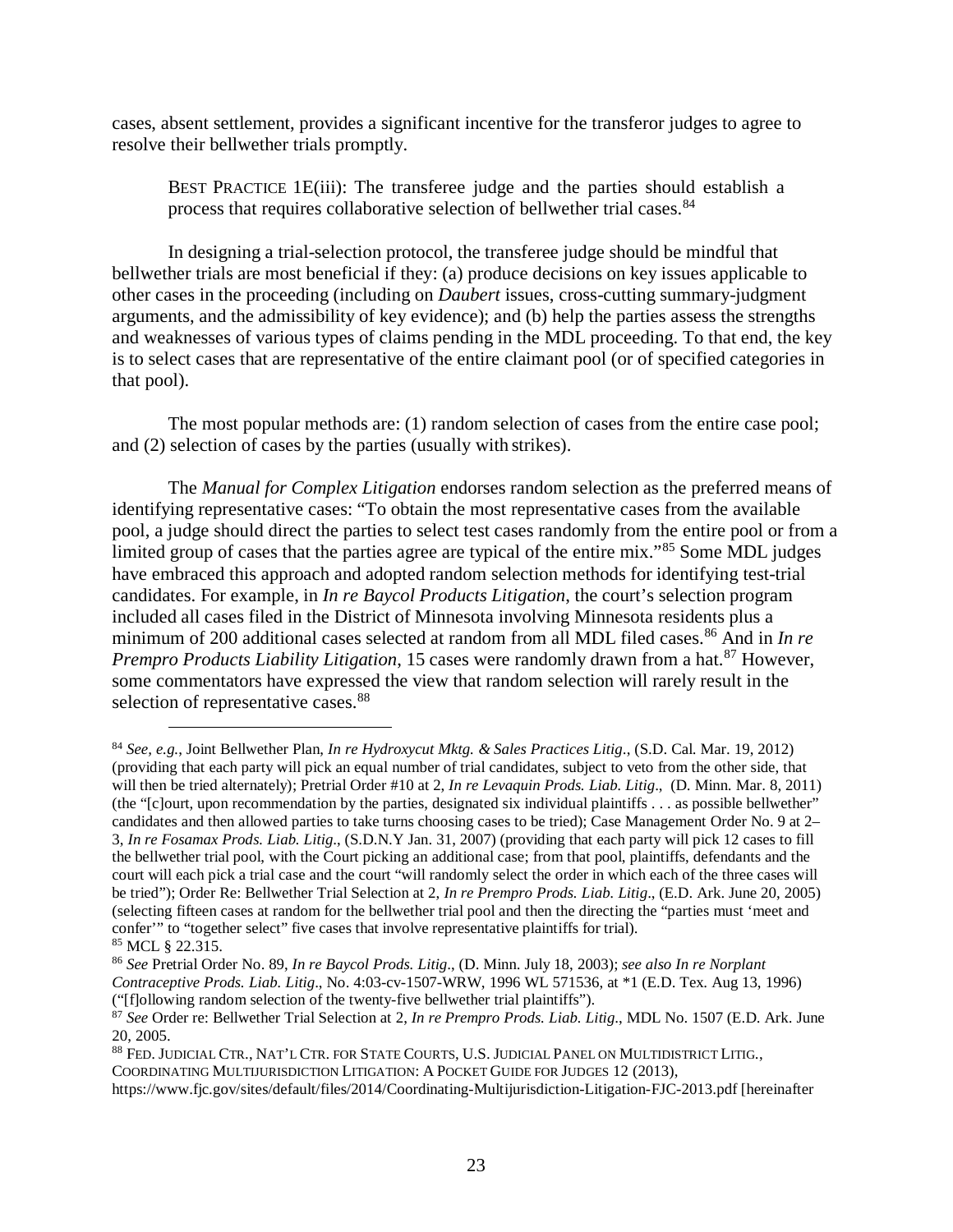Another approach is to give the parties input into the bellwether trial selection process. For example, in *In re Vioxx Products Liability Litigation*, [89](#page-33-0) the PSC and Defendant's Steering Committee were each permitted to designate for trial five bellwether cases involving the most serious condition allegedly caused by Vioxx. Each side was given two strikes with the remaining cases set for trial on a rotating basis, starting with one of the plaintiff's selections.<sup>[90](#page-33-1)</sup> As Judge Eldon Fallon noted in an article published after the *Vioxx* settlement, the alternate-selection approach used in *In re Vioxx* is preferable to allowing "only one side" to select bellwether trial cases, which "opens the door for the inequitable stacking of overtly unfavorable and possibly unrepresentative cases, as well as creating an atmosphere of antagonism."<sup>[91](#page-33-2)</sup> Further, allowing "both sides of coordinating attorneys [to] make selections by exercising alternating picks" is "the most useful approach" to bellwether trial selection because it "institutes fairness and attorney participation, while maintaining efficiency and placing the burden of ensuring representative cases on those with the most stake in the trial selection process."[92](#page-33-3) Such collaborative approaches give the parties "better control over the representative characteristics of the cases selected" and are therefore more likely to result in bellwether cases that are typical of the litigation pool.  $93$ 

Judge Fallon took a different approach, however, more recently in the Xarelto® MDL, creating a bellwether pool consisting of cases selected by the plaintiffs, the defense, and randomly, and then randomly picking the bellwether trial cases from a pool, which was created through a strike process by the parties.

Another approach is to give the parties input but vest the ultimate selection with the court. In *In re: DePuy Orthopaedics, Inc.*, the parties initially selected four cases each as bellwether trial candidates and certain case specific discovery ensued. The parties then filed submissions setting forth which cases each party thought should be designated as a case to be tried in a bellwether trial. The parties were encouraged to agree upon cases to be designated, but if they could not, the court, after reviewing the submissions, would pick a primary and a backup bellwether trial case for two back-to-back bellwether trials.

Some judges are critical of allowing the parties too much latitude to select cases because advocates may be inclined to pick cases they are most likely to win, without regard to their cases' representativeness.<sup>[94](#page-33-5)</sup> To address this concern, the transferee judge may consider selecting bellwether trials only if both sides consent. Under this approach, outlier cases favoring one side would be unlikely to be selected. This option places the responsibility on the parties, who have better knowledge about the cases than the transferee judge, to select useful, representative

COORDINATING MULTIJURISDICTION LITIGATION] ("Selecting cases randomly . . . is unlikely to produce a representative set of verdicts that will assist the parties in reaching a global settlement.").  $89\overline{501}$  F. Supp. 2d 789, 791 (E.D. La. 2007).

<span id="page-33-1"></span><span id="page-33-0"></span><sup>90</sup> *Id.*

<span id="page-33-2"></span><sup>91</sup> Fallon et al., *supra* not[e 71,](#page-28-5) at 2350.

<span id="page-33-3"></span><sup>92</sup> *Id*. at 2364.

<span id="page-33-4"></span><sup>93</sup> *In re Yasmin & Yaz*, 2010 U.S. Dist. LEXIS 108107, at \*7 (S.D. Ill. Oct. 1, 2010).

<span id="page-33-5"></span><sup>94</sup> COORDINATING MULTIJURISDICTION LITIGATION, *supra* note [88,](#page-32-5) at 12 ("Allowing attorneys complete freedom to choose bellwethers is unlikely to produce a representative set of verdicts that will assist the parties in reaching global settlement.").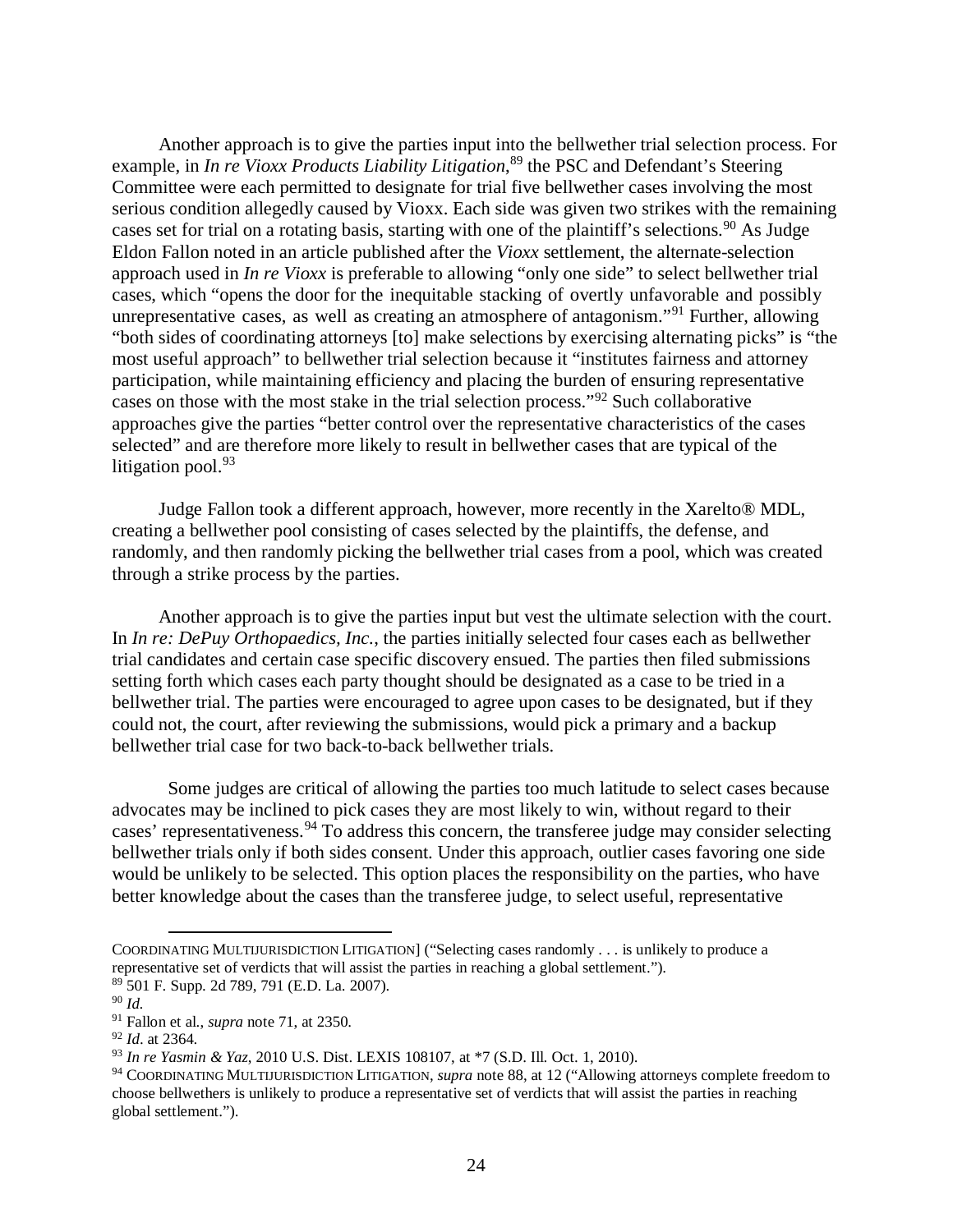bellwether trials. If an agreement cannot be reached, the transferee judge may consider interviewing each side to identify the key issues presented and the critical evidence to be presented. The interview process, coupled with the judge's final decision-making authority (over which cases she selects for trial and the order in which they will be tried), encourages parties to put forward representative cases. And because the interview would be focused on a case's representativeness, it should uncover valuable information to enhance the bellwether process.

Bellwether trials selected randomly or by the litigants may not provide a truly representative cross-section of all cases. But a hybrid approach could combine random selection, litigant input, and the judge's selection to arrive at a representative sample of cases for bellwether trial. In *In re Testosterone Replacement Therapy Products Liability Litigation*, Judge Kenelly began by randomly choosing 100 cases. Each side then picked 16 cases. After some preliminary discovery, the court selected the eight cases that would proceed to trial. (Alternatively, eight cases could be selected by the parties' mutual consent.) This hybrid approach allows parties to participate in the selection process, provides some assurance that claims are representative, and avoids concerns with other approaches while yielding what could be a representative stable of cases.

Cases should generally not be consolidated for trial. At the bellwether stage, the goal should be to achieve valid tests, not to resolve large numbers of claims. Consolidation can tilt the playing field, undermining the goal of producing representative verdicts. As one transferee judge recognized in rejecting a proposal to hold a three-plaintiff bellwether trial, "[u]ntil enough trials have occurred so that the contours of various types of claims within the ... litigation are known, courts should proceed with extreme caution in consolidating claims."[95](#page-34-0) Consolidated bellwether trials may confuse juries, who are charged with wading through large quantities of complicated evidence to determine claims that may present different issues. Not only do some defense attorneys argue that consolidated bellwethers are unfair for their clients,<sup>[96](#page-34-1)</sup> but these trials may not further settlement when attorneys for one side question verdict accuracy. For example, this can occur when a jury awards each plaintiff a similar verdict despite substantial differences between claims. On the other hand, a court should consider whether consolidated trials may provide useful information in certain cases, consistent with due process concerns, when the differences among the plaintiffs do not lead to ambiguous results.  $97$ 

<span id="page-34-0"></span> <sup>95</sup> *See In re Levaquin Prods. Liab. Litig*., No. 08-1943, 2009 U.S. Dist. LEXIS 116344, at \*9–11 (D. Minn. Dec. 14, 2009) (internal quotation marks and citations omitted); *see also* Pretrial Order # 71 at 2, *In re C.R. Bard Inc., Pelvic Repair Sys. Prods. Liab. Litig*., MDL No. 2187 (S.D. W. Va. Mar. 7, 2013) (denying plaintiffs' motion to consolidate three plaintiffs' cases or, in the alternative, "seat three juries in a single trial but deliberate separately and render separate verdicts" as the first bellwether trial in product-liability litigation involving pelvic implant surgery); *In re Hydroxycut Mktg. & Sales Practices Litig*., No. 3:09-md-2087-BTM(KSC), 2012 U.S. Dist. LEXIS 93282, at \*50–52 (S.D. Cal. June 28, 2012) ("The selection of *individual* plaintiffs by the parties with oversight from the court is similar to approaches taken by other courts in designating representative bellwether cases for trial.") (emphasis added); *In re* Yasmin & Yaz, 2010 U.S. Dist. LEXIS 108107, at \*9 n.3 (providing that plaintiffs for inclusion in the bellwether pool "must be selected . . . *individually*") (emphasis added); *In re Vioxx Prods. Liab. Litig.*, 760 F. Supp. 2d 640, 644 (E.D. La. 2010) (noting that six bellwether trials of individual plaintiffs were conducted during the course of litigation).

<span id="page-34-2"></span><span id="page-34-1"></span><sup>96</sup> Attorneys holding this view should consider conditioning *Lexecon* waivers to preclude consolidation. <sup>97</sup> *See*, e.g., Order Consolidating Bellwether Cases For Trial, *In re: DePuy Orthopaedics, Inc. Pinnacle Hip Implant Prods. Liab. Lit., MDL 2244*, (N.D. Tex., January 18, 2016) (consolidating five cases for bellwether trial); see also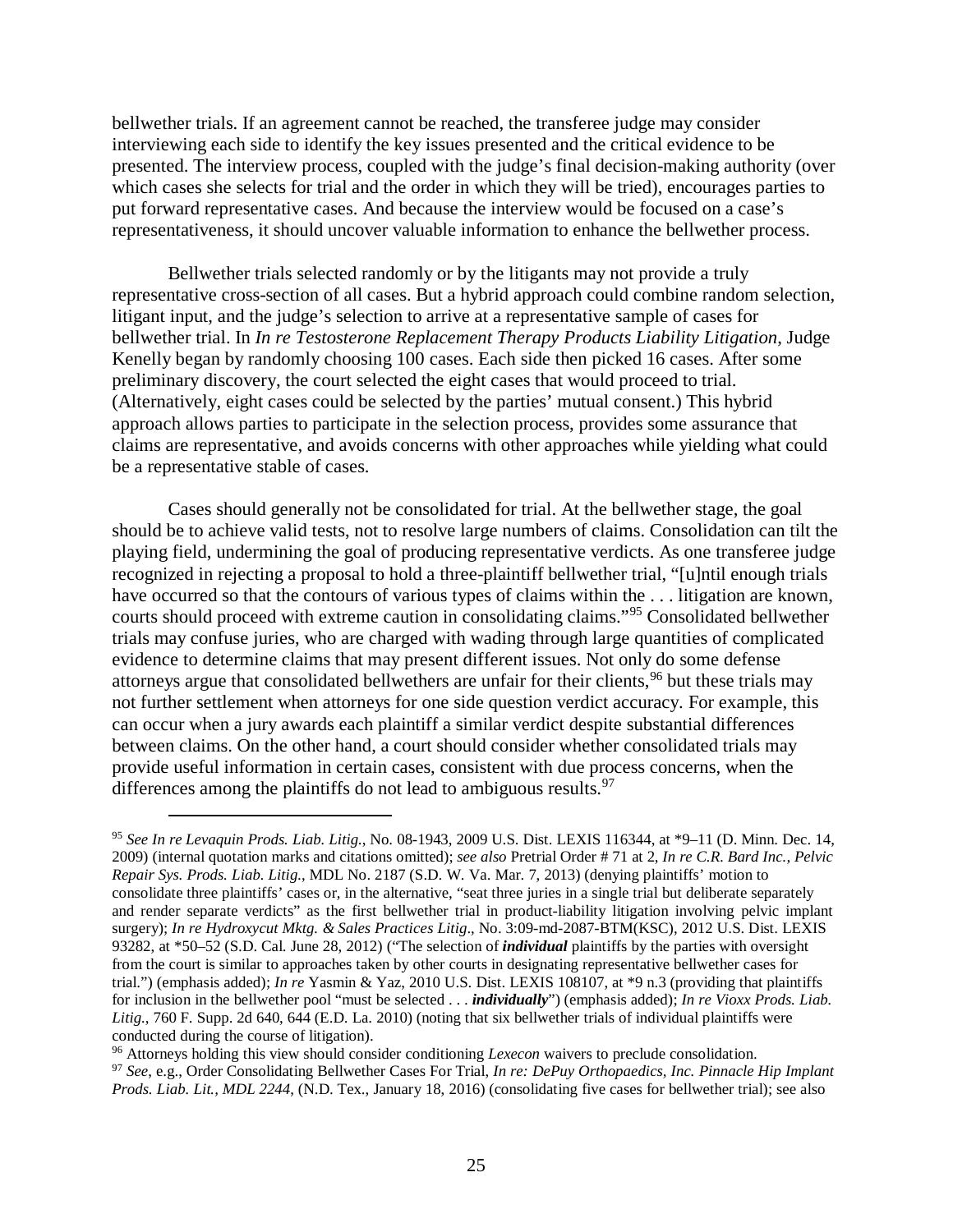As discussed previously, to enhance the selection process, the transferee judge should require plaintiffs to: (1) provide court-approved fact sheets; and (2) submit medical and employment record authorizations to collect basic information about plaintiffs' claims.<sup>[98](#page-35-0)</sup> Defendants should likewise provide basic information regarding individual plaintiffs' cases (e.g. detailer information or other relevant basic factual information about the individual plaintiff or her claims). The availability of such information should facilitate selection of more representative cases for trial. Indeed, sampling information from these sources may aid the court and the parties in defining what constitutes a representative case and in drawing distinct categories of cases within the pool pending in the proceeding. Irrespective of the chosen bellwether selection method, the parties should have a reasonable amount of and time for discovery in the selected cases to ensure that no party is subjected to unfair surprise or otherwise disadvantaged.

BEST PRACTICE 1E(iv): The transferee judge should adopt rules that will minimize the risk that parties will attempt to "game" the bellwether trial-selection process to result in test trials of cases that are not representative of the entire case pool.

Although there may be good-faith reasons for settling or for voluntarily dismissing a test case, there are also instances in which the parties do so to manipulate the takeaways from the bellwether process.<sup>[99](#page-35-1)</sup> For example, defendants could offer to settle what they view as a strong bellwether case for the plaintiffs. Conversely, plaintiffs could dismiss what they view as weak bellwether cases. If the transferee judge has elected a random selection of cases, there is little that can be done about such tactics, beyond mandating dismissal with prejudice, unless the judge adopts a different procedure to select replacement cases.<sup>[100](#page-35-2)</sup> Such strategic behavior can be mitigated by, for example, allowing plaintiffs to choose the replacement for any bellwether case

 $\overline{a}$ 

*In re Mentor Corp. Obtape Transobturator Sling Prods. Liab. Litig.*, No. 4:08-MD-2004, 2010 WL 797273 (M.D. Ga. Mar. 3, 2010) (finding consolidation appropriate with the significant common issues of the manufacturer's knowledge of risks and proper curative treatment versus what was disclosed to physicians, along with other common evidence including expert testimony on "research, development, design, testing, manufacturing, quality control, and product evaluation-as well as general evidence on anatomy, biostatistics, bioengineering, the Food and Drug Administration's 510(k) process, and [Defendant's] corporate knowledge."). *But see, In re Repetitive Stress Injury Litigation*, 11 F.3d 368, 373-74 (2d Cir. 1993) (granting mandamus to reverse consolidation); *Guenther v. Novartis Pharmaceutical Corp.*, 2012 WL 5398219, at \*2 (Mag. M.D. Fla. Oct. 12, 2012) ("[The MDL] Panel has repeatedly rejected attempts to consolidate cases for trial and has ordered multi-plaintiff case complaints be severed because the claims of individual plaintiffs were not suited for consolidation"), adopted, 2012 WL 5305995 (M.D. Fla. Oct. 29, 2012); *In re Levaquin Prods. Liab. Lit.*, 2009 WL 5030772, at \*3-4 (D. Minn. Dec. 14, 2009) (three-plaintiff consolidation improper due to different prescribing physicians notwithstanding plaintiff's promise to call "nearly twenty generic witnesses"); *In re Baycol Prods. Liab. Lit.*, 2002 WL 32155269, at \*2 (D. Minn. July 5, 2002) (the "same basic set of facts" is absent where plaintiffs "went to different doctors or teams of doctors and medical facilities and providers"); *In re Consolidated Parlodel Litigation*, 182 F.R.D. 441, 447 (D.N.J. 1998) ("predominance of individual . . .causation and marketing evidence" precludes consolidation); *In re Diet Drugs*, 1999 WL 554584, at \* 4 (E.D. Pa. July 16, 1999) (joinder of plaintiffs improper where "plaintiffs [had] not purchased or received diet drugs from an identical source, such as a physician, hospital or diet center").  $98$  MCL § 22.83.

<span id="page-35-1"></span><span id="page-35-0"></span><sup>99</sup> COORDINATING MULTIJURISDICTION LITIGATION, *supra* note [88,](#page-32-5) at 12 ("Permitting plaintiffs to dismiss cases on the eve of trial also can distort the information provided by bellwether trials."); In re *FEMA Trailer Formaldahyde Prods. Liab. Litig*., 628 F.3d 157, 163-64 (5th Cir. 2010) (discussing a party's "manipulate[ing] the integrity of the court's bellwether process" through voluntary dismissal of selected cases).

<span id="page-35-2"></span><sup>100</sup> *See FEMA Trailers*, 628 F.3d at 164 (affirming with prejudice dismissals).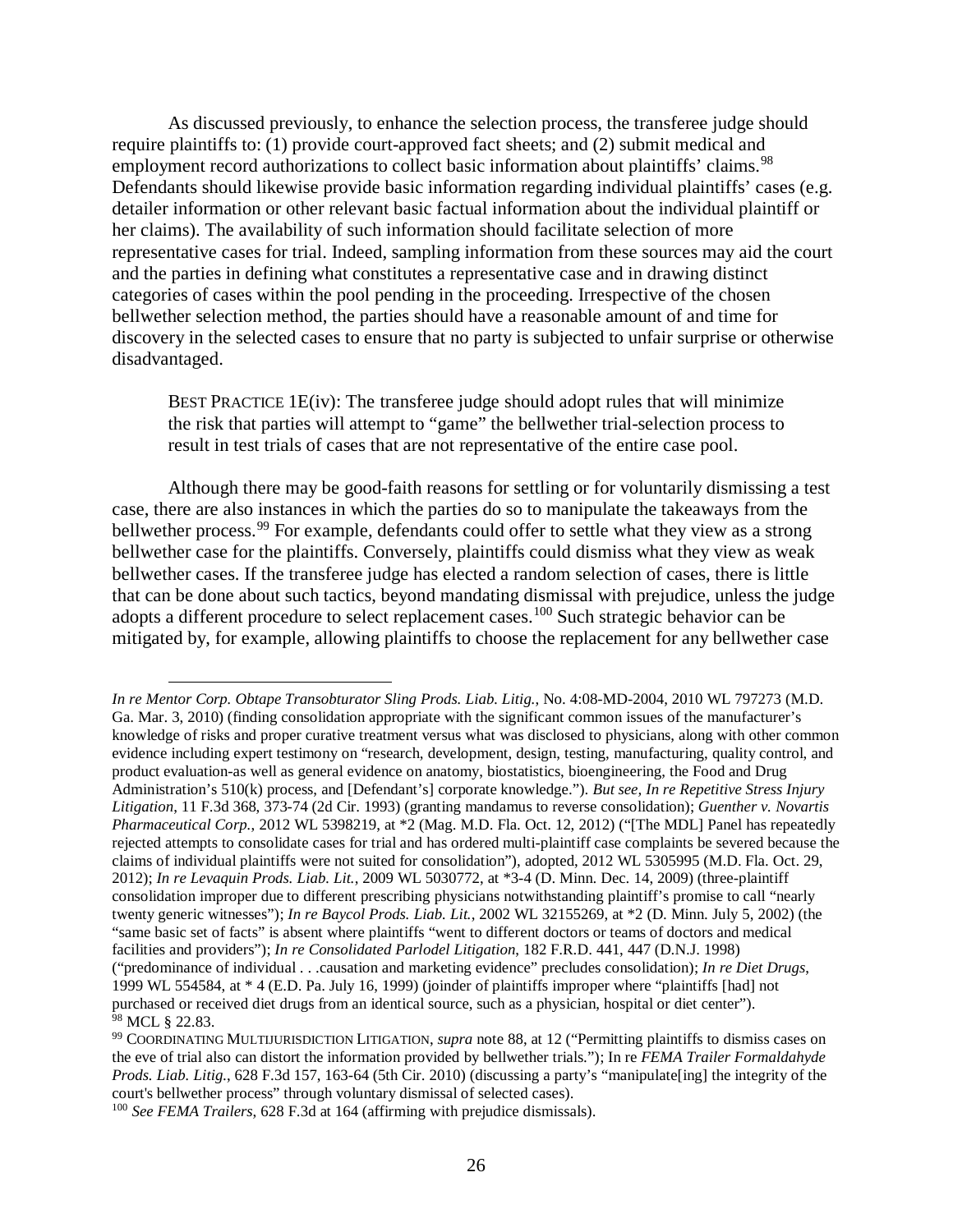that defendants choose to settle rather than take to trial, or allowing defendants to select the replacement for any bellwether case that plaintiffs choose to dismiss.

A court can more effectively adopt rules and procedures to address gaming the system in an MDL proceeding in which the parties participate in the selection of bellwether cases. For example, if the transferee judge allows each side to select a bellwether case from among four nominees by the other side (i.e., plaintiffs would pick the bellwether case from among four nominees by defendants, and vice versa), and one party chooses to dismiss or settle the case selected by the other party, the acting party could either lose their right to pick their own case, or the other party could be invited to choose the replacement case from among the entire case pool.

Even if a bellwether case is voluntarily dismissed before trial, the dismissal itself can be of significant predictive value, particularly if the court has made pretrial rulings. The rulings themselves, regardless of the fate of the particular case, place parties in a better position to gauge the direction of the litigation. While bellwether verdicts can be explained away, and a negotiating spin placed on them by either side, a court's ruling (e.g., on a *Daubert* or summary judgment issue) remains. Moreover, repeated voluntary dismissals or eve-of-trial settlements may be an important signal that the acting side lacks confidence in certain types of cases, or that those cases may be candidates for dispositive motions.

In planning case management, it must be remembered that every MDL proceeding is different —what is a best practice in one MDL may be irrelevant, or even counterproductive, in another. Ultimately, collaboration among counsel and the court is the most essential ingredient in a successful MDL proceeding. Effective MDL management depends on cooperation among counsel to a greater degree than in other civil litigation matters due to the magnitude and complexity of what is ordinarily at stake in MDL cases. Proper case management is a shared responsibility among the court and counsel, and the court should hold counsel accountable for fulfilling their duties in that regard.<sup>[101](#page-36-0)</sup>

BEST PRACTICE 1E(v): The transferee judge should consider using bellwether alternatives, including mini-trials and mediation.

The ultimate goal of bellwether trials is to inform the parties of the value of claims. While a full-blown merits trial on an individual case offers one data point of claim value, methods short of bellwether trials can furnish useful information for lawyers, often at less cost. *Daubert* rulings, for example, give litigants a strong sense for what types of claims will make it to the jury. Pretrial rulings on motions *in limine* indicate whether critical evidence will be admissible at trial. In addition to developing information for litigants through pretrial procedures, courts can employ bellwether alternatives specifically designed to uncover the value of claims.

One such approach is to encourage parties to agree to "summary trials." Summary trials involve impaneling a jury from the federal jury pool to hear an abbreviated presentation of evidence. Summary trials often last no more than a day and end with a nonbinding verdict.

<span id="page-36-0"></span> <sup>101</sup> *See* Pretrial Order No. 1 at 1–2, *In re* Oil Spill by the Oil Rig "Deepwater Horizon" in the Gulf of Mexico on Apr. 20, 2010*,* MDL No. 2179, (E.D. La. Aug. 10, 2010) ("The Court expects, indeed insists, that professionalism and courteous cooperation permeate this proceeding from now until this litigation is concluded.").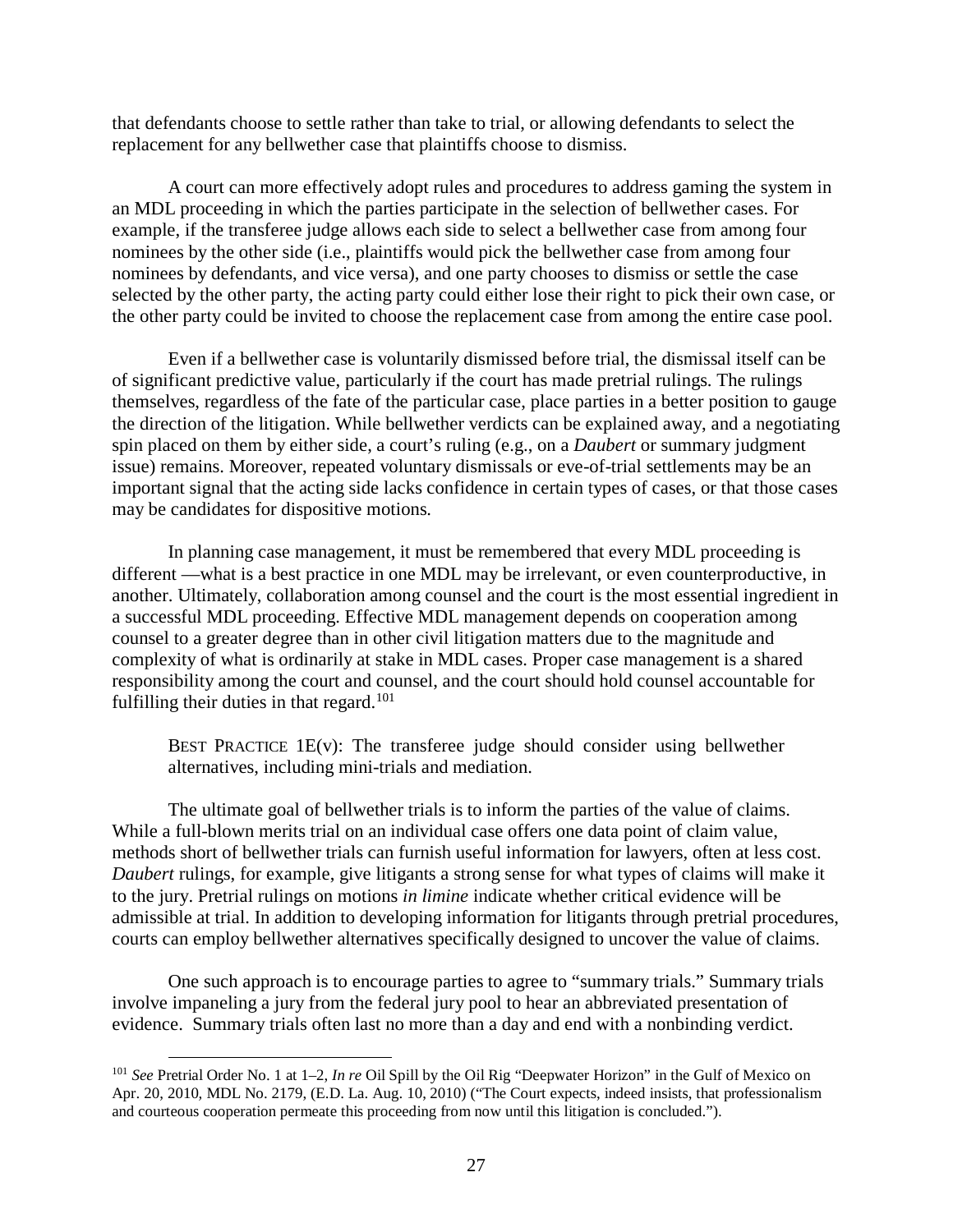Summary trials may be limited to the lawyers' presentation of only the key evidence that would be heard at trial, or they may involve live testimony by the most critical witnesses. Although this option may be unpalatable to litigants who demand the "real thing," summary trials are a less expensive alternative to bellwethers that can quickly generate helpful information. Because "real juries" are involved, parties may walk away with an accurate sense for how their claims will be received.

Mini-trials, a similar tool, are nonbinding trials on single issues — most often liability, causation, or damages. Mini-trials present another opportunity to efficiently generate information about a spectrum of claims, as they typically include groups of cases consolidated under Rule 42. Although this type of adjudication is quick and inexpensive, mini-trials may be of limited value to the parties. Some defense lawyers point to the fact that a finding on liability based on a presentation entirely divorced from assessing causation may be unpersuasive. There is also no opportunity to appeal adverse rulings, which may diminish the rulings' predictive value.

In addition to bellwether alternatives, the transferee judge can consider appointing a special master or settlement judge to oversee settlement negotiations. This judicial initiative can help both sides, removing the fear that the party suggesting settlement first will relinquish negotiating power. Further, it brings both sides to the negotiating table, over the reluctance of some of the individual plaintiffs or defendants. Judicial involvement will not always be necessary; but it may prove essential after a significant breakdown in trust between the parties. One example of a judicially-supervised settlement resulted in a global agreement after the parties worked with a settlement master to construct a grid that provided the values of different types of claims.

Settlement talks will only prove fruitful if they occur after both sides have enough information to accurately assess claim values. But the transferee judge should exercise great caution not to appoint a special master or settlement judge too early in the proceedings, when sufficient information has not yet been gathered on the strength and weaknesses of the claims. A premature appointment may inappropriately signal a judicial predilection towards settlement.<sup>[102](#page-37-0)</sup>

<span id="page-37-0"></span> <sup>102</sup> *See infra* BEST PRACTICES 18B–18B(iii).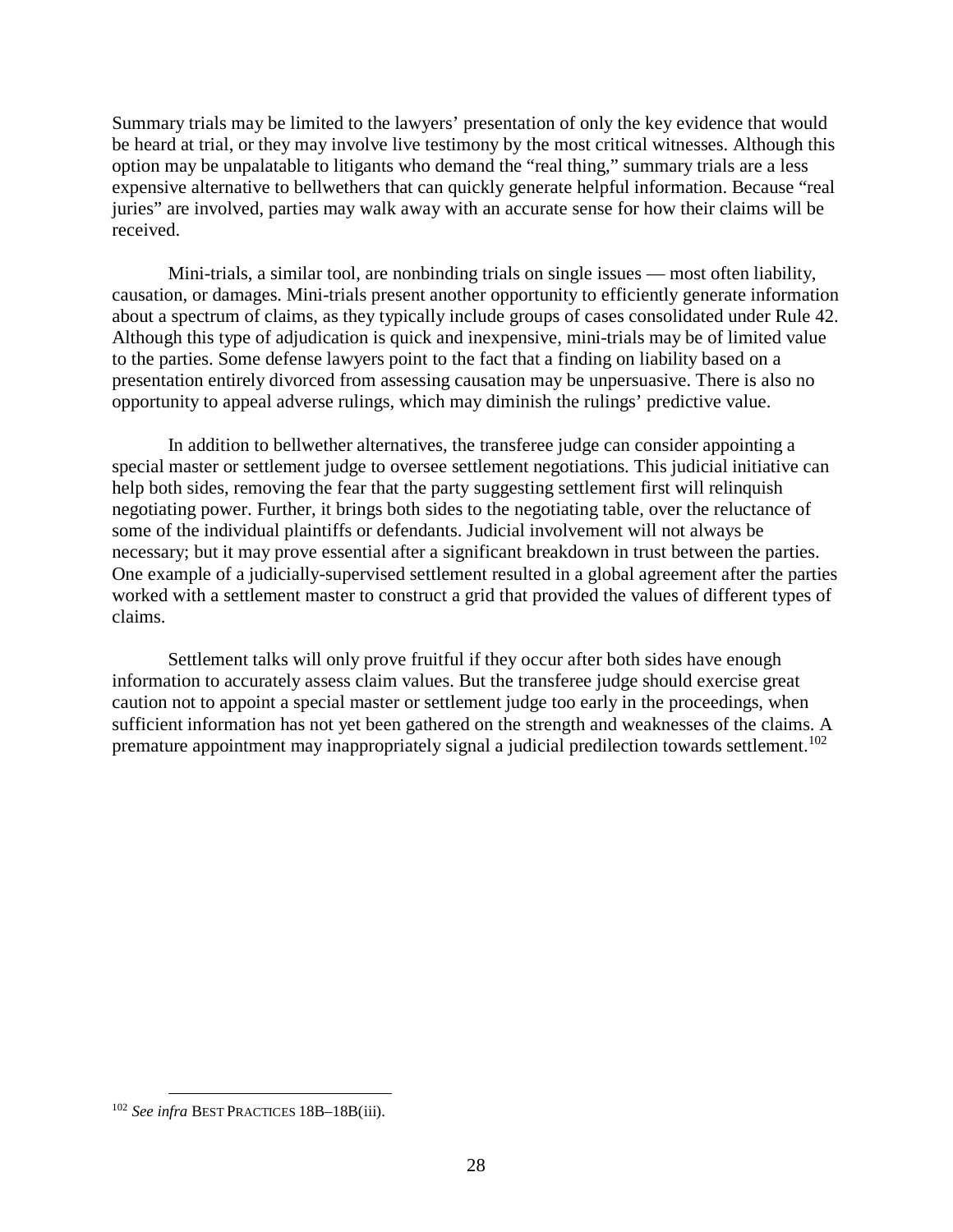# **CHAPTER 2 SELECTION AND APPOINTMENT OF LEADERSHIP**

One of the first challenges in presiding over multidistrict litigation with many parties and separate counsel is the appointment of counsel to lead the litigation. Multidistrict litigation involves numerous parties with common or similar interests but with separate counsel. It is necessary to establish a leadership structure for the plaintiffs, and sometimes for the defendants as well, to ensure the effective management of the litigation. The leadership team is responsible for coordinating discovery and other pretrial work in the cases. They develop the proof necessary for trial, draft motions, work with experts, and communicate with the other side and the court. They must be able to manage all aspects of the litigation. Determining the appropriate leadership structure and selecting the right lawyers to fill the positions is one of the first and most important case-management tasks.

Behind these managerial roles lies another role for plaintiffs' leadership: funding the litigation. In large and mass-tort MDLs, this cost can be exceedingly high; for example, in *Vioxx*, the leadership fronted \$41 million. Experienced transferee judges often report underestimating the extent to which finances impacted not only the appointment dynamics, but also the litigation process. Because new entrants often cannot fund (or are perceived as unable to fund) the periodic assessments in addition to their own litigation costs, finance can reinforce the repeat-player dynamic prevalent within committee appointments. Concerned by the unintended overhang of plaintiff financing, a number of judges have begun to explore ways in which the appointment process can be tailored to improve not only demographic diversity but also cognitive and skill-set diversity, as well as enhancing the overall quality of representation afforded by the appointed counsel.

This chapter focuses on the staffing and appointment practices that transferee judges have found effective in enhancing the MDL process. The chapter defines its task capaciously, focusing not only upon the appointment selection but the expectations for the MDL leadership, which will set the parameters and structure for the litigation process. As with the other chapters, the primary focus is on large and mass-tort MDLs, in order to provide the transferee judge with the broadest menu of appointment techniques from which to select in deciding what will work for any given MDL, with the expectation that in simpler cases, the transferee judge may simply select a smaller subset of these options.

**GUIDELINE 2**: In an MDL action with many parties with separate counsel, the transferee judge should establish a leadership structure for the plaintiffs, and sometimes for the defendants, to promote the effective management of the litigation.

BEST PRACTICE 2A: The transferee judge should assess the needs of the litigation in establishing an appropriate leadership structure.

There are many different ways to structure the leadership team; what works for one MDL may be too unwieldy or too streamlined for another. Several factors contribute to the determination of the roles that need to be established and filled by qualified counsel, including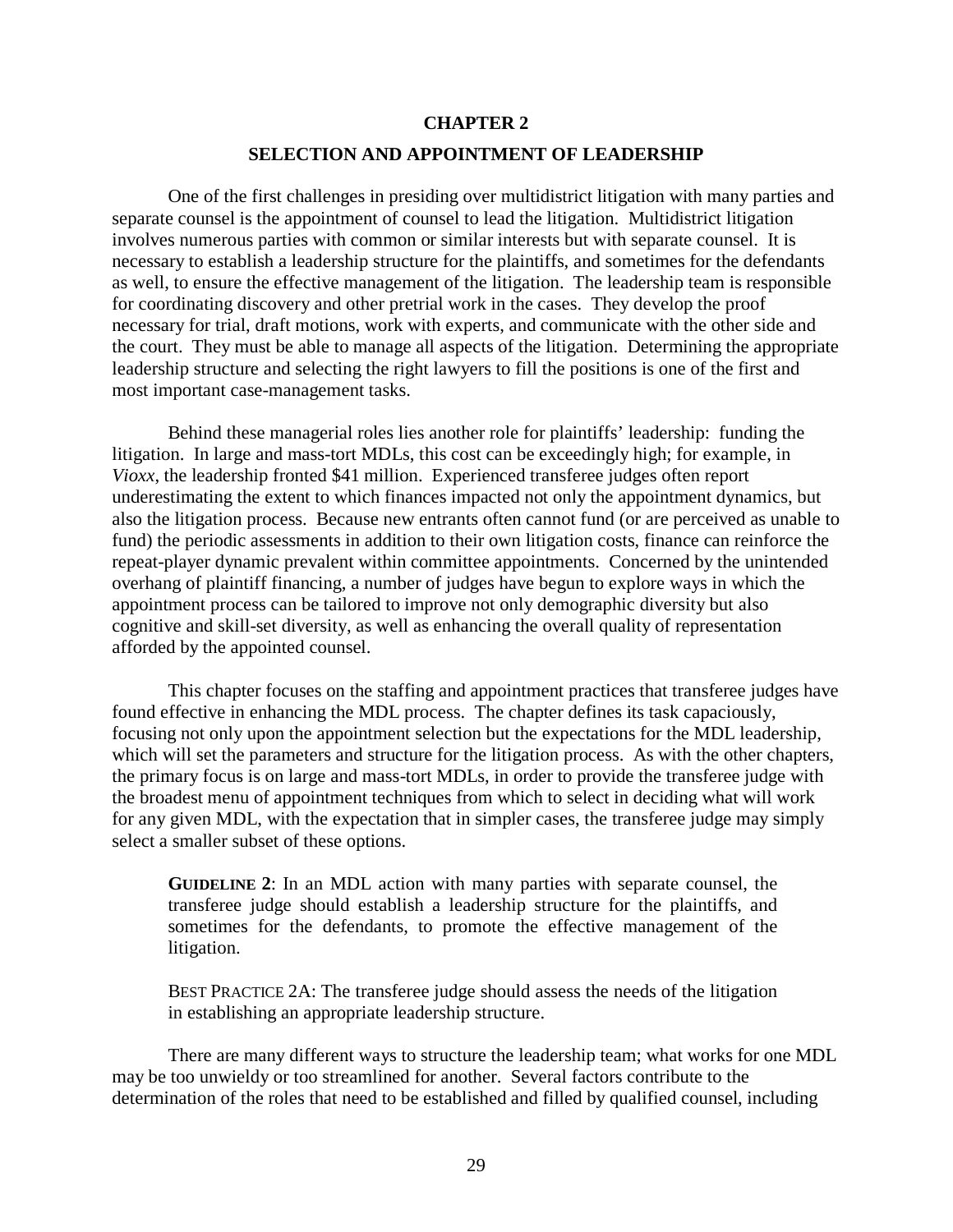the nature of the claims, the number of cases, and the variety and complexity of interests involved. The goal is to ensure that the litigation will be managed efficiently and effectively without jeopardizing fairness to the parties. $103$ 

BEST PRACTICE 2B: In determining the appropriate leadership structure, the type of cases included in the MDL is often the most important consideration.

Sometimes a fairly simple structure, consisting of a lead counsel and a liaison counsel, is all that is required. Consumer, securities fraud, and employment class actions in which the plaintiffs generally assert the same or similar claims often fall into this category.[104](#page-39-1) Sometimes the plaintiffs in these types of cases have divergent interests, and separate leadership teams (or at least separate representation on a committee) will be necessary to ensure that the interests of each group are fairly represented.<sup>[105](#page-39-2)</sup> Similarly, antitrust MDLs often include claims on behalf of both direct and indirect purchasers who must be separately represented.<sup>106</sup> When separate leadership structures are required, the transferee judge may decide to appoint counsel who will be responsible for coordinating among the teams to ensure that duplication of effort is minimized.<sup>[107](#page-39-4)</sup>

Mass tort and common disaster litigation tend to be the largest MDLs. Mass-tort litigation can be composed of thousands or even tens of thousands of individual personal-injury lawsuits, third-party payor class actions, and cases brought on behalf of governmental entities. Courts often appoint a single leadership structure for the plaintiffs in these cases, although the committees tend to be larger than in other types of cases. Instead of, or in addition to, lead and liaison counsel, courts sometimes appoint an executive committee, assigning specific responsibilities to each member (such as overall leadership of the case, communication with the court, communication with other plaintiffs' counsel, and coordination with lawyers prosecuting related cases in state court).<sup>[108](#page-39-5)</sup>

<span id="page-39-1"></span><span id="page-39-0"></span> <sup>103</sup> Federal Judicial Center, *MCL* § 10.221 (2004); Federal Judicial Center & National Center for State Courts*, Managing Multidistrict Litigation in Products Liability Cases: A Pocket Guide for Transferee Judges* § 4 (2011). <sup>104</sup> *See, e.g.,* Initial Case Management Order, *In re Wells Fargo Wage and Hour Employment Practices Litigation* (No. III), MDL 2266, No. 4:11-md-02266 (S.D. Tex. Feb. 24, 2012) (ECF No. 45); Order, *In re Swisher Hygiene, Inc., Securities and Derivative Litigation,* MDL 2384, No. 3:12-md-2384-GCM (W.D.N.C. Oct. 18, 2012) (ECF No. 34); Order Appointing Interim Co-Lead Class Counsel, *In re 5-Hour Energy Marketing and Sales Practices* 

*Litigation*, MDL 2438, No. 2:13-mo-02438-PSG-PLA (C.D. Cal. Nov. 8, 2013) (ECF No. 25).

<span id="page-39-2"></span><sup>105</sup> *See In re Facebook, Inc., IPO Securities & Derivative Litigation*, 288 F.R.D. 26 (S.D.N.Y. 2012); Order No. 2: Adopting of Organization Plan and Appointment of Counsel, *In re Toyota Motor Corp. Unintended Acceleration Marketing, Sales Practices, and Products Liability Litigation,* MDL 2151, No. 8:10-ml-02151-JVS-FMO (C.D. Cal. May 14, 2010) (ECF No. 169) (appointing separate leadership structures for personal injury and economic loss plaintiffs, and ensuring that both consumers and non-consumers were represented).

<span id="page-39-3"></span><sup>106</sup> *See, e.g.,* Case Management Order No. 2, *In re Aluminum Warehousing Antitrust Litigation*, MDL 2481, No. 1:13-md-02481-KBF (S.D.N.Y. March 6, 2014) (ECF No. 216).

<span id="page-39-4"></span><sup>107</sup> *See* Order for Appointment of Lead and Liaison Counsel and Preliminary Scheduling Order at 1-2, *In re Target Corporation Customer Data Security Breach Litigation*, MDL 2522, No. 0:14-md-02522-PAM (D. Minn. May 15, 2014) (ECF No. 64).

<span id="page-39-5"></span><sup>108</sup> Court Order: Plaintiffs' Steering Committee, *In re Actos (Pioglitazone) Products Liability Litigation*, MDL 2299, 6:11-md-2299-RFD-PJH (W.D. La. Apr. 13, 2012) (ECF No. 560).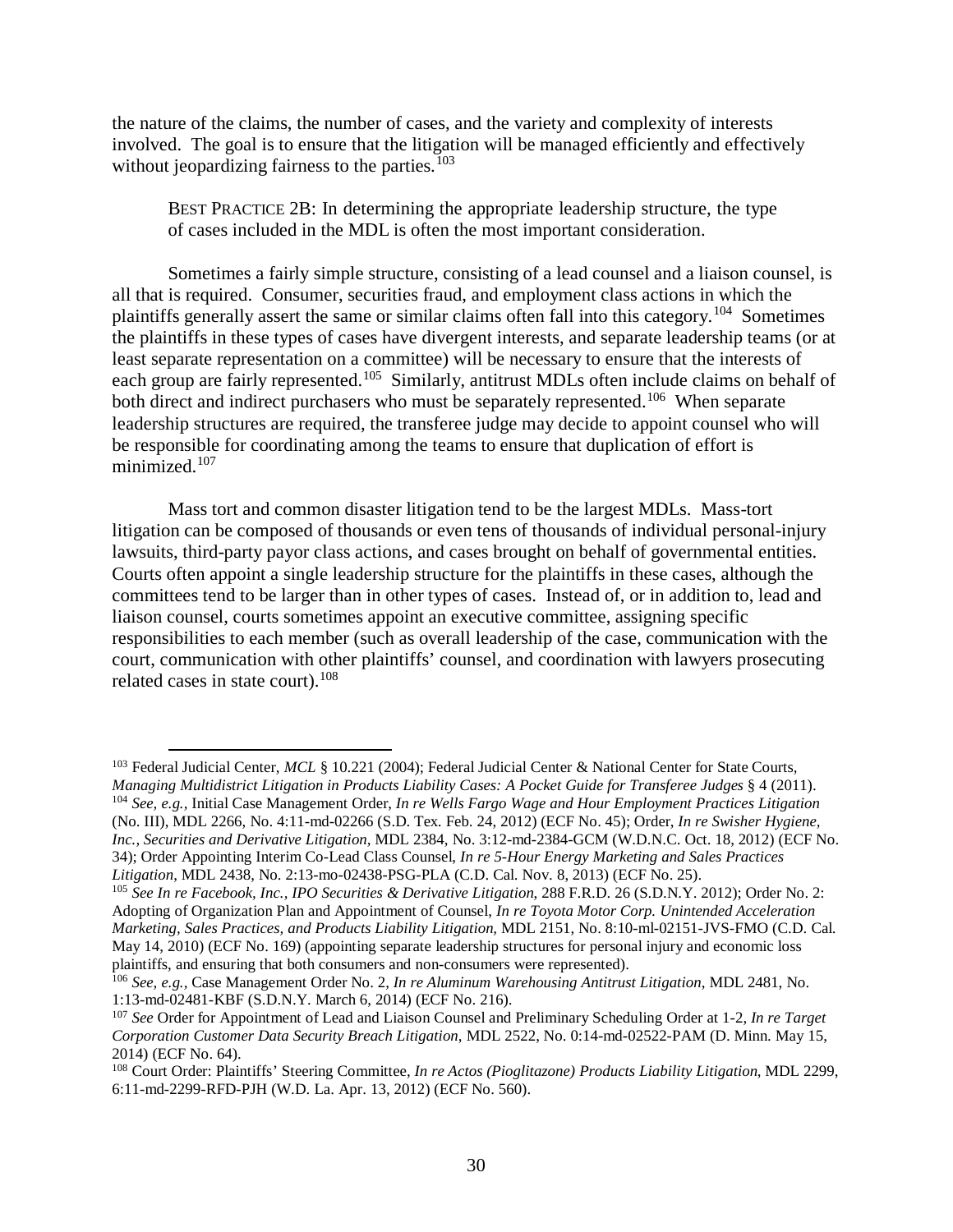Common disaster litigation (like the BP oil spill case) often involves the greatest diversity of interests found in MDLs. The plaintiffs may include private individuals, businesses, emergency responders, and governmental entities, and the claims can vary from personal injury to environmental clean-up to economic losses. A single leadership structure may suffice for these cases as well, although each interest should be represented on a committee.<sup>[109](#page-40-0)</sup>

The bottom line is that there is no one-size-fits-all solution. The challenge lies in balancing the competing goals of adequately staffing and funding the litigation, while ensuring efficiency and controlling costs. The greatest challenge is often to ensure that decisions can be made without delay caused by the need to consult numerous people, while still giving all interested members of the litigation team the opportunity to provide input.

The transferee judge should also keep in mind that leadership needs may change over time. As the case progresses, it may be appropriate to add attorneys to a committee who have been particularly dedicated to the litigation and have contributed to the work on the same level as committee members.<sup>[110](#page-40-1)</sup> It may also become necessary to appoint counsel or committees to serve specific purposes that the judge and parties did not anticipate at the commencement of the litigation. For example, it may become apparent that a proposed class action will have subclasses that require separate representation. If the parties wish to discuss settlement, the judge may decide to appoint lawyers on each side to conduct settlement negotiations, particularly in mass tort or common disaster cases where there are many individual claims and lead counsel need to focus on the ongoing litigation.<sup>111</sup>

BEST PRACTICE 2C: The transferee judge typically should appoint lead counsel and liaison counsel for the plaintiffs, and often a supporting committee when the litigation is especially large or complex or composed of divergent interests.

BEST PRACTICE 2C(i): In cases involving numerous defendants it may be necessary to appoint a leadership team for the defense as well.

While the responsibilities of the defendants' representatives are normally limited to receiving and distributing information and coordinating positions on non-substantive matters, the appointment of a defendants' liaison counsel or other similar representative is often helpful in simplifying the litigation and expediting motion practice. The role of a defense leadership team in multi-defendant cases is often one of coordination, in contrast to the more substantive and strategic role of plaintiffs' leadership. In many cases, it can be extremely beneficial to have leadership on the defense side, in order to carry out an information-distribution function. This function is often bidirectional, disseminating information to all defendants and providing a single point of contact to coordinate with the court and plaintiffs' counsel about logistics, scheduling, and other organizational matters. While defense leadership can coordinate responses between

<span id="page-40-0"></span> <sup>109</sup> Edward F. Sherman, *The BP Oil Spill Litigation and Evolving Supervision of Multidistrict Litigation Judges*, 30 Miss. C. L. Rev. 237, 240-41 (2011).

<span id="page-40-1"></span><sup>110</sup> Second Amended Court Order: Plaintiffs' Steering Committee, *In re Actos (Pioglitazone) Products Liability Litigation*, MDL 2299, 6:11-md-2299-RFD-PJH (W.D. La. June 13, 2013) (ECF No. 2856).

<span id="page-40-2"></span><sup>111</sup> Case Management Order Number 6 (Unified Case Management Plan) at 6-7*, In re Pradaxa (Dabigatran Etexilate) Products Liability Litigation*, MDL 2385, No. 3:12-md-02385-DRH-SCW (S.D. Ill. Oct. 3, 2012) (ECF No. 42).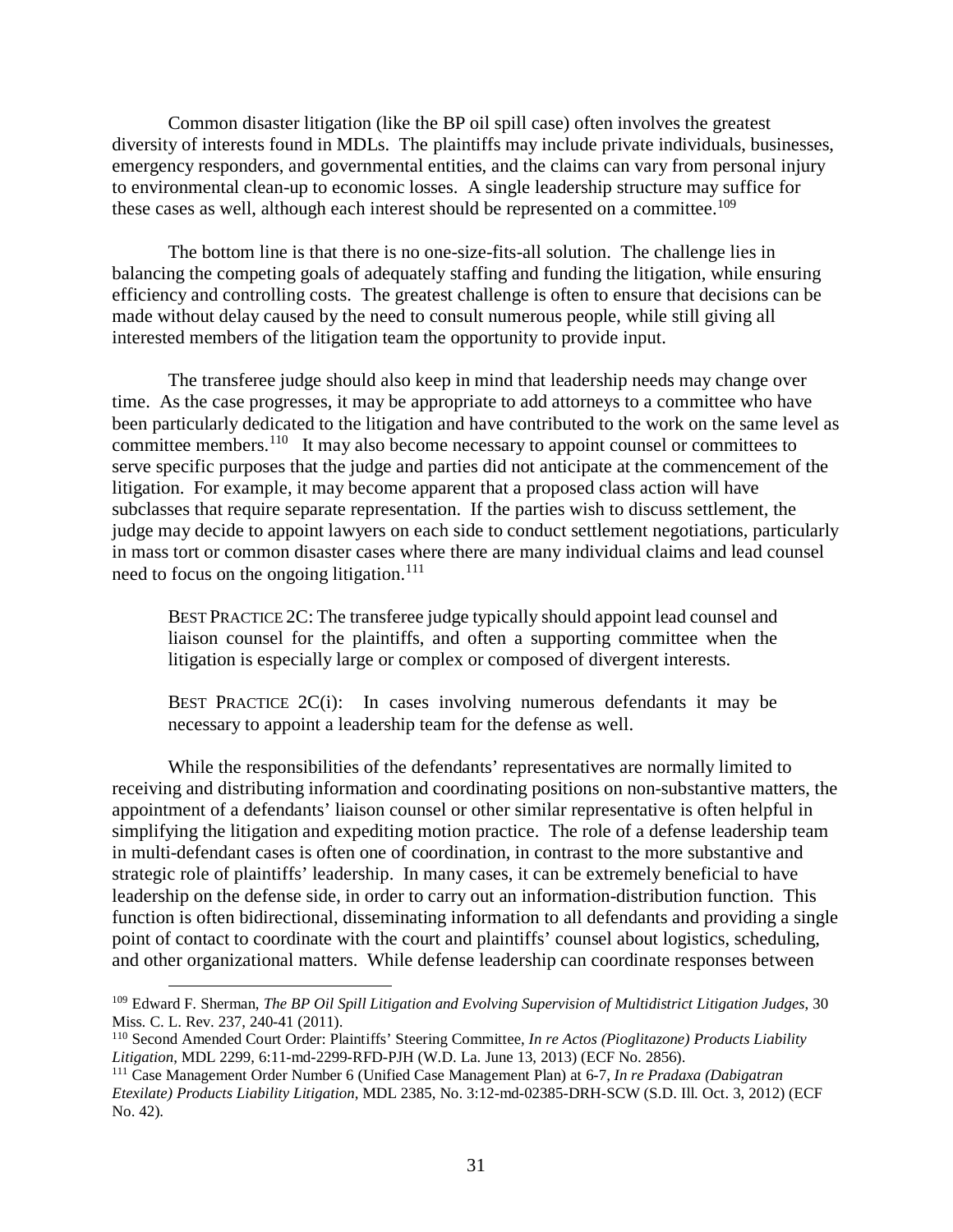defendants, streamlining arguments and filings, the leadership does not bind other defendants in their responses.

Although some courts appoint firms to serve in leadership positions, it is usually preferable to appoint individual lawyers who can be held accountable and ensure that the case receives consistent attention of a senior partner, rather than risking an excessive degree of delegation to less experienced attorneys.

BEST PRACTICE  $2C(i)$ : The transferee judge should designate lead counsel who will act for all parties whom they are appointed to represent and are responsible for the overall management of the litigation. The judge should specify at the outset responsibilities assigned to lead counsel, as well as the structure of the entire leadership team and their respective duties.

Typical responsibilities include working with opposing counsel to develop and implement a litigation plan, initiating and conducting discovery, retaining experts, presenting written and oral argument to the court, directing the work of other plaintiffs' counsel, and engaging in settlement discussions. Lead counsel may also serve as the trial attorneys, or may designate other counsel to serve as the principal attorneys at trial. Depending on the size and complexity of the case, it may be appropriate to appoint more than one individual to serve as lead counsel. At the same time, the number should not be so large that it defeats the purpose of appointing someone to lead the litigation. Appointing a committee to support lead counsel is usually more effective than staffing the litigation with numerous co-lead counsel, which can lead to delays in decision making and unnecessary duplication of effort.

BEST PRACTICE 2C(iii): Although every case is different, the transferee judge should not appoint more than three attorneys to serve as lead counsel in any matter, in light of the potential for inefficiencies and ineffective decision making.

BEST PRACTICE  $2C(iv)$ : The transferee judge should consider the appointment of liaison counsel to serve an administrative role. If the court appoints a liaison, it should specifically define the roles and duties of the liaison at the outset  $$ including responsibility for communications between the court and other counsel, maintaining records of all orders, filings and discovery, and ensuring that all counsel are apprised of developments in the litigation. An important aspect of the liaison's role is coordinating with and supporting the clerk of court.

Liaison counsel often has offices in the same location as the court, though that is not necessarily a requirement. Appointing as liaison counsel an attorney who has practiced before the transferee judge can be helpful, since the attorney will already be familiar with the local rules, the judge's practices and preferences, and other court-specific procedures. It is rarely necessary to appoint more than one individual to serve as liaison counsel, and it may be possible to appoint a liaison that is recommended by plaintiffs' counsel. If there are numerous defendants, it may be appropriate to appoint a liaison counsel to coordinate and speak for defendants as well.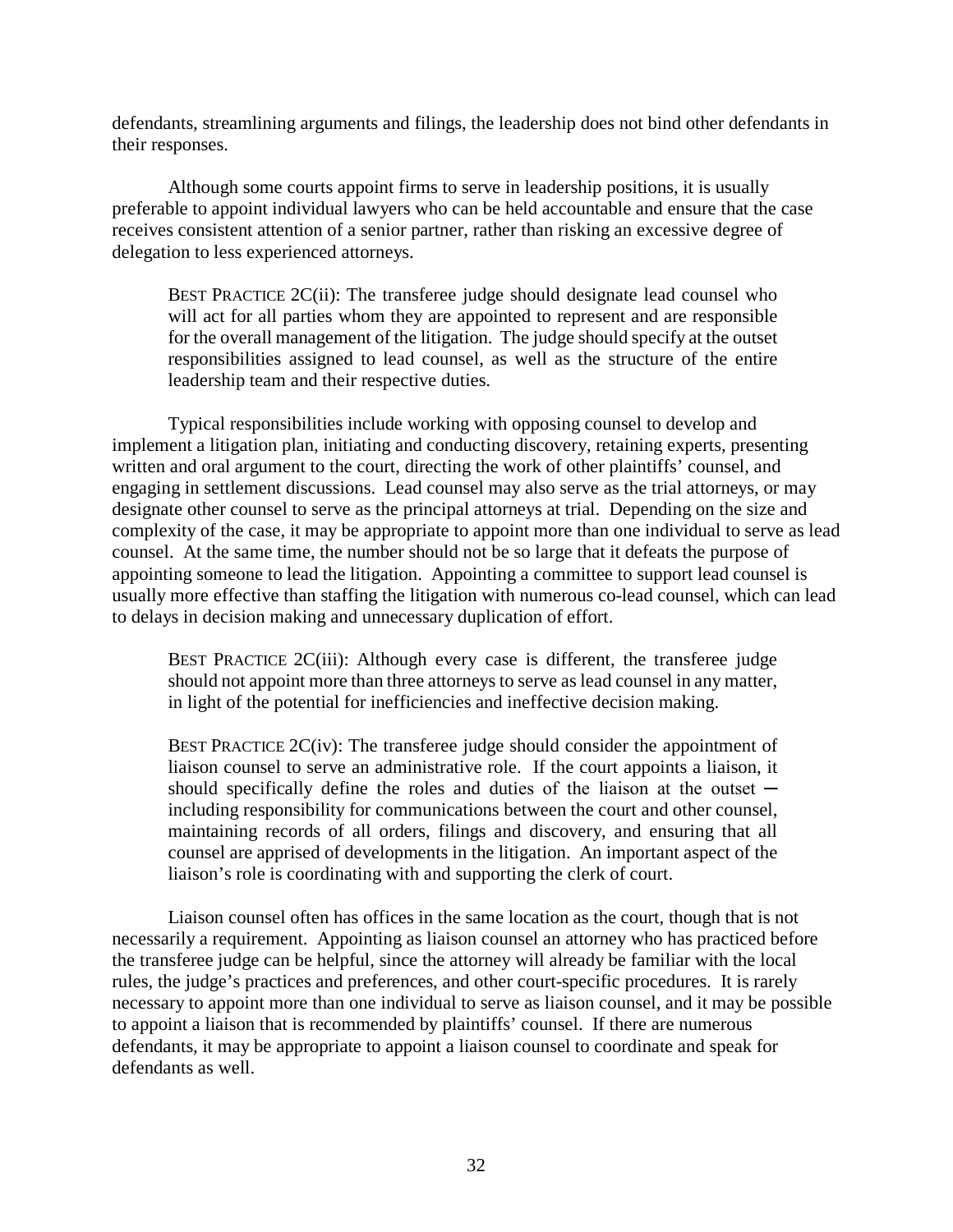BEST PRACTICE 2D: The transferee judge should consider establishing a steering committee, executive committee, or management committee, if the litigation involves numerous complex issues, if there is a substantial amount of work to be done, or if the plaintiffs have different interests that require separate representation.

The type, size, and composition of the committee (or committees) will depend on the number and requirements of the cases composing the MDL. In many cases, a committee will be necessary to support lead counsel in prosecuting the case. Committee members can perform many functions, from consulting with lead counsel on overall case strategy to developing and implementing a litigation plan, managing discovery, preparing briefs, and presenting argument to the court. The committee members may represent different interests in the litigation or bring important skills to the table. For a proposed class action, for example, a committee may include counsel who represent the interests of subclasses.

In mass-tort MDL cases it is often helpful to establish multiple committees. An executive committee, if formed, will typically consist of three to five attorneys who work closely with lead counsel on managing the litigation. Limiting the number of lead counsel and executive committee positions helps to ensure that there is a manageable number of individuals whose buyin is required for key litigation decisions.

In contrast, the plaintiffs' steering committee is far more variable in size depending on the needs of the particular case. In some cases, the judge may decide not to appoint a steering committee, particularly if the case is simple and manageable, to avoid creating too much infrastructure and hindering rather than expediting or improving case management. In other cases ─ particularly those that are complex, have highly divergent individual fact patterns or a number of competing plaintiff typologies, or multiple defendants — a steering committee can ensure that adequate litigation resources are available to the plaintiffs.

Plaintiffs' steering committees are often composed of a broader set of attorneys who each focus on specific aspects of the day-to-day litigation, such as discovery, documents, technology, briefing, science, coordination with state litigation, and trial counsel.<sup>[112](#page-42-0)</sup> The court will thus often seek to ensure that the steering committee members collectively bring diverse skill sets and relevant substantive expertise to bear upon the case. But the judge should also recognize that an important function of the steering committee in large and mass-tort MDLs is to finance the litigation. This recognition should shape not only the criteria for selection, but also is increasingly a factor in considering the appropriate size of the committee.

As noted above, the size of the steering committee is highly variable. Many MDLs proceed efficiently with no committee or only a half-dozen committee members. But particularly large and complex mass-tort MDLs may require a larger steering committee to ensure that the plaintiffs are not at a disadvantage in funding pretrial discovery and have

<span id="page-42-0"></span> <sup>112</sup> Case Management Order No. 14, *In re Pradaxa (Dabigatran Etexilate) Products Liability Litigation*, MDL 2385, No. 3:12-md-02385-DRH-SCW (S.D. Ill. October 29, 2012) (ECF No. 53); Court Order: Plaintiffs' Steering Committee, *In re Actos (Pioglitazone) Products Liability Litigation*, MDL 2299, 6:11-md-2299-RFD-PJH (W.D. La. Apr. 13, 2012) (ECF No. 560).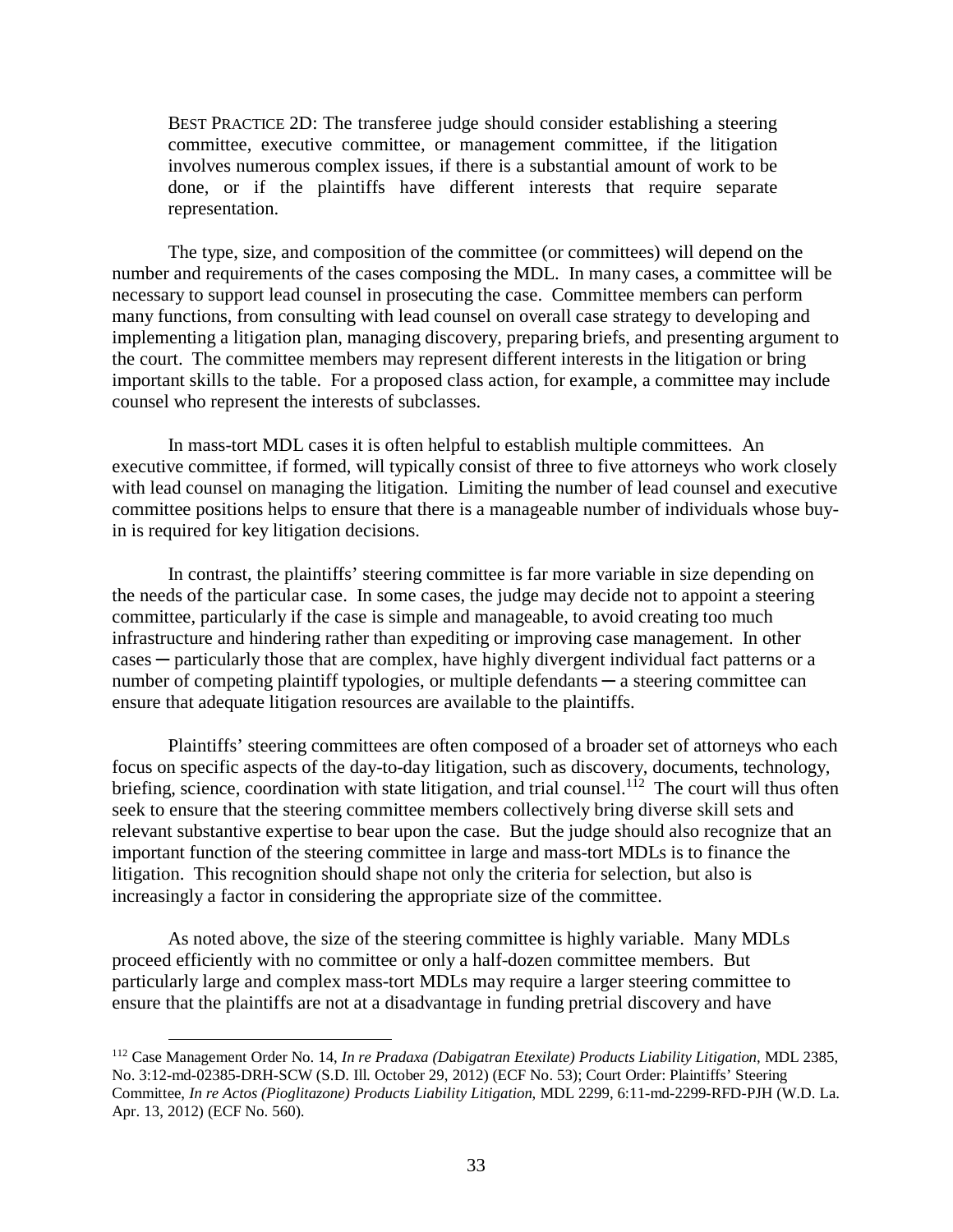sufficient personnel and financial resources to match the defendants. Only in exceptional cases should more than 20 attorneys be appointed to serve on a steering committee, although there are rare cases in which this is necessary and the imposition of an arbitrary limit may have undesirable consequences.

In large and mass-tort MDLs, the various leadership roles can be filled by counsel with different roles in a way that will satisfy all the needs of the litigation. For example, the co-lead counsel may provide the strong administrative and communication skills that are required to manage the litigation, while a steering committee may be composed of attorneys with specific skills and the ability to commit substantial time to the ongoing work of the case. A separate executive committee may include attorneys who can offer essential financial support or who have a significant percentage of the filed cases but will not actively participate in the day-to-day work. In particularly large and complex mass-tort MDLs, it may also be appropriate to establish separate science and discovery committees, and perhaps a law-and-motions committee.<sup>[113](#page-43-0)</sup> Typically, the need for these committees and their staffing are determined by plaintiffs' counsel.

Finally, experienced transferee judges who have managed MDLs with and without state court liaisons have reported that they find that the appointment of a state court liaison greatly improves the MDL process, particularly in complex MDLs with a variety of state court matters. They report that while they post materials on the MDL website to keep state court judges and counsel updated on the MDL's progress and use many of the coordination techniques described in Chapter 4, a state court liaison adds additional value. Typically, one state court liaison is appointed for plaintiffs and one for the defense side. These liaisons are responsible for affirmatively reporting to the transferee judge on the progress of state court litigation, so that the transferee judge hears of updates promptly without having to proactively reach out to the state courts. Even more important for many judges is the role of the liaison in providing an "early warning" about developments in the state court litigation, so that the judge has insight into the personalities and conflicts, and is therefore well positioned to head issues off before they become problems. Beyond this single point of contact, appointing counsel to the MDL committees that have cases in both jurisdictions can provide additional sources of information or adjuncts to the appointed liaisons. (The issues of state-federal coordination are discussed in more detail in Chapter 4.)

**GUIDELINE 3**: The transferee judge should select lead counsel, liaison counsel, and committee members as soon as practicable after the JPML transfers the litigation. $114$ 

Because the cases will have already experienced some delay when they arrive in the transferee court, it is important to start the process immediately. There may be motions pending that were filed before the transfer, responses to complaints due, and outstanding discovery requests. Putting a leadership structure in place promptly will allow the plaintiffs to take an

<span id="page-43-0"></span> <sup>113</sup> Case Management Order No. 3, *In re DePuy Orthopaedics, Inc. ASR Hip Implant Products Liability Litigation*, MDL 2197, No. 1:10-md-02197-DAK (N.D. Ohio Jan. 26, 2011).

<span id="page-43-1"></span><sup>114</sup> Judicial Panel on Multidistrict Litigation & Federal Judicial Center, *Ten Steps to Better Case Management: A Guide for Multidistrict Litigation Transferee Judges* 2 (2d ed. 2014); *Managing Multidistrict Litigation in Products Liability Cases* §§ 3(b) & 4; *MCL* § 22.62.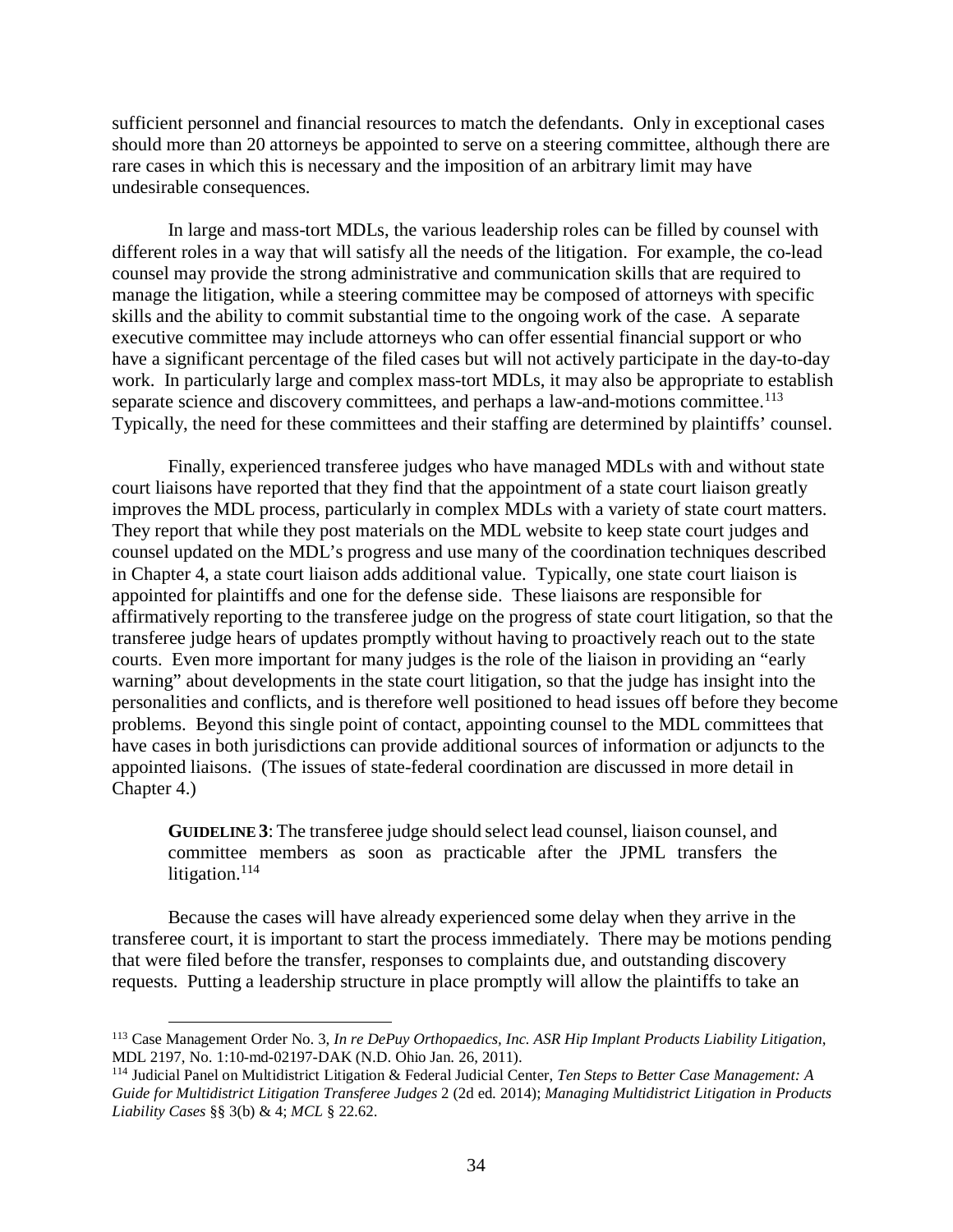organized approach to early case-management tasks and give defense counsel someone to communicate with about open issues.

BEST PRACTICE 3A: Holding the initial conference at the earliest practicable time after the order transferring cases is issued allows the transferee court to promptly set in motion the procedure for appointment of counsel.<sup>[115](#page-44-0)</sup>

BEST PRACTICE 3A(i): The initial case-management order should inform counsel that the leadership structure will be discussed at the initial case-management conference and direct them to be prepared to identify case-specific issues that may inform the appropriate structure.<sup>[116](#page-44-1)</sup> Counsel who intend to seek a leadership position should be required to attend.<sup>[117](#page-44-2)</sup>

While attending to the leadership issues early, it is also important that the transferee judge take the time to carefully frame the proceedings, select the most appropriate leadership structure, and set up the necessary institutional support for the case to proceed smoothly. The most successful MDLs will move forward expeditiously, without delay but also without a rush that overlooks proper planning. Judges recognize the balance between needing to quickly get a team in place to move the litigation forward and wanting to have more time to get to know the attorneys and their work product before making the critical decision of which attorneys will lead the litigation.

BEST PRACTICE 3A(ii): The transferee judge should take steps to ensure a smooth process for administration of the MDL by confirming that the clerk of court is prepared for and capable of handling the possible (indeed likely) influx of filings that follow transfer of the cases by the  $JPML$ ,<sup>[118](#page-44-3)</sup> and issuing initial orders that address the filing procedures for counsel to follow before the leadership team is appointed.

As noted in the previous chapter, prior to commencing the application process, the court should ensure that the clerk of the court has the resources for and is otherwise prepared for the inundation of filings that accompany the MDL generally and the appointment process in particular. Transferee judges note that courts should consider the extent to which counsel from outside the jurisdiction may be filing, because those attorneys often have issues with electronic filing and login credentials, court-specific filing procedures, and pro hac vice requirements.

<span id="page-44-0"></span> <sup>115</sup> *Managing Multidistrict Litigation in Products Liability Cases* § 3(b).

<span id="page-44-1"></span><sup>116</sup> Preliminary Order on Practice and Procedure Upon Transfer Pursuant to 28 U.S.C. § 1407(a) at 2-3, *In re Monsanto Company Genetically-Engineered Wheat Litigation,* MDL 2473, No. 1:13-md-02473-KHV-KMH (D. Kan. Feb. 3, 2014) (ECF No. 11).

<span id="page-44-2"></span><sup>117</sup> Pretrial Order No. 1 (Practice and Procedure Order Upon Transfer Pursuant to 28 U.S.C. § 1407(a)) at 4, *In re ConAgra Peanut Butter Products Liability Litigation*, MDL 1845, No. 1:07-md-01845-TWT (N.D. Ga. Aug. 10, 2007) (ECF No. 20).

<span id="page-44-3"></span><sup>118</sup> *See generally* Judicial Panel on Multidistrict Litigation & Federal Judicial Center*, Ten Steps to Better Case Management: A Guide for Multidistrict Litigation Transferee Court Clerks* (2d ed. 2014).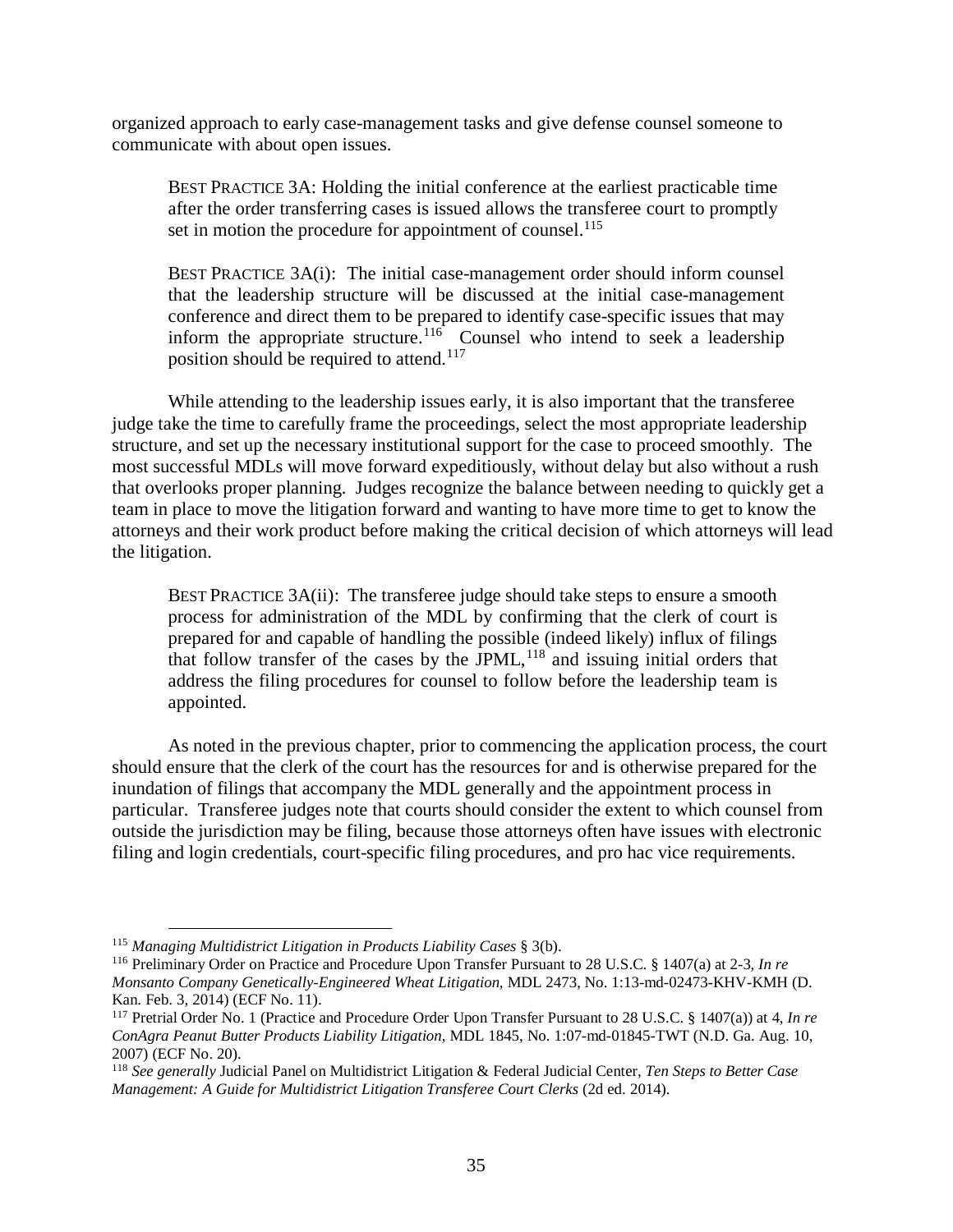BEST PRACTICE 3A(iii): At this stage, the transferee judge should consider appointing an interim liaison counsel<sup>[119](#page-45-0)</sup> or encourage counsel to select a proposed liaison counsel prior to the conference, although the formal appointment will be subject to court approval.<sup>[120](#page-45-1)</sup>

The conference gives the transferee judge an opportunity to observe counsel's demeanor and professionalism, get a sense of their leadership qualities, and assess the level of cooperation among counsel. The judge can solicit proposals for the appropriate leadership structure for the litigation and obtain input from counsel about the key substantive and procedural issues that may arise in the course of the litigation, which may impact the type of leadership roles that will be necessary.

One approach some judges have taken is to appoint leadership for a one-year term. While the transferee judge always has the power to add, rescind, or otherwise modify an appointment, a one-year appointment forewarns counsel that if they do not diligently perform their tasks, their appointment will not be renewed. Some judges recommend continuing with annual appointments, while others suggest that after the first year the attorneys' "true colors" have appeared and work habits have developed sufficiently that the enhanced certainty of a standing appointment is preferable.

But others have expressed the view that a longer interim appointment, followed by the usual standing appointment is preferable. Proponents of this approach argue that it takes the judge, and even counsel to a certain extent, months to understand the dynamics within the cases sufficiently well to understand what blocks of plaintiff interests exist. Delaying the appointment process can be helpful in assuring that the various interest groups are each represented. This allows the court to better ensure that not only those structural conflicts requiring separate counsel are represented, but that less serious but equally meaningful conflicts are represented — and in turn that any settlement is more likely to fairly and adequately compensate all plaintiffs.

In underscoring these different approaches, the goal is not only to present two potential ways of timing the appointment of counsel, but to identify the underlying normative challenges that transferee judges are attempting to address in their selection. As a result, the hope is that a transferee judge will be able to assess the needs of the particular MDL, including how mature or advanced the cases within the MDL are, and select an appointment structure that in the context of that MDL will maximize the extent to which all plaintiffs have a voice at the table and that appointed counsel are incentivized to offer exemplary representation to those individuals.

<span id="page-45-0"></span> <sup>119</sup> Pretrial Order No. 1 at 2, *In re Oral Sodium Phosphate Solution-Based Products Liability Action*, MDL 2066, No. 1:09-SP-80000 (N.D. Ohio July 16, 2009) (ECF No. 12).

<span id="page-45-1"></span><sup>120</sup> Initial Case Management Order at 5-6*, In re Lidoderm Antitrust Litigation*, MDL 2521, No. 3:14-md-2521-WHO (N.D. Cal. Apr. 25, 2014) (ECF No. 21); *Managing Multidistrict Litigation in Products Liability Cases* § 4.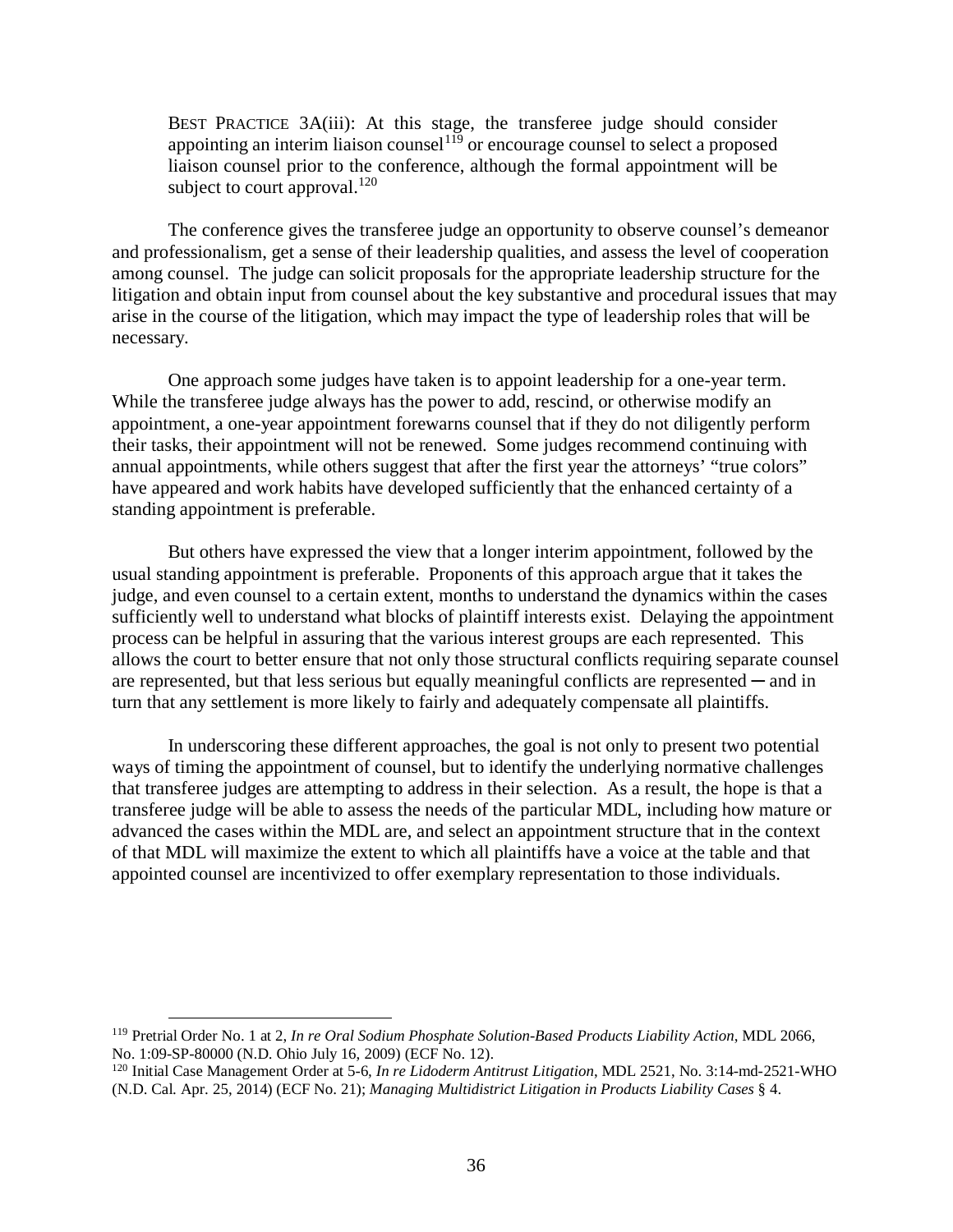BEST PRACTICE 3B: Following the conference, the transferee judge should issue an order describing the leadership structure, the procedures for counsel to follow if they intend to seek appointment to any of the roles identified in the order, and the criteria that the transferee judge intends to use in selecting counsel to fill the roles.[121](#page-46-0) 

Historically, private ordering has been the predominant form of appointment and selection, with lawyers agreeing to who should be appointed lead counsel and to committees and presenting a "slate" of lawyers to the court for consideration.<sup>[122](#page-46-1)</sup> However, in recent years, some scholars and many transferee judges have begun to question the results of the private-ordering process.[123](#page-46-2) Judges have complained that as leadership appointments have increasingly become the path to substantial common benefit fund awards, the monetary stakes of appointment have generated substantial dysfunction in the incentives of counsel, leading to competitive behaviors that may not result in the appointment of the best possible counsel.

In light of these concerns, many within the MDL community have begun to press for checks by the transferee judges to correct for these systemic misalignments. Many transferee judges ─ and even those who have in the past used the private-ordering process ─ expressed the view that they now see the appointment of counsel as selecting a fiduciary for the class, which will substantially impact the course of the litigation. Thus, while valuing private ordering and the input of the other plaintiffs' attorneys, there is increasing support for the view that the transferee judge should treat the lawyers' self-selection as one of many considerations in selecting the best leadership team possible.

Some courts still prefer that counsel endeavor to organize a leadership structure themselves; this may take the form of a proposed leadership slate for the court's review and approval with the opportunity for objections.<sup>124</sup> But most courts now insist on a competitive process and require individual applications.

Whatever approach the judge chooses, the court's expectations should be made clear early in the process so that counsel understand them. In selecting a selection mechanism and in turn appointing a leadership team, courts should be mindful of the benefits of diversity of all types. In particular, the strong repeat player dynamic that has historically existed reduces fresh outlooks and innovative ideas, and increases pressure to go along with the group and conform, all of which may negatively impact the plaintiffs whose cases are being pursued in the MDL. At the same time, leadership needs repeat players who understand the ropes. Thus a balanced team, with diversity of skills, expertise, prior casework and role, and demographics, should be sought.

<span id="page-46-0"></span> <sup>121</sup> Pretrial Order No. 1 at 12-14, *In re Oil Spill by the Oil Rig "Deepwater Horizon" in the Gulf of Mexico*, on April 20, 2010, MDL 2179, No. 2:10-md-02179-CJB-SS (E.D. La. August 10, 2010) (ECF No. 2).

<span id="page-46-1"></span><sup>122</sup> *See MCL* § 21.272.

<span id="page-46-2"></span><sup>123</sup> Elizabeth Chamblee Burch, *Judging Multidistrict Litigation*, N.Y.U. L. REV. (forthcoming 2015) (draft at 25-27), available at [http://ssrn.com/abstract=2437853;](http://ssrn.com/abstract=2437853) Jaime Dodge*, [forthcoming Emory cite]*.

<span id="page-46-3"></span><sup>124</sup> *Managing Multidistrict Litigation in Products Liability Cases* § 4(a); *see also* Procedural Order at 3, *In re Neurografix ('360) Patent Litigation*, MDL 2432, No. 13-md-02432-RGS (D. Mass. Apr. 5, 2013) (ECF No. 3).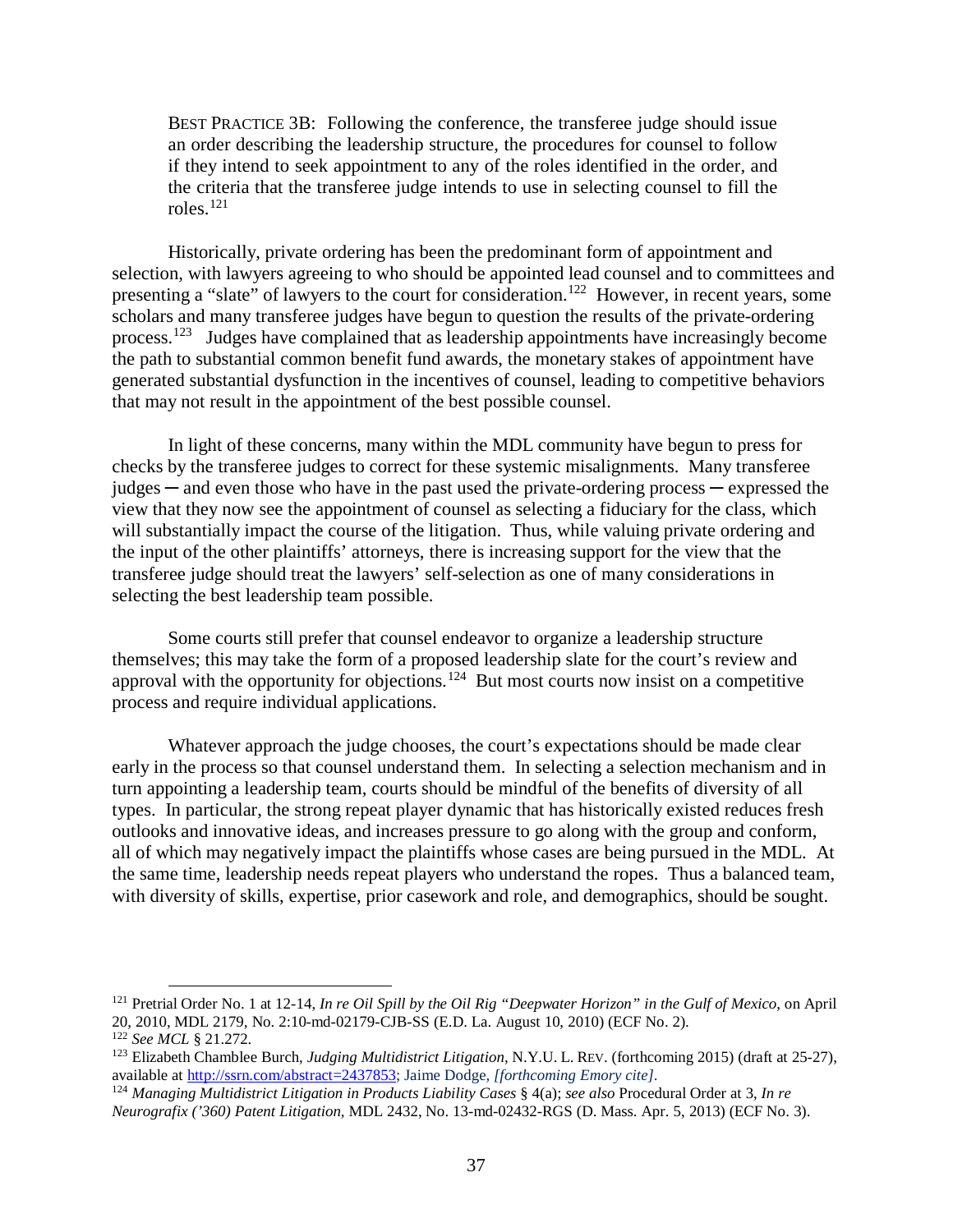BEST PRACTICE 3B(i): The transferee judge should set a schedule that will ensure that leadership is in place within three to four months after the creation of the MDL, or even sooner, to avoid unnecessary delay in proceeding with litigation of the case.

BEST PRACTICE 3C: The judge's primary responsibility in the selection process is to ensure that the lawyers appointed to leadership positions are capable and experienced and that they will responsibly and fairly represent all plaintiffs, keeping in mind the benefits of diversity of experience, skills, and backgrounds.<sup>125</sup>

BEST PRACTICE  $3C(i)$ : The transferee judge should develop a straightforward and efficient process for counsel to apply for appointment. The process should reflect the need to avoid unnecessary divisiveness, while encouraging professionalism and honesty. The description of the application and selection process should be filed in the public docket in a manner that provides timely notice to all who may be interested in applying.

The selection process will require the transferee judge to consider the qualifications of each individual applicant, as well as the litigation needs, the different skills and experience that each of the lawyers seeking appointment will bring to the role, and how the lawyers will complement one another. The goal is to establish a diverse team capable of working together to efficiently manage a highly complex proceeding. Moreover, transferee judges repeatedly suggested that they found that those counsel who lacked ego or the ability to "strut" were often incredibly value team members, able to move the MDL to resolution through a combination of leadership, political savvy, and communication skills.

BEST PRACTICE  $3C(i)$ : Counsel should submit written applications that describe their qualifications to serve in the positions they seek to fill.

The applications do not need to be lengthy, but they should all include the same information to facilitate comparison.<sup>[126](#page-47-1)</sup> For an MDL involving class actions, counsel should address the considerations for appointment of interim class counsel set forth in Federal Rule of Civil Procedure  $23(g)$ .<sup>[127](#page-47-2)</sup> If the class action involves federal securities claims, counsel must follow the procedures for the appointment of a lead plaintiff outlined by the Private Securities Litigation Reform Act, 15 U.S.C. § 78u-4(a)(3).

Some courts prefer to use traditional motion practice, with an opening brief, an opposition, and a reply. Some courts make their selections based on single submissions from counsel to streamline the process and avoid ad hominem attacks. Other courts find it helpful for counsel to file short responsive briefs explaining why they should be appointed over other applicants for the same position.

<span id="page-47-0"></span> <sup>125</sup> *MCL* § 10.22.

<span id="page-47-1"></span><sup>126</sup> Professor Samuel Issacharoff & Hon. R. David Proctor, *Selection and Compensation of Counsel in Multi-District Litigation* at 17 (2012 Transferee Judges Conference Oct. 23, 2012) (on file with author).

<span id="page-47-2"></span><sup>127</sup> Barbara J. Rothstein & Thomas E. Willging, *Managing Class Action Litigation: A Pocket Guide for Judges* 7-8 (Federal Judicial Center, 3d ed. 2010).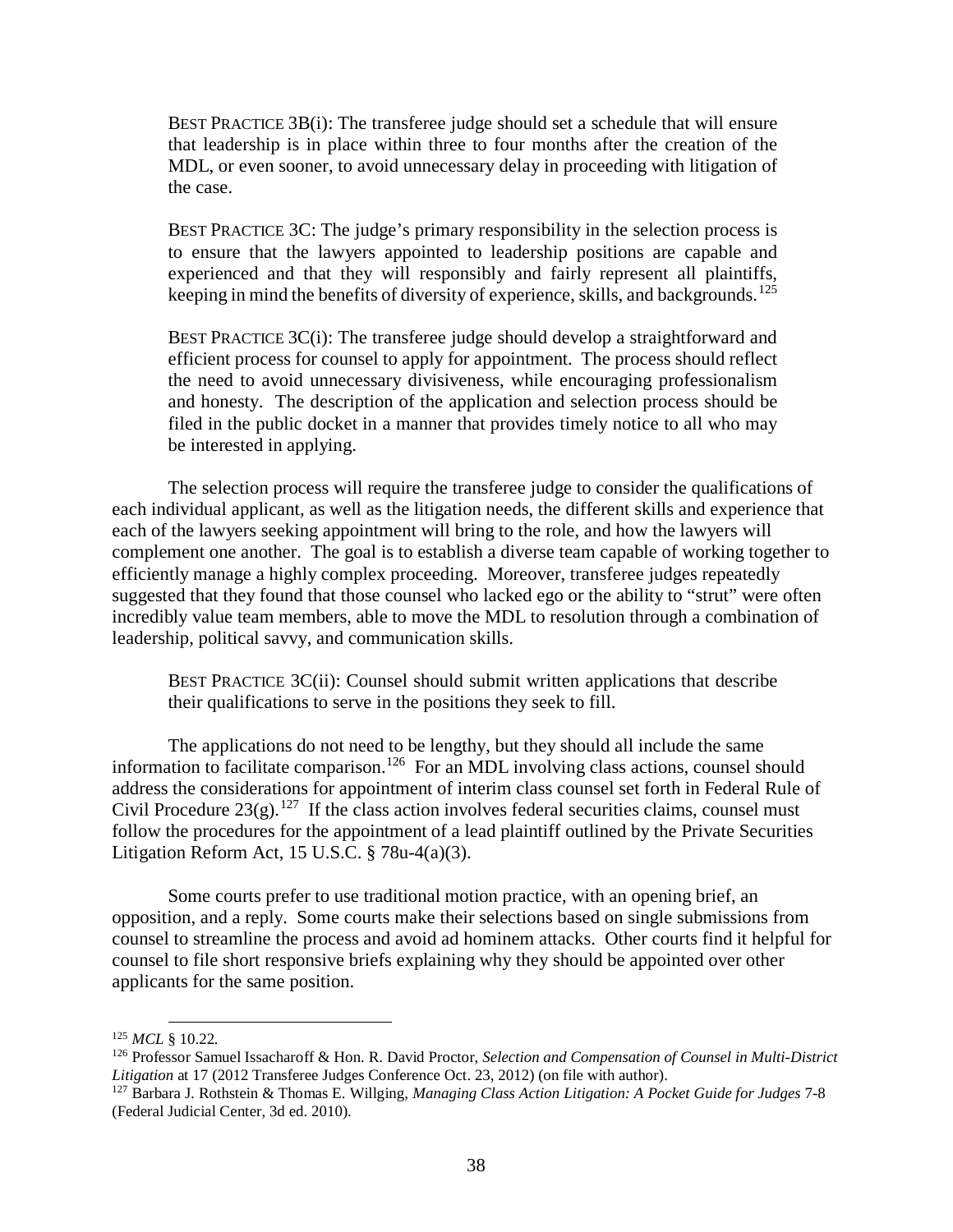BEST PRACTICE 3C(iii): The transferee judge should direct counsel to identify cases in which they have served in a similar leadership capacity, describe their experience in managing complex litigation and their knowledge of the subject matter, and provide information about the resources they have available to contribute to the litigation.<sup>[128](#page-48-0)</sup>

The transferee judge should strongly consider requiring applicants to identify ongoing professional commitments such as other lead-counsel appointments that will compete for their attention and resources, because some courts have found that prominent attorneys may obtain an appointment and then delegate their principal duties to subordinates. In large and mass-tort MDLs, counsel should offer some background on their clients, including where the clients are located and the law that will govern their claims,<sup>[129](#page-48-1)</sup> and offer a plan for keeping other plaintiffs' counsel updated on developments as the case progresses.

In addition to reviewing the submitted applications, there are many ways for a judge to learn more about the individuals who are vying for appointment. Judicial colleagues — and more recently special masters — are a valuable source of information for a transferee judge about the competence and professionalism of counsel who have appeared before them.<sup>[130](#page-48-2)</sup> The transferee judge may want to require applicants to provide the names of judges and special masters who are familiar with their work in other MDL cases for this purpose.

BEST PRACTICE 3C(iv): In appropriate cases, the transferee judge should conduct interviews of counsel (on the record during an in-court hearing) that have submitted applications for leadership positions, in order to assess the applicants' demeanor and skills.<sup>[131](#page-48-3)</sup>

The value of viewing counsel in a courtroom setting to see how they comport themselves and relate to each other and court staff, and of allowing the judge to inquire about concerns specific to the litigation, is a relatively contentious subject. Many judges are of the opinion that it is very helpful to see the candidates, particularly those who have not appeared before the court before. They state that the appearance is but one of many datapoints, but an important one. Some attorneys express concern that these appearances favor those attorneys whose specialty is in-court appearances, such as motion practice or trial specialists. But judges who use this approach indicate that they still look to create a team that possesses all of the skills necessary to the litigation, and that the appearance is simply helpful in assessing the in-court skills of those who will be involved in trial or motion practice. For attorneys who work behind the scenes, these judges will still observe their interactions with other counsel, but will also use the opportunity to inquire about particular areas of concern and substantive skills, putting less weight

<span id="page-48-0"></span> <sup>128</sup> *MCL* § 22.62.

<span id="page-48-1"></span><sup>129</sup> Order at 2, *In re Actos (Pioglitazone) Products Liability Litigation,* MDL 2299, No. 6:11-md-02299-RFD-PJH (W.D. La. Feb. 13, 2012) (ECF No. 32).

<span id="page-48-2"></span><sup>130</sup> *Ten Steps to Better Case Management* at 2; *see also* Hon. Stanwood R. Duval, Jr., *Considerations in Choosing Counsel for Multidistrict Litigation Cases and Mass Tort Cases*, 74 La. L. Rev. 391, 394 (Winter 2014).

<span id="page-48-3"></span><sup>131</sup> Case Management Order Number 1: Initial Conference Order and Procedural Matters at 14, *In re Pradaxa (Dabigatran Etexilate) Products Liability Litigation*, MDL 2385, No. 3:12-md-02385-DRH-SCW (S.D. Ill. Aug. 17, 2012) (ECF No. 4).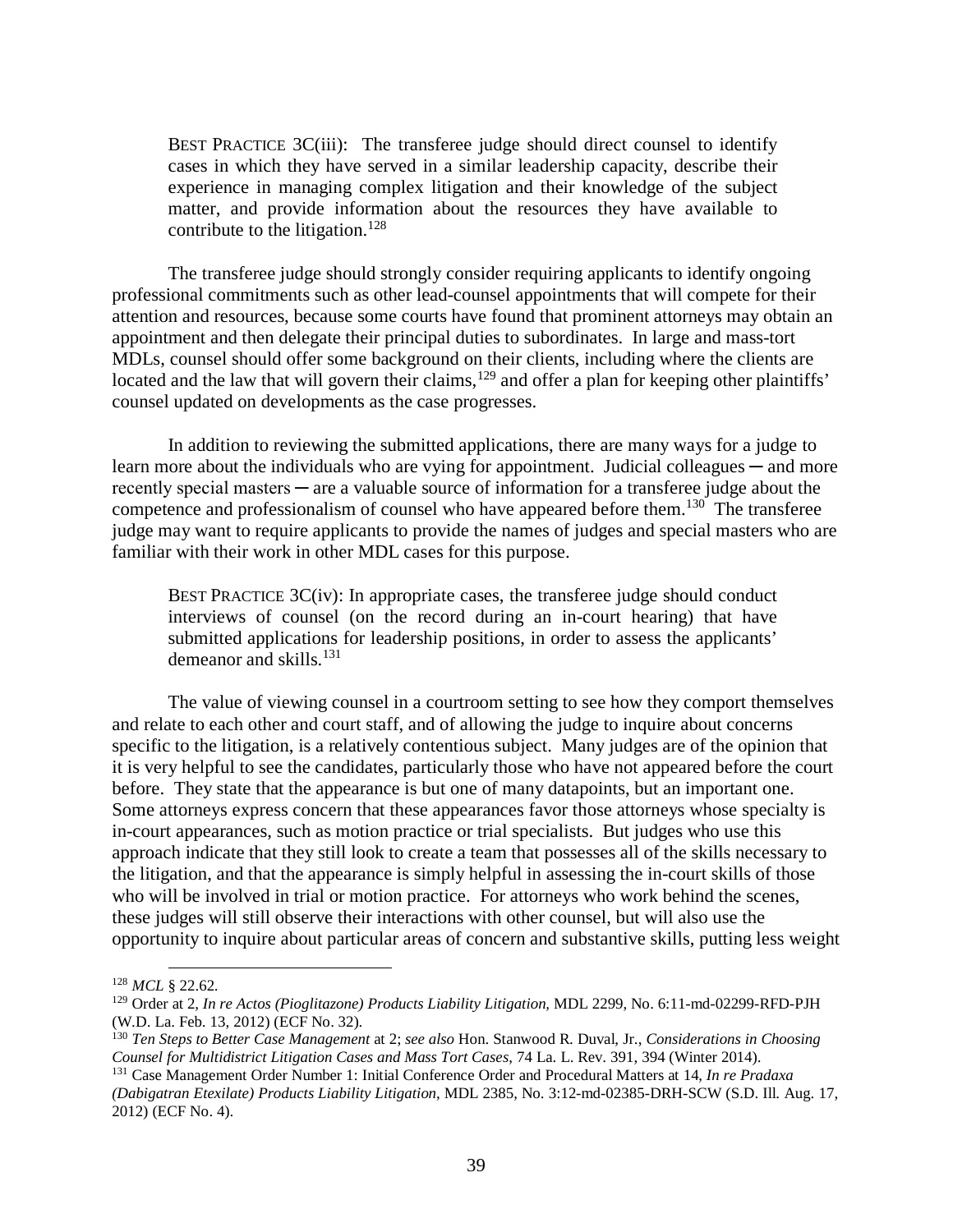on "star-quality." Some transferee judges have also suggested that the in-person interview helps them assess potential new entrants, whether by identifying which new entrants who have applied are ready for a first appointment or by pressing repeat players for information about junior partners who may bring unique skills and diversity to the MDL.

In questioning applicants, many counsel suggest exploring the assertions made by counsel in their application. For example, sometimes counsel are listed on complaints with a large number of other firms in order to pool clients and allow each to appear to have a larger number of cases.

Another common complaint involves counsel who are already serving in a number of other MDLs, raising questions among other plaintiffs' counsel about whether those individuals can "really" be actively involved in the leadership of that many cases ─ or will instead be delegating work to junior partners because they are spread too thin to be heavily involved in each case. This is not to say that there is no value to be added by a "heavyweight"; rather, it is to say that the transferee judge should know what the individual will contribute in order to ensure a properly well-rounded team. It may also be that by asking the question, the judge finds that the apparent conflict does not exist  $-$  for example, the other cases do not require a significant time commitment (i.e., have settled) or are related cases that raise similar issues or involve the same defendant and counsel (and thus would bring unique value to leadership). The suggestion here is simply that the judge look beyond the face of the application, asking hard questions about the individual's contributions to the team in order to get the most accurate picture possible of the ways the team will come together.

Finally, a number of attorneys also suggested that judges ask more questions about financing. While the ability of an attorney to meet his or her assessment has always been a concern, with new finance mechanisms emerging some attorneys believe that there is a greater need to explore how the attorney will finance the litigation. The concern is not with whether an attorney has a cash reserve or is instead using a credit line, but with mechanisms for funding in which the funder has a voice in the litigation process, the litigation costs, or settlement sign-off. Some attorneys see the potential for the development of an undisclosed principal/agent problem in the years to come.

Some judges also informally accept input from defense counsel since they often face the same plaintiffs' lawyers in multiple cases; however, judges should be appropriately skeptical in assessing defense counsel's opinions. The transferee judge may also appoint lead and liaison counsel first, and then request that they submit a proposal for the membership of any committees the judge has determined will be necessary.<sup>132</sup>

<span id="page-49-0"></span> <sup>132</sup> Order No. 4, *In re Mirena IUD Products Liability Litigation*, MDL 2434, No. 7:13-md-02434-CS-LMS (S.D.N.Y. May 22, 2013) (ECF No. 103).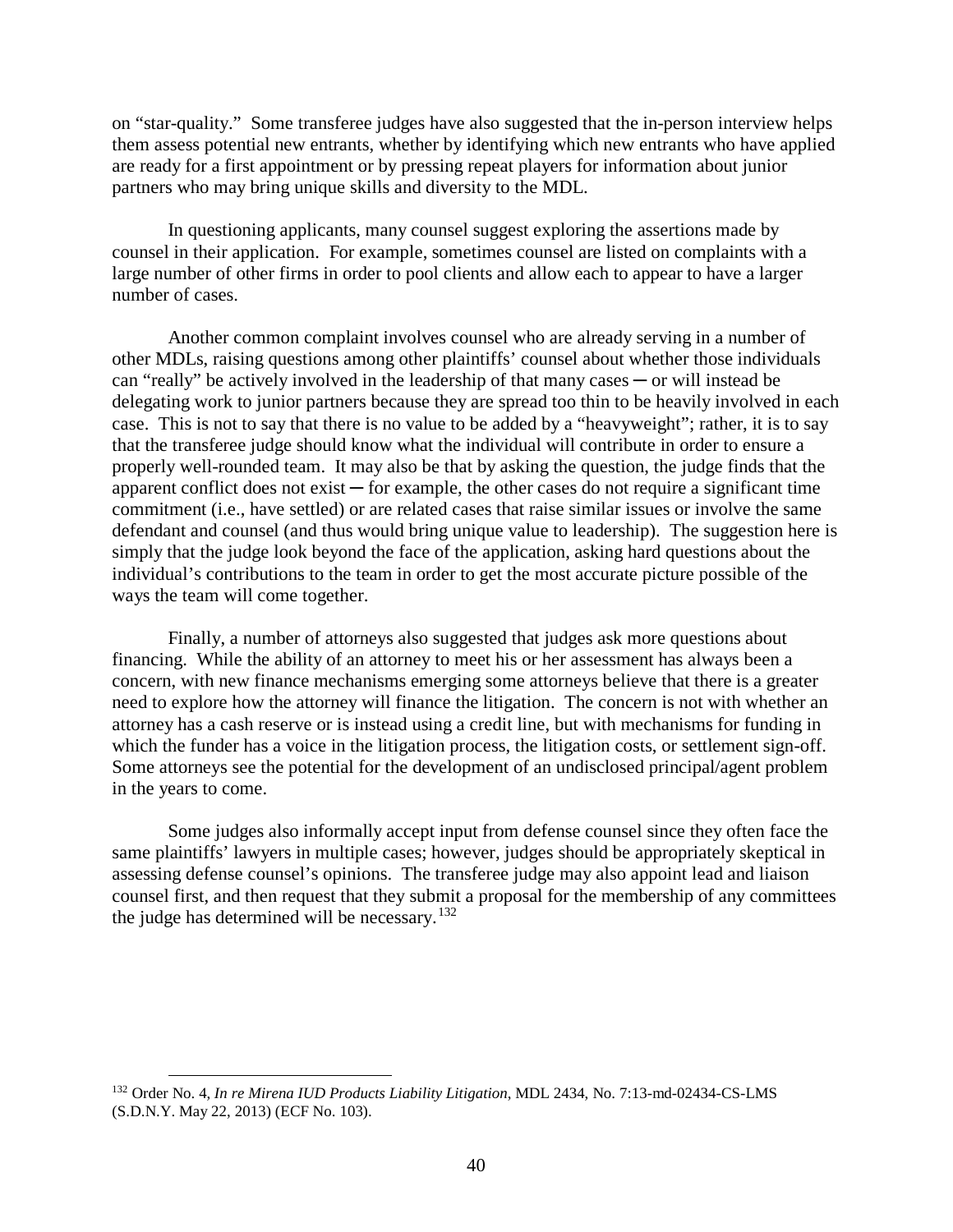BEST PRACTICE  $3C(v)$ : The transferee judge should ensure that the selection process is as transparent as possible by providing a general statement of the goals and considerations that guided the selection.

Transparency in the selection process is essential. There is often intense competition among counsel for appointment. Not only do lawyers have legitimate concerns about whether their clients' interests will be adequately represented and whether the litigation will be handled effectively, there is usually a direct correlation between a leadership position and compensation.[133](#page-50-0) Leadership roles also confer prestige and experience, can increase the lawyer's chance of future appointments, and may help attract future clients.<sup>134</sup> Because the attorneys designated will be responsible for representing the interests of numerous parties who did not select them as counsel, articulating the basis for the appointments will help instill confidence in their leadership.

Requiring applicants to file their applications in the public docket, rather than submitting them in camera, will encourage professionalism and honesty and avoid the appearance of unfairness. Sensitive information, such as counsel's ability to assist with financing the litigation, may be submitted in camera. Some courts find that the interest in allowing for candid discourse with the court and avoiding the creation of ill will and hostile competition favor in camera submissions. If the transferee judge is not familiar with the attorneys who are seeking appointment, a hearing will usually be informative.<sup>[135](#page-50-2)</sup> When there is little or no competition, it may be appropriate to make appointments without a hearing. There is no single right approach. The judge need only ensure all interested and qualified attorneys have had an opportunity to apply and that the judge has enough information to make an informed decision.

BEST PRACTICE  $3C(vi)$ : Even if counsel are able to agree upon a leadership structure themselves, the transferee judge should establish a procedure for the selected lawyers to submit written applications to ensure that they are qualified to lead the litigation. $136$ 

Although private ordering among counsel can streamline the selection process, it may be susceptible to abuse. For example, a proposed leadership group may include members who are not fully committed to the litigation but are included because their resumes make the group's application more appealing. Counsel may have also entered into improper arrangements to secure a leadership position.<sup>[137](#page-50-4)</sup> The proposed leadership team may exclude lawyers who would bring useful skills or new perspectives to the litigation. The judge will therefore still need to take an active role in the formal appointment process.<sup>[138](#page-50-5)</sup> Courts have a fundamental obligation to ensure that the proceedings will be fairly and efficiently conducted, regardless of the private arrangements among the parties. Independent review will ensure the integrity of the leadership

<span id="page-50-0"></span> <sup>133</sup> Issacharoff & Proctor, *supra*, note 111, at 3.

<span id="page-50-1"></span><sup>134</sup> *Id.* at 4.

<span id="page-50-2"></span><sup>135</sup> *Id.* at 23; *Managing Multidistrict Litigation in Products Liability Cases* § 4(a).

<span id="page-50-3"></span><sup>136</sup> *MCL* § 22.62; *Managing Multidistrict Litigation in Products Liability Cases* § 4(a); Order No. 2, *In re Mirena IUD Products Liability Litigation*, MDL 2434, No. 7:13-md-02434-CS-LMS (S.D.N.Y. May 3, 2013) (ECF No. 65). <sup>137</sup> *MCL* § 22.62.

<span id="page-50-5"></span><span id="page-50-4"></span><sup>138</sup> *See* Issacharoff & Proctor, *supra* note 111, at 15.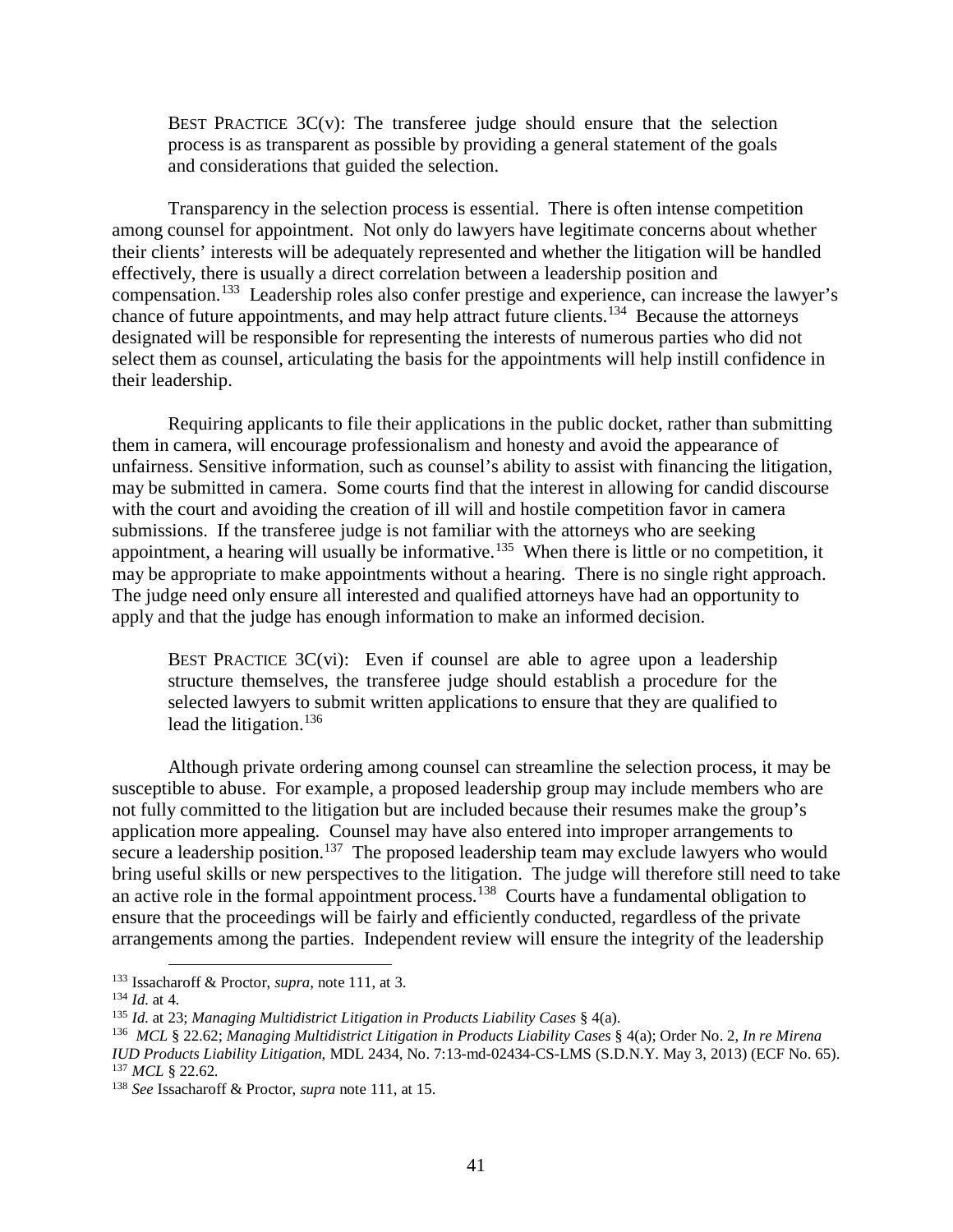structure and prevent difficulties that could arise later in the litigation if self-appointed counsel become unwilling or unable to perform their duties or incur excessive fees and costs.<sup>139</sup>

**GUIDELINE 4:** As a general rule, the transferee judge should ensure that the lawyers appointed to the leadership team are effective managers in addition to being conscientious advocates.

In selecting counsel, different factors may be more important depending on the nature of the litigation. Appointing lawyers with diverse perspectives and experience will create a wellrounded and effective team. At least some of the lawyers the transferee judge appoints should have past experience in leading multidistrict litigation. However, lawyers with a history of impressive positions may have spent more time seeking appointments than doing the actual work in the case. Assessing counsels' commitment to the litigation, their past management successes, and their ability to marshal the resources necessary to effectively prosecute the claims are therefore crucial aspects of the selection process.

BEST PRACTICE 4A: In the order appointing counsel, the transferee judge should clearly define the role and responsibilities of each appointed individual within the leadership structure.

The *Manual for Complex Litigation* provides a sample order that outlines the responsibilities of lead and liaison counsel for the plaintiffs and liaison counsel for the defendants.<sup>[140](#page-51-1)</sup> The sample order includes the appointment of a plaintiffs' steering committee but does not allocate any specific responsibilities to its members, instead directing that the members "shall from time to time consult with plaintiffs' lead and liaison counsel in coordinating plaintiffs' pretrial activities and preparing for trial."[141](#page-51-2) Since the role that committee members play can be somewhat fluid depending on the course of the litigation, it is usually appropriate to simply note that the committee will assist lead counsel as directed and leave it to lead counsel to assign specific tasks to committee members as they become necessary.<sup>[142](#page-51-3)</sup>

BEST PRACTICE 4B: The transferee judge should appoint lead counsel who have excellent management skills.

The need for lead counsel to have excellent management skills cannot be overstated. Lead counsel must be able to manage a large, complex litigation involving numerous parties with potentially divergent interests. Some lawyers are high-profile litigators or experienced trial attorneys but ineffective leaders. It is critical to appoint individuals who have the proven ability to perform the administrative tasks necessary to effectively manage all of the moving parts of the case. They must also be team players who can work cooperatively with colleagues, opposing

<span id="page-51-0"></span> <sup>139</sup> *MCL* § 10.224; *Managing Multidistrict Litigation in Products Liability Cases* § 4(a).

<span id="page-51-1"></span><sup>140</sup> *See MCL* § 40.22 (Sample Order re: Responsibilities of Designated Counsel); *see also id.* at § 10.221 (describing the typical roles of liaison counsel, lead counsel, and committees).

<span id="page-51-2"></span><sup>141</sup> *Id.* § 40.22.

<span id="page-51-3"></span><sup>142</sup> *Id.* § 10.222.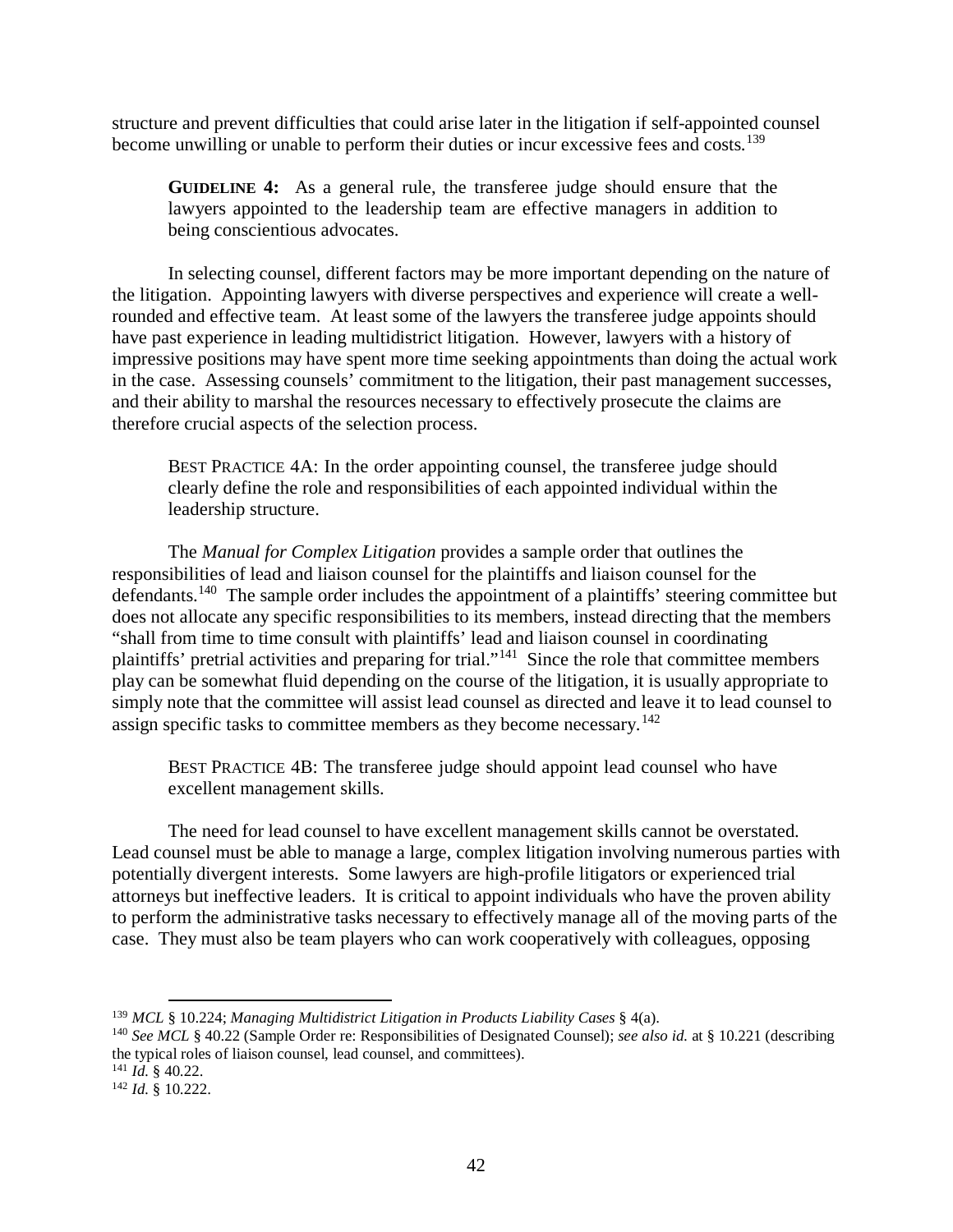counsel, and the court.[143](#page-52-0) Keeping all lawyers involved in the litigation informed of developments in the case can be a demanding task, particularly in large and mass-tort MDLs, and lead and liaison counsel must therefore have excellent communication skills and a strong work ethic.<sup>144</sup>

BEST PRACTICE 4C: The transferee judge should appoint committee members who have some demonstrated leadership ability because they too must communicate and establish effective working relationships with numerous other lawyers.<sup>[145](#page-52-2)</sup>

Political, personal, and economic differences among counsel can easily disrupt the proceedings.[146](#page-52-3)

BEST PRACTICE  $4C(i)$ : It is essential that the transferee judge appoint a leadership team that is composed of lawyers with a demonstrated track record of successfully working with others, building consensus, and amicably managing disagreements. The transferee judge should be mindful of the importance of harmony among the leadership team, and between the leadership team and both the court and opposing counsel.

BEST PRACTICE 4C(ii): The transferee judge should appoint lead counsel who are sufficiently experienced and respected to manage multidistrict litigation.

Lead counsel should have prior experience in managing multidistrict and other complex litigation or have demonstrated sufficient skill and experience to manage a complex proceeding. While it may be helpful for committee members to also have some multidistrict litigation experience, they may have other skills or experience that are equally valuable to the litigation, such as class-action expertise, prior litigation of the same claims, experience with federal practice and procedure, electronic discovery, or brief-writing skills.<sup>[147](#page-52-4)</sup> Each case requires different talents, and new attorneys may bring fresh perspectives to the litigation.<sup>[148](#page-52-5)</sup>

BEST PRACTICE 4C(iii): The transferee judge may take into account whether counsel applying for leadership roles have worked together in other cases, their ability to collaborate in the past, divide work, avoid duplication, and manage costs.

The selection of lawyers who have worked together previously may be desirable, in that they have already developed a working relationship and are both to a certain extent vouching for one another. Moreover, they may have already developed certain systems for handling workflow and comparative advantages that will help expedite the case relative to a leadership committee working together for the first time. Judges should also be attuned to the potential for negative repeat player dynamics to develop, however. In considering an application by counsel who have

<span id="page-52-0"></span> <sup>143</sup> Duval, *supra* note 115, at 392.

<span id="page-52-1"></span><sup>144</sup> *Id.* at 394.

<span id="page-52-2"></span><sup>145</sup> *MCL* § 10.21.

<span id="page-52-3"></span><sup>146</sup> *Ten Steps to Better Case Management* at 3.

<sup>147</sup> Issacharoff & Proctor, *supra* note 111, at 10, 24.

<span id="page-52-5"></span><span id="page-52-4"></span><sup>148</sup> *Id.* at 24; *Managing Multidistrict Litigation in Products Liability Cases* § 4(a); *see also* Duval, *supra* note 115, at 392-93.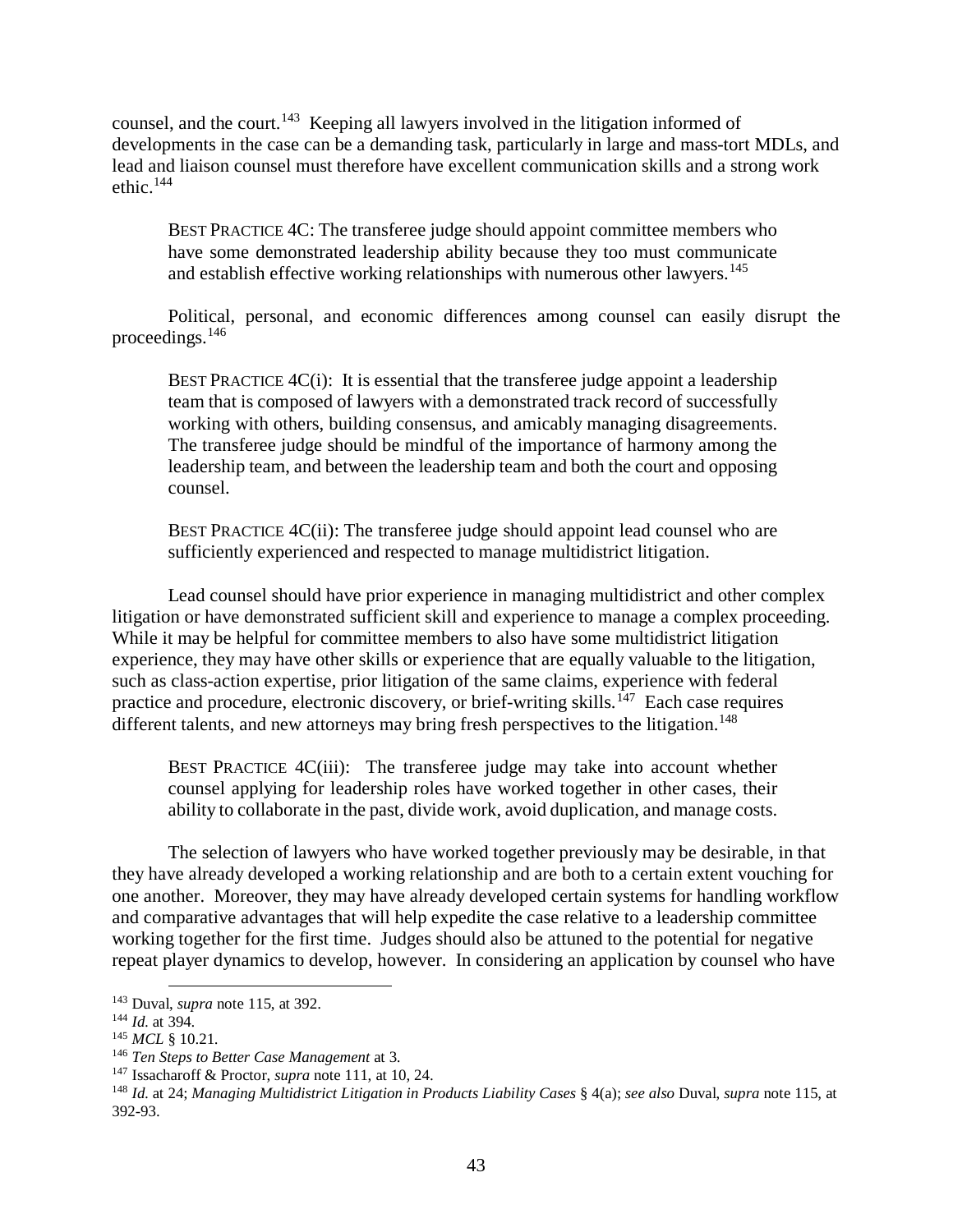previously worked together, the judge may wish to solicit the input of previous MDL judges the proposed counsel appeared before. The judge should also consider the degree to which each of the counsel has individually been involved in the case in a meaningful way, as well as the risk they will form a coalition that minimizes the input or assignments given to other attorneys, or otherwise wield power in a way that is not most favorable to the plaintiffs as a whole or to other plaintiffs' lawyers. Counsel may also have developed personal and professional conflicts and antagonisms with other lawyers that would compromise their abilities to effectively manage or contribute to the present litigation, which should be considered in selection.<sup>[149](#page-53-0)</sup>

BEST PRACTICE 4D: The transferee judge should appoint counsel who have the commitment and resources to effectively serve in the leadership role for which they are selected. The judge should confirm that the leadership team as a whole will be able to effectively handle the demands of the litigation.<sup>[150](#page-53-1)</sup>

BEST PRACTICE  $4D(i)$ : The transferee judge should recognize the practical reality that the leadership team may need to finance the litigation but should not allow it to overshadow the need to appoint a functional and diverse team.

In many MDLs the leadership team bears the financial burden of funding the litigation. This burden can be significant in cases that take several years to reach trial or resolution or that involve a great deal of expert work. Financial resources should not be the primary reason for this decision, however.

BEST PRACTICE 4D(ii): In making its selection decision, the transferee judge should consider the other demands on the applicants' time, including the number of other MDLs in which they are serving in leadership positions.

Multidistrict litigation requires consistent and dedicated oversight and management, and those serving in leadership roles must be able and willing to make the litigation a priority throughout the course of the proceedings. While some lawyers have many other lawyers and staff members available in their firms, that fact alone does not ensure that they will be able to devote the necessary time and energy to the litigation. Even lawyers with significant resources at their disposal can overextend themselves.

BEST PRACTICE 4D(iii): The transferee judge should consider the number, type, and nature of the applicant's cases in mass tort and common disaster litigation.

Although, as a practical matter, it may be difficult to accurately ascertain the strength of the applicant's cases early in the litigation, lawyers with cases of significant value (whether because of the number, type, or quality of cases) will have a significant incentive to prosecute the litigation as vigorously as possible. The transferee judge may also consider the location of the applicant's clients because creating a leadership group that represents clients with claims in a variety of states will ensure that the differing interests are adequately represented and that unique state law issues are being given the requisite attention. Caution should be exercised when

<span id="page-53-0"></span> <sup>149</sup> *MCL* § 10.224.

<span id="page-53-1"></span><sup>150</sup> Issacharoff & Proctor, *supra* note 111, at 12.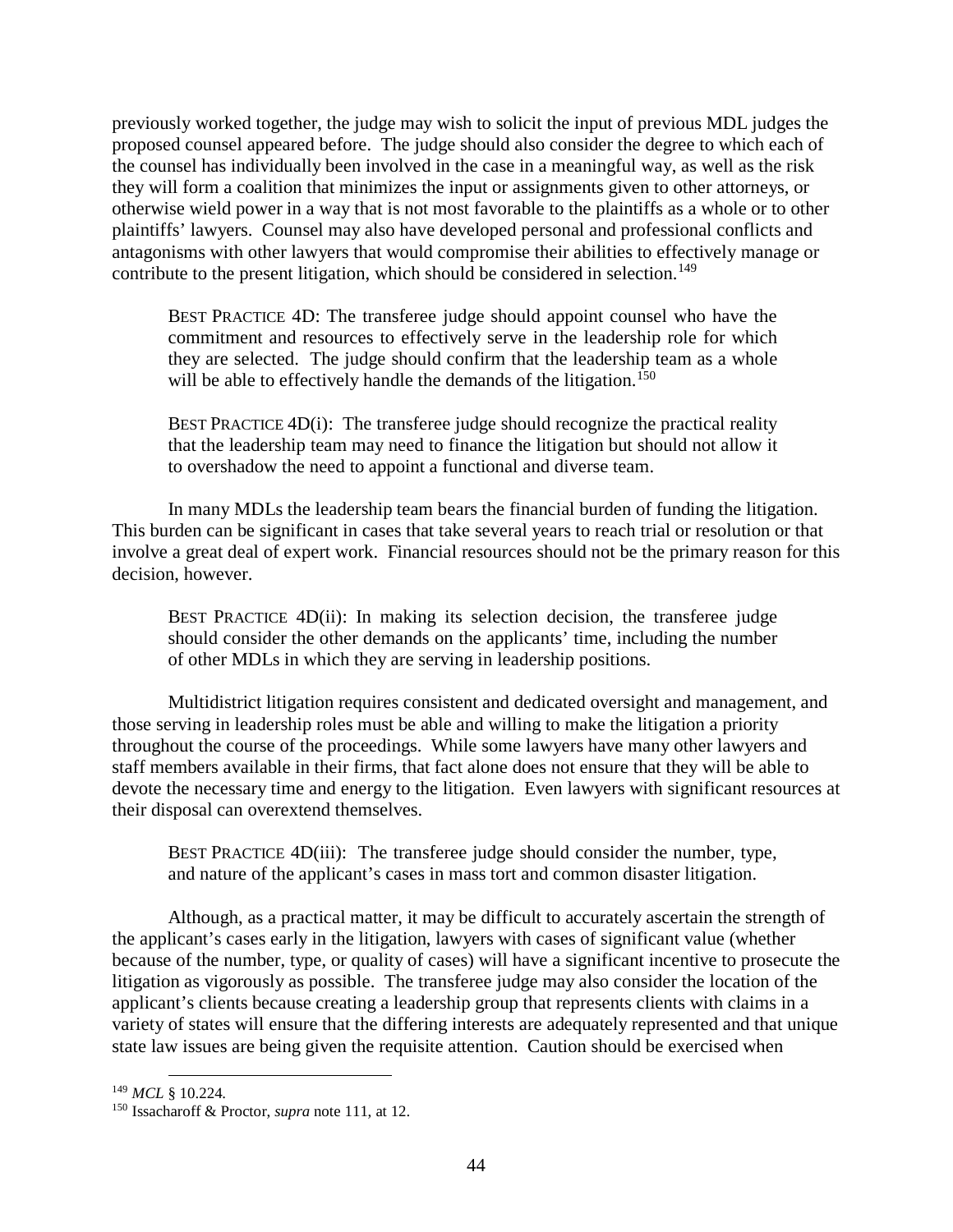assessing this factor, however, as it could incentivize lawyers to prematurely file cases in multiple jurisdictions.<sup>151</sup> Also, the most experienced and effective lawyers may not have the largest number of cases.

BEST PRACTICE 4D(iv): The transferee judge should inquire as to whether an applicant has a significant number of cases pending in related state litigation and the applicant's views about the effective coordination of those cases with the MDL proceedings.

Substantial state and federal cases have raised a concern for some judges that the applicant will have to split its attention and resources between the federal and state proceedings. But there are advantages as well, which transferee judges at times underestimate. For example, an applicant with a number of state cases could be a good candidate to serve as a liaison with the state litigation or on a settlement committee. Thus, the transferee judge should inquire about the nature and extent of the counsel's state litigation commitments and counsel's view on the effective coordination of the state and federal proceedings, then make an individualized assessment about whether the attorneys' participation will aid or detract from the MDL proceeding.

BEST PRACTICE 4E: The transferee judge should take into account whether the leadership team adequately reflects the diversity of legal talent available and the requirements of the case.[152](#page-54-1)

Mass-tort MDL cases affect a large and diverse group of people, and ensuring diversity in the leadership of the cases will enhance public trust in the courts and will improve the likelihood of consideration of diverse ideas and perspectives that MDLs require. Litigants and the civil justice system benefit from the diversity of leadership.<sup>153</sup> Indeed, the same way that diversity improves companies' bottom lines, litigants and the civil justice system benefit from diversity of leadership.<sup>154</sup> Yet historically, women and minority lawyers have not been appointed to leadership positions at rates proportionate to their representation in the plaintiffs' bar generally. It cannot be said that there are not enough talented individuals with the education, background and experience to effectively lead MDL litigation to permit greater diversity.<sup>[155](#page-54-4)</sup>

<span id="page-54-0"></span> <sup>151</sup> *Id.* at 18; *see also* Duval, *supra* note 115, at 393-94.

<span id="page-54-1"></span><sup>152</sup> *See* Duval, *supra* note 115, at 393.

<span id="page-54-2"></span><sup>153</sup> *See, e.g.*, Katherine W. Phillips, *How Diversity Makes Us Smarter*, SCIENTIFIC AMERICAN (Sept. 16, 2014), available at: http://www.scientificamerican.com/article/how-diversity-makes-us-smarter/.

<span id="page-54-3"></span><sup>&</sup>lt;sup>154</sup> *See, e.g.*, Katherine W. Phillips, *How Diversity Makes Us Smarter*, SCIENTIFIC AMERICAN (Sept. 16, 2014) available at: http://www.scientificamerican.com/article/how-diversity-makes-us-smarter/.

<span id="page-54-4"></span><sup>&</sup>lt;sup>155</sup> See, generally, Jaime Dodge, *Facilitating Judging: Organizational Design in Mass-Multidistrict Litigation*, 64 EMORY L.J. \_\_\_ (2014) (noting the "deep bench" of qualified, MDL attorneys but presenting empirical data showing a continuing gender gap in appointments);*see also* Elizabeth J. Cabraser, *Where Are All the Women in the Courtroom*?, Feb. 28, 2014, available at [http://www.liefcabraser.com/blog/2014/02/where-are-all-the-women-in-the](http://www.liefcabraser.com/blog/2014/02/where-are-all-the-women-in-the-courtroom.shtml)[courtroom.shtml](http://www.liefcabraser.com/blog/2014/02/where-are-all-the-women-in-the-courtroom.shtml) (noting anecdotally a persistent gender gap in representation, despite outstanding outcomes obtained by female attorneys in recent MDL cases).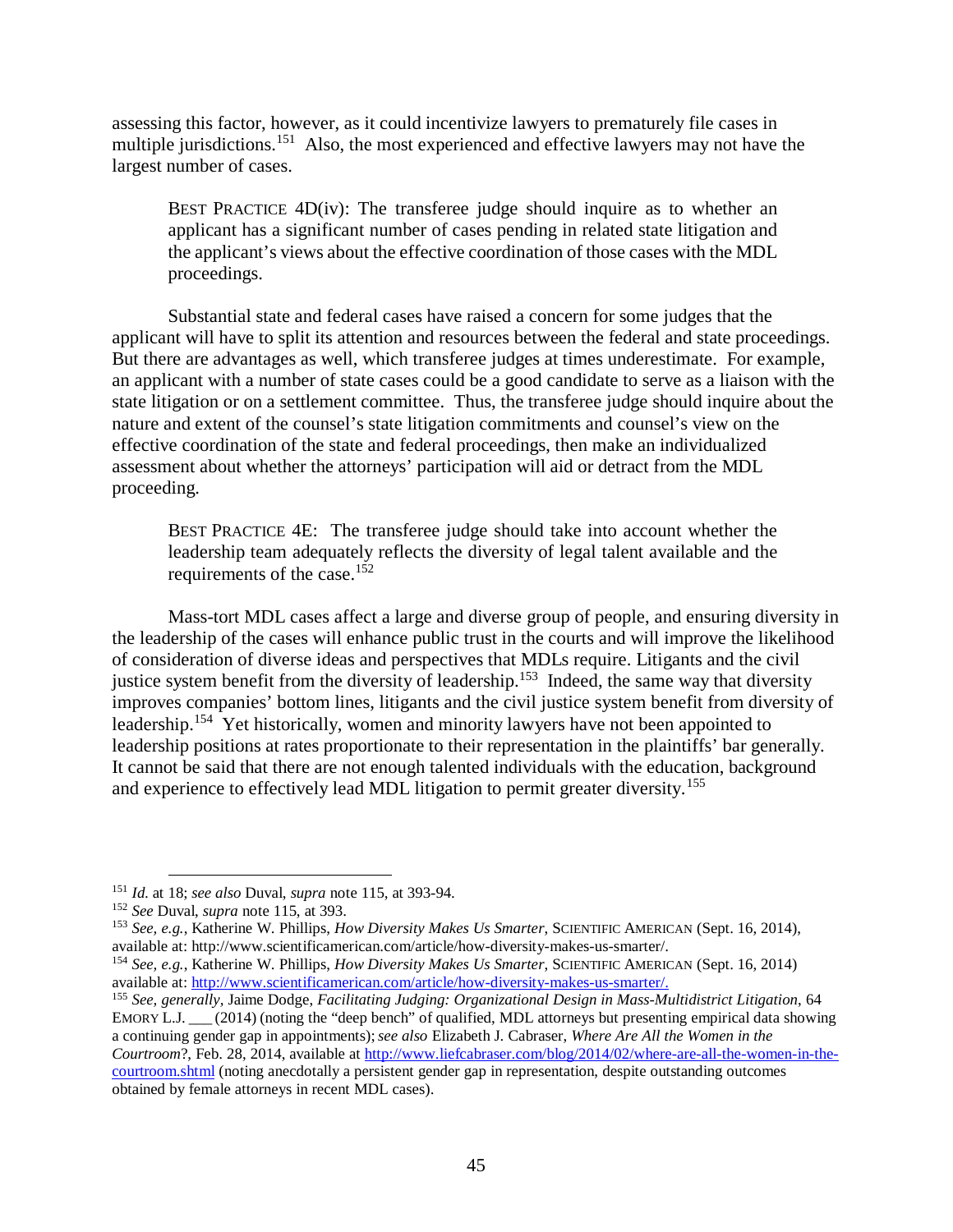Repeat player dynamics continue to persist, restricting diversity across MDL leadership.[156](#page-55-0) Research shows that having a mix of experienced and new players enhances creativity and innovation, leads to better decisionmaking and problem solving, and promotes discussion of novel concepts raised by those who historically have not been in leadership.<sup>[157](#page-55-1)</sup>

Whatever application process is used, the court should bear in mind the value of diversity of all types as a component of obtaining the best possible representation for plaintiffs. Judges should seek to appoint a diverse group, with respect to not only prior experience and skills, but also gender, race and national origin, age, and sexual orientation. Counsel may in turn consider this in deciding not only which individuals from the firm should seek appointment, but also  $-$  to the extent slates are still utilized  $\overline{-}$  in selecting the slate.

In addition to demographic diversity, the judge should be mindful of creating a team with diversity of experience, balancing the benefits of selecting leadership members who have worked well together in the past with the benefits of having a leadership team that brings different experiences that can be brought to bear in the litigation. The judge should also seek to ensure a variety of skill sets within the leadership team and the need for heightened financial resources in the executive committee.

Given the lack of commonality requirements in MDLs that are not class actions, substantially different claims may all be included in the same MDL. In these cases, particularly when there are significant differences among identifiable groups of plaintiffs, the judge should ensure that the leadership is comprised of attorneys that reflect these variations in claims.<sup>[158](#page-55-2)</sup> In multidistrict litigation that is likely to involve the application of multiple states' laws, geographic diversity may be an important consideration as well.

By taking early control of the process through which counsel are appointed to leadership positions and clearly communicating the criteria for appointment, the court can ensure that composition of the plaintiffs' leadership team reflects the needs of the case and the available talent from a diverse pool. The court should ensure that slates or, later in the litigation, formation of committees or allocation of work assignments, do not lead to the exclusion of attorneys who bring valuable skills, resources, or perspectives to the litigation.

<span id="page-55-0"></span> <sup>156</sup> Elizabeth Chamblee Burch, *Judging Multidistrict Litigation*, N.Y.U. L. REV. (forthcoming 2015) (draft at 25-27), available at<http://ssrn.com/abstract=2437853> presenting empirical study of repeat players in MDLs and noting gender gap within those repeat players); Jaime Dodge, *Facilitating Judging: Organizational Design in Mass-Multidistrict Litigation*, 64 EMORY L.J. \_\_\_ (2014) (presenting empirical data on PEC, PSC, and defense-side appointments, and noting a persistent but narrowing gender gap).

<span id="page-55-1"></span><sup>157</sup> Elizabeth Chamblee Burch, *Judging Multidistrict Litigation*, N.Y.U. L. REV. (forthcoming 2015) (draft at 25-27), available at [http://ssrn.com/abstract=2437853.](http://ssrn.com/abstract=2437853)

<span id="page-55-2"></span><sup>158</sup> See generally ALI, *Principles of the Law of Aggregate Litigation*, section 2.07 (describing structural conflicts necessitating judicial intervention). *See also* Roger H. Transgrud, *Aggregate Litigation Reconsidered*, 79 GEORGE WASHINGTON L. REV. 293, 303-05 (summarizing debate around structural conflicts of interest between plaintiffs).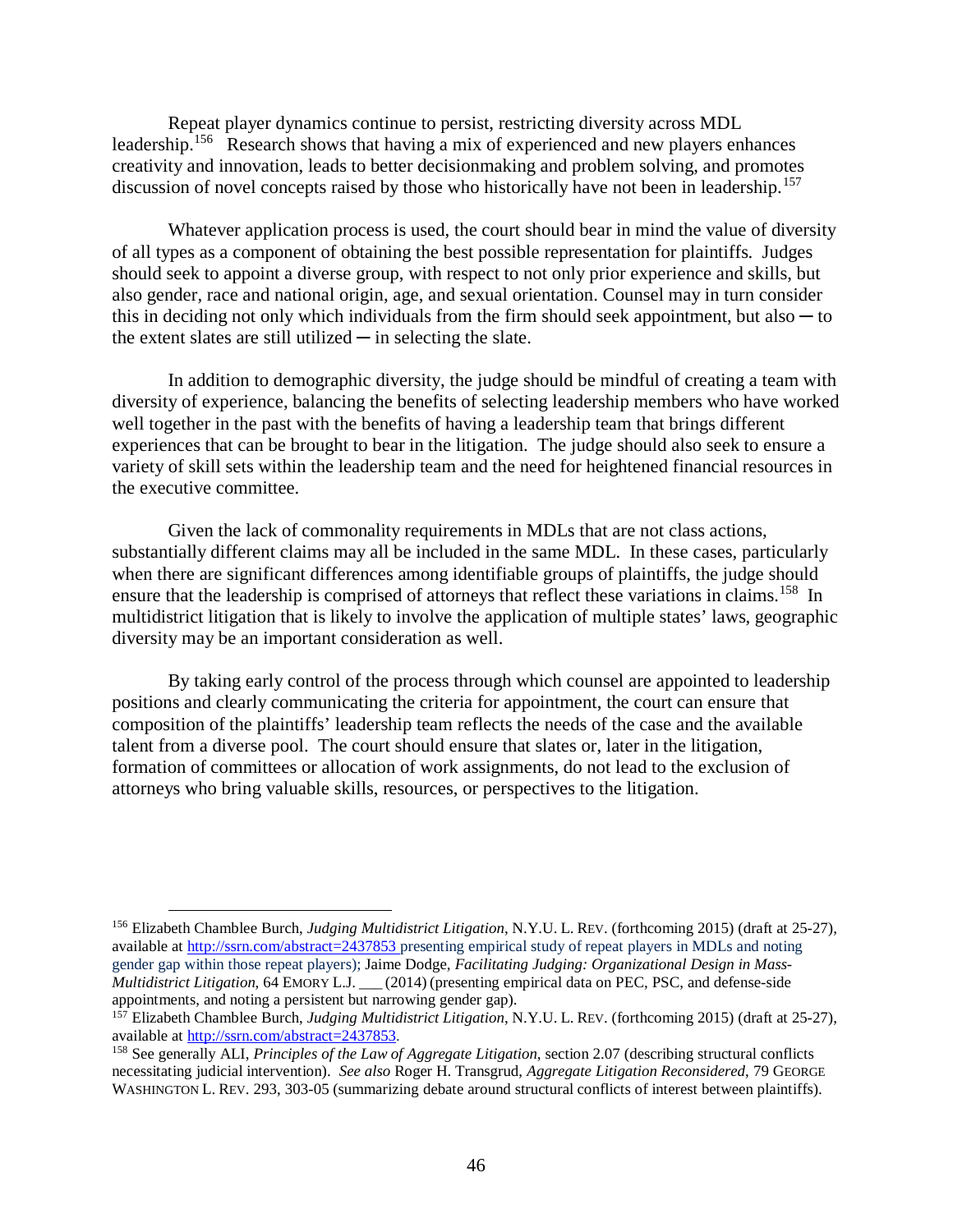BEST PRACTICE 4F: Attorneys seeking to serve in leadership positions may have entered into financial arrangements that could raise conflicts of interest. The transferee judge should guard against the possible negative implications of these types of agreements among counsel.

Side agreements regarding leadership positions or the apportionment of fees can affect how appointed counsel conduct themselves during the litigation and the positions they take.<sup>159</sup> Before appointing counsel to a leadership role, the transferee judge may want to direct the applicants to disclose any financial arrangements they have with other counsel to ensure that the appointments are appropriate and will not give rise to conflicts of interest or otherwise negatively impact the litigation. $160$ 

BEST PRACTICE 4G: The transferee judge should create a process at the outset of the case for the contemporaneous submission and review of all counsels' time and expenses.

Periodic review of time records will allow lead counsel and the transferee judge to monitor the cost of the litigation, identify and eliminate unreasonable billing practices, and, if necessary, establish a budget for the litigation.<sup>[161](#page-56-2)</sup> The time records should include descriptions of the work performed, the hourly billing rate for each attorney and staff member, and any expenses incurred.<sup>162</sup> The transferee judge can either direct lead counsel to submit a proposed process for monitoring and approving time records and expenses or outline a procedure for counsel to follow.[163](#page-56-4) The court may choose to task lead counsel, liaison counsel, or a designated committee member with collecting and reviewing the time records for all counsel on a monthly or quarterly basis. [164](#page-56-5) 

In large and mass-tort MDLs, some courts find it helpful to appoint a CPA early in the litigation to assist the committee with tracking fees and costs,  $165$  while other courts in large-scale MDL cases appoint a special master or magistrate judge to the role. Doing so helps to ensure that lawyers who are submitting fees and costs use an agreed-upon submission process and remain updated on the financial picture of the litigation and the standards used for approving fees and costs. If the fees and expenses are being approved or disapproved rather than merely

<span id="page-56-0"></span> <sup>159</sup> *MCL* §§ 10.224, 22.62; *see also In re Fine Paper Antitrust Litig.*, 98 F.R.D. 48, 70-76 (E.D. Pa. 1983) (describing agreements to influence the organizational structure of the leadership team that resulted in rampant inefficiency and overbilling), *aff'd in part, rev'd in part*, 751 F.2d 562 (3d Cir. 1984).

<span id="page-56-1"></span><sup>160</sup> Issacharoff & Proctor, *supra* note 111, at 16; *see also* Order Setting Initial Conference at 11, *In re Nexium (Esomeprazole) Products Liability Litigation*, MDL 2404, No. 2:12-ml-02404-DSF-SS (C.D. Cal. Jan. 23, 2013) (ECF No. 4) (requiring "full disclosure of all agreements and understandings between or among counsel (whether formal or informal, documented and undocumented" to "consider whether such arrangements are fair, reasonable, and efficient").

<span id="page-56-2"></span><sup>161</sup> *MCL* § 14.214.

<span id="page-56-3"></span><sup>&</sup>lt;sup>162</sup> Pretrial Order No. 9, *In re Oil Spill by the Oil Rig "Deepwater Horizon" in the Gulf of Mexico*, on April 20, 2010, MDL 2179, No. 2:10-md-02179-CJB-SS (E.D. La. Oct. 8, 2010) (ECF No. 508).

<span id="page-56-4"></span><sup>163</sup> *See id.* at 2-3.

<span id="page-56-5"></span><sup>&</sup>lt;sup>164</sup> *MCL* § 40.23 (Sample Order re: Attorneys' Time and Expense Records).

<span id="page-56-6"></span><sup>165</sup> Case Management Order No. 10 Appointing Accounting Firm, *In re Effexor (Venlafaxine Hydrochloride) Products Liability Litigation*, MDL 2458, No. 2:13-md-02458-CMR (E.D. Pa. June 4, 2014) (ECF No. 112).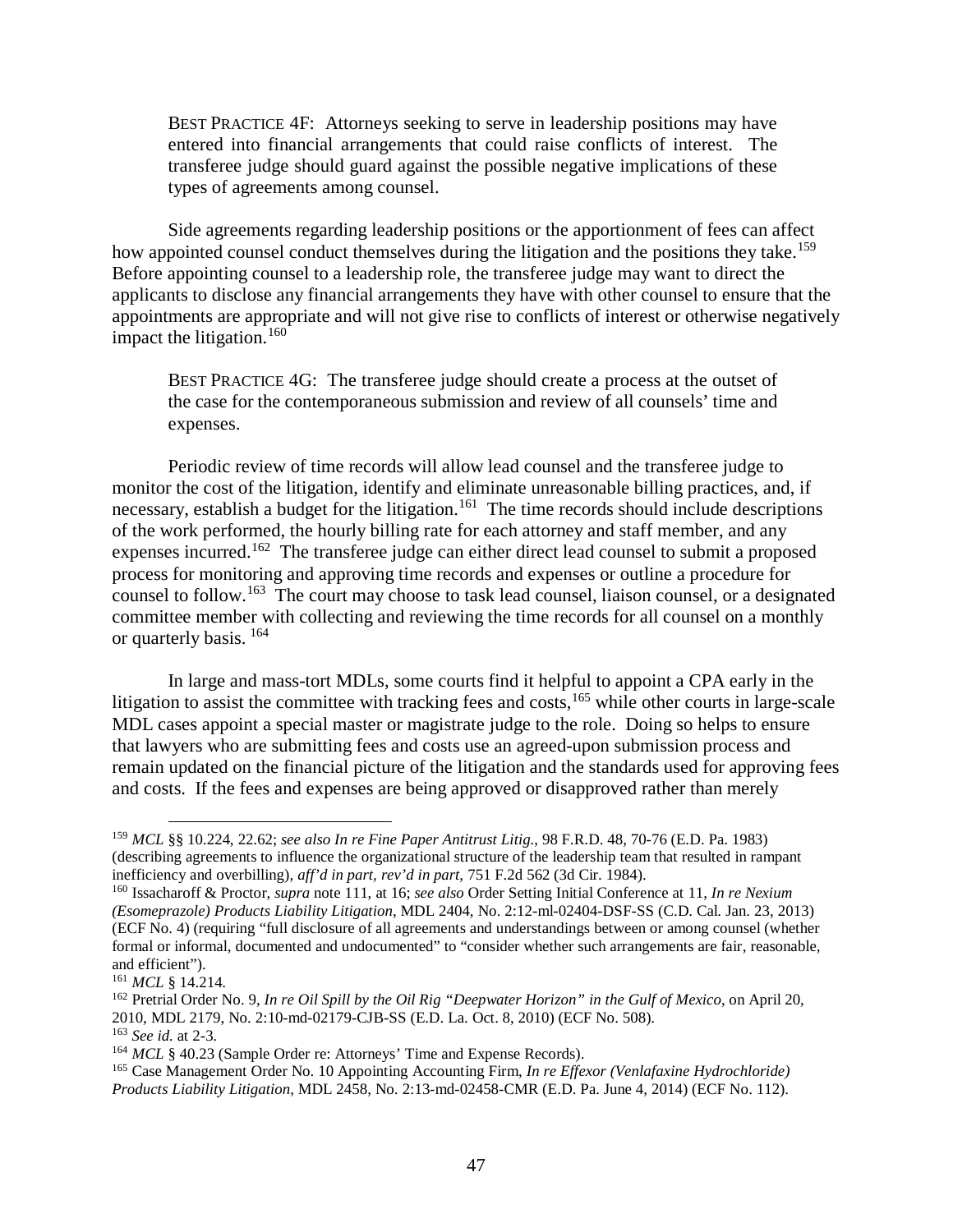collected and reviewed, the court may also want to incorporate a secondary review by a special master or magistrate judge to ensure fairness. Many courts require counsel to submit the time records or reports summarizing the fees and expenses to the court on a periodic basis, though it is important to guard against the communication of litigation strategy to the court or defense counsel. The *Manual for Complex Litigation* provides a sample order.<sup>[166](#page-57-0)</sup>

BEST PRACTICE 4H: In large and mass-tort MDLs, the transferee judge should encourage the leadership team to provide work for the common benefit of the cases to other attorneys who are qualified and available to perform the work, unless doing so would create inefficiency in the prosecution of the claims. The transferee judge should inform the leadership team at the outset if it does not want them to assign work to other counsel.

In most cases, courts expressly authorize other counsel to perform work on the case so long as the work has been assigned and is supervised by lead counsel. Even though they are not part of the leadership structure, additional plaintiffs' counsel can bring different and necessary skills and experience to the litigation and provide the support the leadership team needs to accomplish all the required tasks in the case. At the same time, lead counsel must ensure that distributing work does not lead to inefficiency and unnecessary expense. The number of attorneys participating should not be disproportionate to the needs of the case.

*Best Practice* 4H(i): The transferee judge should inform the leadership team that the roles and primary responsibilities of lead counsel, liaison counsel, and committee members should not be delegated to other attorneys without prior permission of the court.

Many courts include a provision in the order appointing counsel instructing that leadership appointments are of a personal nature and that other lawyers, including those in the appointed lawyers' law firms, may not perform the key functions assigned to the appointed lawyers without court approval.<sup>[167](#page-57-1)</sup> It is appropriate for the members of the leadership team to draw on the skills and experience of others in their firm in performing certain aspects of their roles, and they may and should delegate some responsibility for the day-to-day tasks to their colleagues. These tasks may include conducting or overseeing facets of offensive or defensive discovery, performing legal research, drafting motions, and working with experts. The appointed attorney must, however, remain ultimately responsible for and participate actively in the ongoing prosecution of the case, direct strategy, and communicate and coordinate with the other members of the leadership team.

<span id="page-57-0"></span> <sup>166</sup> *MCL* § 40.23.

<span id="page-57-1"></span><sup>167</sup> Case Management Order No. 6 at 3, *In re Effexor (Venlafaxine Hydrochloride) Products Liability Litigation*, MDL 2458, No. 2:13-md-02458-CMR (E.D. Pa. Oct. 31, 2013) (ECF No. 33).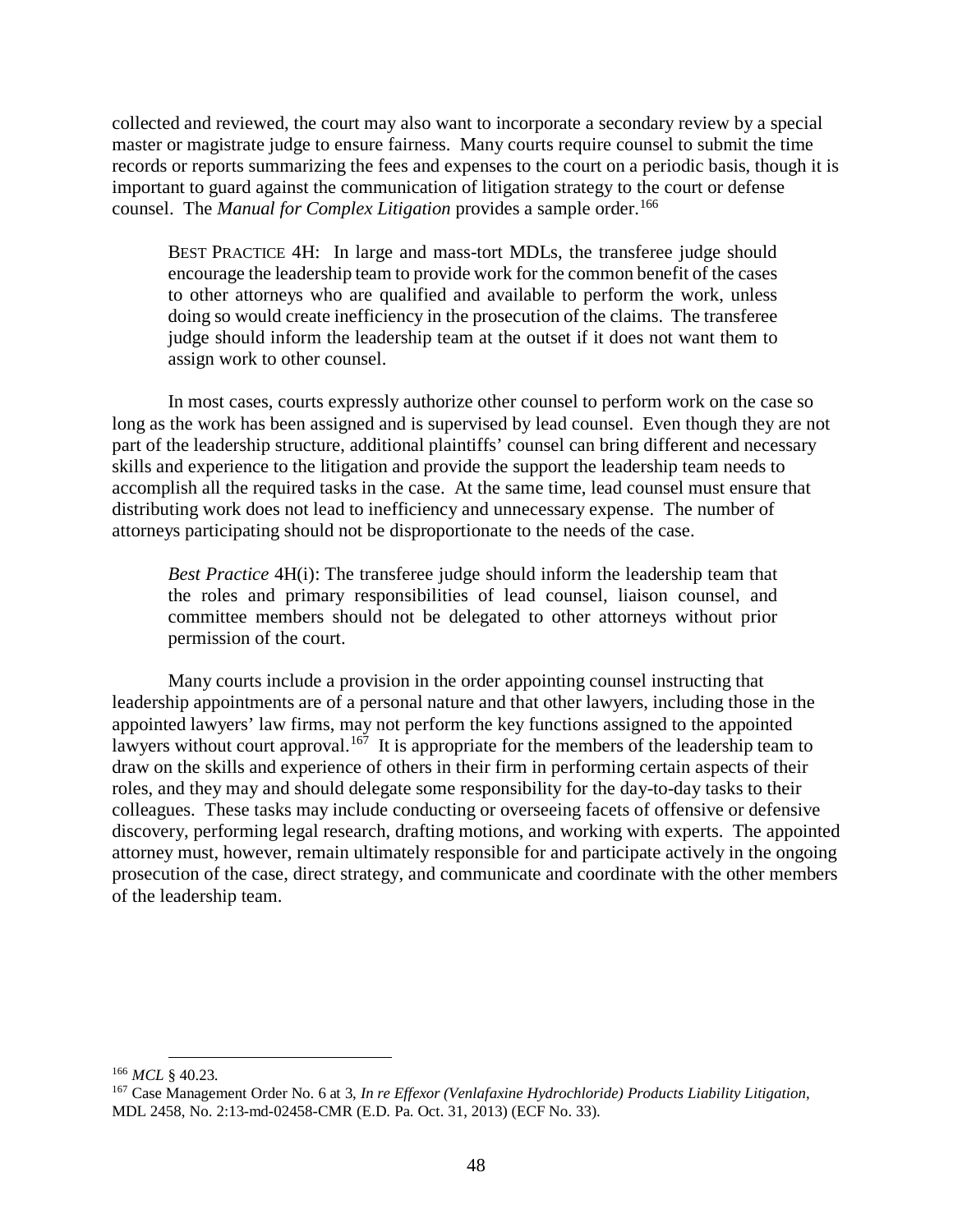BEST PRACTICE 4I: The transferee judge should direct the leadership team to implement a process for communicating key events, deadlines, and other important information to all plaintiffs' counsel.

The leadership team is responsible for keeping all counsel apprised of developments in the litigation. The judge may want to include a process for doing so in a case management order to ensure that all counsel are aware of the procedures that have been adopted. In smaller MDLs the process can be informal, but in large and mass-tort MDLs, in particular, a more formal process is usually necessary. The litigation team may assign the responsibility for communicating updates to liaison counsel or to a particular committee member, or it may assign each committee member a group of attorneys to keep updated.

BEST PRACTICE 4J: The transferee judge should create a process for receiving regular input from the leadership team and ensuring that the litigation is progressing in an effective and efficient manner.

Many courts hold regularly scheduled status conferences for this purpose, often requiring the members of the leadership team to attend, including trial counsel once trial is imminent or underway.<sup>168</sup> The judge may want to instruct counsel for both sides to meet in advance of the conference and submit an agenda and status conference report a few days before the conference.[169](#page-58-1) The conferences will allow the judge to keep track of discovery, motion practice, and any unexpected developments and ensure that the litigation is not subject to unnecessary delays.<sup>[170](#page-58-2)</sup> The judge will also be able to confirm that the leadership structure is working properly and assess whether any new members should be appointed.

Holding these conferences in open court and having a court reporter present to record scheduling changes or substantive discussions and rulings will promote transparency. Some courts allow counsel that are not part of the leadership team to participate by telephone, using a teleconference system that restricts participation to those who have obtained preapproval to speak. Sometimes informal off-the-record conferences are more productive, and one option is to combine the two by holding a short off-the-record meeting with lead and liaison counsel before the monthly conference in open court.<sup>[171](#page-58-3)</sup> The transferee judge may also wish to allow for a "blind" (but not anonymous) process for providing written comments, perhaps initially screened by a special master or magistrate judge before bringing any issues and possible changes to the court's attention.

<span id="page-58-0"></span> <sup>168</sup> *Managing Multidistrict Litigation in Products Liability Cases* § 3(b); *see also In re Vioxx*, 760 F. Supp. 2d at 643 (noting that the court held monthly status conferences in open court and posted notices and transcripts of the conferences on a website dedicated to the litigation).

<span id="page-58-1"></span><sup>169</sup> Managing Multidistrict Litigation in Products Liability Cases § 3(b); *see also* Case Management Order No. 1 at 10, *In re Atlas Roofing Corporation Chalet Shingle Products Liability Litigation*, MDL 2495, No. 1:13-md-02495- TWT (N.D. Ga. Jan. 16, 2014) (ECF No. 15).

<span id="page-58-2"></span><sup>170</sup> Duval, *supra* note 115, at 394-95.

<span id="page-58-3"></span><sup>171</sup> *Managing Multidistrict Litigation in Products Liability Cases* § 3(b).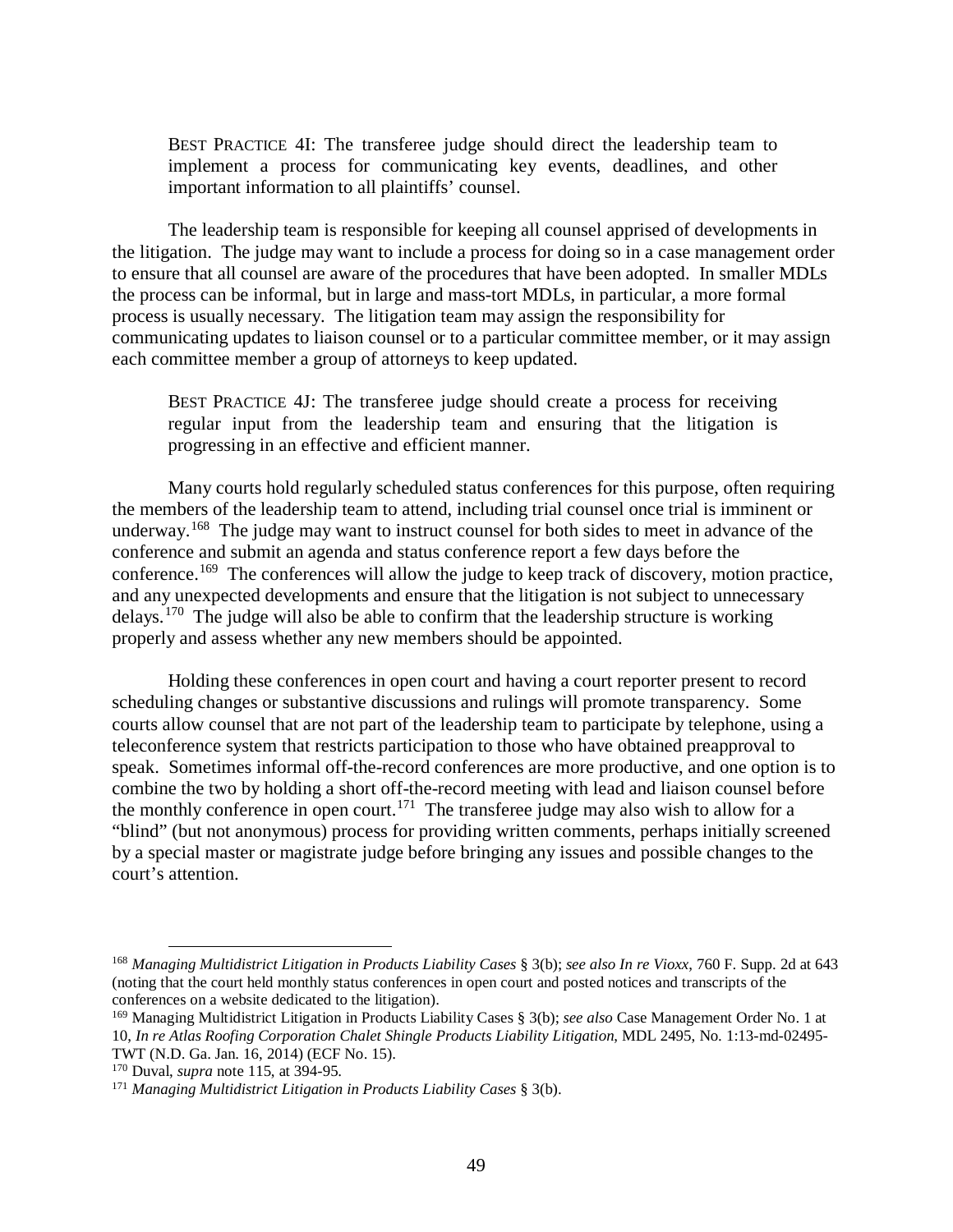BEST PRACTICE 4K: The transferee judge should not hesitate to reconstitute the leadership team if it becomes necessary.

The transferee judge should make sure that the appointed lawyers are the ones doing the work, that they are giving appropriate consideration to managing the case efficiently, and that they are using fair and reasonable methods for assigning and assimilating work.<sup>[172](#page-59-0)</sup> Some courts appoint members of the leadership team for limited terms, requiring them to reapply, along with any new applicants, on an annual basis.<sup>173</sup> This approach helps to ensure that they continue to fulfill their duties and offers an established procedure for replacing those who do not.<sup>[174](#page-59-2)</sup> The transferee judge may also want to require lawyers seeking reappointment to provide their time records for their work on the case and identify the specific tasks they have performed over the prior year.<sup>[175](#page-59-3)</sup> Requiring counsel to reapply on an annual basis may be more disruptive than beneficial in some cases, and other procedures, like holding regular status conferences, can be implemented to achieve the same accountability. By staying closely attuned to the progress of the litigation, the judge will be able to address problems as they arise.

<span id="page-59-0"></span> <sup>172</sup> Issacharoff & Proctor, *supra* note 111, at 14, 15.

<span id="page-59-1"></span><sup>173</sup> *Managing Multidistrict Litigation in Products Liability Cases* § 4(a); *see also* Pretrial Order No. 8 at 2, *In re Oil Spill by the Oil Rig "Deepwater Horizon" in the Gulf of Mexico*, on April 20, 2010, MDL 2179, No. 2:10-md-02179-CJB-SS (E.D. La. Oct. 8, 2010) (ECF No. 506).

<span id="page-59-2"></span><sup>174</sup> Issacharoff & Proctor, *supra* note 111, at 14.

<span id="page-59-3"></span><sup>175</sup> Duval, *supra* note 115, at 393; *see also* Case Management Order Number 4: Appointing Plaintiffs' Leadership Positions at 3-4, *In re Pradaxa (Dabigatran Etexilate) Products Liability Litigation*, MDL 2385, No. 3:12-md-02385-DRH-SCW (S.D. Ill. Sept. 27, 2012) (ECF No. 36).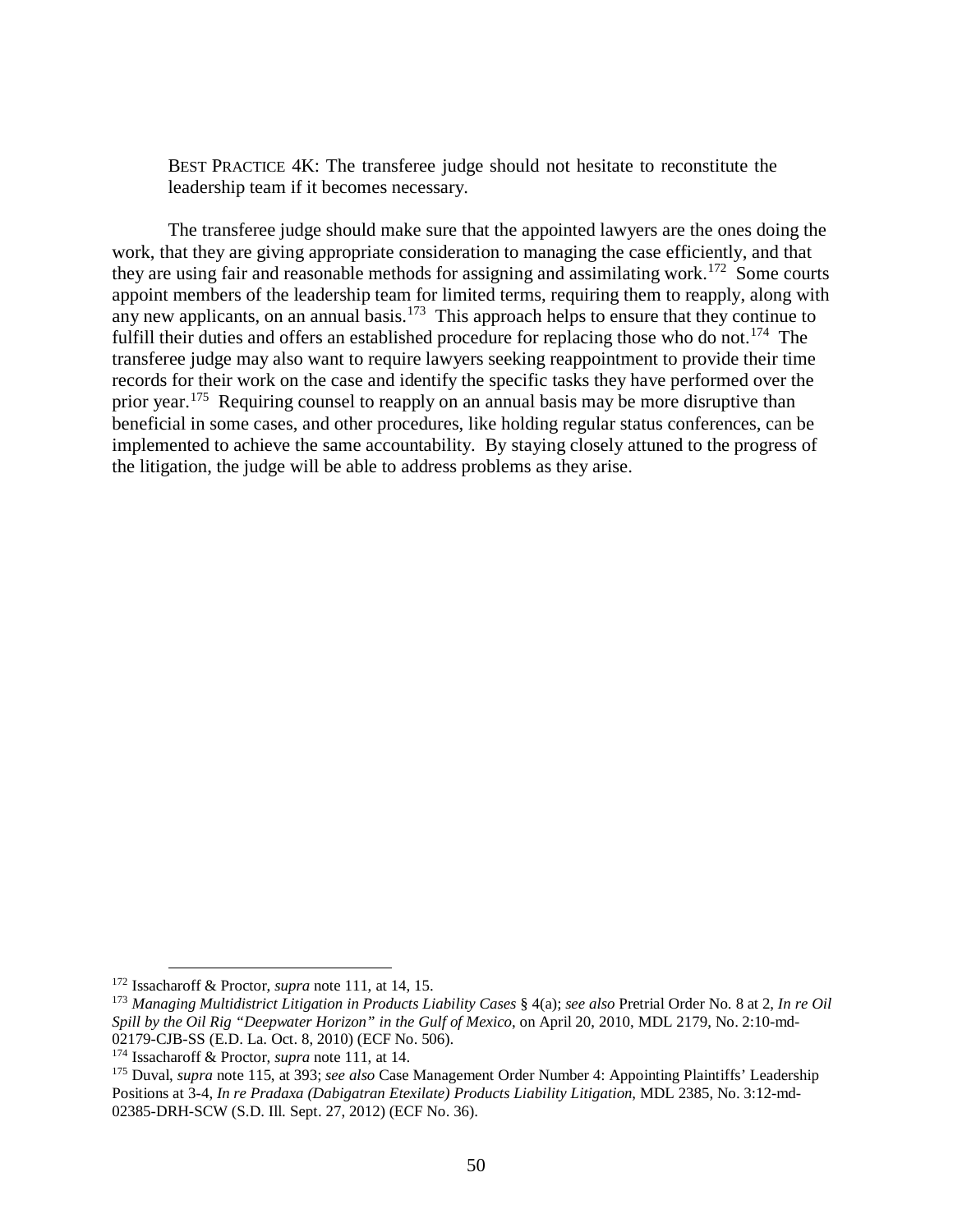## **CHAPTER 3**

## **LEAD COUNSEL DUTIES**

A court should appoint lead counsel, liaison counsel, and plaintiffs' executive or steering committees to perform certain functions on behalf of all plaintiffs in an MDL or other similar complex, coordinated, or consolidated proceeding consistent with *Best Practice* 2D. The court must specify the existence, nature, and scope of duties that may be owed by such appointed counsel to plaintiffs in the litigation, including plaintiffs who are counsel's retained clients.

**GUIDELINE 5:** Plaintiffs' lead counsel in an MDL does not have a fiduciary relationship with all plaintiffs in the case, notwithstanding a perception sometimes expressed to the contrary.

Despite contrary statements, the better view is that the authority of lead counsel, including liaison counsel and plaintiffs' executive or steering committees' members in an MDL, emanates solely from the court. MDL leadership appointments are distinguished from the typical attorney-client situation, in which the lawyer's authority arises from a formal retainer agreement between the attorney and the plaintiff.

Although reasonable attorney/client agreements may limit the scope of the lawyer's responsibility, it is ordinarily the case that the lawyer will undertake any and all actions reasonably necessary to achieve the desired results and objectives of the litigation. By contrast, in an MDL court-appointed counsel situation, lead counsel's authority––and concomitant responsibility––is often defined not in terms of the ultimate goals sought by plaintiffs, or by the law governing attorney-client relationships but only in terms of the procedural responsibilities conferred by the MDL court. These steps are generally set forth in an appointment order, which describes the services that lead counsel are asked and directed to perform.

**GUIDELINE 6:** Lead counsel owes an obligation to the court to comply with all directions set out in the court's appointment order and must resolve any conflicts with obligations owed to counsel's retained clients that might otherwise interfere with lead counsel's ability to carry out the court's directions.

Ultimately, appointment of lead counsel protects the interests of the MDL plaintiffs as a whole. The primary purpose of counsels' role is to further the interests of judicial efficiency and economy for the collective benefit of those involved in the MDL. To the extent that each plaintiff has particular facts creating divergent interests, such plaintiffs are being simultaneously represented by privately-retained counsel, who remain obligated to protect their own clients' interests, diverse or not, as in any other case. $176$ 

<span id="page-60-0"></span><sup>&</sup>lt;sup>176</sup> Retention of separate counsel by individual plaintiffs is an important distinction between a class action and an MDL coordinated or consolidated proceeding. The class action device generally presumes that the absent class members will not have their own independent economically viable claims and are therefore made parties to the litigation only by virtue of the class certification order, without individual representation. In class actions, the only attorneys representing absent plaintiffs' interests are Class Counsel.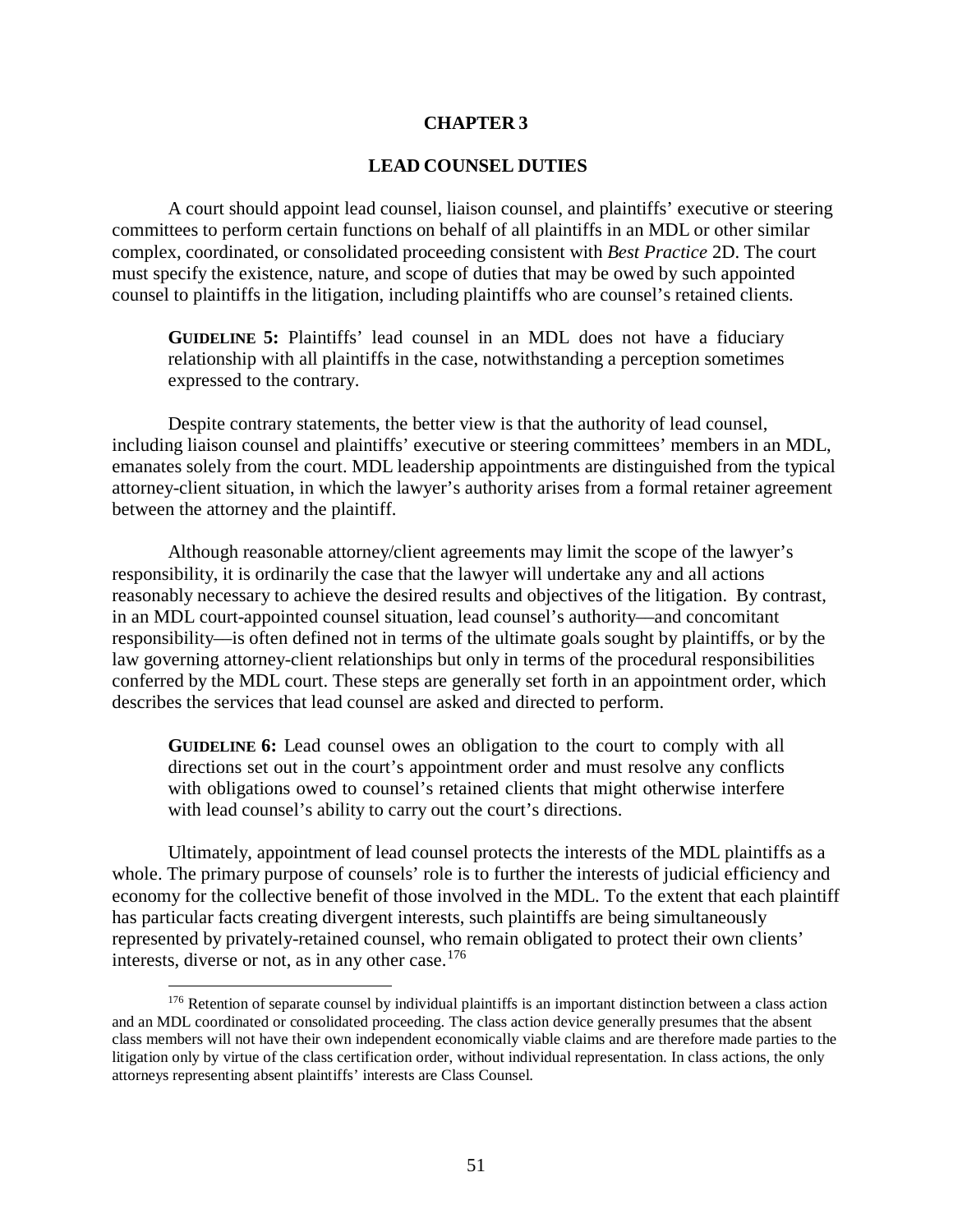Therefore, to the extent that lead counsel owes a duty or other obligation to plaintiffs whom they do not formally represent, such duties are: (1) limited to the specific actions that lead counsel is court appointed and authorized to undertake; and (2) owed, not to any one individual plaintiff, but to the common and collective interests of the plaintiffs as a whole.

BEST PRACTICE 6A: The court should delineate in its appointment order the responsibilities of lead counsel in sufficient detail for counsel to advise individually-retained clients of the duty owed to the court, which is superior to any duty owed to the individually-retained client.

Appointed counsel can play various roles, including "lead counsel," "liaison counsel," "plaintiff steering committee member," and "plaintiff's executive committee member." Each position has different responsibilities, which may impact the rights of individual plaintiff clients of the lead counsel in the MDL.

In accepting appointment, lead counsel assumes the responsibility to address and resolve any potential conflicts with their individually-retained clients. Lead counsel must meaningfully disclose to their clients how their appointment as lead counsel will impact the clients' interests. Because decisions of lead counsel take priority over the interests of an individual client, it is essential that the court's appointment order fully inform counsel of what the court expects of counsel so that counsel can advise their clients of potential issues consistent with BEST PRACTICE  $2C(ii)$ .

A lawyer's appointment as lead counsel does not excuse any conflict of interest as to his or her own clients that would otherwise be impermissible or noncompliant with the relevant rules of professional conduct and legal obligations of attorneys to their clients. Lead counsel is responsible for ensuring that obligations to the court under the appointment order can be simultaneously discharged with obligations to individually-retained clients.

BEST PRACTICE 6B: Lead counsel has a duty to perform functions affecting all plaintiffs in an MDL in a fair, honest, competent, reasonable, and responsible way.

Lead counsel has a duty to perform appointed functions in a fair, honest, competent, reasonable, and responsible way, but there is no "fiduciary" relationship with all plaintiffs in the traditional sense. The origin and nature of the relationship between lead counsel and MDL plaintiffs is judicially created, and thus differs in significant respects from common-law fiduciary relationships of agency or trust. Imposition of strict fiduciary standards to an entire MDL would be extremely burdensome for lead counsel and the court to adhere to and enforce.

Under the common law, an agency relationship is generally consensual, whereby the principal retains the right to direct and control the agent's actions, as well as power to terminate the agency. An MDL does not possess these hallmarks of traditional agency. Except for lead counsel's individually-retained clients, no underlying offer and acceptance of power of attorney or agency exists between such appointed counsel and other MDL plaintiffs. Such a relationship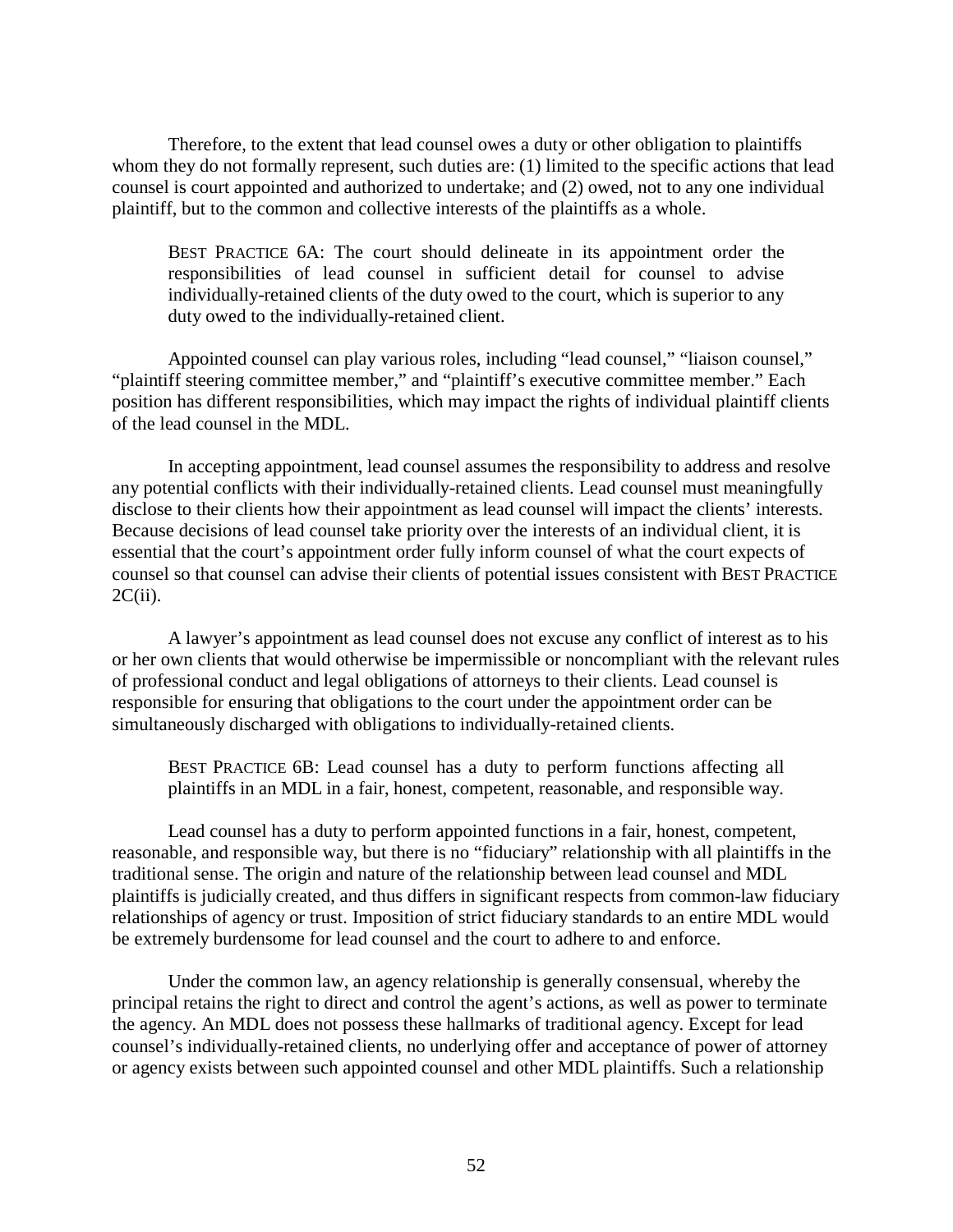is unnecessary, and would likely conflict with, that between each litigant and his or her own privately-retained attorney.

Lead counsel is ordinarily left to their good judgment and discretion in carrying out assigned tasks, and is not subject to the instruction or control of one or more of the MDL plaintiffs or their counsel. Nor does any single plaintiff, or the plaintiffs collectively, have the power to terminate lead counsel's authority to act. Only the court can alter or rescind the appointment.

Unlike privately-retained counsel, who assume as to their own clients a fiduciary relationship of trust concerning deposits, advances, and settlement proceeds, lead counsel in the typical MDL will rarely be in possession or control of plaintiff funds or other property. This remains true relative to lead counsel's litigation costs and expenses. When appointed counsel advances or incurs expenses for the common benefit of plaintiffs, appointed counsel are, at that point, simply spending their own money. Only when lead counsel seeks reimbursement is a claim made against any plaintiff funds — and such claim are almost invariably subject to court approval. MDL settlement funds are generally placed into a Qualified Settlement Fund, with an independent escrow agent, whereas most judgment or settlement proceeds are deposited into the attorney's trust account for subsequent accounting and distribution.

Finally, a strict traditional common-law duty of loyalty could not practically be imposed upon lead counsel. A fiduciary duty to hundreds or thousands (or more) of MDL plaintiffs – all with their own counsel – would create an endless series of inquiries and disputes over the extent to which potential or actual "conflicts" might exist between lead counsel, his or her retained clients and, on the other hand, every other plaintiff in the MDL. Such disputes would undermine, if not eliminate entirely, the MDL-related efficiencies and economies that justified creating the lead counsel position in the first place. A strong lead counsel role is also necessary to avoid depriving plaintiffs as a whole of the most knowledgeable, skilled, and experienced counsel and by "balkanizing" the plaintiffs into so many sub-groups that effective organization would be impossible.

**GUIDELINE 7:** Lead counsel should not disclose information provided under a condition of confidentiality, including settlement discussions subject to confidentiality conditions, to plaintiffs or their retained counsel.

As with the duty of loyalty, it would be impractical and unwise to require lead counsel to reveal sensitive strategic concerns, confidential settlement negotiations, and other information provided under a condition of confidentiality to all plaintiffs in the litigation (or their counsel).The *Manual for Complex Litigation* explicitly recommends that lead counsel "use their judgment" in advising MDL plaintiffs and their attorneys of progress of the litigation, as "too much communication [of confidential information] may defeat the objectives of efficiency and economy." Nevertheless, lead counsel has an obligation to regularly communicate with non-lead counsel as to developments in the MDL so that non-lead counsel are properly informed and can effectively represent their respective clients.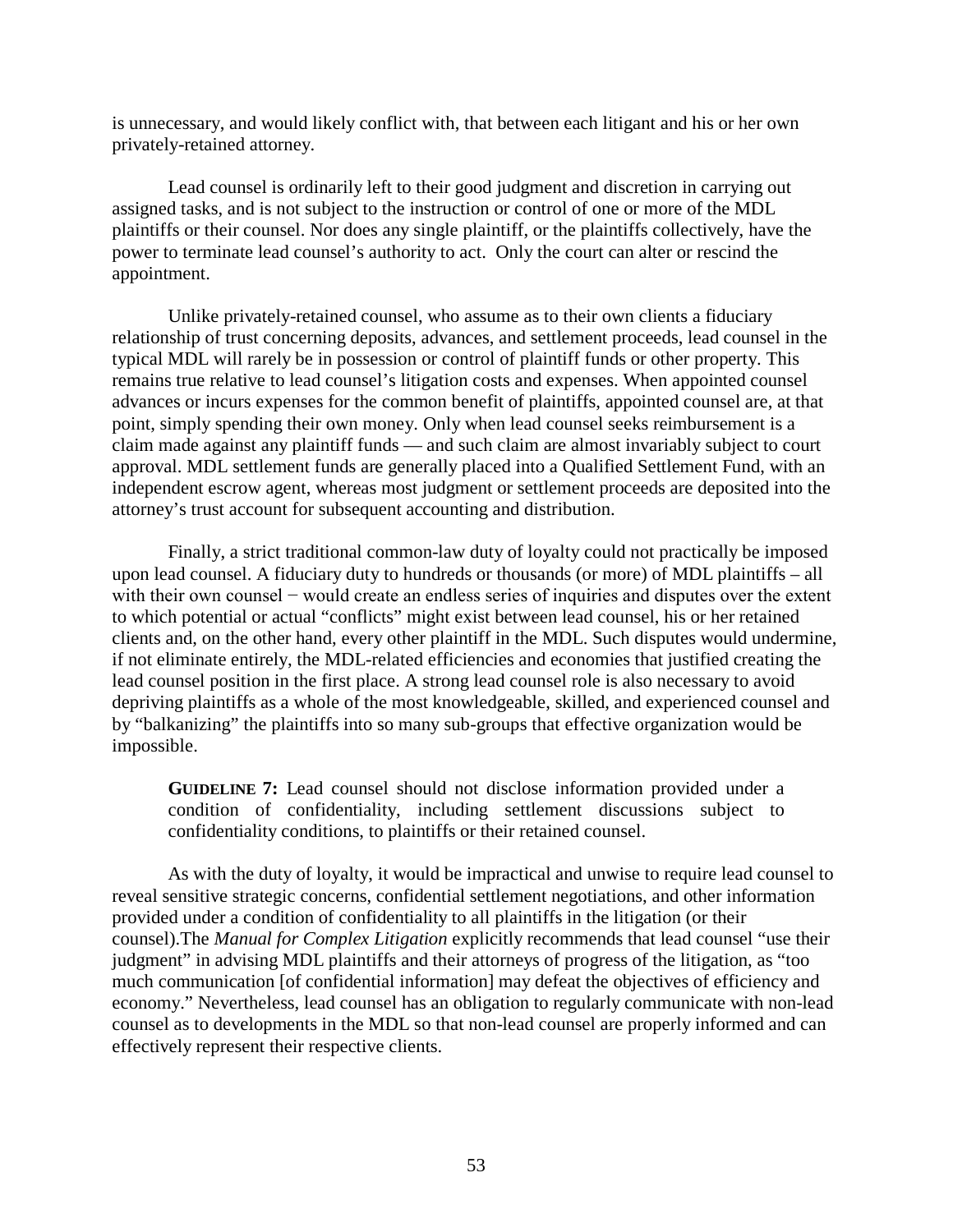Informational needs in complex multi-plaintiff litigation differ from single-party litigation, in at least two respects. First, in ordinary litigation, the attorney is retained to act as the plaintiff's agent, and whatever information acquired in the course of the representation "belongs" to the client. In an MDL, by contrast, lead counsel acquires information not as any particular plaintiff's agent, but because the court has directed or authorized the attorney to undertake a certain function.

Second, in a typical case, almost always the client has no interest or incentive to reveal attorney-client privileged information. An individual plaintiff divulging such confidences also does not hurt others. In an MDL, by contrast, individual litigants — and their privately-retained counsel — often, regardless of good or bad faith, perceive some advantage to themselves or a particular sub-group of plaintiffs in disseminating information more broadly. Such information, if learned by MDL defendants, can easily prejudice plaintiffs' overall position.

Individual MDL plaintiffs, or their privately-retained counsel, frequently ask lead counsel for periodic status reports, especially disclosure of settlement negotiations. Defendants, however, typically demand confidentiality for such discussions, and will discontinue the negotiations in the event of a breach. Until a settlement is actually reached, the value of such information to individual plaintiffs is of limited utility, whereas the risks and consequences of compromise are considerable and potentially severe. All settlements ultimately negotiated by lead counsel require consent of the settling plaintiffs to be binding, and such consent will require full and transparent notice and other disclosure – but only after the negotiators have reached a deal.

When settlement confidences are compromised, for whatever reason, the consequences extend beyond the plaintiff or lawyer who divulged the information to other plaintiffs with cases pending in the litigation. While different circumstances warrant different levels of disclosure to plaintiffs and their privately-retained counsel so that they can determine whether to participate, pre-agreement disclosure should not be unlimited or ongoing, given the prejudicial nature of unauthorized disclosure to the very plaintiffs whose collective interests lead counsel was appointed by the court to advance.

Deliberate withholding litigation information from plaintiffs and their retained counsel, including plaintiffs who are lead counsel's clients, must be carefully circumscribed. Court orders should specify such circumstances. Lead counsel cannot unfairly exploit their interests under a cloak of confidentiality. Thus, all plaintiffs should receive equal notice of cut-off date for cases for settlement inclusion, and lead counsel may not advantage their personal clients.

**GUIDELINE 8:** Absent a compelling reason, lead counsel should not disclose confidential information, including confidential settlement discussions, to their own individually-retained clients.

Both traditional fiduciary standards and professional rules of conduct recognize exceptions to the general duties of disclosure if such revelations would violate a "superior duty" owed to another. Lead counsel is generally not obligated to share — and, for the reasons outlined above, generally should refrain from sharing — confidential and sensitive information gained by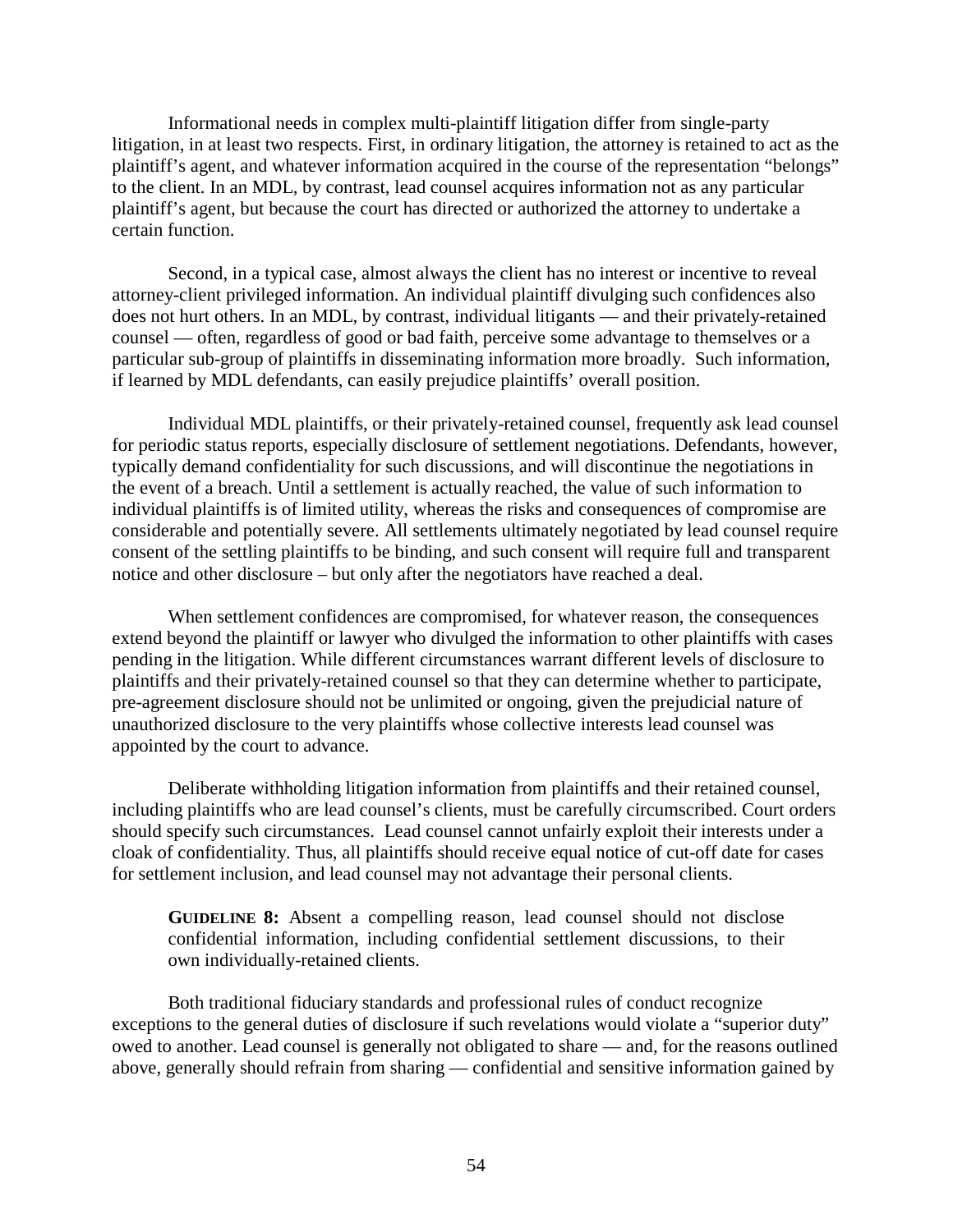virtue of their court-appointed position with even privately-retained clients, absent some compelling reason to do so.

Lead counsel is not privy to information received in their court-appointed role as the representative of their own clients. Instead, the court has placed lead counsel in that role; a role that is not intended to advance the interests of lead counsel's clients. Lead counsel serves the collective interests of all plaintiffs, and must prosecute and protect the common and collective interests of plaintiffs as a whole.

**GUIDELINE 9:** Lead counsel must disclose to individually-retained clients their role as lead counsel.

A lawyer is barred not only from representing interests that are adverse to a client's interests but also, under some state ethical rules, from representing a client if the lawyer's professional judgment on the client's behalf might be adversely affected by the lawyer's own personal interests. Both traditional fiduciary responsibility and the professional rules of conduct impose affirmative obligations to inform clients about significant developments or decisions affecting their interests, as well as a general duty of full disclosure regarding anything related to the representation, when asked.

BEST PRACTICE 9A: As soon as possible after appointment, lead counsel should advise individually-retained clients how the appointment may implicate the clients' interests, including participation in decision-making dealing with selection of bellwether trials, allocation of common-benefit funds, litigation management strategy, and settlement negotiations.

Lead counsel's involvement in selecting bellwether trials, allocating common-benefit funds, and making general strategic-litigation management and settlement decisions, may implicate the interests of lead counsel's individually-retained clients. Lead counsel must advise their own clients that in making these decisions, their duty to the court to act for the common and collective interest of all plaintiffs will come first.

Lead counsel must fully and meaningfully inform individually-retained clients of the implications of each of these decisions as soon as possible, so that the client can make an informed decision whether to continue the representation. For example, if expenses incurred in presenting a bellwether trial are treated as shared expenses to be paid from the common benefit fund, lead counsel should inform clients of the possible allocation.

Lead counsel should explain if the value of individual cases can be maximized in an MDL, to reduce expenses, including expenses of the individually-retained client, that would otherwise lower a net recovery in any settlement. Disclosure should also explain that neither lead counsel, nor any individual plaintiff's counsel, can compel the defendant to negotiate "globally" with all similarly-situated, or all, plaintiffs on a uniform or transparent basis. Individuallyretained clients should also be told that lead counsel cannot prevent a defendant from offering favorable "inventory" settlements to some but not all parties, from making offers to bellwether or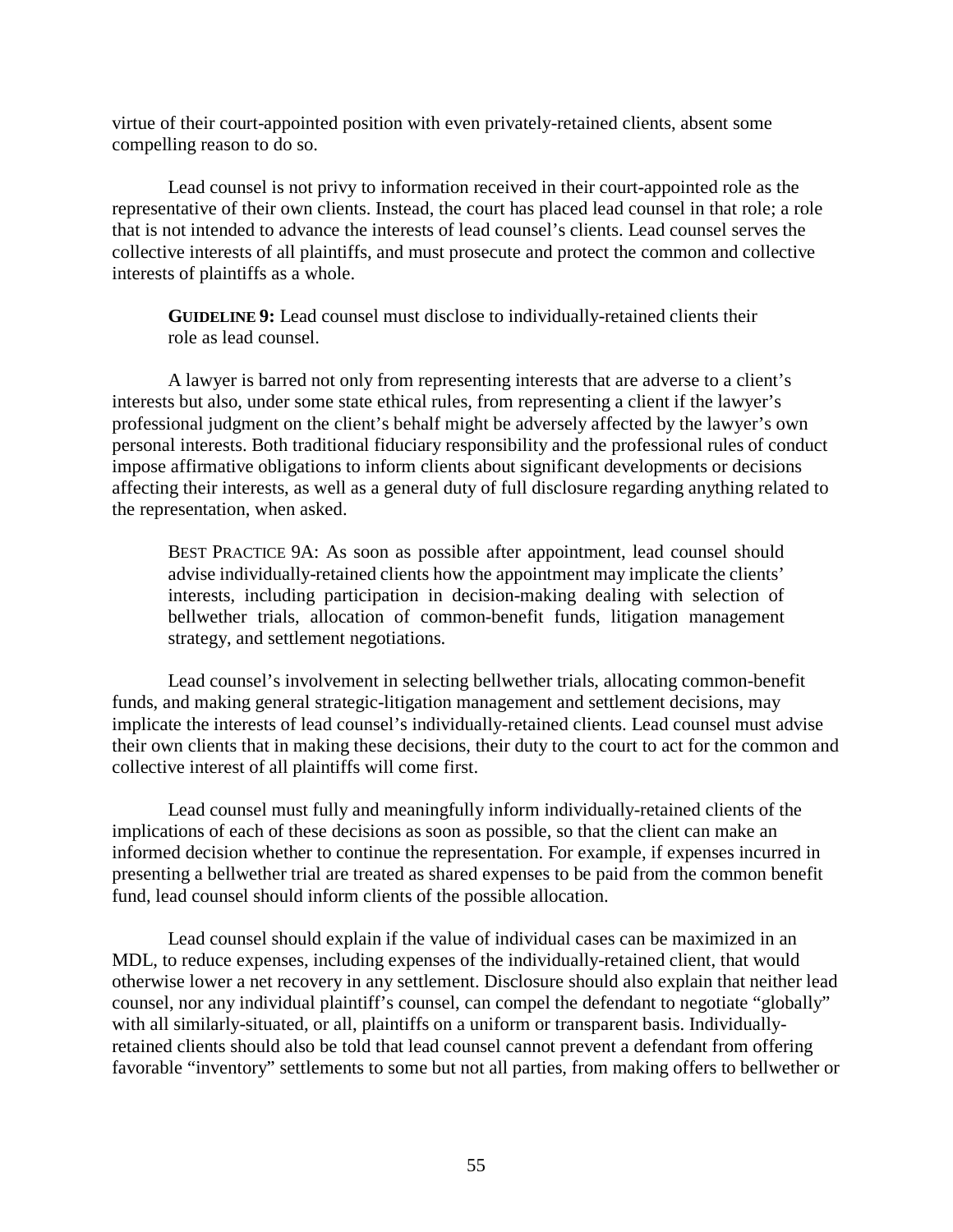test plaintiffs whose cases are set for trial, or from otherwise making offers or refusing to make offers to any one or more individual plaintiffs or plaintiff's counsel.

BEST PRACTICE 9B: When considering an inventory or global settlement, lead counsel should fully inform individually-retained clients of the implications of the lead counsel appointment.

When lead counsel negotiate an individual settlement for their own clients, or a multiplaintiff proposed settlement on behalf of their own clients and other plaintiffs in the MDL, lead counsel's duties to their privately-retained clients can conflict with the requirements of their lead counsel role.

A proposed settlement negotiated by lead counsel must, like any other settlement, be structured to bind no plaintiff unless: (1) each participating plaintiff receives affirmative and fully informed consent; or (2) a class action proceeding involving public review of the settlement agreement with absent parties protected by court approval, notice, and the right to opt out. In MDLs questions frequently arise with respect to:

- Lead counsel's negotiation of a settlement on behalf of their own clients (whether on an "inventory" basis or for some subset of individual clients) in the absence of similar settlements offered to all, or virtually all, other plaintiffs' counsel or plaintiffs;
- Lead counsel's negotiation of a settlement on behalf of their own clients simultaneously with a "global" settlement they are negotiating as lead counsel on behalf of other plaintiffs;
- Lead counsel's negotiation of a "global" settlement that arguably favors lead counsel's own clients; or
- Lead counsel's negotiation of a "global"-type settlement that excludes some of lead counsel's own clients or affords them less compensation than they arguably otherwise could have been attained.<sup>[177](#page-65-0)</sup>

BEST PRACTICE 9C: Lead counsel must remain faithful to their obligations to the court as delineated in the appointment order when engaging in confidential settlement discussions for individually-retained clients.

If lead counsel opens settlement negotiations for only lead counsel's own individuallyretained clients, a potential conflict arises between retained clients' interests and interests of the rest of the plaintiffs. The concern exists that lead counsel will be influenced by generous settlement terms for lead counsel's individually-retained clients when making settlement demands for the MDL plaintiffs as a whole. Resignation from the lead counsel position is the surest way to avoid any appearance of impropriety, but resignation is not typical nor necessary in most instances.

<span id="page-65-0"></span><sup>&</sup>lt;sup>177</sup> In all cases, lead counsel's settlement-related obligations to their own clients is subject to the usual ethical rules concerning joint settlements, including the aggregate settlement rule. *See* Principles of the Law of Aggregate Litigation §§ 3.15-17 (ALI 2010).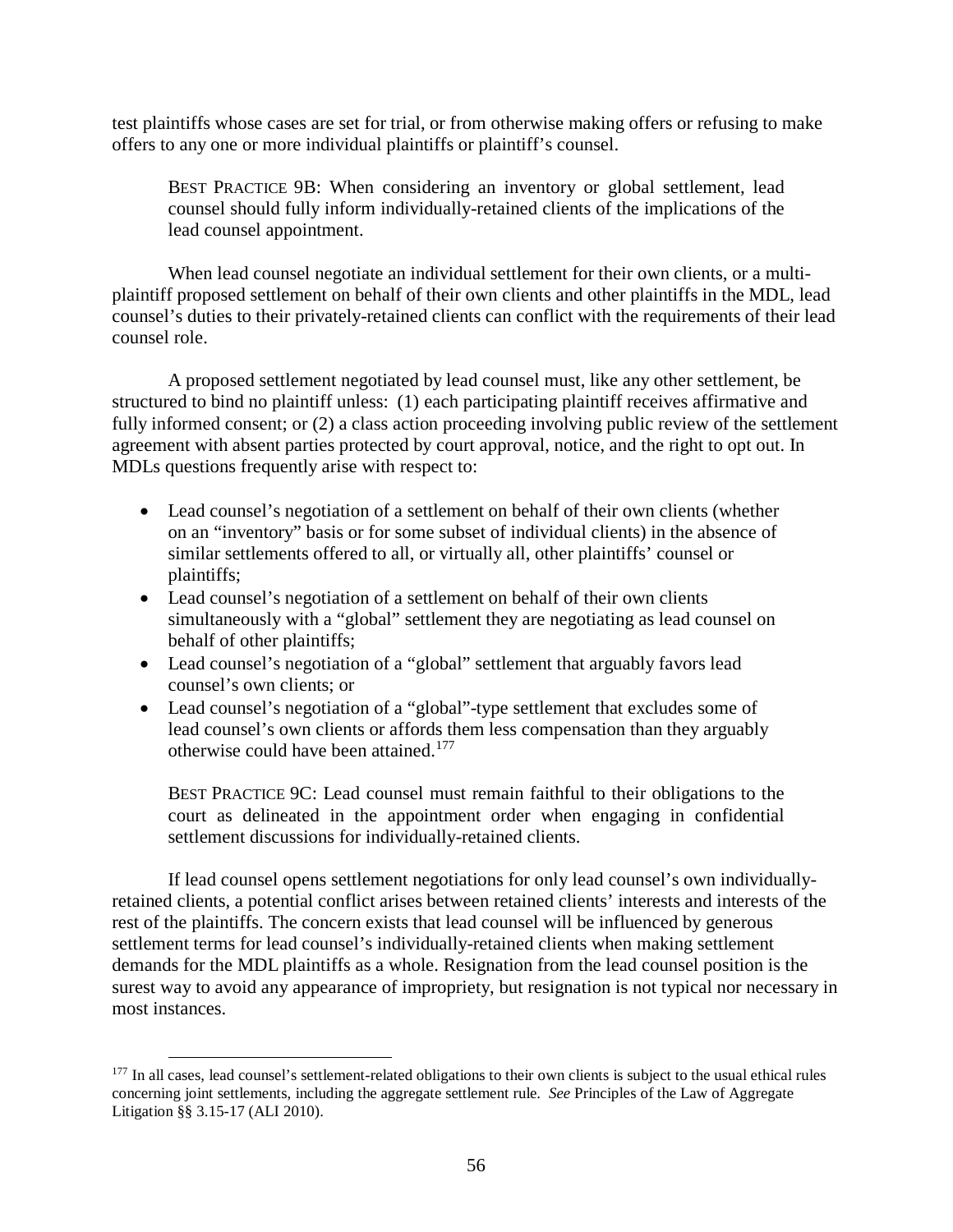So long as lead counsel faithfully carries out their functions and responsibilities on behalf of all plaintiffs, as delineated in the appointment order, lead counsel can continue to serve effectively in both roles, even though lead counsel may also be able to secure an advantage for their own clients.

BEST PRACTICE 9D: Should the court ever have a concern that a settlement negotiated on behalf of lead counsel's individually-retained clients might violate the terms of the court's order appointing lead counsel, the court should order lead counsel to disclose the settlement terms in camera to a Special Master appointed for this purpose or, if desired, to the court itself.

Should lead counsel succumb to conscious — or even only "structural" — collusion, in considering disqualification, the court must consider the loss to the plaintiffs of the knowledge, skill, experience, and insight possessed by lead counsel, both generally and as uniquely gained in the particular litigation. There is a potential risk that automatic disqualification of lead counsel who enters into client-favorable settlement agreements could encourage a defendant to enter into an early settlement with lead counsel, perhaps at a premium, in order to deprive the MDL plaintiffs of the most highly skilled representation. Such issues must be carefully weighed in considering disqualification of lead counsel.

Judicial review of "side agreement" settlements by lead counsel may be provided for in the court's appointment order as a safeguard and means to eliminate the appearance of collusion while retaining the services of the lead counsel. Such review should be conducted *in camera*, maintaining any confidentiality provisions, ideally by a Special Master so that the judge charged with deciding the merits of subsequent cases is not "tainted" with knowledge of the parties confidential settlement posture.

BEST PRACTICE 9E: Lead counsel should maximize the common and collective interests of all plaintiffs in negotiating a global settlement consistent with appointment.

Even though lead counsel is negotiating a "global"-type settlement for all or a large majority of the plaintiffs, counsel continues to owe an undivided duty of loyalty to their own clients and must, within that framework, seek to maximize the recoveries of their own clients even if that might arguably work to the prejudice of other plaintiffs. Lead counsel's obligation to their own clients ordinarily will not preclude them from simultaneously attempting to achieve the best possible settlement for MDL plaintiffs generally,

Lead counsel participates in global settlement negotiations not by virtue of their own clients' cases but because the court appointed lead counsel to participate in such discussions on behalf of all plaintiffs. Although in such negotiations lead counsel would be drawing upon the knowledge and perspectives gained from the representation of their own clients, the appointment order should specify lead counsel's obligation, in that capacity, to maximize the common and collective interests of the plaintiffs as a whole.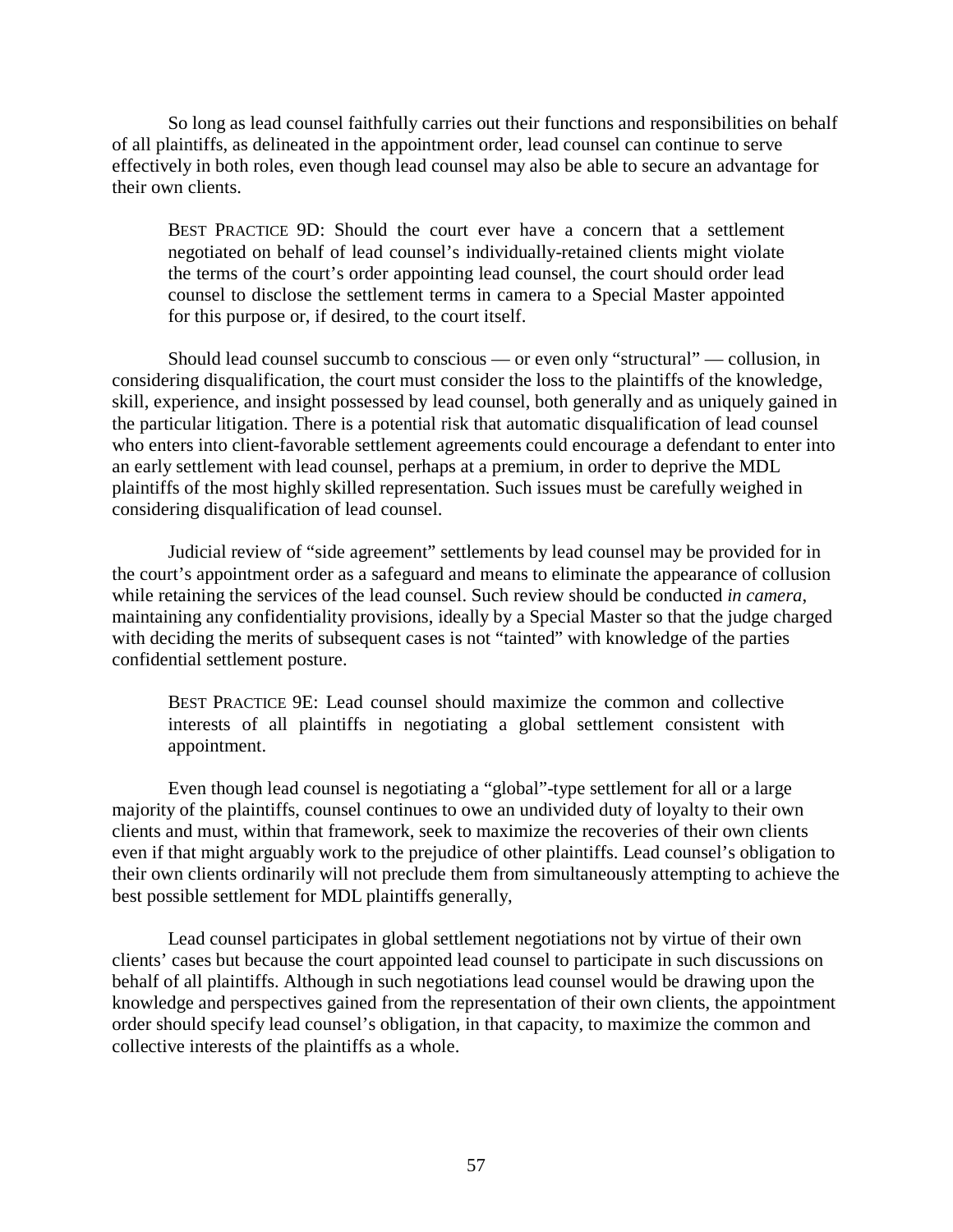The policy of such provisions is to allow lead counsel's clients to obtain the full benefit of their representation by particularly knowledgeable and skillful counsel without conferring an undue advantage solely attributable to their attorney's appointment as "lead counsel." Such an appointment premium would come at the expense of other plaintiffs in the litigation represented by other counsel.

BEST PRACTICE 9F: Consistent with existing attorney-client relationships, the court should consider entering an order authorizing confidential settlement negotiations.

Lead counsel in settlement negotiations acts in accordance with the court's appointment order for the common and collective good of the plaintiffs. Disclosing the substance of the negotiations to lead counsel's individually-retained clients could adversely affect the settlement. Provided that such individually-retained clients consent after prior notice, a court order that expressly authorizes confidentiality obviates any disclosure concern of lead counsel and provides lead counsel an effective response to clients' or other lawyers' requests to disclose confidential information.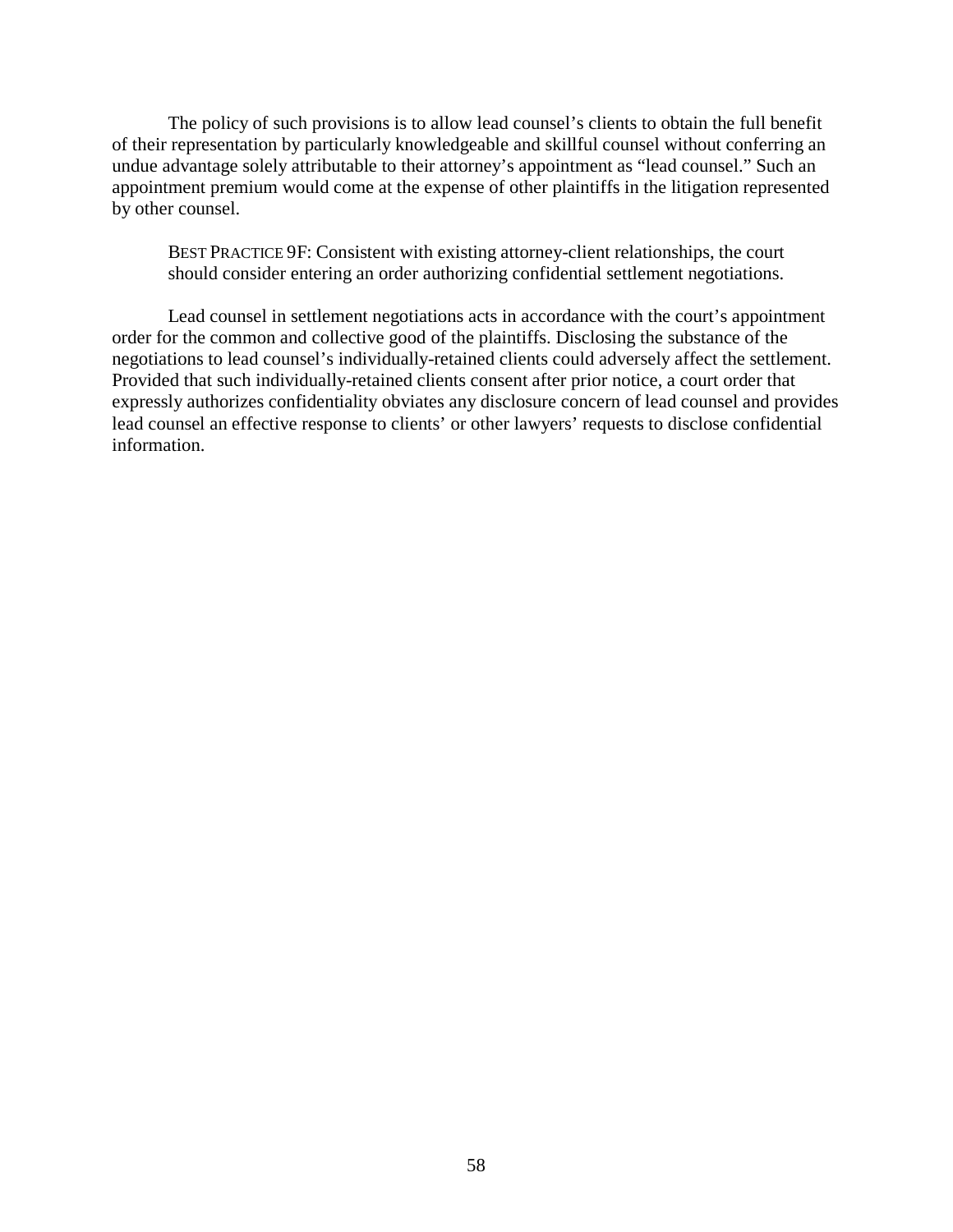## **CHAPTER 4**

#### **ROLE OF NON-LEADERSHIP COUNSEL**

In a mass-tort MDL, lead counsel make up a fraction of the lawyers representing plaintiffs. Non-leadership counsel have a limited role in key decisions affecting overall strategy and settlement. Because lead counsel effectively controls the litigation, non-leadership counsel, who continue to be bound by canons of ethics to act in the best interests of their clients, face difficult problems when they disagree with lead counsel's actions and decisions. If lead counsel negotiate a global settlement, non-leadership counsel and their clients make the final decision regarding whether to participate. But, as a practical matter, rejecting the offer at that time may not seem feasible.

MDL decision-making benefits whenever lead counsel can create a process for considering input from non-leadership counsel without being subject to inefficient secondguessing. Lead counsel should engage non-leadership counsel in candid discussions early in the litigation about the case's strengths and weaknesses, including *Daubert* issues critical to acceptance of the plaintiffs' scientific position. Part of lead counsel's role is to educate nonleadership counsel about the MDL's parameters, its risks, and the general strategy being adopted, and to update counsel throughout the course of the litigation as circumstances change.

**GUIDELINE 10:** Lead counsel should establish processes that build consensus among non-leadership counsel as to key decisions that lead to settlement.

Lawyers representing individually-retained clients keep their duty to advocate for their clients' best interests. Although having the power to accept or reject a proposed settlement, as a practical matter their bargaining position weakens the longer lead counsel are in command of the MDL. At a minimum, they should be informed of all significant actions taken in the MDL consistent with BEST PRACTICE 4I. Ideally, non-leadership counsel should be able to provide input on key decisions consistent with BEST PRACTICE 10B.

BEST PRACTICE 10A: Lead counsel should provide equal opportunity to all willing and able counsel to participate in discovery and other MDL tasks.

Equal opportunity for non-leadership counsel to perform discovery tasks enhances consensus-building consistent with BEST PRACTICE 4H. Compensation for such work should be commensurate with the compensation leadership counsel receive for the same type of work consistent with BEST PRACTICES 12G(ii) and 12H.

BEST PRACTICE 10B: Where the court is advised of issues that create potential conflicts among counsel, it should institute measures that permit non-leadership counsel to provide input.

Disagreements among lead and non-leadership counsel commonly arise at certain, discrete decision points in an MDL , including: (1) selection of bellwether trial counsel; (2) decisions to pursue or abandon claims/theories in discovery and bellwether trials; and (3)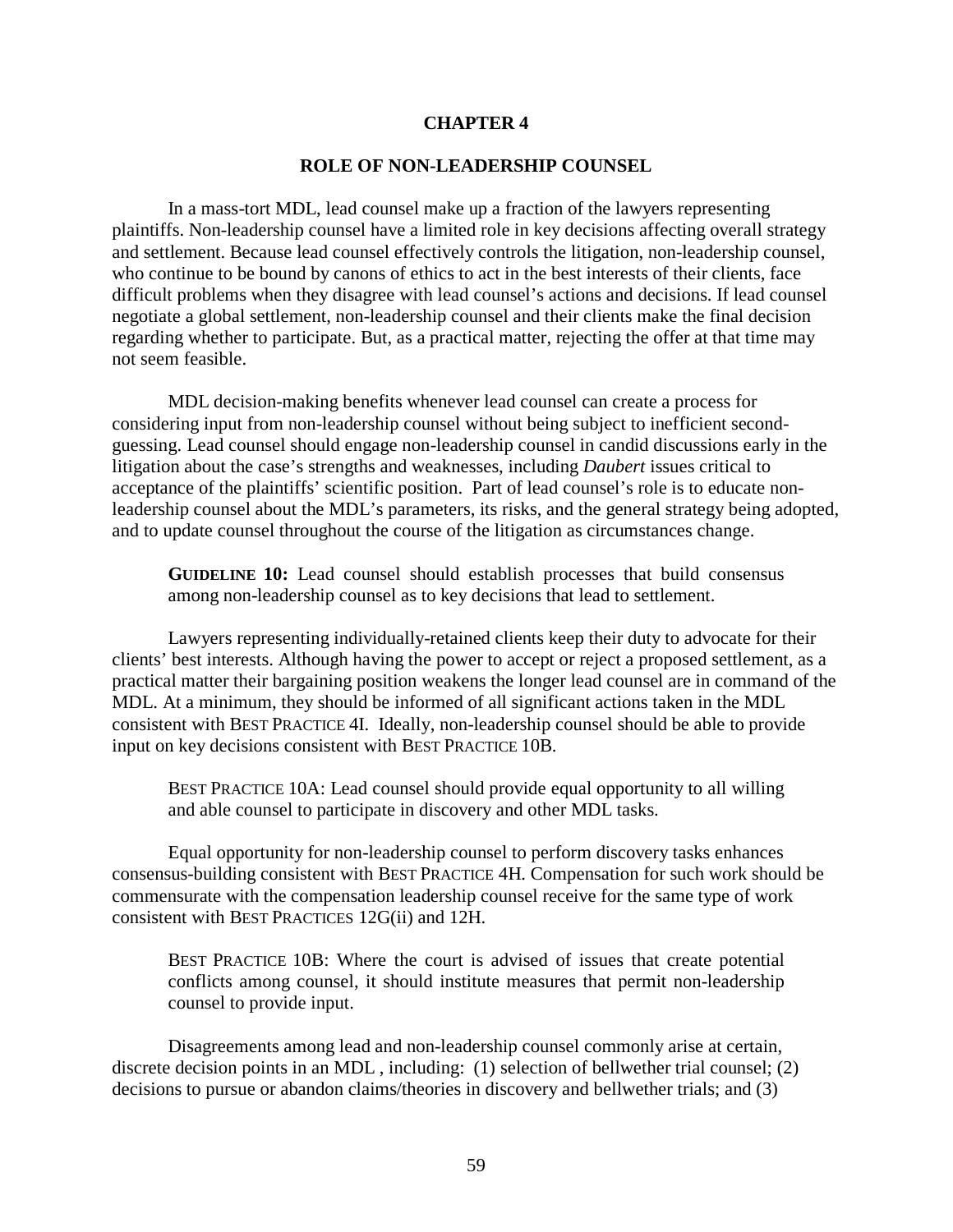resources (discovery, trial packages, experts) provided to lawyers preparing individual cases. In consultation with lead counsel, the court should develop a process whereby non-leadership counsel can report issues or concerns to the court on a regular basis (perhaps quarterly). The court may seek explanation from lead counsel as to how these matters are being handled.

In some instances, concern about resources being made available to non-leadership lawyers may not arise until the coordinated proceedings near conclusion, when remand is imminent for non-bellwether cases moving forward on an individual basis. The court should provide an avenue at an earlier stage in the litigation to address the steps lead counsel are taking to provide the necessary resources for post-remand litigation.

Settlement strategy also has a high conflict potential, but due to the nature of most masstort negotiations, open vetting is difficult. Settlement negotiations are typically confidential, and disclosure of ongoing discussions would likely jeopardize their success. If significant acrimony arises, the court could consider appointing a settlement master, or conduct private discussions with lead counsel or others specifically tasked with carrying out settlement discussions. Alternatively, the court could designate a liaison counsel to act as an intermediary, communicating concerns of non-leadership counsel.

**GUIDELINE 11:** The court and lead counsel should develop practices to identify potential conflicts and disagreements early on between non-leadership counsel and lead counsel.

Court appointment authorizes lead counsel to manage the MDL on behalf of all plaintiffs and their retained counsel. Ideally, lead counsel performs these functions to maximize the common and collective good of all plaintiffs. Inevitably, disagreements over strategy, selection of bellwether trials, allocation of common benefit funds, etc., will cause conflicts, which must be kept under control. In so doing, the court must balance two important concerns: ensuring that real problems with lead counsel performance are addressed; while at the same time preventing complaints about lead counsel from being used to jockey for position or for other improper purposes. Requests to remove leadership counsel should be entertained only for very serious and acute problems.

Consistent with BEST PRACTICE 2C(iv), the court may appoint special liaison counsel to be alert for potential conflicts and disagreements. The roles and duties of such liaison should be specified at the outset — including responsibility for communications between the court and other counsel, maintaining records of all orders, filings, and discovery, and ensuring that all counsel are apprised of developments in the litigation.

BEST PRACTICE 11A: The court should issue a case-management order delineating the roles and obligations of lead counsel, any liaison counsel, and plaintiffs' counsel in individual cases.

Potential conflicts and misunderstandings between lead and non-leadership counsel can best be avoided if their respective roles and responsibilities are clearly delineated in an early case-management order. The order should provide that non-leadership lawyers continue to have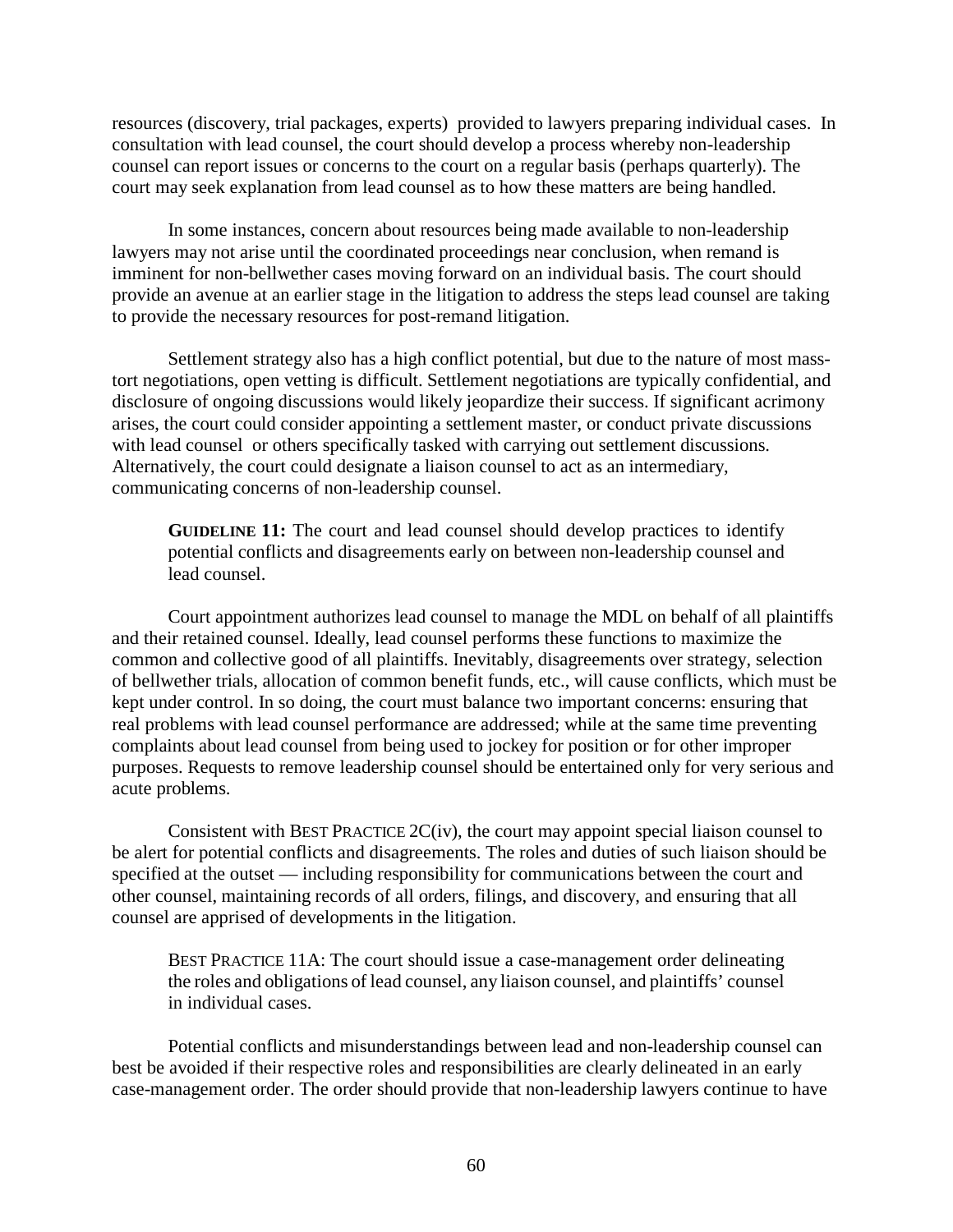all of their normal obligations to their clients' interests and must comply with all court orders applicable to those clients.

The roles and duties of appointed leadership may also be specified in the initial solicitation of applications and in the resultant appointment orders. Lawyers seeking leadership appointments should be required to provide the court and other counsel with specifics on how they will fulfill their obligations to work with others during the litigation and how they will provide timely and adequate communication and support to non-leadership counsel.

BEST PRACTICE 11B: A transferee judge should be alert throughout the MDL proceedings for potential and emerging disagreements and conflicts between lead and non-lead counsel.

Many problems arising from disagreements between lead and non-leadership counsel can be avoided, or at least addressed, by active case management. Regularly scheduled status conferences, frequent conferences with liaison counsel, and attention to status reports can timely identify most potential conflicts and disagreements between lead counsel and non-leadership counsel.

Consistent with BEST PRACTICE 1B(i), the court should schedule regular status conferences. At the start of the MDL, or if the court anticipates conflicts between lead and nonleadership counsel, a monthly conference schedule is advisable. Key rulings and discussion should be on the record, and conference transcripts should be posted on the court's website or made available by plaintiffs' counsel to non-leadership counsel.

The court should require leadership counsel to prepare and distribute detailed status reports to all non-leadership counsel in advance of each conference, to confer with the court in preparing an agenda, and to distribute detailed reports to all non-leadership counsel afterward. Such documents should keep all participants in the MDL proceeding well-informed, consistent with BEST PRACTICE 4I. The court and lead counsel should also consider regular reports to nonleadership counsel about key expert opinions on causation, periodically updating lists of all counsel's inventory, and providing information on the status of company witness depositions and document production. Lead counsel should also provide *pro se* plaintiffs with a point of contact on the Plaintiff Steering Committee to whom they can direct questions.

Many MDLs have benefitted from the court creating an official website for the proceeding on which these documents (as well as status conference reports and significant orders) can be viewed consistent with BEST PRACTICE 12F. Similarly, lead counsel should consider developing a file-sharing option for non-leadership counsel to obtain MDL materials, key orders, and transcripts. Timely and adequate information about the MDL proceedings provides the means for non-leadership counsel to fulfil their responsibilities and obligations to their respective clients.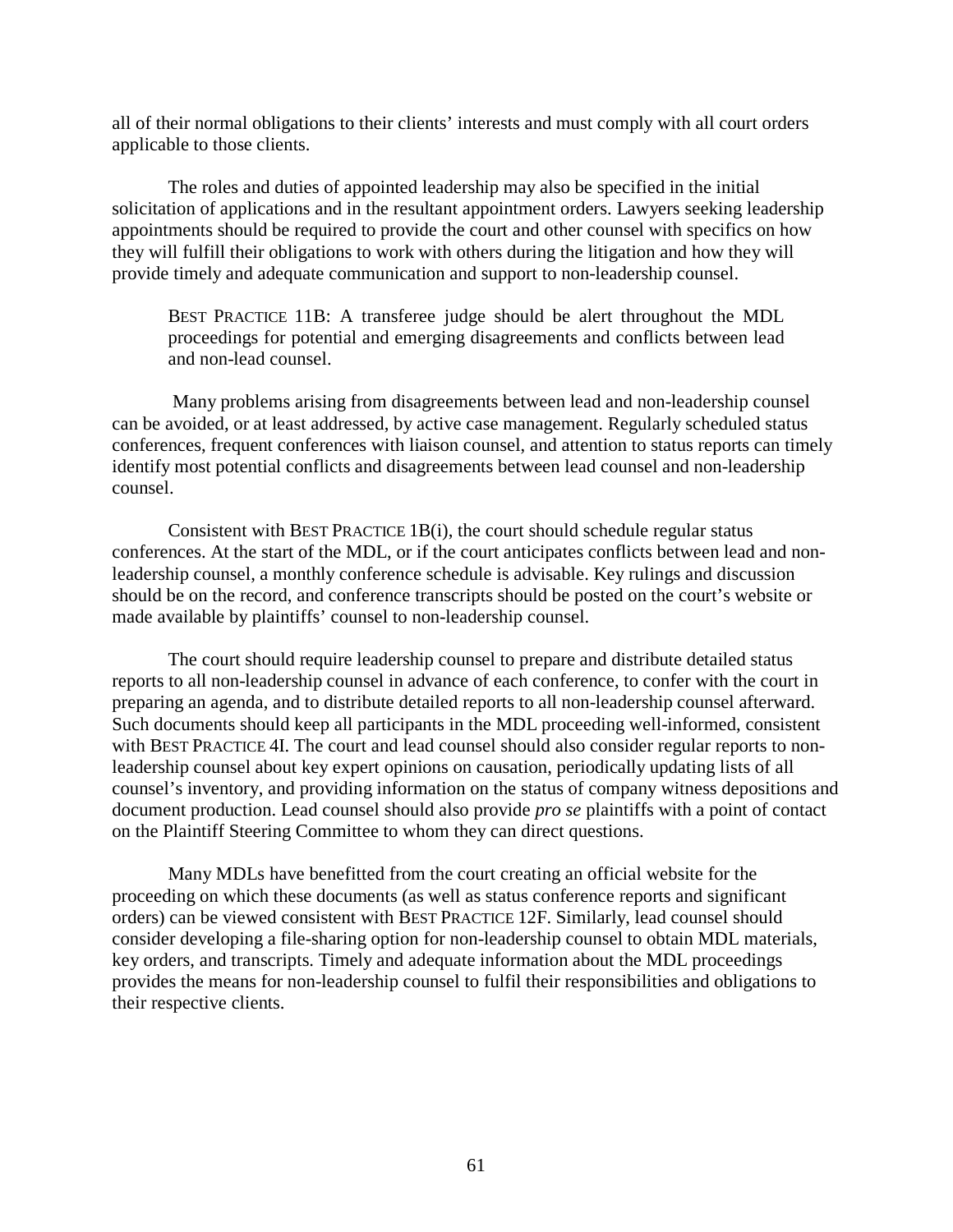BEST PRACTICE 11C: The court should consider a reappointment process for lead counsel as a means of discovering serious conflicts, if any, between lead and nonleadership counsel.

A formal reappointment process at specified intervals, corresponding to logical points in the development of the MDL can provide opportunities for non-leadership lawyers to comment (positively as well as negatively) on the performance of leadership. Regardless of outcome, the reappointment process provides a good opportunity for the court and non-leadership counsel to receive a formal report from lead counsel on how leadership has performed its duties and for the court to address any concerns raised by comments received from non-leadership counsel. The court can also reiterate its expectations for lead counsel, which sends an important message to all parties.

The court can use the reappointment process to facilitate airing of non-leadership counsel's grievances (if any) with lead counsel, overcoming any reluctance to criticize the management of the MDL. At the same time, the reappointment process serves as an opportunity to remind non-leadership counsel that their obligations to their clients may require them to raise issues that, they believe, may prejudice their clients' interests.

The reappointment process should not occur so frequently as to impede leadership's management of the litigation, but often enough to be meaningful. Under BEST PRACTICES 3A(iii) and 4(K), reappointment after the first twelve months is usually too soon to evaluate lead counsel's performance, particularly in larger MDLs. In smaller litigation, that timing can be about right.

Many mass-tort MDLs take years to resolve. Leadership does not remain static, and circumstances beyond the control of individual lead counsel may have significant impacts. The MDL workload burden may grow to the point that lead counsel cannot continue to devote the time and financial resources necessary to allow them to continue in a leadership role, or it may shrink to the point that leadership imposes significant missed-opportunity costs. Some lawyers may not have the continuing ability or interest to fulfill true leadership roles. All of these issues may not become apparent to the court until the litigation has been underway for some time. A reappointment process ensures timely airing of these sorts of problems.

Further, non-leadership counsel may become heavily involved in the work of the MDL, or from related litigation develop a particular expertise valuable to the MDL. Such circumstances justify appointing additional lead counsel during the course of the MDL, although the appointment may not have been appropriate at the outset of litigation. A reappointment process establishes a set framework that the court can use to make necessary adjustments to accommodate changed circumstances. Lead counsel with insufficient ongoing personal involvement may have to be replaced, as may senior lead counsel when more junior lawyers are doing the actual work. Advancing more junior attorneys not only benefits those lawyers by bolstering their resumes, which can facilitate future appointments, but also is a vehicle to foster greater diversity in MDL representations.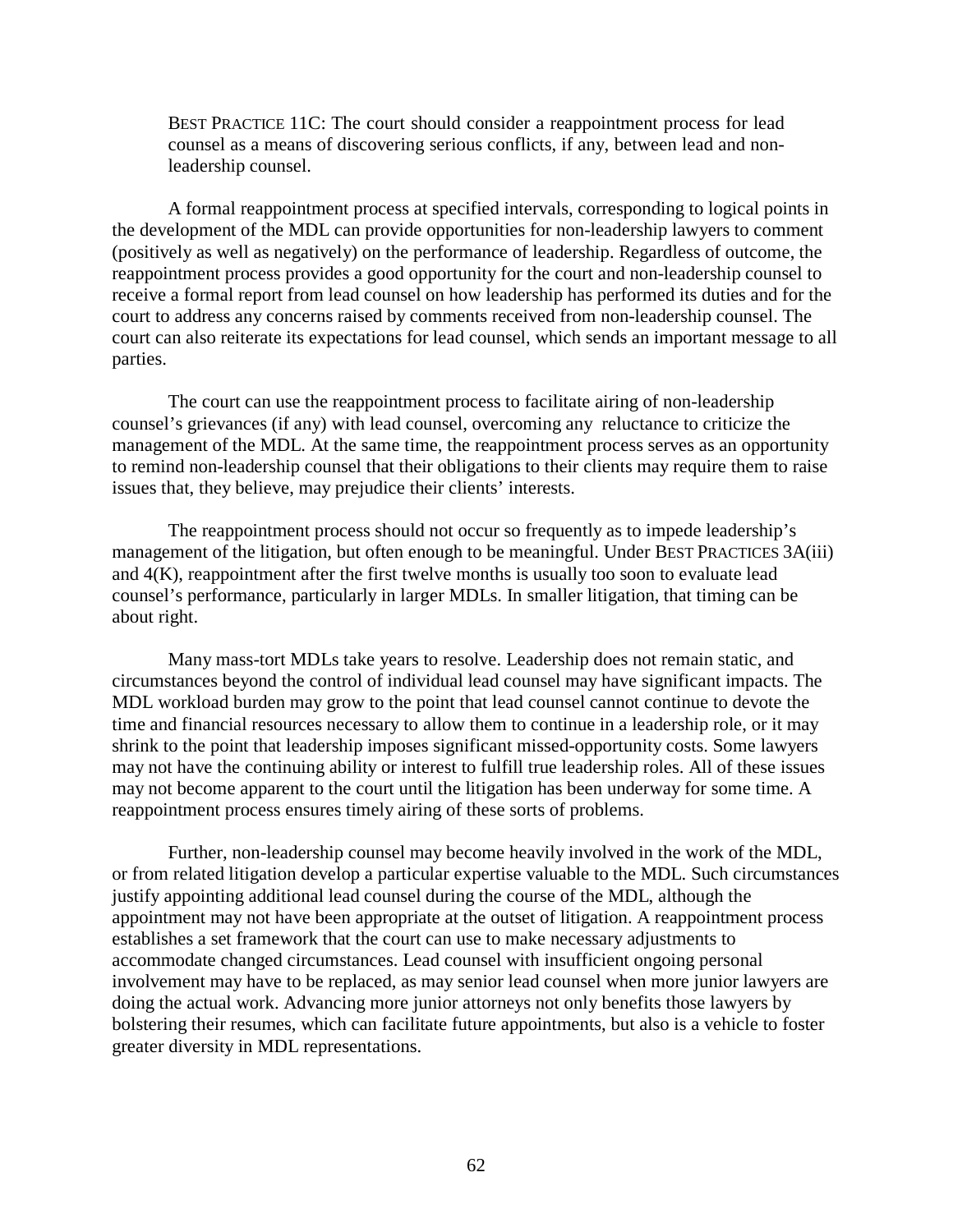BEST PRACTICE 11D: As part of the reappointment process, the court should require lead counsel to report on their exercise of MDL obligations, including communication with non-leadership lawyers.

Lead counsel seeking reappointment should provide information not only on how effective they have been but also on their interaction with non-leadership counsel. The reappointment process is a convenient point for inviting comment from lawyers not personally seeking leadership positions to comment on the performance of lead counsel. These steps provide the court an opportunity to address issues before they become acute. These opportunities can also estop non-leadership lawyers from raising last-minute, disruptive complaints at very late stages. Such belated complaints undermine judicial management of litigation in reliance on lead counsel's work, and generally diminishes the confidence of all parties in the MDL process. Requiring airing of grievances during the reappointment process can be a valuable tool to ward off such disruptive tactics.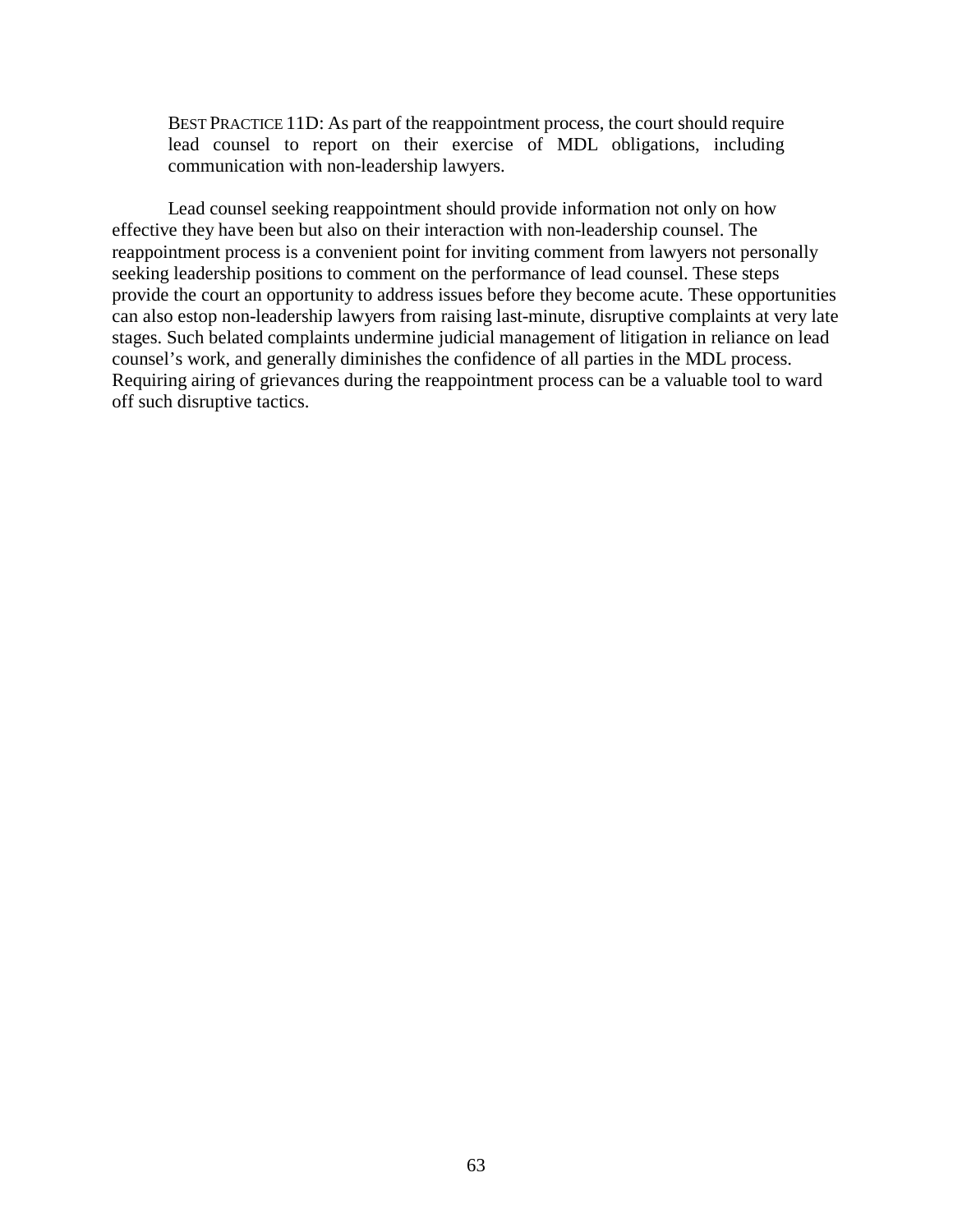## **CHAPTER 5**

## **ESTABLISHMENT AND USE OF COMMON FUNDS**

A perennial challenge for a transferee judge managing a large or mass-tort MDL is the issue of compensating plaintiffs' counsel, who almost exclusively work on contingency. Litigation can last years and require the investment of millions of dollars in law-firm time, resources, and out-of-pocket expenses. During the litigation, some attorneys will devote themselves nearly entirely to the case from the outset, particularly those who are appointed to the steering committee or as liaison counsel, while others (for example, those whose clients file cases well after commencement of the litigation and establishment of the MDL) will benefit from the work done by other counsel. Similarly, leadership counsel often agree to "front" the bulk of the costs and expenses of the litigation, assuming a significant expense and risk of nonpayment, while other plaintiffs and their counsel reap the benefits of those expenditures.

To address this equitable problem, MDL courts have recognized an inherent authority to establish and operate common funds, to assess parties and their counsel, and to apportion and distribute the pooled monies. As its name suggests, a common benefit fund (CBF) is meant to compensate attorneys for the costs borne and work performed for the common benefit of all plaintiffs and their counsel. Hence, the primary theory underlying such funds is the common benefit doctrine, which holds that persons who obtain the benefits of a lawsuit without contributing to defraying its costs are unjustly enriched at the successful litigant's expense.

The transferee court has a variety of powers and doctrines at its disposal in creating and overseeing a CBF. For example, the ability to assess common benefit attorneys' fees is recognized as within the courts' inherent managerial authority.<sup>178</sup> It is well settled that a court's power to consolidate and manage litigation necessarily implies a corollary authority to appoint lead or liaison counsel and plaintiffs' steering committees and to ensure that they are properly

<span id="page-73-0"></span> <sup>178</sup>*See Boeing Co. v. Van Gemert*, 444 U.S. 473, 478 (1980); *see also MCL* § 14.121 (4th ed. 2004) (discussing American Rule and common-benefit exception in complex cases). The doctrine has been articulated and applied in a series of Supreme Court decisions, including *Central R.R.& Banking v. Pettus*, 113 U.S. 116 (1885); *[Sprague v.](http://www.westlaw.com/Find/Default.wl?rs=dfa1.0&vr=2.0&DB=780&FindType=Y&ReferencePositionType=S&SerialNum=1939124178&ReferencePosition=164)  Ticonic Nat'l Bank*[, 307 U.S. 161, 164 \(1939\);](http://www.westlaw.com/Find/Default.wl?rs=dfa1.0&vr=2.0&DB=780&FindType=Y&ReferencePositionType=S&SerialNum=1939124178&ReferencePosition=164) *Mills v. Elec. Auto-Lite Co*., 396 U.S. 375 (1970); *Boeing*, 444 U.S. 472; and *Blum v. Stenson*, 465 U.S. 886, 900 (1984). Traditionally, the "American Rule" required prevailing litigants to pay their own attorney's fees. In multi-party litigation, the American Rule can inequitably benefit those who avoid sharing the full burden and expense of litigation by relying on the work of others. The common benefit doctrine is based in the power of equity in doing justice between a party and the beneficiaries of his litigation. *See Sprague*, 307 U.S. at 166; *MCL* [§ 14.121.](http://www.westlaw.com/Find/Default.wl?rs=dfa1.0&vr=2.0&DB=0109803&FindType=Y&SerialNum=0297010298) In *Sprague*, the Court emphasized the Court's historic equitable power to spread the costs among others who were similarly situated and benefited from the plaintiff's efforts. 307 U.S. at 166-67. The common benefit doctrine was initially applied to attorney fee awards in class actions where an attorney, on behalf of an individual plaintiff, recovers a fund for the benefit of a group of individuals. [4 Alba](http://www.westlaw.com/Find/Default.wl?rs=dfa1.0&vr=2.0&DB=0113076&FindType=Y&SerialNum=0292059217) Conte [& Herbert B. Newberg, NEWBERG ON CLASS ACTIONS](http://www.westlaw.com/Find/Default.wl?rs=dfa1.0&vr=2.0&DB=0113076&FindType=Y&SerialNum=0292059217) [§ 13:76 \(4th ed. 2002\).](http://www.westlaw.com/Find/Default.wl?rs=dfa1.0&vr=2.0&DB=0113076&FindType=Y&SerialNum=0292059217) But its application is not limited to the class action context. "As class actions morph into multidistrict litigation, as is the modern trend, the common benefit concept has migrated into the latter area. The theoretical bases for the application of this concept to MDLs are the same as for class actions, namely equity and her blood brother, quantum meruit." *In re Vioxx Prods. Liab. Litig*., 760 F. Supp. 2d 640, 647 (E.D. La. 2010). Thus, "MDL courts have consistently cited the common fund doctrine as a basis for assessing common benefit fees in favor of attorneys who render legal services beneficial to all MDL plaintiffs." *Id*.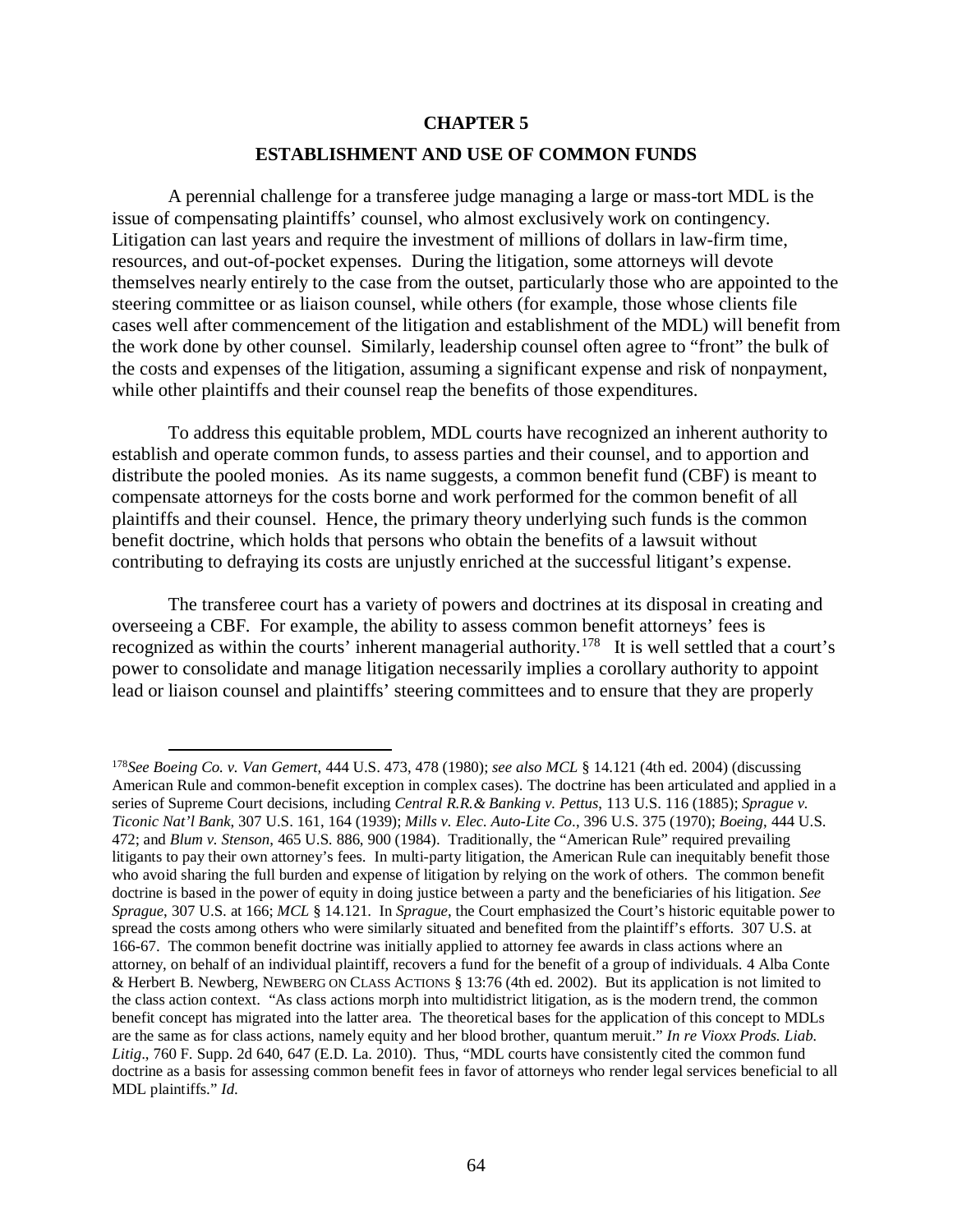compensated for their work.<sup>179</sup> Courts also have found the related authority to assess common benefit attorneys' fees in the terms of agreements entered into among plaintiffs' counsel and between plaintiffs' counsel and defendants.<sup>180</sup> As the Fifth Circuit explained in the seminal *Florida Everglades* air disaster case: "[I]f lead counsel are to be an effective tool the court must have means at its disposal to order appropriate compensation for them. The court's power is illusory if it is dependent upon lead counsel's performing the duties desired of them for no additional compensation."[181](#page-74-2)

Typically, the transferee judge creates the architecture for the CBF at the outset of litigation, but it will usually remain unfunded until much later in the litigation process, when cases are resolved through trial or settlement. This means that the court usually will defer setting the precise percentage of settlement proceeds that will fund the CBF until the MDL is resolved or settled when the value of the common benefit work is known. (In some instances, a defendant's partial settlement or partial payment may fund the common benefit fund prior to the end of the case). The CBF's function is to compensate plaintiffs' counsel for their work based on their relative contributions to the outcome of the case. Its purpose is to ensure that all who benefit from the CBF will have contributed proportionately to the costs of the litigation, which is particularly important in a mass-tort MDL where the value of bellwether trials often exceeds the value of the particular claims being tried.

<span id="page-74-1"></span><span id="page-74-0"></span> <sup>179</sup>*See Vincent v. Hughes Air West. Inc*., 557 F.2d 759, 773-75 & n.15 (9th Cir. 1977); *[In re Air Crash Disaster at](http://www.westlaw.com/Find/Default.wl?rs=dfa1.0&vr=2.0&DB=350&FindType=Y&SerialNum=1977104038)  [Florida Everglades on December 29, 1972](http://www.westlaw.com/Find/Default.wl?rs=dfa1.0&vr=2.0&DB=350&FindType=Y&SerialNum=1977104038)*, [549 F.2d 1006, 1014-15 \(5th Cir. 1977\);](http://www.westlaw.com/Find/Default.wl?rs=dfa1.0&vr=2.0&DB=350&FindType=Y&SerialNum=1977104038) *McAlister v. Guterman*, 263 F.2d 65, 69 (2d Cir. 1958). Courts have used this inherent authority to compensate common benefit counsel in complex litigation. *See, e.g., [In re Diet Drugs Prods. Liab. Litig.](http://www.westlaw.com/Find/Default.wl?rs=dfa1.0&vr=2.0&DB=506&FindType=Y&ReferencePositionType=S&SerialNum=2019983199&ReferencePosition=546)* [, 582 F.3d 524, 546–47 \(3rd Cir. 2009\);](http://www.westlaw.com/Find/Default.wl?rs=dfa1.0&vr=2.0&DB=506&FindType=Y&ReferencePositionType=S&SerialNum=2019983199&ReferencePosition=546) *[In re](http://www.westlaw.com/Find/Default.wl?rs=dfa1.0&vr=2.0&DB=999&FindType=Y&SerialNum=2021462091)  [Genetically Modified Rice Litig.](http://www.westlaw.com/Find/Default.wl?rs=dfa1.0&vr=2.0&DB=999&FindType=Y&SerialNum=2021462091)*, [4:06 MD 1811 CDP, 2010 WL 716190, at \\*4](http://www.westlaw.com/Find/Default.wl?rs=dfa1.0&vr=2.0&DB=999&FindType=Y&SerialNum=2021462091) (E.D. Mo. Feb. 24, 2004) ("An MDL court's authority to establish a trust and to order compensations to compensate leadership counsel derives from its 'managerial' power over the consolidated litigation, and, to some extent, from its inherent equitable power."), *aff'd*, \_\_ F.3d\_\_\_, 2014 WL 4116482 (8th Cir. Aug. 22, 2014); *see also MCL* [§ 22.62.](http://www.westlaw.com/Find/Default.wl?rs=dfa1.0&vr=2.0&DB=0109803&FindType=Y&SerialNum=0297010448) At least one commentator has opposed a court's inherent authority to oversee a common benefit fund: "[T]he judicially created quasi-class action contravenes Article III of the Constitution, deprives litigants of their due process and jury trial rights, violates the Rules Enabling Act, impermissibly expands the scope of judicial authority under the multidistrict litigation statute, and does an end-run around the requirements of the class action Rule 23. Moreover, private settlement agreements consummated as quasi-class actions may, if unchecked, violate the spirit if not the letter of the court's *Amchem* and *Ortiz* decisions." Linda S. Mullenix, *Dubious Doctrines: The Quasi-Class Action*, 80 U. CIN. L. REV. 389, 412 (2011). This view appears to be a minority opinion and one that, to date, has not been shared by any court. <sup>180</sup>*See* Jeremy T. Grabill, *Judicial Review of Private Mass Tort Settlements,* 42 SETON HALL L. REV. 123, 124 (2012); *see also In re Sulzer Orthopedics, Inc.*, 398 F.3d 778, 780 (6th Cir. 2005); *In re Vioxx Products Liab. Litig.*, 574 F. Supp. 2d 606, 609 & n.8 (E.D. La. 2008), *on reconsideration in part on other grounds,* 650 F. Supp. 2d 549 (E.D. La. 2009). Courts should therefore be aware that any matters addressed by agreement of the parties that expressly confer authority on the court may result in future challenges and rulings bearing on the parties' interests, such as attorney's fees—*e.g*., a court's consideration of the receipt of a contingency fee as a ground to reduce an award of attorney's fees. *See In re Sulzer Orthopedics*, 398 F.3d at 780. But such an interpretation is not always clear. Despite a court's contrary view, plaintiffs' attorneys have not always agreed that the settlement agreement terms vested the courts with the authority to impose contingency fee caps. *See* Morris A. Ratner, *Achieving Procedural Goals Through Indirection: The Use of Ethics Doctrine to Justify Contingency Fee Caps in MDL Aggregate Settlements*, 26 GEO. J. LEGAL ETHICS 59, 73 (2013) ("It is safe to assume at this point that lawyers involved in mass torts are on notice of this issue. It will be interesting to see whether such awareness limits the ability of court-appointed common benefit counsel to negotiate global agreement terms that both render individually-retained counsel's fees vulnerable to caps, and prompt widespread participation in MDL aggregate settlements.").

<span id="page-74-2"></span><sup>181</sup> *[In re Air Crash Disaster at Florida Everglades](http://www.westlaw.com/Find/Default.wl?rs=dfa1.0&vr=2.0&DB=350&FindType=Y&SerialNum=1977104038)*, [549 F.2d at 1016.](http://www.westlaw.com/Find/Default.wl?rs=dfa1.0&vr=2.0&DB=350&FindType=Y&SerialNum=1977104038)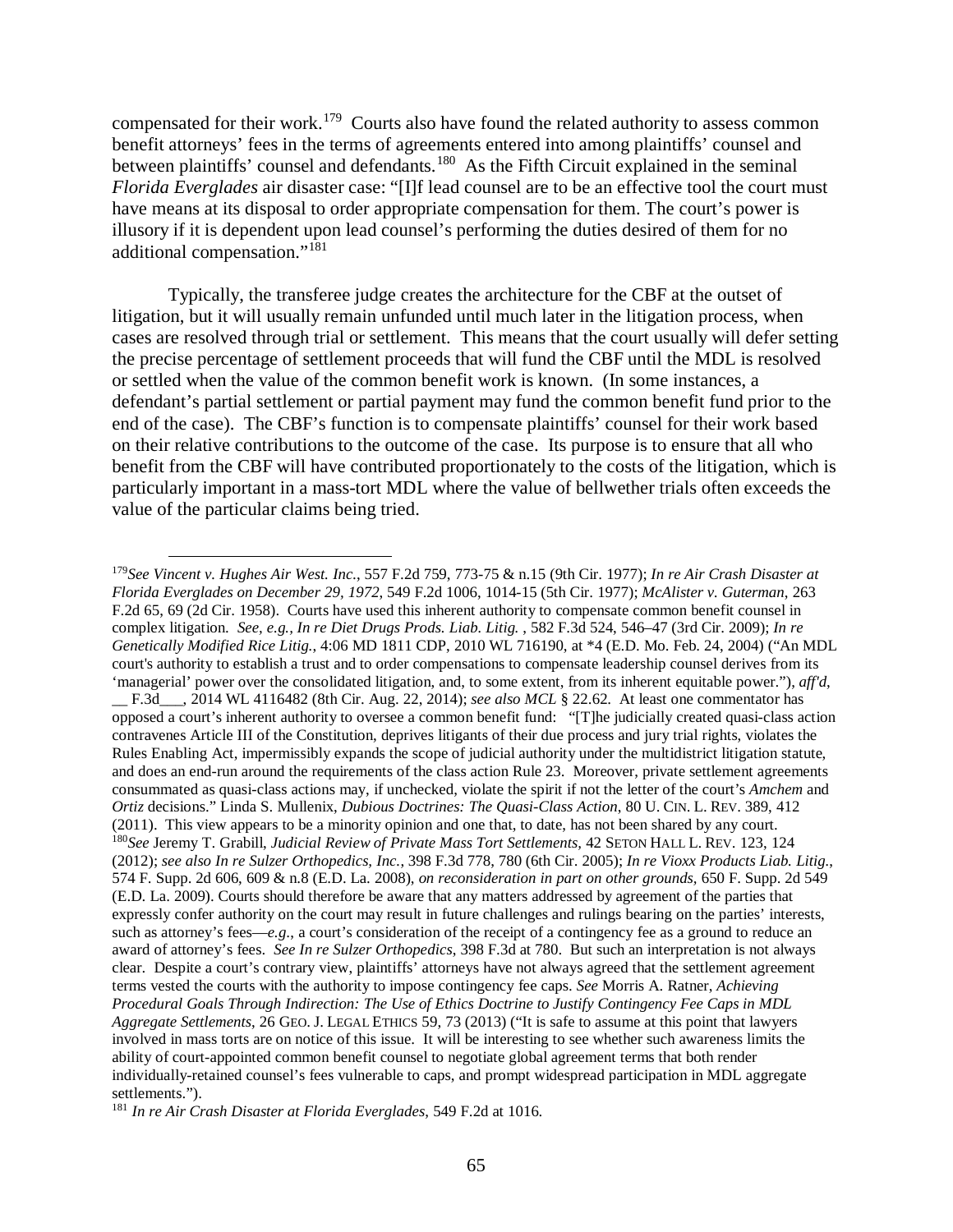Despite the widespread use of CBFs, the implementation of these funds in any particular case is often hotly disputed. If the transferee court does not, at the outset, establish a process to implement a fund or funds (if and when monies become available), disagreements among counsel can arise, both during the MDL and certainly at the resolution or remand of individual cases. If the issue is left unresolved, the transferee judge invites avoidable disharmony at the MDL's conclusion, and may be confronted with a Gordian Knot, which is not easily undone.

Litigation funding is a complex matter and one that varies with the needs of the case. In addition to CBFs, the plaintiffs' leadership team usually establishes a "housekeeping fund," which it uses to pay communal litigation expenses like expert fees, filing charges, document depository costs, and deposition fees. (These expenses are distinct from "held costs," such as travel expenses and copying costs, which are incurred for the common benefit but carried by the attorneys until a settlement is reached.) The housekeeping fund is funded with periodic assessments paid by the leadership team (the Plaintiff Executive Committee (PEC) or Plaintiff Steering Committee (PSC)). The court typically has no involvement in creating or overseeing the housekeeping fund.

In some cases the court may establish a joint housekeeping fund, funded by assessments to both the plaintiffs' leadership team and the defendants, to pay common expenses like special master fees. When the court creates a joint housekeeping fund, the assessments should be sufficient to cover the recurring expenses with a cushion for unexpected expenses. The court will likely want to establish a process for documentation, submission, and judicial or specialmaster review of all claims against the housekeeping fund. The court should, with input from the parties, select a bookkeeper or accountant and a bank to manage the fund. All documentation and yearly audit reports should be maintained throughout the MDL and contained in the final accounting. Before creating and implementing a joint housekeeping fund, the court should consult with the lead plaintiff and defense attorneys. In most cases a joint housekeeping fund is not necessary because common expenses can simply be apportioned and paid directly to the provider by defense counsel and the PSC. A joint housekeeping fund may be useful in some cases, and thus is noted here as one potential feature that a transferee judge may consider in structuring the MDL process.

In lengthy and complex cases, the transferee judge may choose to establish a fund to make interim reimbursement payments to plaintiffs' counsel for costs and expenses incurred during the course of the litigation.<sup>182</sup> This fund is separate from the housekeeping fund and is intended to defray expenditures by lead counsel who "front" the bulk of the costs and expenses of the litigation. The court should assess plaintiffs' counsel ratably and place the proceeds in this fund for periodic distribution. Such reimbursements can greatly ease the financial burden on firms that have invested substantially in the litigation, but who will receive no compensation until settlement, which may be years in the future.

<span id="page-75-0"></span> <sup>182</sup>*See, e.g.*, *Mills*, 396 U.S. at 389 (having proven defendant's liability, "petitioners [sh]ould have been entitled to an interim award of litigation expenses and reasonable attorney's fees"); *see also generally In re: Diet Drugs*, 2002 WL 32154197 (E.D. Pa. Oct. 3, 2002) (noting that a CBF was established to pay, *inter alia*, "the out-of–pocket and presettlement litigation expenses of plaintiffs' counsel approved by the court for reimbursement").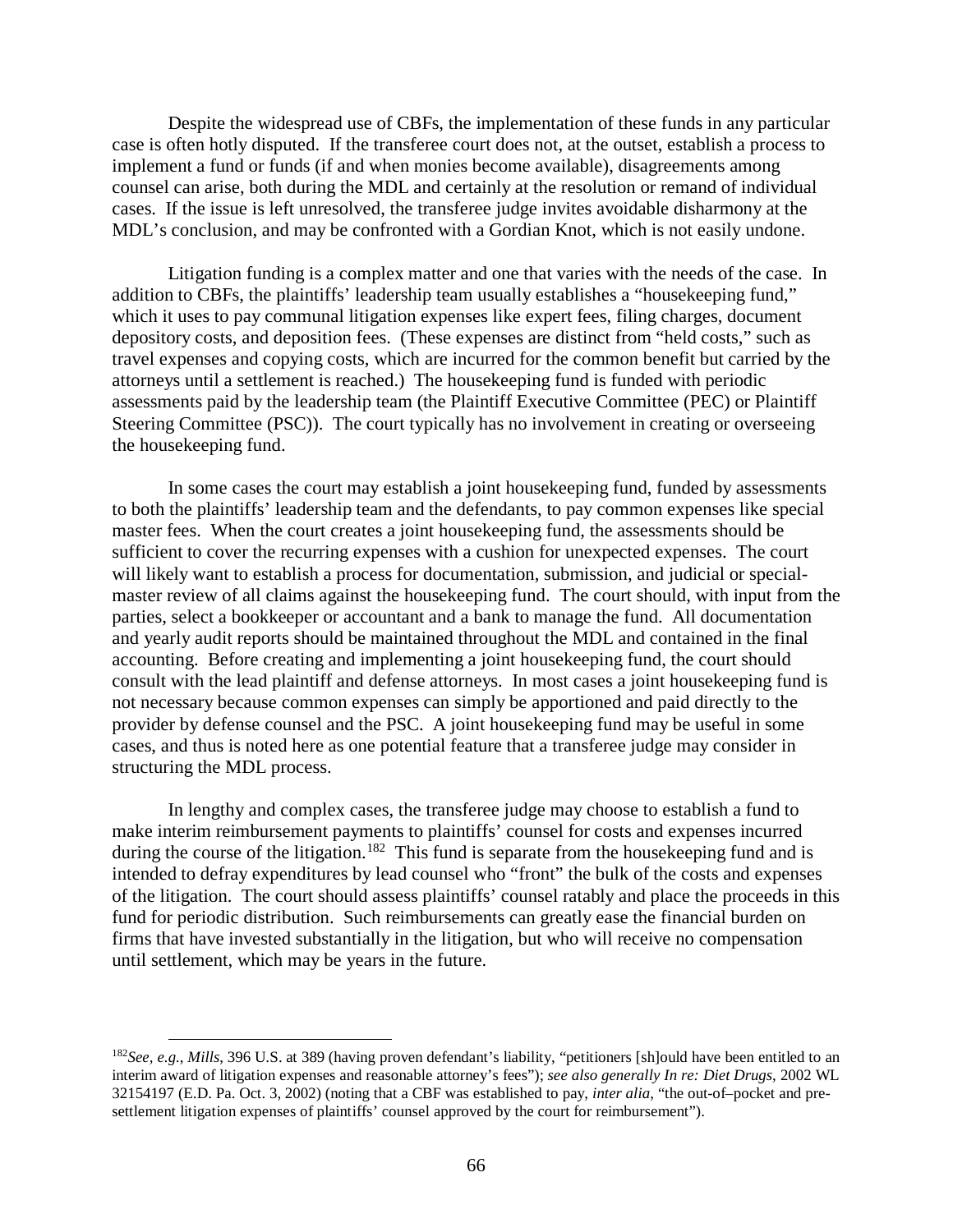**GUIDELINE 12**: The transferee judge should consider setting aside a portion of the anticipated monetary proceeds from a settlement to establish a common benefit fund (CBF) for the purpose of paying reasonable attorneys' fees, costs, and expenses from that fund.

This standard uses the term "anticipated" intentionally. It reflects in part the forwardlooking nature of CBFs – that at the outset of the litigation, the judge needs to set parameters and provide guidance for common benefit work, if it expects to utilize a CBF upon completion of the case. (While CBFs are usually unnecessary in most "small" MDL cases, courts have found them to be beneficial in the large and mass-tort MDLs that are the focus of this report.)

But "anticipated" also refers to the fact that cases may be resolved in favor of the defendant. One aspect of the MDL process is determining whether the allegations are true. The litigation may be resolved through motion practice that results in a dismissal by the court, or rulings that effectively end the litigation. The scope of the MDL may also be narrowed as particular types of claims are determined to be without legal merit. When there is no recovery by the plaintiffs, there will be no common benefit funding. Instead, plaintiffs' counsel will bear the loss of sunk costs and invested time; it is not expected that the judge will order reimbursement from the MDL parties to the leadership team members and other attorneys that bore these costs. (This potential outcome underscores the risk of MDL finance and its consequences for leadership appointments, as discussed in more detail in Chapter 2.)

Even if the claims survive motion practice, the MDL may not result in a settlement. If the cases are instead remanded, this creates yet another dynamic for the MDL judge. Typically, the MDL judge will remand with a directive that a certain percentage of any recovery by the plaintiff be paid to the CBF. But there is a risk of underfunding or overfunding because the transferee judge cannot know what percent of the remanded cases will resolve favorably and thus how large the CBF will become.

Sometimes some of the cases in the MDL are resolved early, whether through individual or small-group settlements, or through trials. Establishing a CBF early in the case will avoid later complications arising from staggered resolutions of the constituent cases. One transferee judge who did not implement a CBF protocol early in the case observed that failing to deduct a common benefit assessment from early-settled cases created a "horrible" situation where the later-settling plaintiffs had to either bear the whole burden or claw back monies from the earlysettling plaintiffs and their counsel. Requiring the defendant to make up the shortfall was not a viable alternative, because the defendant would likely compensate by decreasing the settlement offers made to the later-settling plaintiffs.

These preliminary remarks are simply intended to place into context the discussion of the CBF that follows—and the importance of careful consideration by the transferee judge of whether and how the fund will operate, early in the case.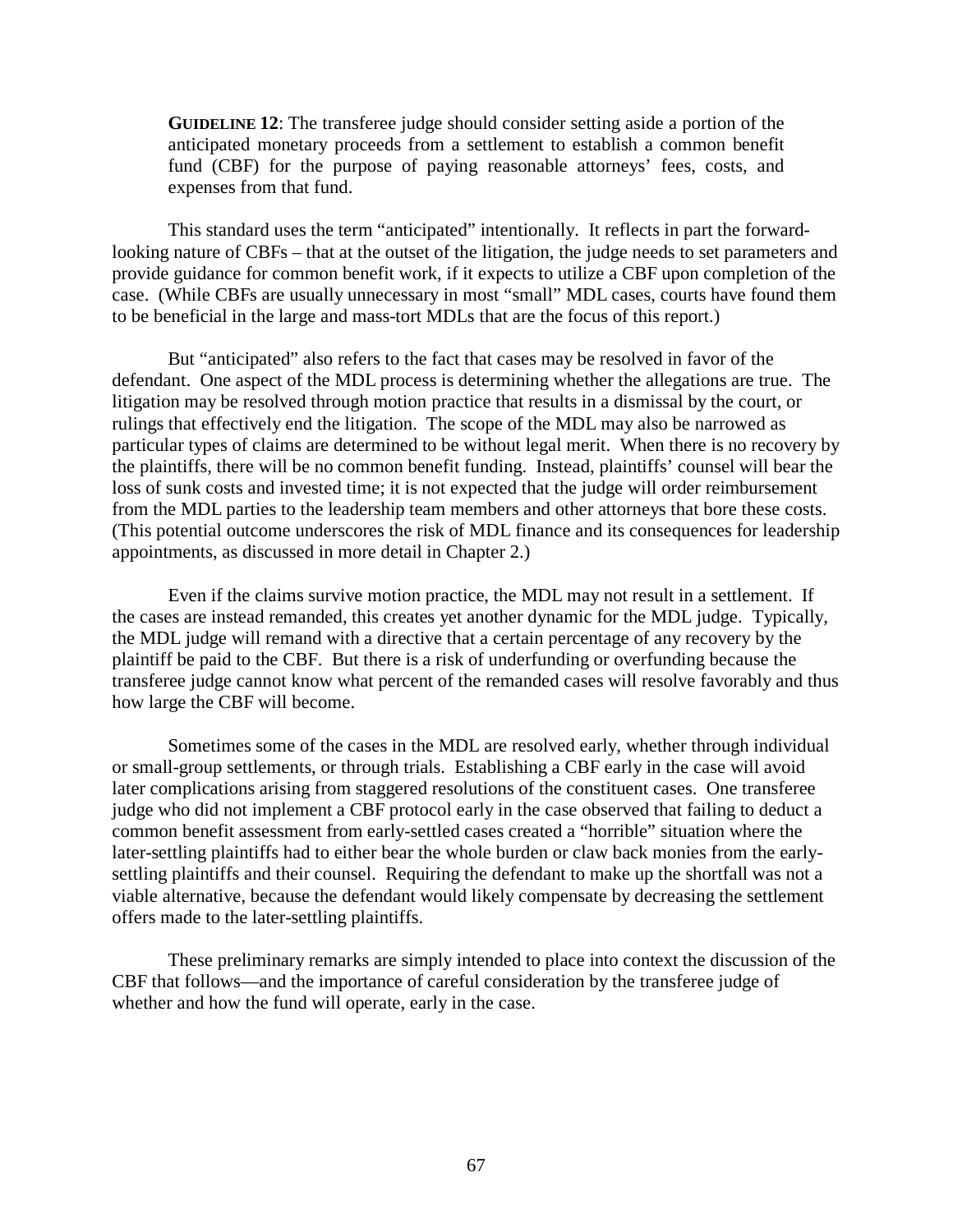BEST PRACTICE 12A: As early as practicable in the litigation, the transferee judge should consider planning and establishing any common benefit funds to be employed in the course of the litigation or in the event of settlement. In doing so, the court should communicate its expectations and provide guidance to the parties with regard to the purpose and operation of these funds and invite the participation of counsel. [183](#page-77-0)

Transferee courts often establish a framework for implementation and operation of a CBF early in the life of the MDL.<sup>184</sup> Providing this guidance early allows counsel to effectively manage the process and minimizes conflict at the end of the litigation. Courts find it useful to obtain the counsels' input, both to ensure that counsel have a sense of ownership over the process and to clarify the court's expectations. Allowing counsel the opportunity to ask questions about the procedures and to suggest modifications should curtail later disputes.

BEST PRACTICE 12B: At the outset of the case, the transferee judge should issue a "common benefit fund order" or "assessment order." The order should establish parameters for how the common benefit fund will be funded, define the compensable functions of counsel, determine the method of compensation, specify what records must be kept, and create guidelines for allowable fees and expenses.<sup>[185](#page-77-2)</sup>

The court's order should establish rules for the documentation of attorney time, costs, expenses, and procedures for counsel to submit claims to the fund and for those claims to be reviewed. The order will typically provide for later payment of common benefit costs and common benefit attorney's fees to court-appointed counsel and to others who advanced costs or performed services for the common benefit.

<span id="page-77-0"></span> <sup>183</sup> *See MCL* § 14.215; *see also In re Zyprexa Products Liab. Litig.*, 467 F. Supp. 2d 256, 267 (E.D.N.Y. 2006) ("[I]t has been a common practice in the federal courts to impose set-asides in the early stages of complex litigation in order to preserve common-benefit funds for later distribution."). While some courts maintain that it would be premature to establish a common benefit fund early in the litigation before an opportunity for discovery and an accounting, the prevailing view of courts and the *Manual of Complex Litigation* is that "[e]ven if no common benefit compensation had yet been earned, there [is] a need to put a holdback method into place promptly." *In re Zyprexa Products Liab. Litig*., 467 F. Supp. 2d 256, 267 (E.D.N.Y. 2006).

<span id="page-77-1"></span><sup>&</sup>lt;sup>184</sup> The Third Circuit Task Force Report recommended "that in the traditional common-fund situation and in those statutory fee cases that are likely to result in a settlement fund from which adequate counsel fees can be paid, the district court, on motion or its own initiative and at the earliest practicable moment, should attempt to establish a percentage fee arrangement agreeable to the Bench and to plaintiff's counsel." THIRD CIRCUIT TASK FORCE REPORT, *COURT AWARDED ATTORNEY FEES*, 108 F.R.D. 237, 255 (1986).

<span id="page-77-2"></span><sup>185</sup>*See generally* Leonard A. Davis & Phillip A. Garrett, *Case Time and Cost Management for Plaintiffs in Multidistrict Litigation,* 74 La. L. Rev. 483, 495-96 (Winter 2014); *see also* Case Management Order Number 16 (Establishing Common Benefit Fee and Expense Fund), *In re Pradaxa (Dabigatran Etexilate) Products Liability Litigation*, MDL 2385, No. 3:12-md-02385-DRH-SCW (S.D. Ill. Nov. 13, 2012) (ECF No. 61).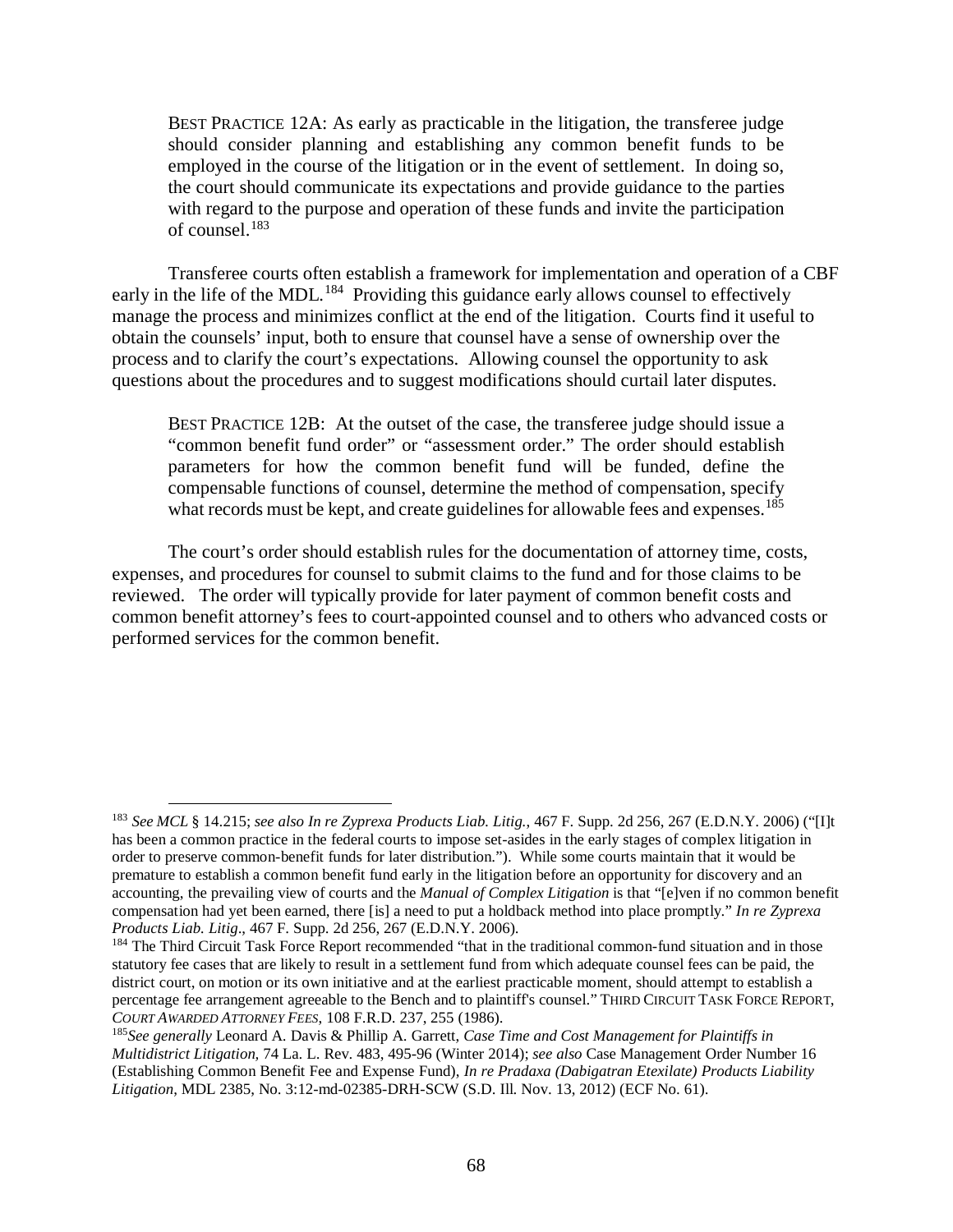BEST PRACTICE 12C: The transferee judge should consider what actions should be taken to address common benefit work that benefits parties in parallel state litigation.

Parallel state litigation presents a significant complication for the CBF. There is a substantial question as to whether the MDL court has jurisdiction over state court parties, with many transferee judges concluding that they lack the authority to order state plaintiffs and their counsel to contribute to the CBF. The court may consider addressing this issue with the state judges early in the litigation, and encourage those judges to enter orders requiring participation in the CBF as a condition for accessing MDL discovery. At a minimum, the court should discuss issues of protocol and fairness with state judges to facilitate resolution of any eventual dispute.<sup>[186](#page-78-0)</sup>

One approach that has been used to side-step this problem is for the federal court to order the defendant to pay into the MDL's CBF for not only the MDL cases it settles but also the state cases; the defendant will effectively reduce its offer to state court plaintiffs to cover this amount. But because this approach takes the common benefit payment off the top, a state court plaintiff may end up bearing a greater share of the assessment relative to his attorney as compared with a similarly situated federal court plaintiff.

When defendants agree to a global settlement of both federal and state litigation, the parties may include a provision in the settlement agreement that establishes a common benefit award. Making the assessment a matter of contract avoids the jurisdictional issue. Of course, this option is only available when the defendant is willing to enter into this type of global settlement, rather than offering a federal settlement and a separate state court settlement.<sup>[187](#page-78-1)</sup>

When federal and state cases settle separately, state court parties and counsel may object to paying for common benefit assessments. As one attorney explained, "We don't want your discovery, your rulings, or anything else − and don't charge us for it − I am litigating this case on my own." For this reason, some common benefit orders presume that state court parties have benefited from the work of plaintiffs' counsel in the federal litigation, but allow the counsel objecting to the assessment to show that he or she really did litigate the case without utilizing the common benefit work.

The opposite problem can also arise. In some MDLs, state court lawyers may have done substantial work. State court plaintiffs' counsel often have a substantial head start on discovery

<span id="page-78-1"></span><span id="page-78-0"></span><sup>&</sup>lt;sup>186</sup> State courts have generally followed the federal courts' lead in the establishment of common benefit funds. For example, a Rhode Island court overseeing state Kugel Mesh product liability litigation established a plaintiffs' steering committee, designated liaison counsel, and ordered that 12% of the anticipated recovery be set aside for the common benefit fund (8% for attorney's fees and 4% for costs and expenses). Decision, *In re: All Individual Kugel Mesh Cases*, No. PC-2008-9999, 2009 WL 3328368 (R.I. Super., Aug. 11, 2009). Attorneys who filed dozens of cases after the court appointed the PSC and liaison counsel challenged the procedures on constitutional grounds, but the court rejected their challenges while affording them the opportunity to be heard at the appropriate time. *Id.*  <sup>187</sup> In the *Vioxx* litigation, for example, a significant number of cases was filed and consolidated in both federal and state courts. When the federal and state cases settled for an aggregate amount of \$4.85 billion, the federal court ordered that \$315,250,000 (or 6.5%) be set aside as a common benefit fund for attorneys' fees and expenses, to be distributed by order of the federal court. *See In re: Vioxx Products Liability Litig.*, 760 F. Supp. 2d 640, 662 (E.D. La. 2010).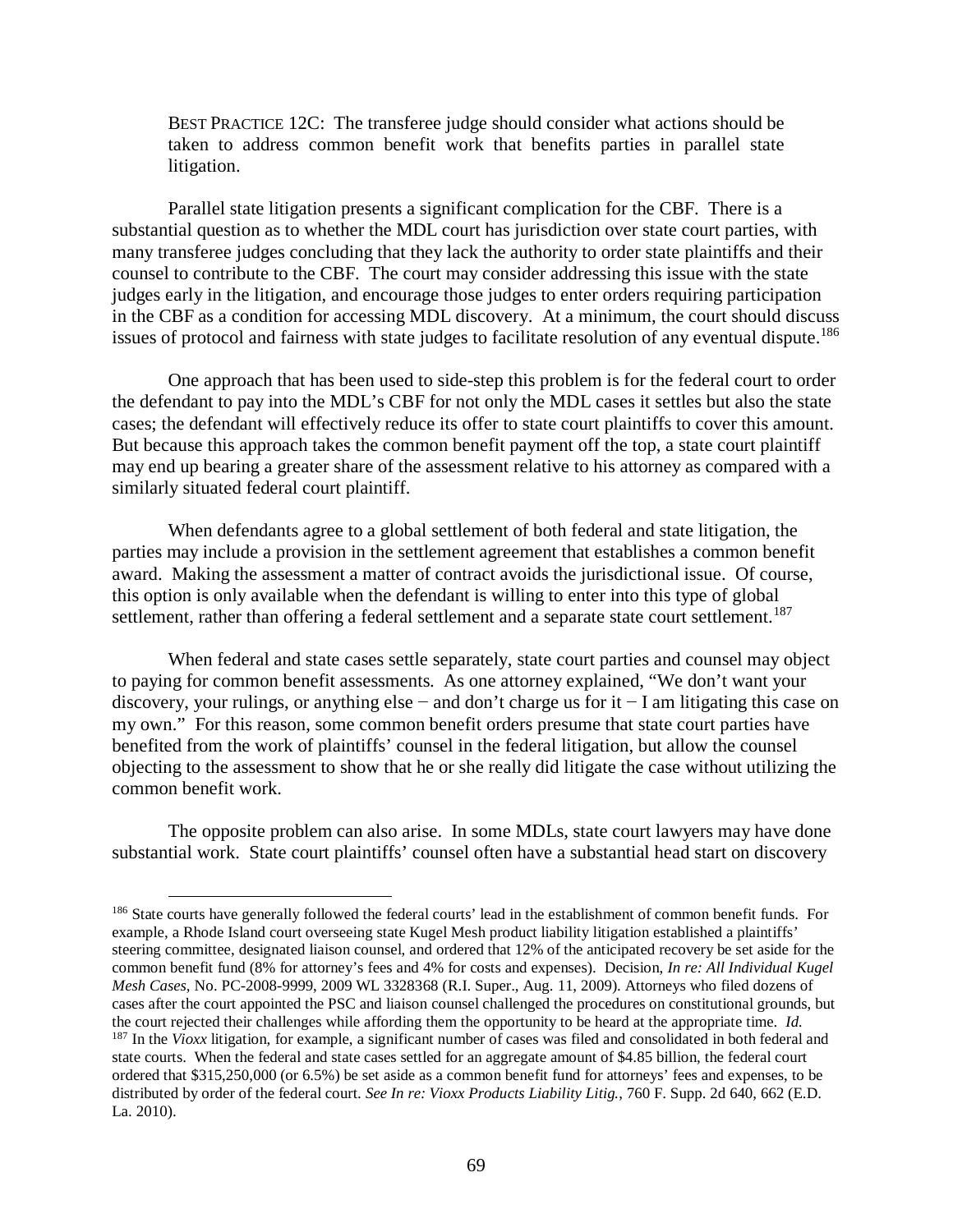and because they often reach trial first, their results may be informing the MDL settlement talks. Because they are working on contingency, these attorneys may not have kept detailed time records. If their cases had no link to the MDL, they were under no obligation to review the transferee judge's orders on recording time and expenses, and they may have even done the work before any orders were entered. This can create a substantial problem for the federal transferee judge, as these attorneys have clearly contributed common benefit work but do not have records that satisfy the requirements for receiving awards from the CBF.

One emerging approach involves sending regular notices out to the state court attorneys, acknowledging that they may be doing important work that will benefit the MDL and that they should submit their hours to the MDL. The notice explains that a presumption will operate against hours that are not submitted contemporaneously, such that attorneys who may want to seek common benefit funds should err toward submitting now. Judges who have used this approach say that the notices have agitated state counsel, but they keep sending out the notices and the attorneys "think we don't mean it − but at the end of the day, I'll review the hours, and then require them to tell me why they didn't read our orders or pay attention." While the judges are optimistic that this approach helps legitimize the process, they note that the approach is too new for any firm conclusion.

The same judges also report that they have found it difficult to coordinate with state court judges on these issues, because the judges generally take the view that "my people don't want to do that, I'm not going to force them to do it − we can wait until we are closer to settlement to deal with that," and do not understand why contemporaneous time records are essential to an MDL common benefit assessment. The *Toyota* MDL provides some corroboration of the difficulties in coordination. There, the Texas state court judge ordered a common benefit assessment percentage that was lower than the MDL percentage; as a result, Texas attorneys wanted to pay the lower percentage and opposed any effort to assess them the higher percentage.

Still other state court judges noted that they do not believe under their state law they even have the authority to order parties to pay into a CBF. One judge noted that under his state's law, he cannot order the party to pay, and he cannot order the party's attorney to pay a portion of his contingency fee. This state of law may again suggest the need for an agreed-upon contractual provision rather than a court-imposed order.

The hip implant cases provide an exemplar of the range of approaches possible in dealing with state court parties. In the *DePuy* MDL, a plaintiff who wanted to participate in the global settlement had to agree to pay 1%, and his counsel had to agree to pay  $5\%$  to the CBF.<sup>[188](#page-79-0)</sup> In contrast, in another hip implant case, the New Jersey state case had moved forward before the MDL began, and plaintiffs' counsel in the MDL therefore benefitted from the work product of

<span id="page-79-0"></span> <sup>188</sup> *See* Order Regarding Registration of ASR Related Cases and Claims 9-10, *In re: DePuy Orthopaedics, Inc. ASR Hip Implant Products Liability Litigation*, MDL 2197, No. 1:10-md-02197-DAK (N.D.Ohio Nov. 22, 2013) (ECF No. 637).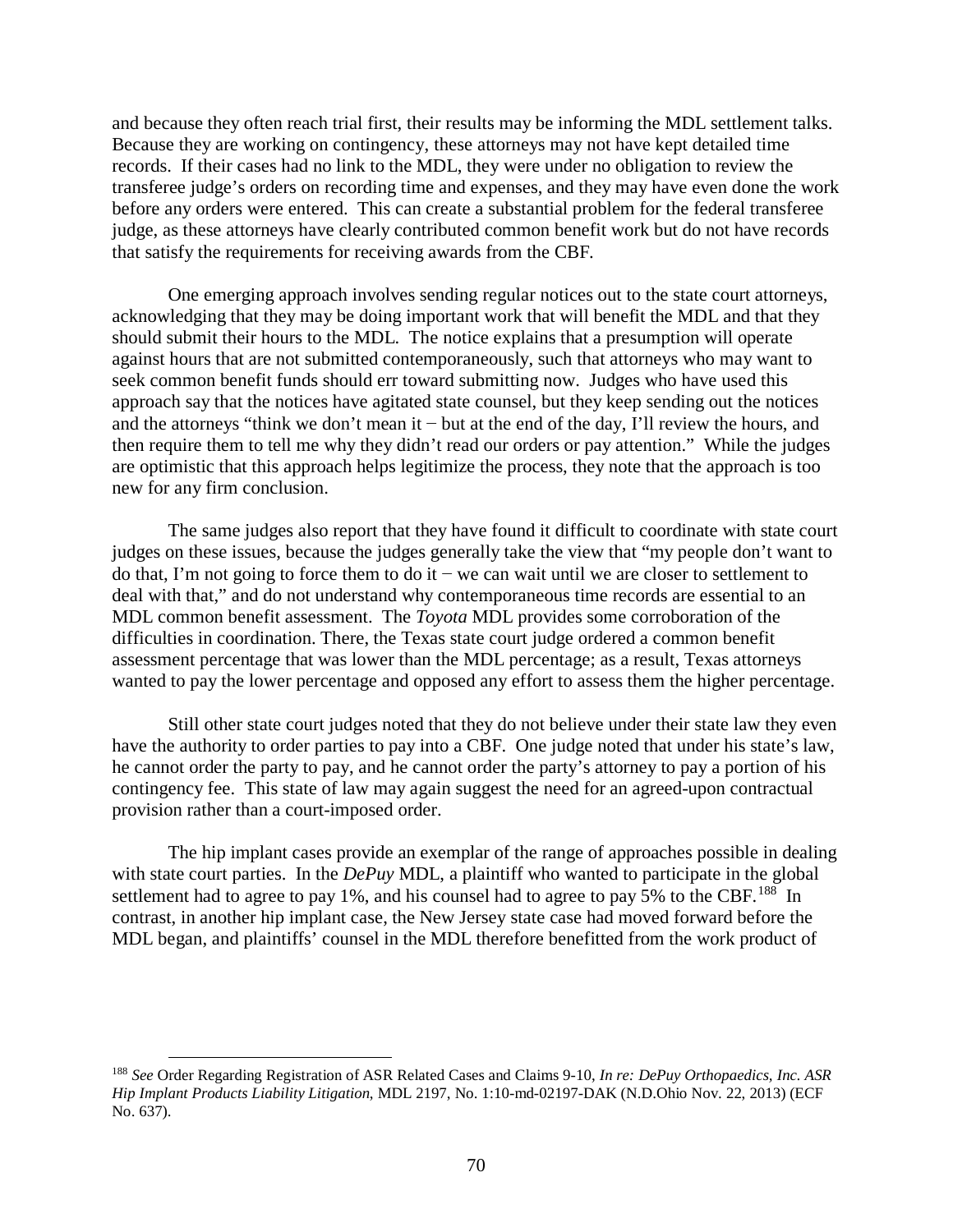the state counsel. There, the MDL common benefit assessment expressly excluded the New Jersey cases.

Many judges have lauded efforts to contractualize common benefit assessments as avoiding jurisdictional issues, while still allowing the judge to determine the common benefit amount in order to preserve the legitimacy of the assessment. More broadly, the judges noted that caution should be used if the transferee judge is going to offer any percentage range guidance early in the litigation. An order suggesting too high of a common benefit assessment may increase the tension between state and federal counsel, decreasing the potential for cooperation and increasing the likelihood of inefficient duplication as the state counsel seek to avoid paying a high assessment. Ordering too low of an assessment may hurt the MDL by disincentivizing counsel from performing common benefit work, in turn delaying litigation. Thus, the transferee judge must find the "magic figure" that motivates counsel to work collaboratively to resolve the case. Some suggest that this is easier once the litigation has progressed enough that the transferee judge can make an informed determination about the extent of work that will likely be necessary to resolve the case.

Because discovery and other work product may be shared among plaintiffs' counsel in the federal and state court litigation, the judge may consider including provisions to reimburse costs and award fees to counsel who have performed common benefit work in state court proceedings, and to collect a percentage of settlements and judgments from state court cases. The order should also address issues such as settlement confidentiality, if necessary.<sup>189</sup>

BEST PRACTICE  $12C(i)$ : Early in the case and to the extent practicable, the transferee judge should establish a transparent procedure for the later allocation of common benefit funds to reduce the potential for disputes among counsel and to encourage counsel to cooperate and avoid duplication of effort.

Early in the litigation, if not in the initial case management orders, the transferee judge should issue clear guidelines regarding the types of expenses that will (and will not) be reimbursed by the CBF and the contemporaneous record-keeping requirements for common benefit hours. The transferee judge may solicit proposed orders regarding the CBF. Because the dynamics of litigation funding incentivize self–policing by counsel, judges can often accept proposals with little modification.

Establishing an allocation process that is transparent will help create a fair and open environment for all interested attorneys to perform work for the common benefit of all claimants and create a factual record for the eventual applications for common benefit fees.<sup>[190](#page-80-1)</sup> As a general

<span id="page-80-0"></span> <sup>189</sup> For an example, see the *Mirena* litigation orders.

<span id="page-80-1"></span><sup>190</sup>*See In re Vioxx Products Liab. Litig*., MDL 1657, 2014 WL 31645, at\*5 (E.D. La. Jan. 3, 2014); *see also* Fallon, 74 LA. L. REV. at 381 ("The total amount of the common benefit fund should be reasonable under the circumstances, and the method for distributing it should be fair, transparent, and based on accurately recorded data."). Two decisions provide good examples of a transparent and non-transparent process. In *In re High Sulfur Content Gasoline Products Liability Litigation,* the lead plaintiffs' counsel in a class action persuaded the district court, during an *ex parte* hearing and without the benefit of supporting data, to divide a lump-sum attorney's fee award among more than six dozen plaintiffs' lawyers. 517 F.3d 220, 223 (5th Cir. 2008). At that same hearing, the court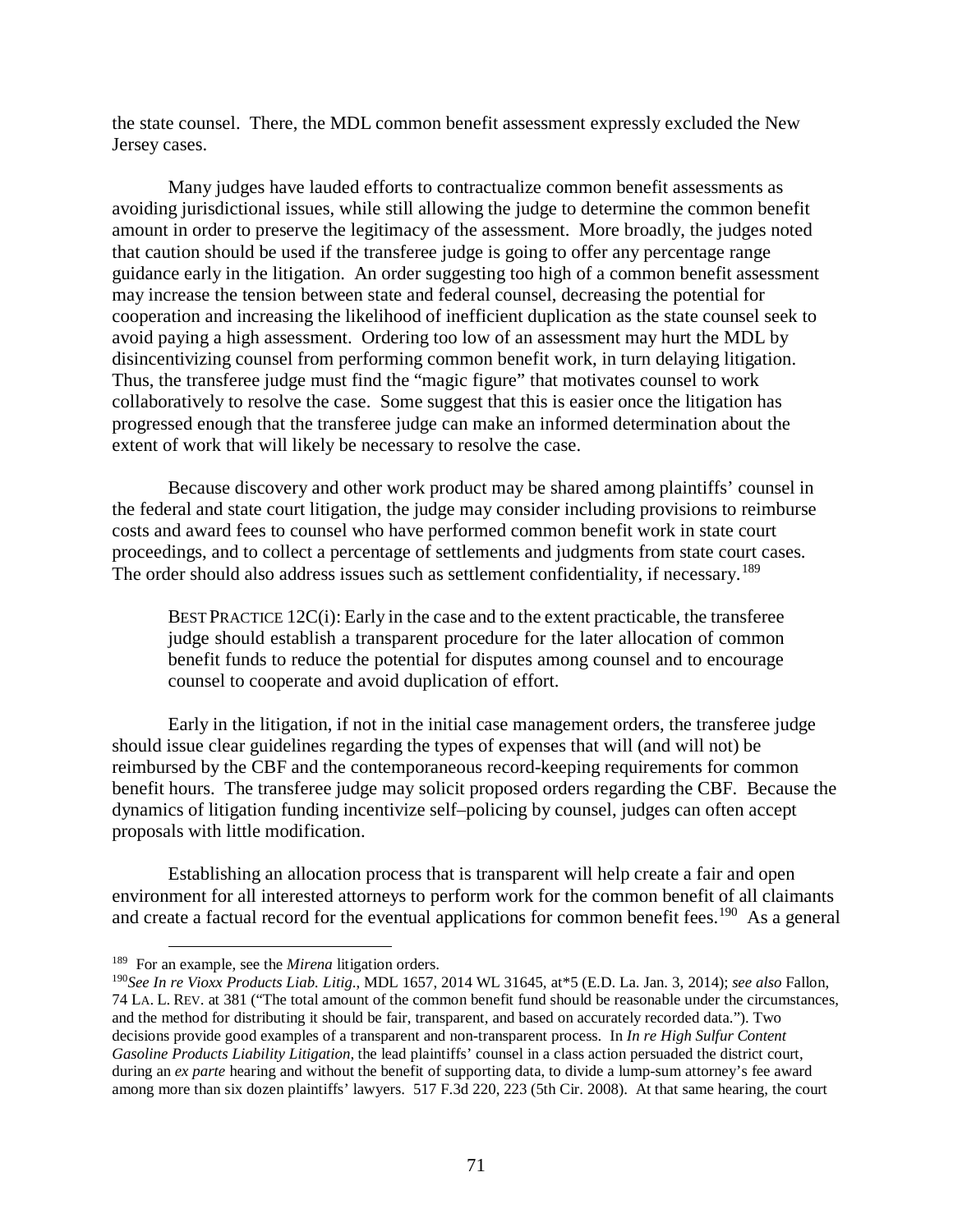matter, clear guidelines and housekeeping directives at the outset of the litigation about how time will be reported, what will be compensable, and the like are almost always helpful in providing clear expectations and in turn reducing conflict. However, the extent to which an allocation methodology, percentage caps, or other case-specific guidance can or should be provided early in the case is more variable. In some cases, there may be sufficient prior case developments, such that the transferee judge can comfortably set these expectations. But, in many cases, it will take time for the case to progress to the point that the transferee judge and even the parties know what work will be important, how much will be required to settle the case, and other key input variables. In those cases, some caution may be warranted as premature rulings followed by revisions can undermine the very normative goals the judge is seeking to further − to say nothing of potentially limiting the extent to which counsel will trust that this is the final set of guidelines and be able to conform their practices accordingly.

BEST PRACTICE 12C(ii): The transferee judge should inform counsel early in the litigation that if they wish to be paid attorney's fees from the common benefit fund they must keep detailed and contemporaneous records of their work and periodically submit reports to the court or a designee, such as a special master or accountant.[191](#page-81-0)

The transferee judge should establish procedures to ensure the fairness of the allocation process. The court should require counsel to keep contemporaneous billing records/timesheets and periodically submit time and expense reports; the court should also provide a process to review the reasonableness of the submitted time and expenses, and create a process by which an impartial arbiter can review the initial findings. The court should consider entering an order that any MDL attorney who wishes to make a claim against the anticipated CBF must first obtain PSC approval before performing the work absent exigent circumstances or court approval.<sup>[192](#page-81-1)</sup>

Because the time records can be voluminous, some courts appoint a bookkeeper, accountant, or similar professional to review the records and provide periodic reports to the court; costs are borne by plaintiffs' counsel's housekeeping fund.<sup>[193](#page-81-2)</sup> Appointed bookkeepers, accounting firms, and special masters can play valuable roles in ensuring accurate review and resolution of any objections or disputes, as well as identifying any matters that must be resolved

 <sup>&</sup>quot;accepted [l]ead [c]ounsel's proposed order sealing the individual awards; preventing all counsel from communicating with anyone about the awards; requiring releases from counsel who accepted payment; and limiting its own scope of review of objections to the allocation." *Id.* at 223-24. Because "the record [was] bereft of factual information essential to ... appellate review," and because the sealing of the record "protect[ed] no legitimate privacy interest that would overcome the public's right to be informed," the Fifth Circuit vacated the award. *Id.* at 229-30. In contrast, in *In re Diet Drugs*, the court held that the fee allocation process was sufficiently transparent. 582 F.3d 524, 538-39 (3d Cir. 2009).

<span id="page-81-0"></span><sup>191</sup>*See* Christopher A. Seeger, James A. O'Brien III, *Administrative Housekeeping and Ethical Matters in Mass Tort MDLs and Class Actions*, 13 SEDONA CONF. J. 171, 173-74 (2012).

<span id="page-81-1"></span><sup>192</sup> *See, e.g.,* Order No. 5 (Organization of Plaintiffs' Counsel, Protocols for Common Benefit Work and Expenses) 6, MDL 2434, No. 7:13-md-02434-CS-LMS (N.D. Ohio July 10, 2013) (ECF No. 207) ("Counsel are forewarned that no application for approval to incur common benefit fees, costs, or expenses will be considered by this Court unless counsel have first obtained approval from Lead Counsel.").

<span id="page-81-2"></span><sup>193</sup>*See Evans v. TIN, Inc.*, No. 11-2067, 2013 WL 4501061, at \*5 (E.D. La. Aug. 21, 2013); *In re Vioxx Prods. Liab. Litig*., 760 F. Supp. 2d 640, 643 (E.D. La. 2010); *see also* Pretrial Order #6 at 4, *In re Vioxx Prods. Liab. Litig*., MDL 1657, 2:05-md-01657-EEF-DEK (E.D. La. Apr. 8, 2005) (ECF No. 245).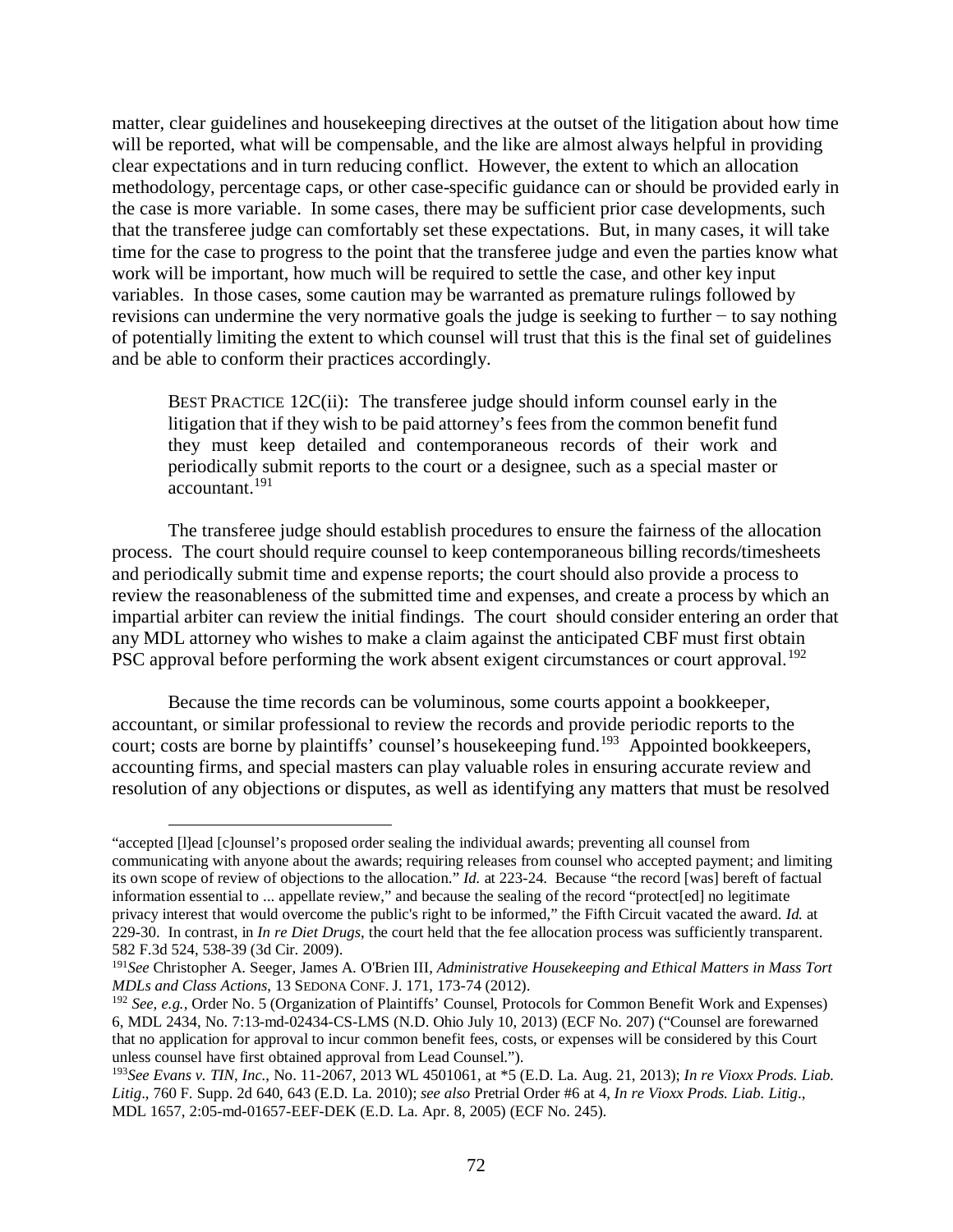by the court. For example, the judge may appoint a CPA early in the litigation with whom the judge meets every month to review the hours billed for incongruities. Alternatively, the judge may appoint a special master, whose decisions the judge reviews if an attorney requests, which serves a similar function in making contemporaneous determinations about the hours reported − catching problems while they are easier to spot, but also allowing for corrective prospective action rather than allowing the amount in dispute to continue to accrue and escalate the monetary stakes.

Generally, parties and judges prefer contemporaneous reporting requirements, even though valuation is often best reserved until the case is resolved. But the form that this takes can vary. The key normative principle is that the individual selected to monitor the lawyers' work should be someone familiar enough with the case to spot not simply egregious errors (billing 30 hours in a day), but work that does not align with the needs of the case. At the same time, the selected individual should ideally be close enough to the legal profession to spot those more subtle reporting "errors" but not in a position that requires them to maintain the parties' favor. Although this makes a judge's immediate supervision laudable, judges looking for a similar but less personally labor-intensive system might create a similar system in which a magistrate judge does a first-round review, paring down what the judge must review directly. Again, there is no single formula; rather the right approach is one that addresses these concerns within the unique resource constraints, needs, and competing demands of each MDL.

These practices encourage attorneys to maintain adequate and contemporaneous records and allow the court an opportunity to timely detect any problems or issues.<sup>[194](#page-82-0)</sup> The contemporaneous records are the evidence the court will use to determine how to allocate fees. Counsel who fail to maintain contemporaneous and accurate time records throughout the course of a MDL do so at their own peril as the absence of such records could result in forfeiture of the attorney's fee claim.

BEST PRACTICE 12D: When individual cases in the MDL begin to settle, or when a global settlement or other final resolution is reached, the transferee judge should determine an appropriate assessment to be made from the gross recovery in each case. The transferee judge should order the defendant to withhold the specified percentage of the recovery from settlement proceeds and deposit that amount into the CBF under the court's direction.

Courts typically establish a percentage that ranges from 3% to 6% of the gross amount of the settlement. (In some cases, usually involving smaller settlements, the percentage may be as high as 12%.) The appropriate percentage depends upon the circumstances of the case, so this range should not be considered exclusive. Of course, the court should invite counsel's input as to the appropriate percentage and should also examine precedent from other MDL courts as applied to the facts and circumstances of the particular MDL. In soliciting counsel input, the judge should be aware that the CBF is drawn from the contingency fees of the individual, originating attorneys. Because these monies are not added to the defendant's payout, and

<span id="page-82-0"></span> <sup>194</sup>*Id*.; *see also MCL* § 14.214.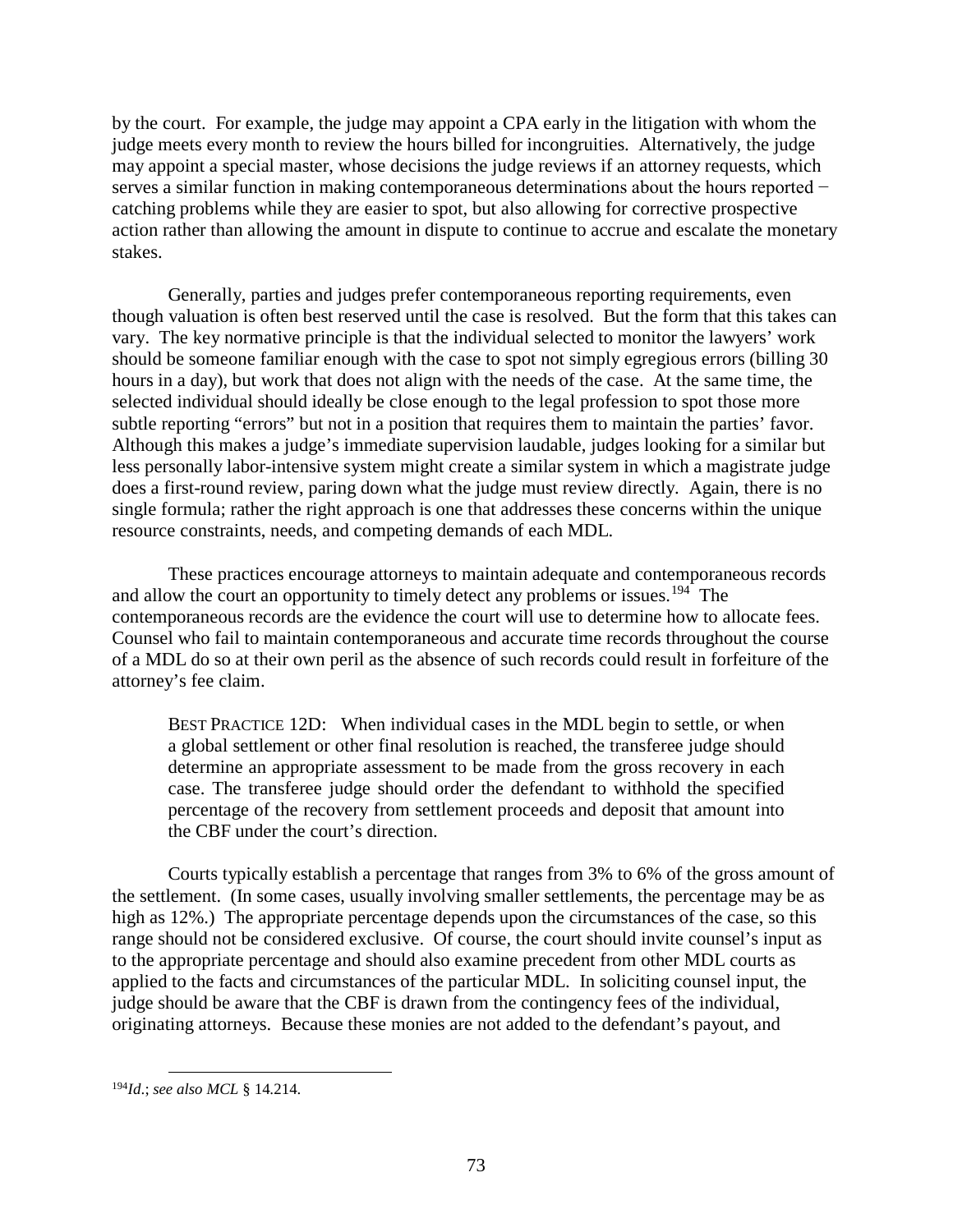because they are disproportionately going to the plaintiffs' leadership, the judge should carefully consider proposals made by plaintiffs' counsel.<sup>[195](#page-83-0)</sup>

The determination of the assessment percentage often is made after there is a global settlement or judgment, when the transferee judge has a firm grasp of the value of the PSC work and the level of expenses. The court may want to make this determination earlier, however, if individual cases begin to settle or are resolved through trial.

BEST PRACTICE 12D(i): If a settlement is subject to a common benefit assessment, the assessment should parallel the regular fees and costs allocation.

Specifically, to the extent possible, the plaintiff should bear a share of the costs, but typically the attorney's fee portion should come from the plaintiff's individual attorney's share of the award rather than the plaintiff's. This allocation is intended to preserve the original allocation of fees and costs between the attorney and client, reducing the extent to which the plaintiff must bear extra fees for additional attorneys while the individual attorney is able to reduce the time spent on the matter without a concurrent decrease in compensation.

In the large and mass-tort MDL context, settlements typically involve a complicated optin resolution of individual personal injury claims. Most claimants have retained their own attorneys and entered into contingent-fee agreements with their attorneys.[196](#page-83-1) Courts at times cap the amount of those contingent-fee contracts to prevent overcompensation and eliminate the inconsistency of fees for attorneys doing roughly the same work.<sup>197</sup> The capping of contingent fees in large and mass-tort MDLs, however, has not been without criticism. [198](#page-83-3)

The CBF assessments are calculated by multiplying the gross settlement proceeds by the common benefit percentage, e.g., 4% of total gross settlement proceeds. The assessment is typically deducted from the portion of the settlement allocated to the claimant's primary attorney.<sup>199</sup> As a result, individual claimants' attorneys who rely on the efforts of common

<span id="page-83-0"></span><sup>&</sup>lt;sup>195</sup> Some judges noted that they were surprised to learn that not all plaintiffs' attorneys, even those in leadership, will necessarily push for higher assessments. While many do support a high percentage for obvious reasons, some counsel worry that high assessments have created a cottage industry of "making work" that does not directly inure to the benefit of the group. These attorneys argue that the primary compensation for leadership should come from the resolution of their own cases, with the common benefit merely serving to offset free-riding but not becoming the primary focus of an attorney's efforts. These attorneys typically favor an assessment closer to the 3% end of the spectrum. This report does not make a judgment about the right number, which is of course, case-specific, but instead merely flags a point for transferee judges that their colleagues found surprising.  $^{196}$ See In re Vioxx, 760 F. Supp. 2d at 653.

<span id="page-83-2"></span><span id="page-83-1"></span><sup>&</sup>lt;sup>197</sup>See, e.g., *In re Vioxx Prods Liab. Litig.*, 574 F. Supp. 2d 606 (E.D. La. 2008) (capping plaintiffs' counsels' contingent fees at 32%); *In re Zyprexa Prods. Liab. Litig*., 424 F. Supp. 2d 488, 496 (E.D.N.Y. 2006) (capping plaintiffs' counsels' contingent fees at 35%).

<span id="page-83-3"></span><sup>198</sup>*See* Aimee Lewis, Note, *Limiting Justice: The Problem of Judicially Imposed Caps on Contingent Fees in Mass Actions*, 31 Rev. Litig. 209 (2012).

<span id="page-83-4"></span><sup>199</sup>*In re Diet Drugs Prods. Liab. Litig.*, 553 F. Supp. 2d 442, 457 (E.D. Pa. Apr. 8, 2008) *aff'd*, 582 F.3d 524 (3d Cir. 2009); *see also In re Zyprexa Prods Liab. Litig.*, 467 F. Supp. 2d 256, 266 (E.D.N.Y. 2006) ("The Court of Appeals for the Second Circuit has sanctioned a common benefit fund derived from a fixed percentage of fees earned by individual *attorneys*.").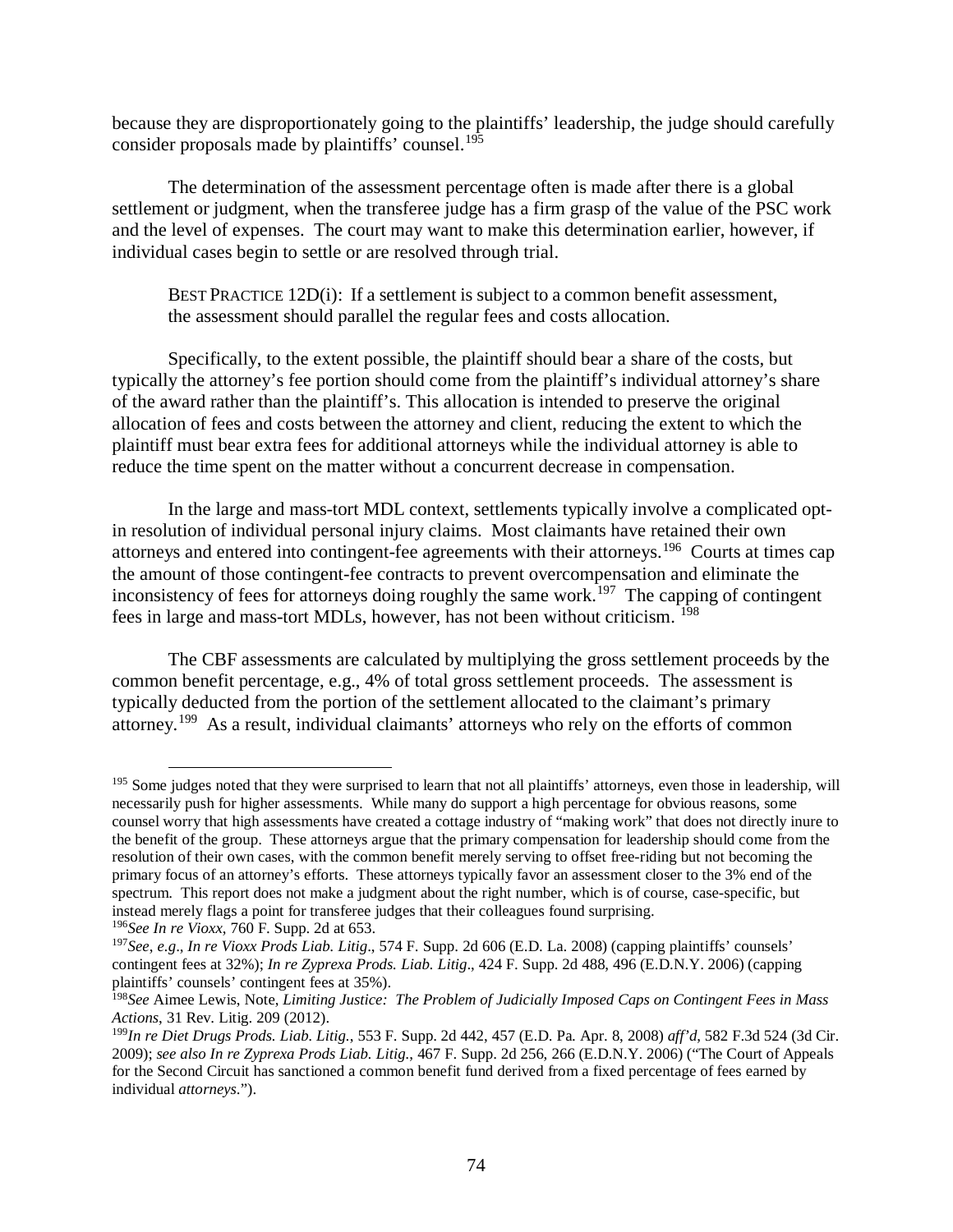benefit counsel to litigate the case and create a recovery will not receive a windfall, and claimants will not be effectively charged twice.

The CBF assessment also covers the MDL costs. Where possible, the CBF order should specify the percentage of the assessment that is allocated to fees and the percentage that is allocated to costs, so that the costs may be apportioned by the claimant and the individual attorney as specified in their retention agreement.

BEST PRACTICE 12E: The transferee judge should request all interested parties to make submissions concerning the procedures the judge should use to award interim or final attorney's fees.<sup>[200](#page-84-0)</sup>

Before any CBF distributions are made, the transferee judge should give all parties the opportunity to be heard and to seek appropriate information on the CBF distributions.[201](#page-84-1) The transferee judge should also permit objections and, in appropriate circumstances, allow objectors to take limited discovery.[202](#page-84-2)

BEST PRACTICE 12F: When determining the CBF amount, the court should decide what method for calculating the amount is most appropriate for the particular settlement.

Courts generally use one of three methods for determining the amount of fees to award to counsel who performed common benefit work: the *percentage method* (designating a percentage of the settlement fund as the common benefit fee); the *lodestar method* (multiplying the reasonable hours expended on the case by the reasonable hourly rate); or the *blended method* (designating a percentage and then comparing that amount to the amount derived using the lodestar method, as adjusted by a multiplier analysis).

<span id="page-84-0"></span> <sup>200582</sup> F.3d at 538-39.

<span id="page-84-2"></span><span id="page-84-1"></span><sup>201</sup>*In re Genetically Modified Rice Litig.*, 4:06 MD 1811 CDP, 2010 WL 716190, at \*7 (E.D. Mo. Feb. 24, 2010). <sup>202</sup> Finally, the court required the auditor and plaintiffs' liaison counsel to submit volumes of data reflecting the time and money that class counsel spent on the diet drugs litigation—data that the court put on the public record and used to support the fee award that it ultimately granted.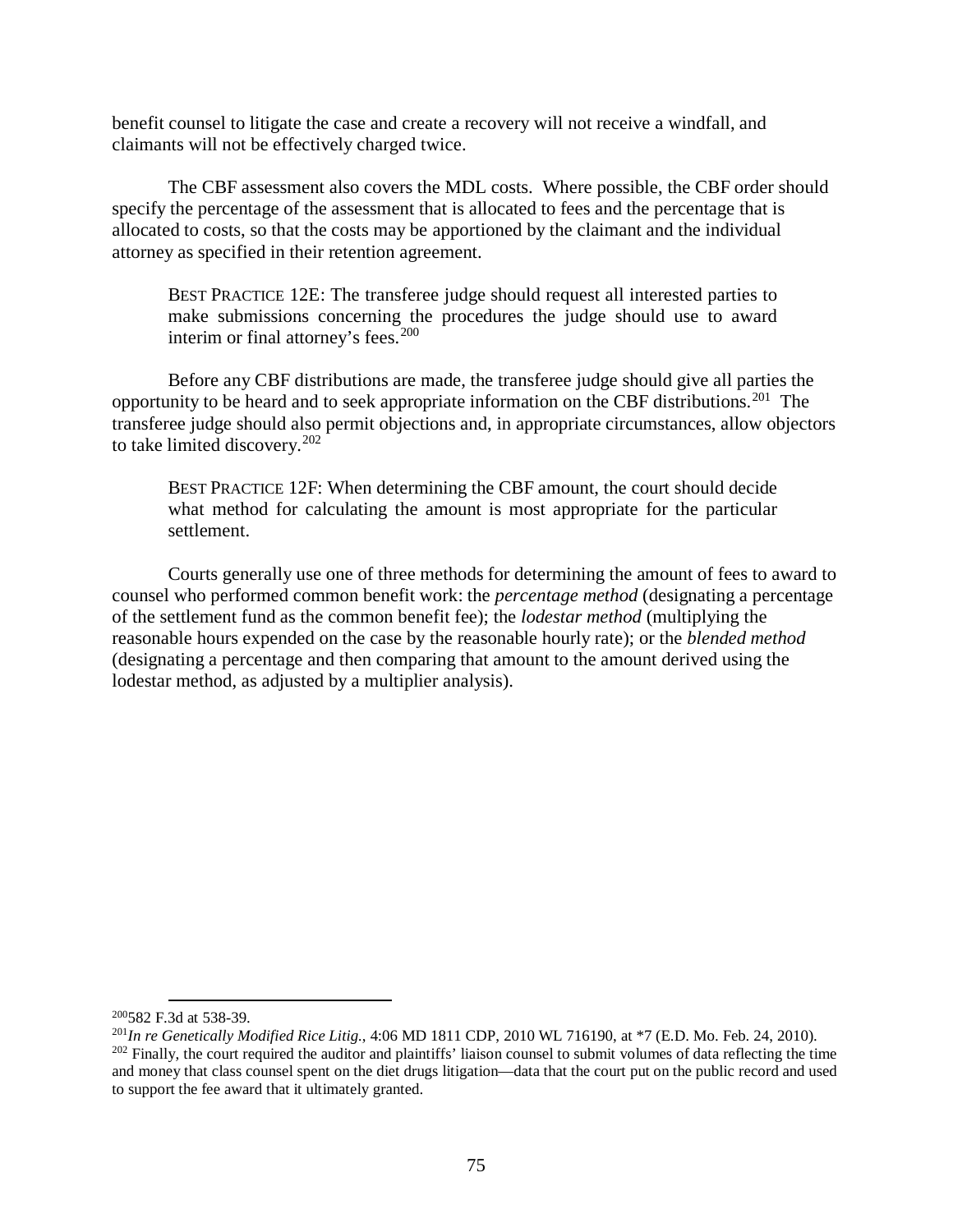BEST PRACTICE 12F(i): Although the percentage method is appropriate in many cases, the transferee judge should consider using a blended method to ensure that the fee award is reasonable. $203$ 

The majority of courts use the percentage method in common fund cases, with many using a lodestar multiplier as a cross-check for reasonableness (i.e., a blended approach).<sup>[204](#page-85-1)</sup> In most cases, the percentage method aligns the interests of common benefit lawyers with that of their clients; the greater the recovery, the greater the fee award. This method can be efficiently administered by the courts and eliminates knotty issues of lodestar inequities.<sup>[205](#page-85-2)</sup> On the other hand, the percentage method might result in a windfall to common benefit lawyers who achieve a substantial recovery with little effort. The percentage method may also undercompensate counsel in cases where a small recovery is achieved due to circumstances beyond the control of the lawyers, such as a limited-fund situation or the absence of a critical mass of injured claimants sufficient to support the litigation effort. By contrast, using the lodestar method may penalize counsel who negotiate an early settlement even though they were able to achieve substantial savings on litigation expenses. To avoid the potential shortcomings of the percentage and lodestar methods, many courts use the blended method to determine a reasonable fee.<sup>[206](#page-85-3)</sup>

<span id="page-85-0"></span> $^{203}$  As the Third Circuit Task Force observed, "[g]iven the substantial problems with the lodestar approach generally, the Task Force is highly skeptical about the use of the lodestar even as a cross-check when awarding a percentage of the common fund." TASK FORCE REPORT, at 422. Accordingly, the Third Circuit Task Force concluded that the percentage fee, "tailored to the realities of the particular case, remains superior to any other means of determining a reasonable fee for class counsel." *Id*. at 355; *see also In re Diet Drugs*, 582 F.3d 524, 540 (3d Cir. 2009) ("In common fund cases such as this one, the percentage-of-recovery method is generally favored.") (citation omitted); 6 BROMBERG & LOWENFELS ON SECURITIES FRAUD § 8:18 (2d ed.) (noting that after Task Force Report, "most courts returned to a percentage of recovery or settlement formula with some latitude in the percentage"). For the same reasons, the percentage fee method has been approved by the Supreme Court as well as several courts of appeals. *See, e.g., Brown v. Phillips Petroleum Co., 838 F.2d 451, 454 (10<sup>th</sup> Cir. 1988) ("[T]he [Supreme] Court . . .* explicitly described a percentage calculation as a 'reasonable fee' in [common fund] cases.") (citing *Blum v. Stenson*, 465 U.S. 886, 900 n.16 (1984)); *accord Camden Condominium Ass'n, Inc. v. Dunkle*, 946 F.2d 768, 774  $(11<sup>th</sup> Cir. 1991)$  ("After reviewing *Blum*, the [Third Circuit] Task Force Report, and the foregoing cases from other circuits, we believe that the percentage of the fund approach is the better reasoned in a common fund case.") (collecting cases).

<span id="page-85-1"></span><sup>204</sup> *See* NEWBERG ON CLASS ACTIONS § 1:18 (5th ed. database updated June 2014) ("The majority of state and federal courts use a percentage of fund method, with or without a lodestar cross-check, to calculate fee awards"); *see also* Brian T. Fitzpatrick, *An Empirical Study of Class Action Settlements and Their Fee Awards*, 7 J. Empirical Legal Stud. 811, 832 (2010) (finding that 69% of judges use the percentage of fund method with or without the lodestar cross-check); Theodore Eisenberg & Geoffrey P. Miller, *Attorney Fees and Expenses in Class Action Settlements: 1993-2008*, 7 J. Empirical Legal Stud. 248, 267 (2010) (finding that the lodestar cross-check is becoming more commonly used, with roughly 42.8% of courts using both lodestar and percentage methods between 2003-2008, whereas approximately 24.3% of courts used both between 1993-2002).

<span id="page-85-2"></span><sup>205</sup> *See Turner v. Murphy Oil USA, Inc.*, 422 F. Supp. 2d 676, 682 (E.D. La. 2006) ("As the Federal Judicial Center has noted, '[i]n practice the lodestar method is difficult to apply, time-consuming to administer, inconsistent in result, and capable of manipulation. In addition, the lodestar method creates inherent incentive to prolong the litigation until sufficient hours have been expended.' *MCL* § 14.121 (2004). In light of the problems that have emerged with the lodestar method, the majority of Courts of Appeals have adopted the percentage-fee method in common-fund cases, either as a primary or secondary method of calculating fees.").

<span id="page-85-3"></span><sup>206</sup>*See* Fallon, 74 LA. L. REV. at 384; *see also In re Diet Drugs*, 582 F.3d at 545 n.25; *Vizcaino v. Microsoft Corp*., 290 F.3d 1043, 1047-51 (9th Cir. 2002).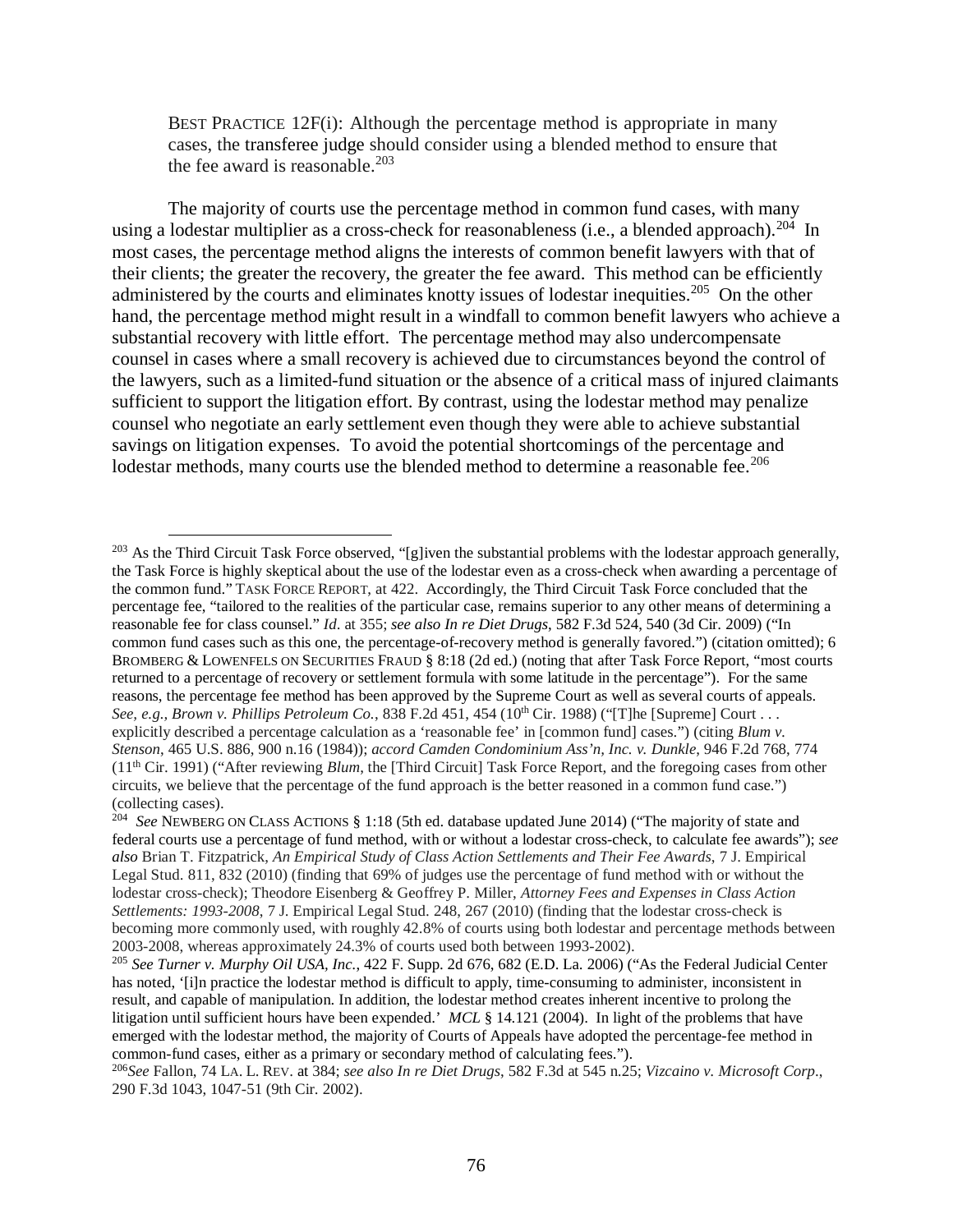BEST PRACTICE 12G: In determining the amount of fees to be paid to individual attorneys from the CBF, the transferee judge will need to determine the customary hourly rate. In large and mass-tort MDLs, the judge may find it appropriate to use a national rate for certain purposes.

In calculating attorney's fee awards, courts typically use either the customary rate an attorney charges clients hourly or the hourly rates charged by attorneys of similar skill in the court's locale. Some courts have used standardized rates when awarding attorney's fees in common fund cases to ensure that all counsel are compensated fairly. A seminal case in this regard was the *Agent Orange* litigation, in which the court established flat hourly rates for partners and associates and awarded fees to all counsel using those rates.<sup>207</sup> In a lengthy discussion, the Second Circuit noted that courts should normally use the hourly rate charged by attorneys in the area but approved the use of a national hourly rate under the circumstances, which included the length of the litigation and the large number of attorneys from across the country who were involved.<sup>[208](#page-86-1)</sup>

Courts have also used national rates for a more limited purpose, such as in performing a lodestar crosscheck on a percentage of the fund fee award.<sup>[209](#page-86-2)</sup> By using standardized rates, a court can more accurately compare the multiplier in the case before it with the multipliers awarded in other cases. $2^{10}$ 

BEST PRACTICE 12G(i): The transferee court may also award fees at current rates, rather than historical rates, if the litigation has spanned many years, although the practice is disfavored in limited-fund cases.

District courts have the discretion to compensate prevailing parties for delays in the payment of fees by awarding fees at current rather than historical rates, in order to adjust for inflation and loss of use of those funds.<sup>[211](#page-86-4)</sup> As the Supreme Court has explained, "compensation" received several years after the services were rendered . . . is not equivalent to the same dollar amount received reasonably promptly as the legal services are performed, as would normally be

<span id="page-86-0"></span> <sup>207</sup>*In re Agent Orange Prod. Liab. Litig.*, 611 F. Supp. 1296, 1349-50 (E.D.N.Y. 1985), *aff'd in part, rev'd in part on other grounds*, 818 F.2d 226 (2d Cir. 1987).

<span id="page-86-1"></span><sup>208</sup> 818 F.2d at 231-34.

<span id="page-86-2"></span><sup>209</sup> *See, e.g., Martin v. FedEx Ground Package System, Inc.*, No. C 06-6883 VRW, 2008 WL 5478576, at \*6-7 (N.D. Cal. Dec. 31, 2008) (using the *Laffey* matrix, a widely recognized compilation of attorney and paralegal rate data, to establish standardized rates based on attorneys' years of experience and then adjusting for California's higher cost of living).

<span id="page-86-3"></span><sup>&</sup>lt;sup>210</sup>See id. at \*6 ("Standardized hourly rates result in a meaningful comparison among multipliers in various cases. If the standardized rates are lower than actual rates billed by attorneys, then a comparison of multipliers in many cases will indicate a higher standard multiplier. Thus, counsel need not worry whether the standardized rates reflect their actual billing practices; the court seeks only to compare lodestar multipliers calculated at the same standardized hourly rates across many common fund cases.").

<span id="page-86-4"></span><sup>211</sup>*See Fischel v. Equitable Life Assurance Society of U.S.*, 307 F.3d 997, 1010 (9th Cir. 2002); *Murray v.* 

*Weinberger,* 741 F.2d 1423, 1433 (D.C. Cir. 1984) ("Current market rates have been used in numerous cases to calculate the lodestar figure when the legal services were provided over a multiple-year period and when use of the current rates does not result in a windfall for the attorneys.").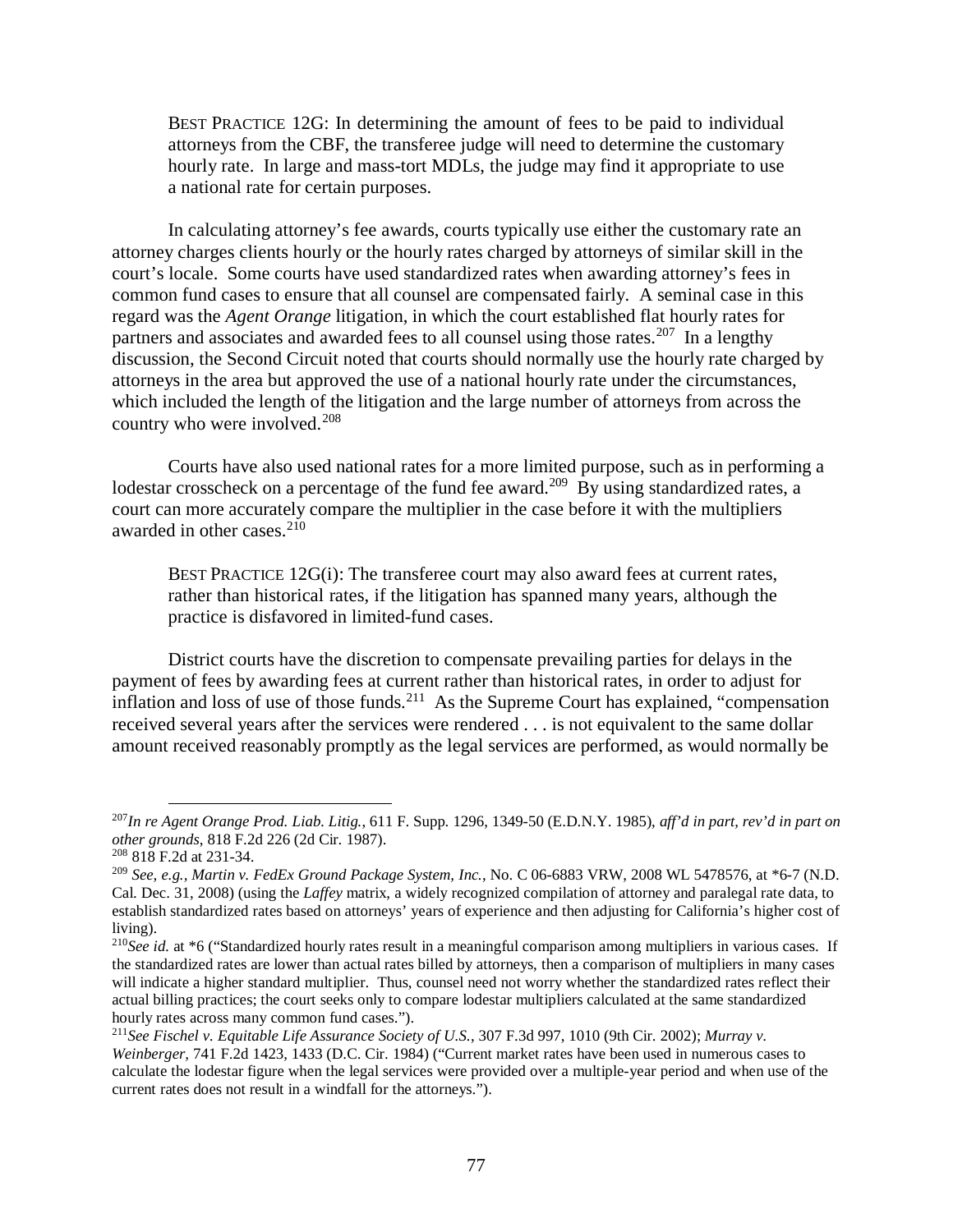the case with private billings."[212](#page-87-0) There have been exceptions to this prevailing practice. In certain circumstances, such as a limited-fund settlement, it may be more appropriate for a court to use historical rates to calculate the fee award. $213$ 

BEST PRACTICE 12G(ii): The transferee court should appoint a common-fund fee committee, comprised of members of the plaintiffs' leadership team, or designate a special master or magistrate judge, to make fair and impartial allocation recommendations to the court, although the court retains ultimate control over the allocation and distribution of funds. [214](#page-87-2)

Distribution of the CBF to attorneys who performed common benefit work should be done in a manner that promotes fairness and efficiency. Although the court is, of course, the final arbiter, it should avail itself of the experience and insights of the PSC, or some subset thereof, whose members have stewarded the litigation efforts and who have observed the common benefit efforts of other non-PSC attorneys throughout the entire arc of the litigation. The court may request that the PSC make a proposal for allocating fees among the attorneys who performed common benefit work.[215](#page-87-3) In the *Guidant Defibrillator* litigation, the court established a "fee and cost allocation committee" to make a proposal to the court about the allocation of attorney's fees and costs among all counsel who were entitled to share in the CBF.<sup>[216](#page-87-4)</sup>

Special masters can assist the court with the allocation of common benefit funds, particularly when a MDL proceeding has progressed over a period of years through dispositive motions, fact and expert discovery, substantive hearings, multiple bellwether trials, and potentially interlocutory appellate review.<sup>217</sup> Courts have appointed special masters to oversee the disbursement of attorney's fees from a settlement fund, including conducting hearings on disputed matters and issuing recommendations to the court on their findings.<sup>[218](#page-87-6)</sup> Some courts

<span id="page-87-0"></span> <sup>212</sup>*Missouri v. Jenkins,* 491 U.S. 274, 283 (1989).

<span id="page-87-1"></span><sup>213</sup>*See Fanning v. Acromed Corp.*, 1014, 2000 WL 1622741, at \*8 n.19 (E.D. Pa. Oct. 23, 2000) ("In apportioning the gross fee among Petitioners, the court will refer to the historical lodestar rather than the current lodestar. . . . the court is confronted with a limited fund and a percentage of recovery that is less than the current or historical lodestars. Here, it seems most equitable for the court to use the actual, historical lodestar in allocating the award."). <sup>214</sup> *See, e.g.,* Amended Order No. 25: Common Benefit Order, *In re Toyota Motor Corp. Unintended Acceleration Marketing, Sales Practices & Products Liability Litigation*, MDL 2151, No. 8:10ML2151-JVS(FMOx) (C.D. Cal. June 9, 2013) (ECF No. 3754).

<span id="page-87-3"></span><span id="page-87-2"></span><sup>215</sup>*See* Fallon at 387-88 (describing the process used by the allocation committee appointed by the court in the *Vioxx* litigation to gather information and make a recommendation).

<span id="page-87-4"></span><sup>216</sup>*In re Guidant Corp. Implantable Defibrillator Prods. Liab. Litig.*, No. 05-1708, 2008 WL 451076, at \*1 (D. Minn. Feb. 15, 2008).

<span id="page-87-5"></span><sup>217</sup> *See, e.g.,* Order Appointing Special Masters, *In re Actos (Pioglitazone) Products Liability Litigation*, MDL 2299, No. 6:11-md-02299-RFD-PJH (W.D. La. Apr. 11, 2012) (ECF No. 532). The appointment of a special master is typically unnecessary in cases involving a small number of plaintiffs' law firms, and should be considered only in those complex cases where the number of counsel is so great and their efforts so varied and potentially obscured that individual contributions may have escaped the district court's notice.

<span id="page-87-6"></span><sup>218</sup> In the *Zyprexa* litigation, for example, the court appointed four special masters to oversee settlement negotiations and administer settlement agreements, and the court gave the special masters the discretion to order reductions or increases in the amount of attorney's fees awarded to claiming counsel. *In re Zyprexa Products Liab. Litig.*, 594 F.3d 113, 116 (2d Cir. 2010); Courts have also appointed special masters to address disputes over the allocation of attorney's fees. *See In re Vioxx Products Liab. Litig.*, 760 F. Supp. 2d 640, 662 (E.D. La. 2010); *Turner v. Murphy*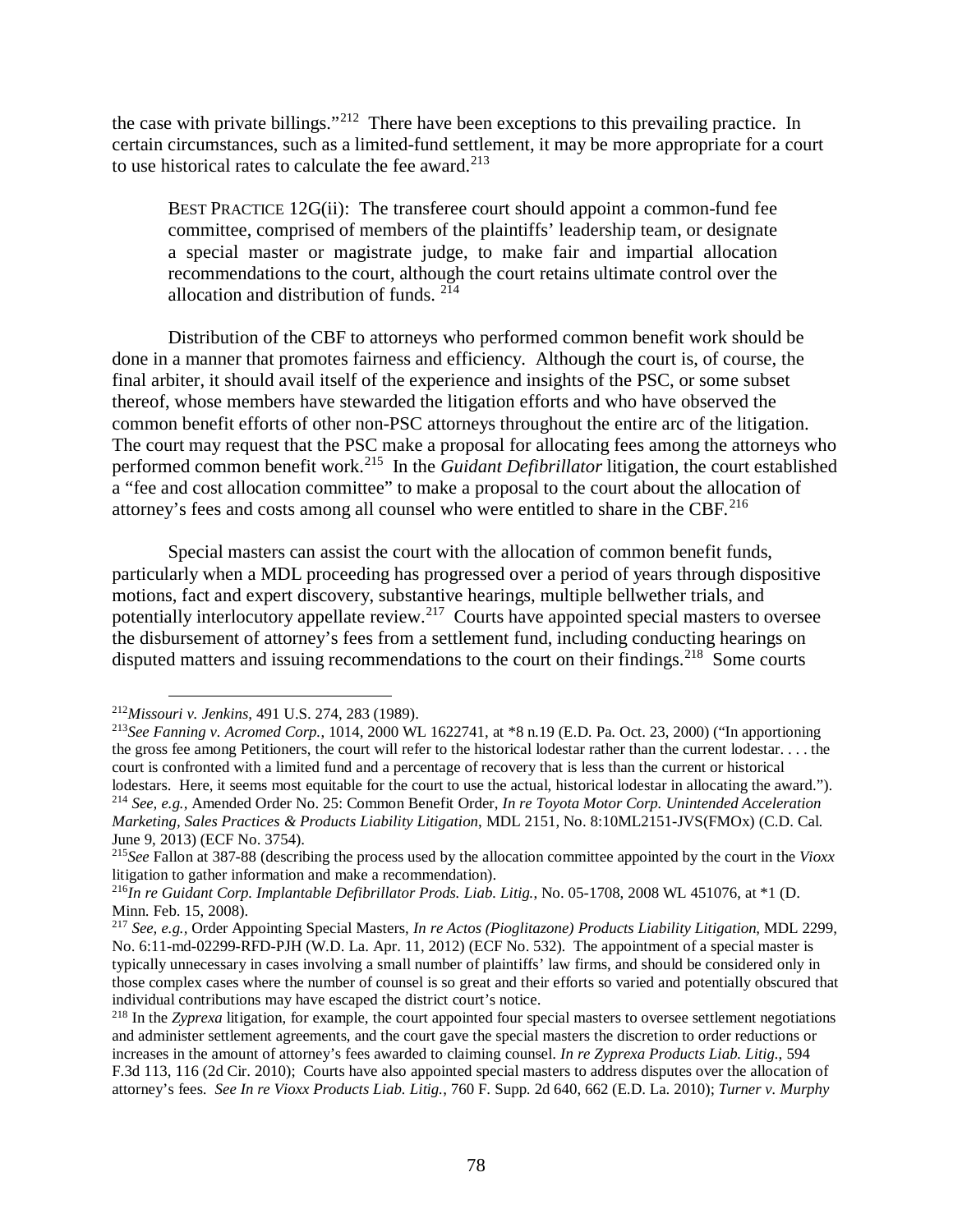appoint an accounting firm or similar professional to provide accounting services such as compiling submissions and providing reports to the court.<sup>219</sup>

Ultimately, the transferee judge must decide the appropriate allocation. Even when presented with a reasonable recommendation from the PSC or a special master that is undisputed, the court must reach an independent conclusion that the allocation is fair and reasonable. Judge Fallon, who presided over the *Vioxx* litigation, summarized his approach to issuing a ruling on the allocation of attorney's fees:

At this point the court had before it the report of the allocation committee; the transcript and documents compiled by the allocation committee; the depositions, briefs, and transcript compiled by the Special Master, as well as his report; and the data showing the hours logged, costs expended, and the nature of the work performed. The court prepared a summary chart listing the name of each fee applicant, a cross column for each category of work performed by the applicant, and the total time logged in performing that task. The categories included such things as: preparing pleadings; taking or assisting in depositions; participating in written discovery; writing briefs; arguing motions; preparing for trial; participating in trials, appeals, or settlement negotiations; and administration and committee leadership. Each category was assigned a number with categories such as participating in trials, participating in settlement negotiation, taking depositions, writing briefs, and committee leadership having a larger number. A total of these numbers generally revealed the individuals who performed the most significant work in resolving the litigation.<sup>[220](#page-88-1)</sup>

BEST PRACTICE 12H: Courts should explain their reasoning for the allocation to further the goal of transparency, to provide feedback to interested parties, and to ensure that any reviewing court has a sufficient record.<sup>[221](#page-88-2)</sup>

The transferee judge should endeavor to create a complete and well-documented record, as well as a detailed explanation for the court's allocation decisions. The court should permit, and indeed require, counsel to brief any disputes, and it should issue written or on-the-record opinions citing the reasons for the method and amount of allocation and legal precedent. Some

<span id="page-88-0"></span>643-44 (E.D. La. 2010).<br><sup>220</sup>Fallon, 74 LA. L. REV. at 388-89.

 $\overline{a}$ 

*Oil USA, Inc.*, 582 F. Supp. 2d 797, 799 (E.D. La. 2008) (appointing a special master to allocate fees from the common benefit fund after the PSC was unable to achieve agreement). In *Turner*, the special master implemented a process that required attorney-fee applicants to submit ten-page affidavits in support of their requested fee awards, allowed five-page challenge affidavits in response, and gave counsel an opportunity to serve limited written discovery (consisting of five interrogatories and two requests for production) on other applicants, and notice depositions. 582 F. Supp. 2d at 803-04. The special master also held a hearing after issuing his preliminary report at which counsel were allowed to call up to two witnesses and present five-minute closing arguments. *Id.* at 806. <sup>219</sup>*See* Davis & Garrett, *supra* note 60, at 495-96; *In re Vioxx Products Liability Litigation*, 760 F. Supp. 2d 640,

<span id="page-88-2"></span><span id="page-88-1"></span><sup>&</sup>lt;sup>221</sup> "The court awarding [attorney's fees] should articulate reasons for the selection of the given percentage sufficient to enable a reviewing court to determine whether the percentage selected is reasonable." *MCL* § 24.121, at 206.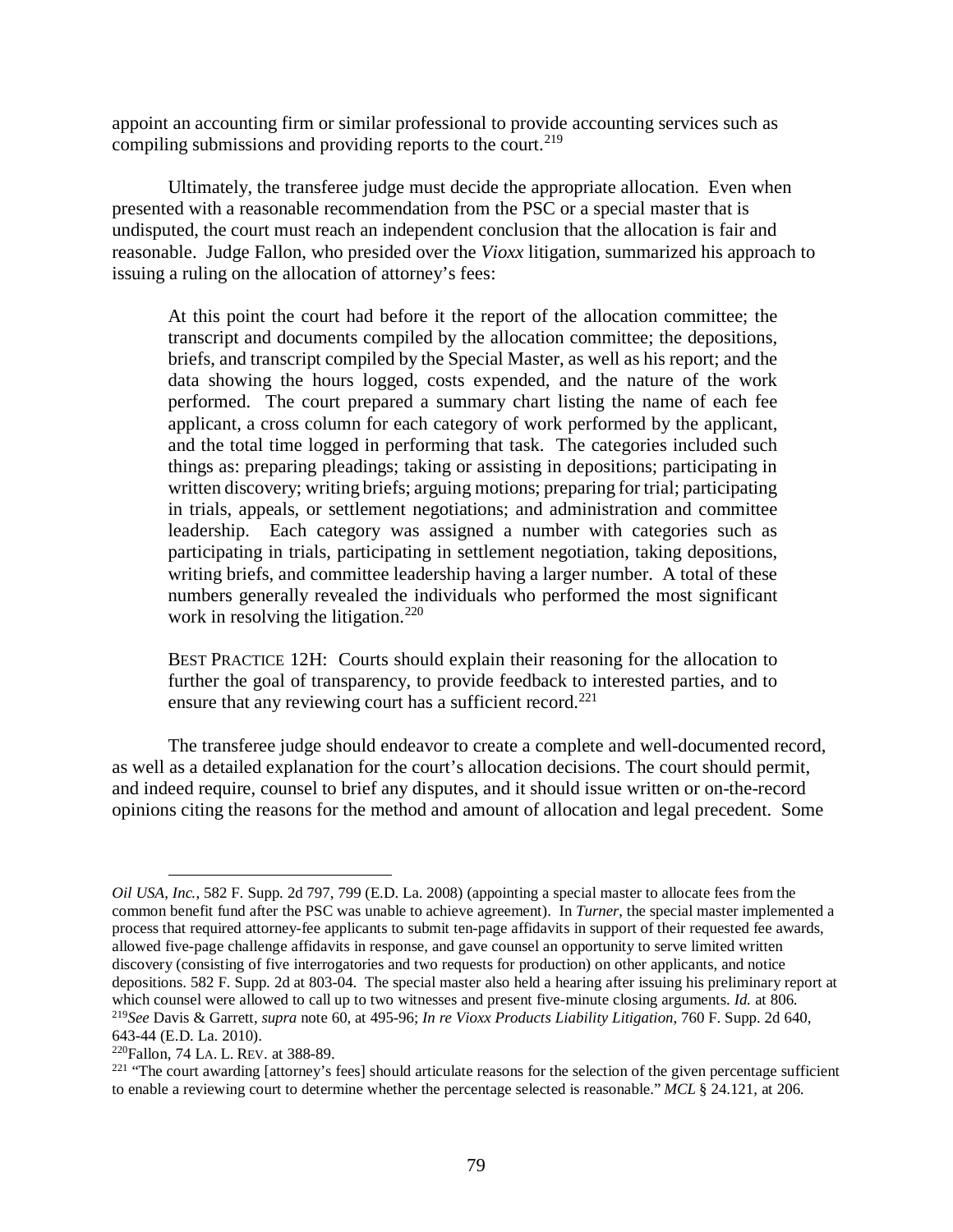settlement agreements contain a provision that requires any plaintiff accepting the settlement to also waive objection to the court's fee determinations.<sup>[222](#page-89-0)</sup>

BEST PRACTICE 12H(i): In imposing fee assessments, the transferee judge should promote fairness among counsel, compensate counsel who made the recovery possible, and suppress perverse incentives among non-performing counsel. This may include imposing fees on attorneys representing individual clients who opt out, yet use MDL discovery materials or otherwise enjoy the fruits of common benefit counsels' efforts. It may also include extending the fee structure to non-MDL participants, if the defendant agrees to a global settlement.<sup>[223](#page-89-1)</sup>

Another issue the court may face is whether plaintiffs represented by non-leadership counsel should be charged with some of the discovery costs. As the Supreme Court has observed, "[t]o allow the others to obtain full benefit from the plaintiffs' efforts without contributing equally to the litigation expenses would be to enrich the others unjustly at the plaintiffs' expense."[224](#page-89-2) However, in determining whether to impose fees on non-participating plaintiffs' counsel, and if so to what extent, the court should consider the work product created. Depending upon the timing of the settlement and other factors, the work product may be of more or less value to non-participating counsel.

When a defendant enters into a global settlement of claims filed in different courts (for example, if some lawsuits have not been incorporated into the MDL), the other courts generally have attempted to adhere to the MDL's procedures (including the establishment of a CBF) for the sake of efficiency and fairness.[225](#page-89-3) Again, the court should be careful to assess the contribution of all attorneys, as state-court attorneys may have made a meaningful contribution that was not − at the time undertaken − submitted to the MDL.

<span id="page-89-0"></span> <sup>222</sup>*Id.* at 380-81.

<span id="page-89-1"></span><sup>&</sup>lt;sup>223</sup>See generally In re Air Crash Disaster at Florida Everglades on December 29, 1972, 549 F.2d 1006, 1019-21 (5th Cir. 1977) (requiring those who benefit from lead counsel's work to consolidated litigation to bear a portion of the fee award and reducing their contingent fee liability to their non-participating attorneys accordingly). <sup>224</sup>*Mills v. Elec Auto-Lite Co*., 396 U.S. 375, 392 (1970).

<span id="page-89-3"></span><span id="page-89-2"></span><sup>225</sup>*See, e.g.*, *Roberts v. Johnson & Johnson*, No. MID-L-009782-06, 2010 WL 7504814 (N.J. Super. Ct. Law Div., Aug. 11, 2010) ("Order Approving the Settlement") (ordering CBF payments be made in accordance with orders of federal MDL court).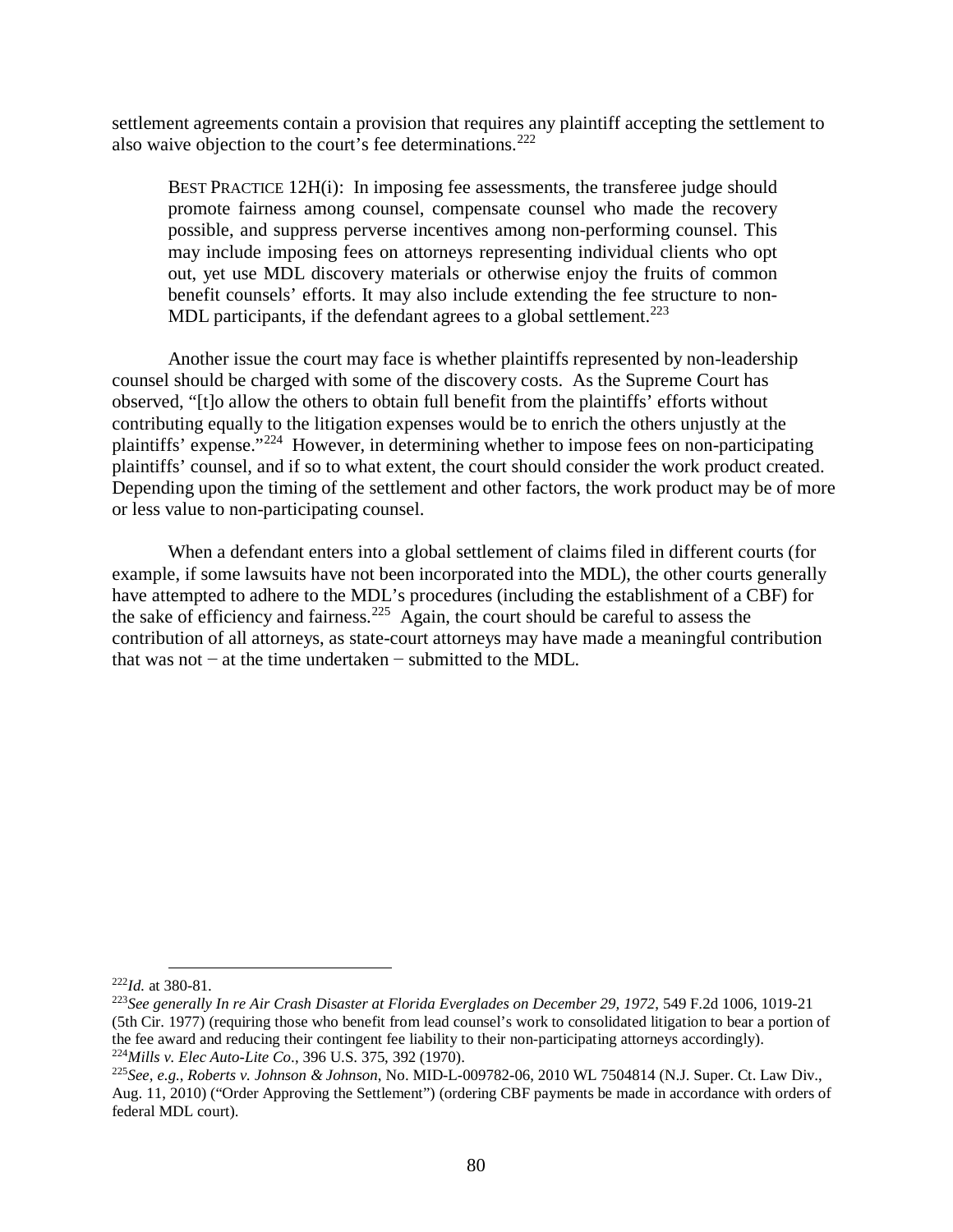## **CHAPTER 6 FEDERAL/STATE COORDINATION**

MDLs are no longer islands. A transferee judge increasingly confronts the reality of other proceedings and actions, moving forward outside the MDL court's jurisdiction. Casemanagement strategies must therefore account for the impact of developments in parallel state court litigation, as well as the specter of regulatory or agency actions. The degree to which coordination is possible and the contours of that interaction are driven by case-specific factors − the individuals and personalities involved, the degree of overlap in players between state and federal cases, the procedural devices available in and degree of flexibility available to judges in each of the applicable states for coordination, the extent to which state cases are likely to reach trial during the pendency of the MDL and the degree to which they will be perceived as helpful or distinguishable from the MDL cases, to name just a few. (Indeed, in some jurisdictions there is no trial judge assigned until a month before trial, so there is little potential for intercourt coordination. In these cases, the transferee judge may focus on mechanisms for facilitating coordination by counsel themselves, which are also detailed in this chapter.)

The path taken by any transferee judge will therefore always be a unique one. This chapter explores the extent to which judges and attorneys have found coordination to be helpful in prior cases and present some of the varied ways that this coordination can occur. The *MDL Pocket Guide for Judges* is a good resource in this regard, which this chapter does not seek to duplicate. Instead, this chapter is intended as a companion that provides judges' and attorneys' wisdom and words of caution about the ways in which that guidance has been implemented in prior cases.

**GUIDELINE 13**: Effective coordination between the federal and state courts in an MDL action promotes cooperation in scheduling hearings, conducting and completing discovery, facilitates efficient distribution of and access to discovery work product, avoids inconsistent federal and state rulings on discovery and privilege issues, if possible, and fosters communication and cooperation among litigants and courts that may facilitate just and inexpensive determination.

The strongest proponents of consolidation have long advocated "inter-system" cooperation and interaction between MDLs and parallel state proceedings starting sooner, rather than later.[226](#page-90-0) The *Manual for Complex Litigation* has regularly encouraged federal judges to communicate "informally" with their colleagues at the state level.<sup>[227](#page-90-1)</sup> Those who support "intersystem" collaboration have suggested a variety of tools, including joint scheduling, joint discovery plans, a common discovery master, and joint settlement initiatives.<sup>[228](#page-90-2)</sup> Such

<span id="page-90-0"></span> <sup>226</sup> *See* Judicial Panel on Multi-District Litigation and Federal Judicial Center, *Ten Steps to Better Management: A Guide to Multi-District Litigation for Transferee Judges* (2014), p. 7.

<span id="page-90-1"></span><sup>227</sup> *See Manual for Complex Litigation (Second),* §31.31 (1985); *Manual for Complex Litigation (Fourth)*, §31.312 (2004); *see also* Catherine R. Borden, Emery G. Lee, III, *Beyond Transfer: Coordination of Complex Litigation in State and Federal Courts in the 21st Century*, 31 Rev. Litig. 997, 1005 (2012).

<span id="page-90-2"></span><sup>228</sup> *See* Schwarzer, Weiss, and Hirsch, *Judicial Federalism in Action: Coordination of Litigation in State and Federal Courts*, 78 Va. L. Rev. 1689 (1992); Borden and Lee, *supra*.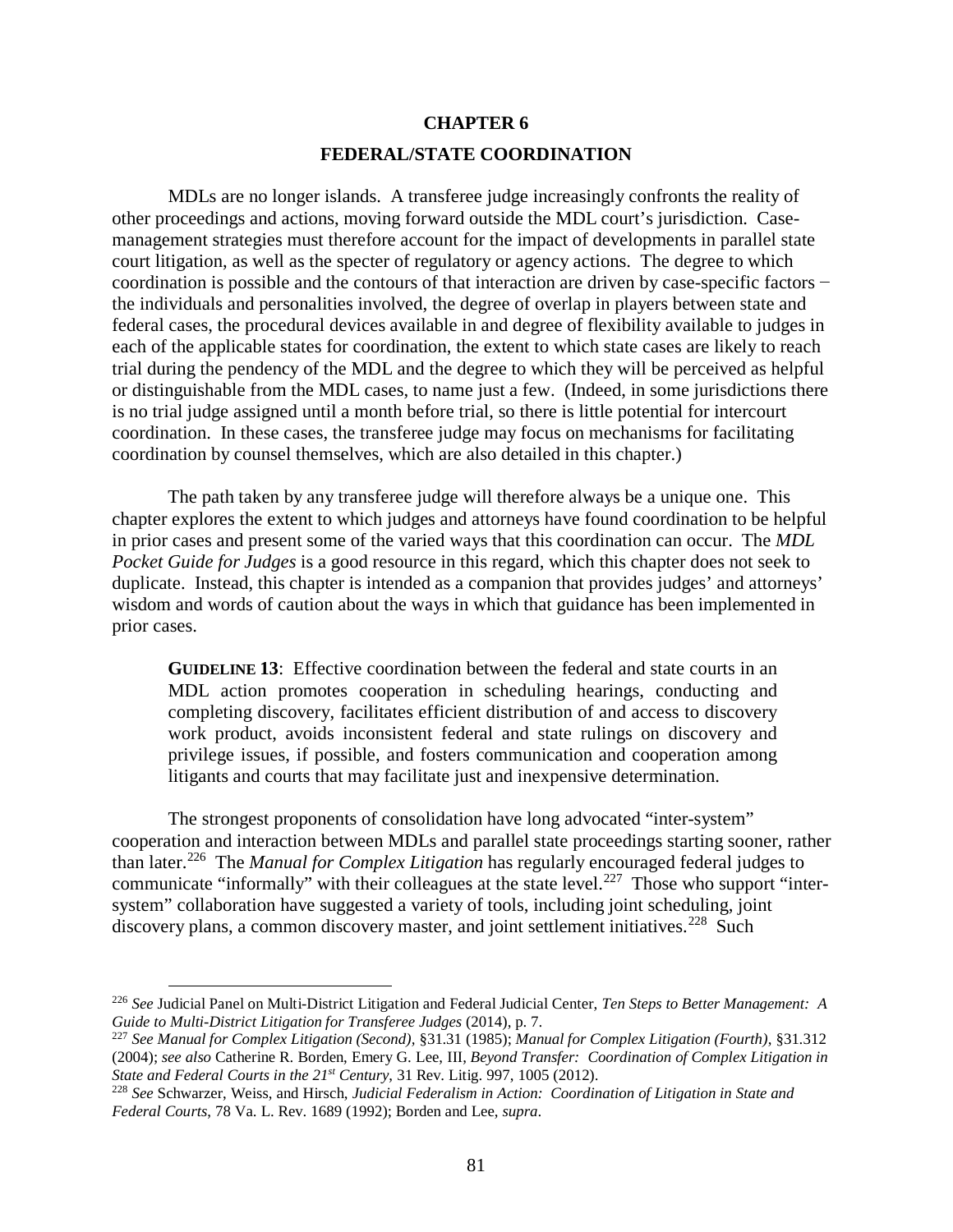coordination requires communication and cooperation among the courts themselves, among counsel, and between counsel and courts.

Communication is an essential component of the cooperation process in part because of the degree to which state laws and state judicial norms vary. State judges may be in a position to cooperate fully with the MDL, coordinating to the greatest extent possible. But other judges may be concerned about changing the speed with which the cases on their docket move forward based upon requests from a third-party (i.e., the MDL judge). Some state judges may wish to limit what they view as ex parte communications with another judge, while others inform the parties that they will be communicating with the MDL judge (and, if applicable, other judges with parallel cases) and then includes this notation in an order to avoid any later confusion. Still other judges' participation may be impacted by the numerosity of similar cases upon their own docket − does the judge just have a single parallel case or hundreds of parallel cases (whether as the result of individual filings or a state coordination rule akin to the federal MDL statute)?

Achieving the goal of reducing discovery costs and duplication in MDL litigation that is accompanied by related actions in state courts, such as mass tort and consumer cases, depends upon effective coordination. Coordination is an action as well as a principle, and requires ongoing effort throughout the course of the proceedings. If state court actions are pending in many districts or states, communication among judges is a concrete way to demonstrate the reality of federal-state coordination and inter-judicial collegiality. It also gives a role and voice to counsel who may be active in the state court proceedings, but may not have sought, or obtained, leadership appointments in the MDL itself.

The way in which this communication and coordination is manifested can take a variety of forms. In good economic times, some federal judges have been able to arrange in-person meetings with their state counterparts, going to visit each individual court, as a mechanism to show respect for the state judge, enhance relationship building, and in turn foster trust and understanding between the courts. Other judges have convened joint hearings, which have in turn permitted this opportunity for in-person interaction and discussion before the hearing. Others have merely coordinated on matters, formally or informally; for example, some transferee judges have set up periodic teleconferences in which all the parallel court judges participate to make sure that the cases are moving along at about the same pace and, if not, ensuring the judges are aware of the divergence and the impact it may have on the parties' actions in their own cases. So long as each court retains its independence to determine procedural and substantive matters for itself, there should be no problem with such communications. But, at a minimum, most MDL judges have found that having a website updated with new orders within hours is a helpful way to communicate with state judges and state parties, particularly in cases in which more formal coordination is not favored for the strategic reasons described above.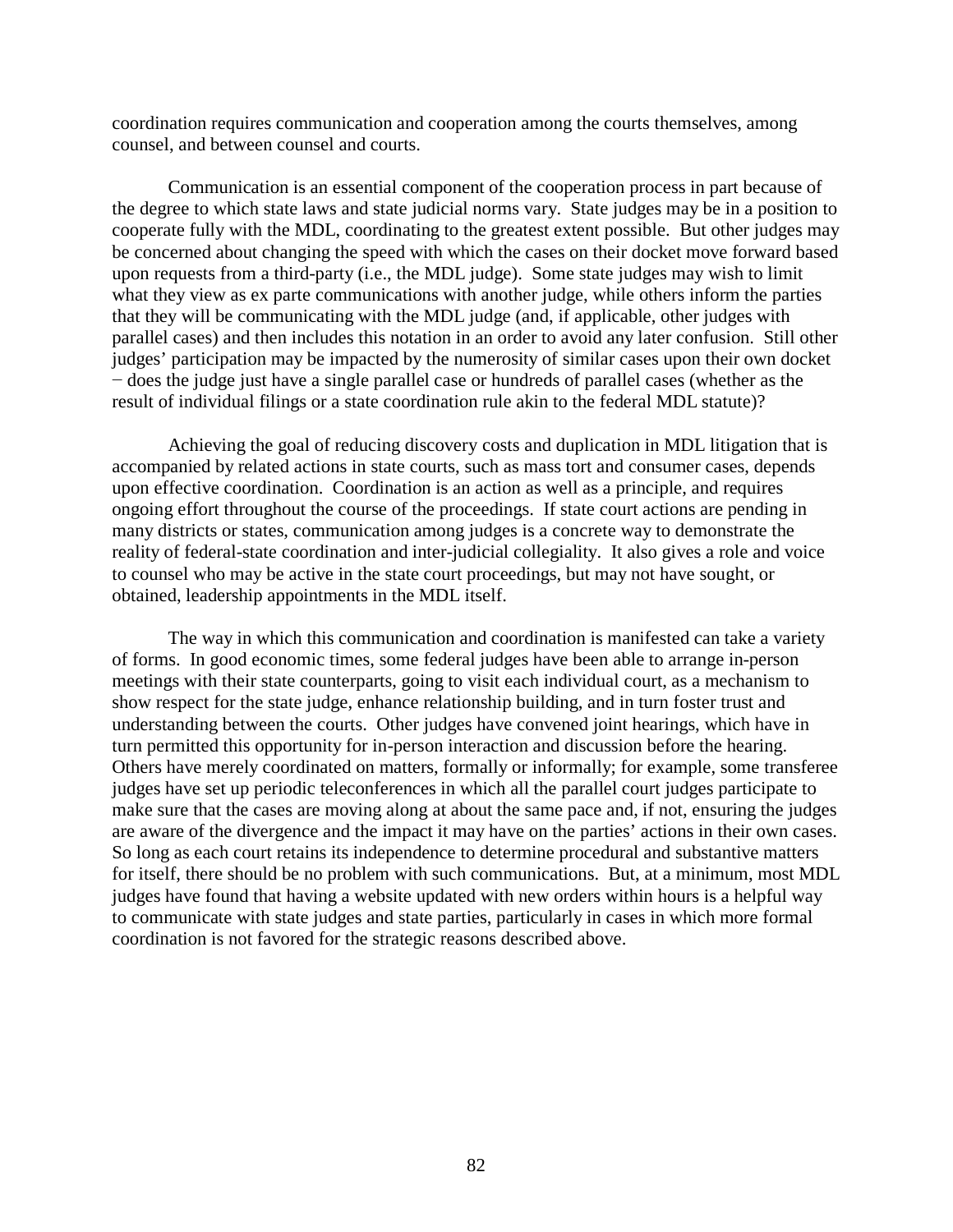BEST PRACTICE 13A: The transferee judge should set a cooperative tone early in the litigation by engaging in outreach and communications with state court judges, by specifying the time and manner in which counsel are to report on the existence, status, and progress of related actions in other jurisdictions, and by encouraging and facilitating ongoing coordination.

The coordination "best practices" highlighted in this chapter have been effective aids to courts in achieving functional inter-jurisdictional coordination. As the MDL court undertakes this process, it should seek to create mechanisms for bidirectional information sharing with the parallel cases with respect to not only the case itself, but also the judicial expectations (whether driven by statutory provisions, normative considerations, or case-specific exigencies) about how the cases will proceed. The "5C's" − communication, cooperation, civility, coordination, and candor – are helpful touchstones in framing one's approach.<sup>[229](#page-92-0)</sup>

BEST PRACTICE 13B: In issuing the initial scheduling order, the newly appointed transferee judge should consider including provisions tailored to facilitate effective federal-state coordination.

Possessing up-to-date information on the status and progress of related state court proceedings is the first step to effective federal-state coordination.Federal-state coordination should be included as a discussion item on the agenda provided in the initial conference order.

BEST PRACTICE 13B(i): The transferee judge should direct liaison counsel for plaintiffs and defendants to provide a report on the existence and status of related state court litigation, either in writing in advance of the initial conference or orally at the conference itself to inform this discussion. Counsel should be requested to provide contact information for the state court judges before whom related proceedings are pending.

As lawyers have grown accustomed to substantial levels of coordination, transferee judges have found that the appointment of appointed liaison counsel is "essential in most MDLs." Most judges prefer to appoint one from the plaintiffs' side and one from the defense side. In addition, state court judges may also decide to appoint liaisons; typically these are counsel who have cases before the state court and are actively involved in the federal MDL as well.

<span id="page-92-0"></span> <sup>229</sup> For the genesis of this wisdom, see Francis McGovern, *Toward a Cooperative Strategy for Federal and State Judges in Mass Tort Litigation*, 148 Penn. L. Rev. 1867 (2000) and Francis McGovern, *Rethinking Cooperation Among Judges in Mass Tort Litigation*, 44 UCLA L. Rev. 1851 (1997).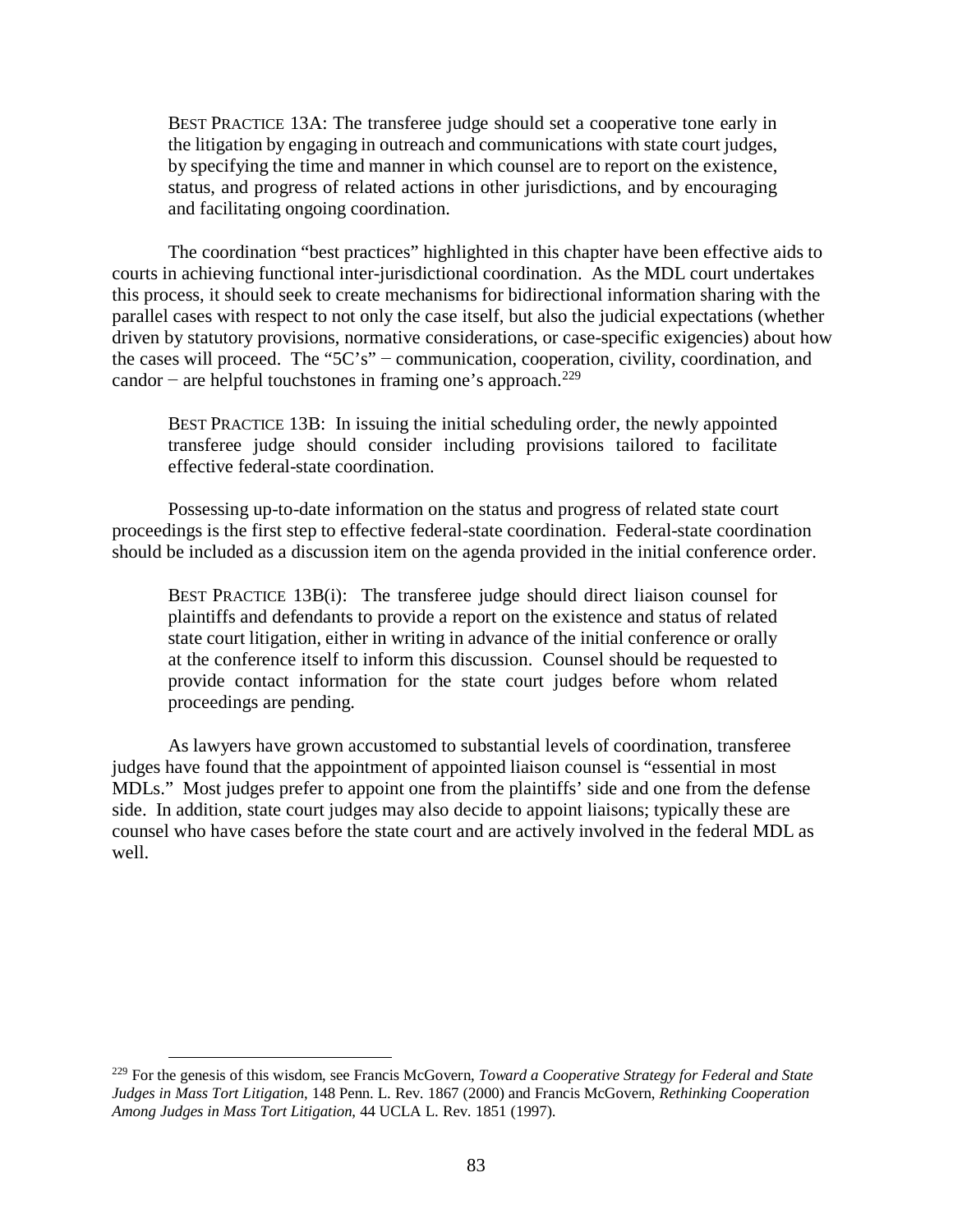BEST PRACTICE 13B(ii): Similar reports by liaison counsel should be made a feature of every subsequent status conference, so that the transferee judge is apprised, on an ongoing and current basis, of hearing schedules, discovery activities, trial dates, and other important events and rulings in the state courts. These recommendations can be scaled based upon the needs of the particular litigation.

In MDLs with few parallel cases, the lead or liaison counsel may be responsible for these tasks and may often simply apprise the judge of "no action" in the state courts during these conferences. In contrast, in some MDLs there can be a large number of cases in state court − in some cases even approaching the number of individual cases in the MDL. In these cases, the judge may consider appointing a state-federal liaison counsel to focus exclusively on these tasks and provide regular and timely updates to the MDL court, the state courts, the PEC, and state court counsel.

BEST PRACTICE 13B(iii): Counsel should be advised at the initial conference that such communications between the MDL judge and state court judges will take place. While counsel should be given the opportunity to object, there will rarely be a well-founded objection to such communications, which have become a familiar feature of multi-jurisdictional proceedings.

Many MDL judges initiate communication with the state court judges themselves, by telephone or email, to introduce themselves and to invite ongoing communications. State judges have commented that in some jurisdictions their resources are limited such that, for example, a letter is highly likely to go unanswered because the judge does not have a secretary, while a call from the transferee judge would be immediately answered. Some judges prefer email communications, while others acknowledge never checking the account; thus there is no single "right" communication method to reach every judge. As such, the transferee judge may want to consider trying different, successive methods of outreach, rather than assuming an unanswered communication is a sign that the state judge is unwilling to communicate.

Counsel may, or may not, actively desire such coordination. While coordination saves time and money, there may, literally, be competing considerations. Many judges have noted that particularly at the outset, they underestimated the extent to which plaintiffs' counsels' concerns about common benefit assessments would color their perceptions of state-federal coordination.

BEST PRACTICE 13C: In an MDL action with parallel court actions, state and federal judges should communicate informally as needed to correct perceived duplication and should explore whether formal measures may, or may not, be efficient or justified.

Enthusiasm for tightly-knit or formal cooperation between state and federal judges has waxed and waned. Achieving an optimal level of coordination is an art, rather than a science, and informal coordination may, in a given litigation, be all that is necessary or feasible. In the literature, examples of thorough-going coordination have typically been limited to state courts in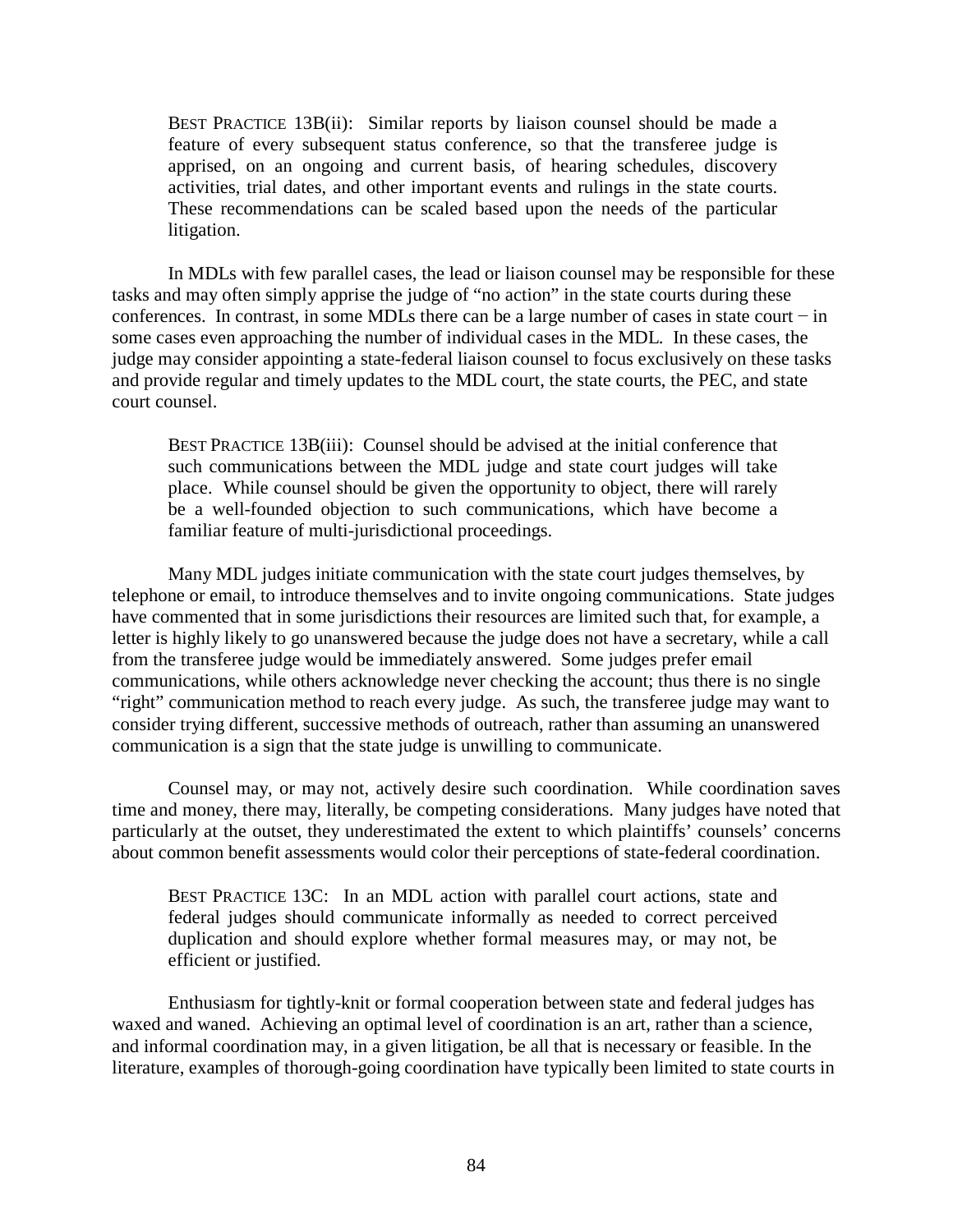the same jurisdiction as the federal transferee court.<sup>[230](#page-94-0)</sup> Additionally, not all states have corresponding mass consolidation statutory counterparts. Coordination even with the many that do may be difficult.[231](#page-94-1) The circumstances of a particular litigation landscape may weigh for, or against, a high degree of coordination.

The following considerations should be kept in mind. First, the organization of a federal MDL – by itself – is complex and demanding. It presents the transferee judge with "difficult management, intellectual, and personal challenges."<sup>[232](#page-94-2)</sup> If a judge must layer on top of those challenges an ongoing coordination with state court cases, the burdens may overwhelm and delay judicial administration. Second, there are federalism concerns raised by intensive and formal interaction, e.g., will state court judges yield their superior knowledge of state law and their own notions of effective procedure – for example, early trials – to their federal counterparts?<sup>233</sup> Third, some judges have expressed concerns about *ex parte* communications with state court colleagues.<sup>[234](#page-94-4)</sup> But inter-judicial communication among courts charged with managing similar cases, involving the same defendants and often the same lawyers, may be highly useful to avoid scheduling conflicts (such as for hearings and trials) even if additional coordination is not accomplished.

More commonly, the concern is with the extent to which joint hearings may be conducted. Many judges have taken the view that such joint hearings are proper and effective methods of allowing the attorneys to present evidence, so long as each judge then decides the motion on his or her own. (To this end, each judge must be permitted to ask questions and otherwise remain unrestricted in his or her ability to obtain the information necessary to a ruling; failure to do so may result in due process objections, as well as a perception of disrespect by the judge who was not afforded the opportunity to question counsel.) However, some judges have expressed hesitation about whether such a joint hearing is proper. While clarification about the legality of these innovative procedures would be helpful, in the interim, it is sufficient for our purposes to simply note that this is an area in which courts have taken both approaches and that a transferee judge will want to assess the developing state and federal law at the time, to determine whether a joint hearing would be both efficient and permissible.

<span id="page-94-0"></span> <sup>230</sup> *See* Schwarzer, Weiss and Hirsch, *supra*, for case studies.

<span id="page-94-1"></span><sup>&</sup>lt;sup>231</sup> At least fifteen states have enacted analogues to the MDL statute and consolidation scheme. They are: California, Cal. Civ. Proc. Code §§404-404.9, Colorado, Colo. R. Civ. P. 42.1(g) (2014) (amended by C.O. 0013), Connecticut, Conn. Gen. State §51-347b (West 2014), Illinois, Ill. Sup. Ct. R. 384, Maryland, Md. R. 2-327(d), Massachusetts, Mass. Trial Ct. R. XII, New Hampshire, N.H. Super. Ct. R. 113, New Jersey, N.J. Super. Tax & Surrogate's Ct. Civ. R. 4:38-1, 4:60-1, New York, N.Y. Comp. Codes R & Regs. Tit. 22, §202.69 (West 2014), Oklahoma, Okla. Const. art. VII, §§4, 6, Oregon, Ore. R. Civ. P. 32L(1)(L), Pennsylvania, Pa. R. Civ. P. No. 213, Texas, Tex. R. Jud. Admin. §13.10, Virginia, 108Va. Code Ann. §§8.01-267 to 8.01-267.9 (Lexis 2014), and West Virginia, W. Va. Code §56.9-1 (LexisNexis 2014). For a discussion of the statutes in these states, *see* Yvette Ostolaza, Michelle Hartmann, *Overview of Multidistrict Litigation Rules at the State and Federal Level,* 26 REV. LITIG. 47, 69-75 (2007). *See also* Mark Herrmann et al., STATEWIDE COORDINATED PROCEEDINGS: STATE COURT ANALOGUES TO THE FEDERAL MDL PROCESS (West 2d ed. 2004).

<span id="page-94-2"></span><sup>232</sup> *Ten Steps to Better Case Management, supra*, p. v.

<span id="page-94-3"></span><sup>233</sup> *Schwarzer, et al., supra*, pp. 1743-48.

<span id="page-94-4"></span><sup>234</sup> *See* Borden and Lee, *supra*, at 1017-18.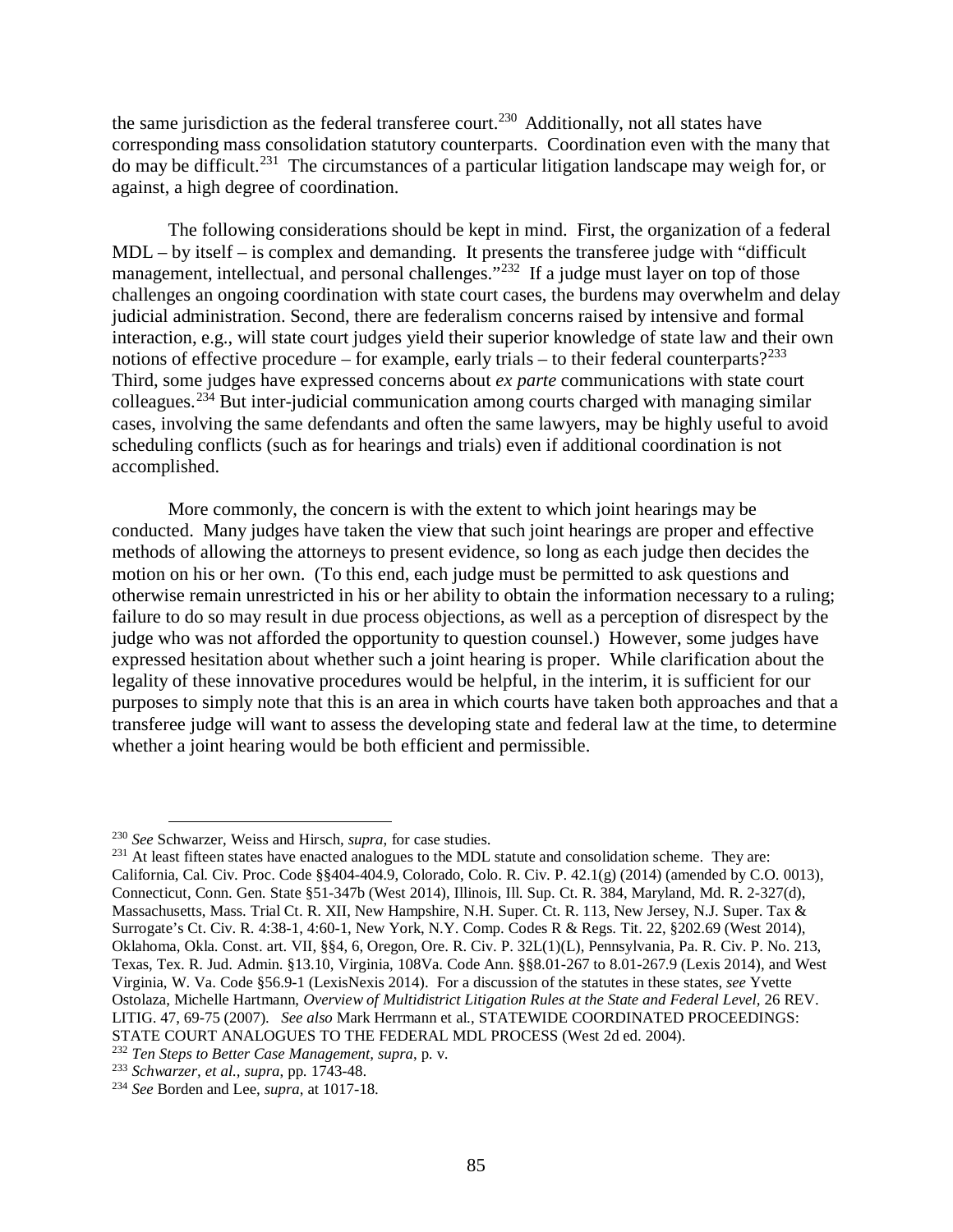BEST PRACTICE 13D: If multiple jurisdictions are involved, the transferee judge should consider procedures or mechanisms to facilitate state/federal court coordination, to provide periodic reports to each of the courts, to assist in coordinating discovery and hearing schedules, and to schedule joint federal-state court status conferences and hearings.

Many cases involve parallel federal and state court proceedings, and coordination with the state litigation will ensure that the cases are conducted as efficiently as possible. Counsel in the federal and state cases can, for example, conduct joint depositions of expert witnesses that will provide testimony and reports in both proceedings.<sup>[235](#page-95-0)</sup> A number of transferee judges have noted that at the outset, they did not anticipate the extent to which procedural variation between states and between state and federal procedure would impact coordination (e.g., differences in the length of depositions or number of interrogatories). While these differences should be resolved through party negotiation, it is helpful for the judges to be aware of these dynamics, which may lead not only to conflict between the parties but also to opposition to coordination by certain interest groups.

Major hearings can be coordinated, such as *Daubert* proceedings.<sup>[236](#page-95-1)</sup> As discussed in the prior section, there may be some variation in the extent to which state or federal law permits joint hearings. However, lesser forms of coordination are possible as well. For example, counsel noted that inconsistent deadlines between state court and federal court proceedings could be substantially disruptive at best, and result in strategic gaming at worst. One additional word of caution from state judges related to a sense that while coordination was permissible and helpful, that requests from transferee judges to delay ruling on a motion, delay a trial, or to discuss particular motions' legal merit in advance could be viewed as improper. Some judges expressed a generalized concern with incorporating ex parte requests to change the court's ruling, while others expressly noted state law mandates − for example, a Texas mandate to get all asbestos cases to trial in six months conflicted with a transferee judge's request to stay the case for many years. Thus, while coordination can be helpful, the transferee judge should be aware of and sensitive to potential well-reasoned bases for state court judges to oppose certain requests. Indeed, being aware of these potential minefields at the outset, a transferee judge may approach consolidation in a more considered manner and avoid unintentionally damaging the relationship with the state court judge.

A transferee judge may want to designate a member of the committee to serve as a liaison or else direct lead or liaison counsel to communicate regularly with counsel in the state litigation.<sup>237</sup> Judges may also consider appointing a special master to assist in coordination with the state court litigation.<sup>[238](#page-95-3)</sup>

<span id="page-95-0"></span> <sup>235</sup> *Managing Multidistrict Litigation in Products Liability Cases* § 6(a); *see also* Case Management Order No. 12 Regarding Expert Deposition Discovery at 2, *In re Phenylpropanolamine (PPA) Products Liability Litigation*, MDL 1407, No. 2:01-md-1407-BJR (W.D. Wash. Dec. 23, 2002) (ECF No. 1298).

<span id="page-95-1"></span><sup>236</sup> Pretrial Order 143 Regarding *Daubert* Proceedings on Stroke, *In re Avandia Marketing, Sales Practices and Product Liability Litigation*, MDL 1871, No. 2:07-md-01871-CMR (E.D. Pa. Oct. 21, 2011) (ECF No. 1878). <sup>237</sup> *MCL* § 10.225.

<span id="page-95-3"></span><span id="page-95-2"></span><sup>238</sup> *MCL* § 20.312; *see also* Francis E. McGovern, *Toward a Cooperative Strategy for Federal and State Judges in Mass Tort Litigation,* 148 U. Pa. L. Rev. 1867, 1886-87 (2000).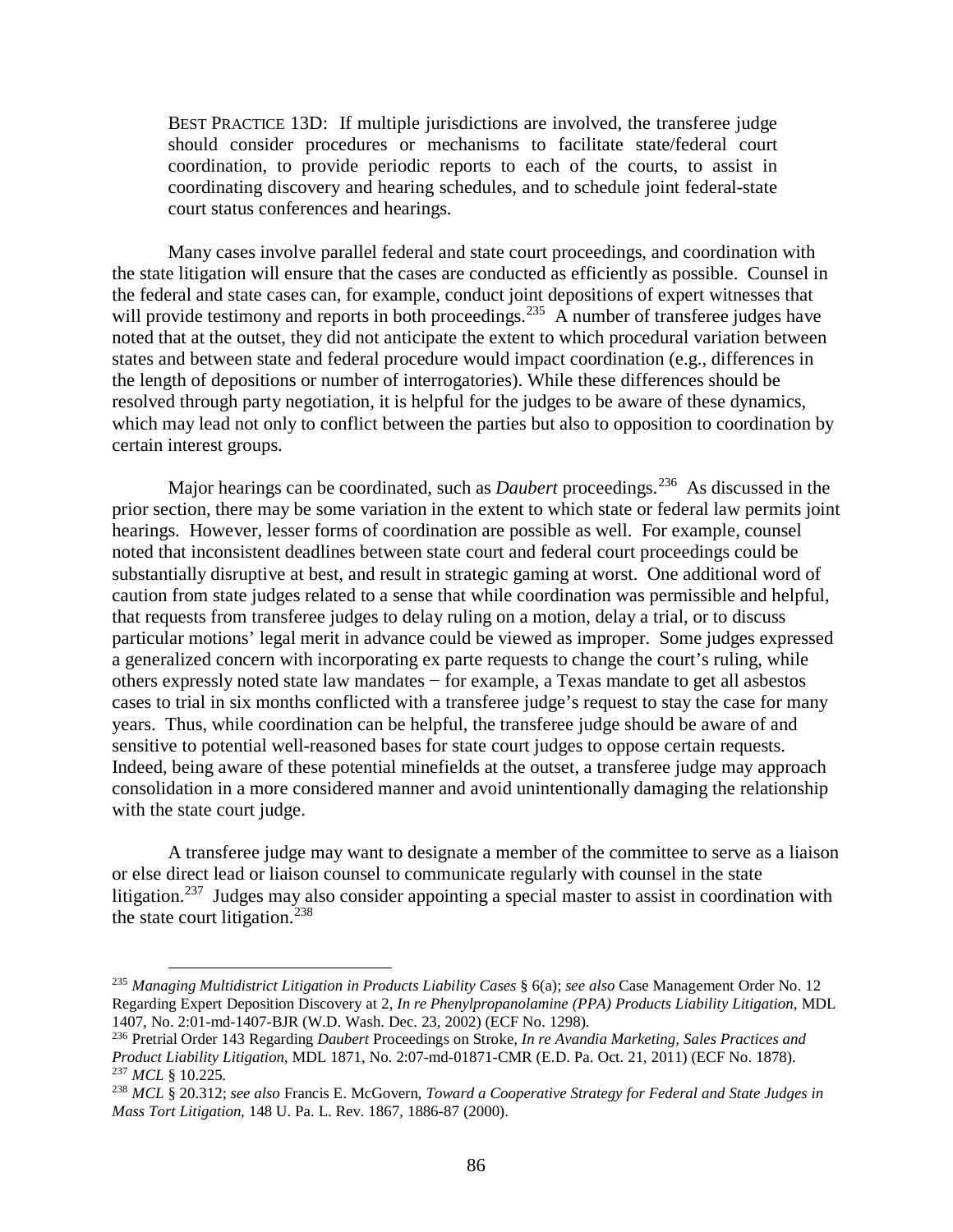BEST PRACTICE 13E: The MDL judge should direct designated counsel (typically, lead or liaison counsel for each side) to provide information on the status of related state court actions in the written status conference report submitted several days before each regularly scheduled status conference.

The transferee judge will often find it helpful to delegate certain information functions to attorneys, relieving the burden from the court while expanding the available pool of information at the judge's disposal. Such a report should include information on the number and location of recently-filed state court cases; trial dates, discovery deadlines, status conferences, and other key dates in such actions; and the status of removal and remand motions. The transferee judge or the designated state court liaison counsel can assure ongoing communication by disseminating these status reports to all courts and counsel.

During the pendency of an MDL, the transferee judge also may be expected to coordinate with state courts handling parallel state actions. Such coordination may include the creation of nationwide discovery plans; the entry of consistent evidence-preservation orders; the coordination of a national calendar; encouraging state-federal cooperation; and familiarization with state courts, specifically their practices for consolidating cases and case management.<sup>[239](#page-96-0)</sup> It is especially important in the multiple-class-action context to coordinate efforts between the transferee judge and state courts because unilateral action by a single court to certify a class or assert nationwide jurisdiction may undermine coordination efforts among all courts.<sup>240</sup> It is also important that attempts by the transferee judge to coordinate the litigation are not perceived as attempts to dominate state courts.<sup>[241](#page-96-2)</sup> To that end, clear communication between the transferee judge and state courts is essential. In some cases communication may be facilitated through the appointment of a special master<sup>[242](#page-96-3)</sup> or advisory committees.<sup>[243](#page-96-4)</sup> Transferee judges may consider initiating cooperative efforts with state judges during the initial MDL stages, because early cooperation may help avoid potential conflicts later on in the process.[244](#page-96-5)

<span id="page-96-0"></span><sup>&</sup>lt;sup>239</sup> *MCL* § 20.311. Some states have adopted procedures for assigning complex multiparty litigation to a single judge or panel or have created courts to deal with complex business cases. *Id.* The transferee judge may consider becoming familiar with such efforts in order to take advantage of efficiencies presented by state court innovations. <sup>240</sup> *Id.*

<span id="page-96-2"></span><span id="page-96-1"></span><sup>241</sup> *Id.*

<span id="page-96-3"></span><sup>242</sup> *Id.*

<span id="page-96-4"></span><sup>243</sup> *MCL* § 20.312.

<span id="page-96-5"></span><sup>&</sup>lt;sup>244</sup> *Id.* Transferee judges may look to the silicone gel breast implant and diet drug litigations as models for statefederal cooperation. *In re Silicone Gel Breast Implant Prods. Liab. Litig.*, MDL No. 926; *In re Diet Drugs*, MDL No. 1203. In those cases, the transferee judge took the lead in implementing a comprehensive state-federal discovery plan while state judges presided over individual trials and settlements. *See MCL* § 20.312. The parties achieved the economies of consolidated discovery and developed information about the value of individual cases, providing a basis for aggregated settlements and judgments. *Id.*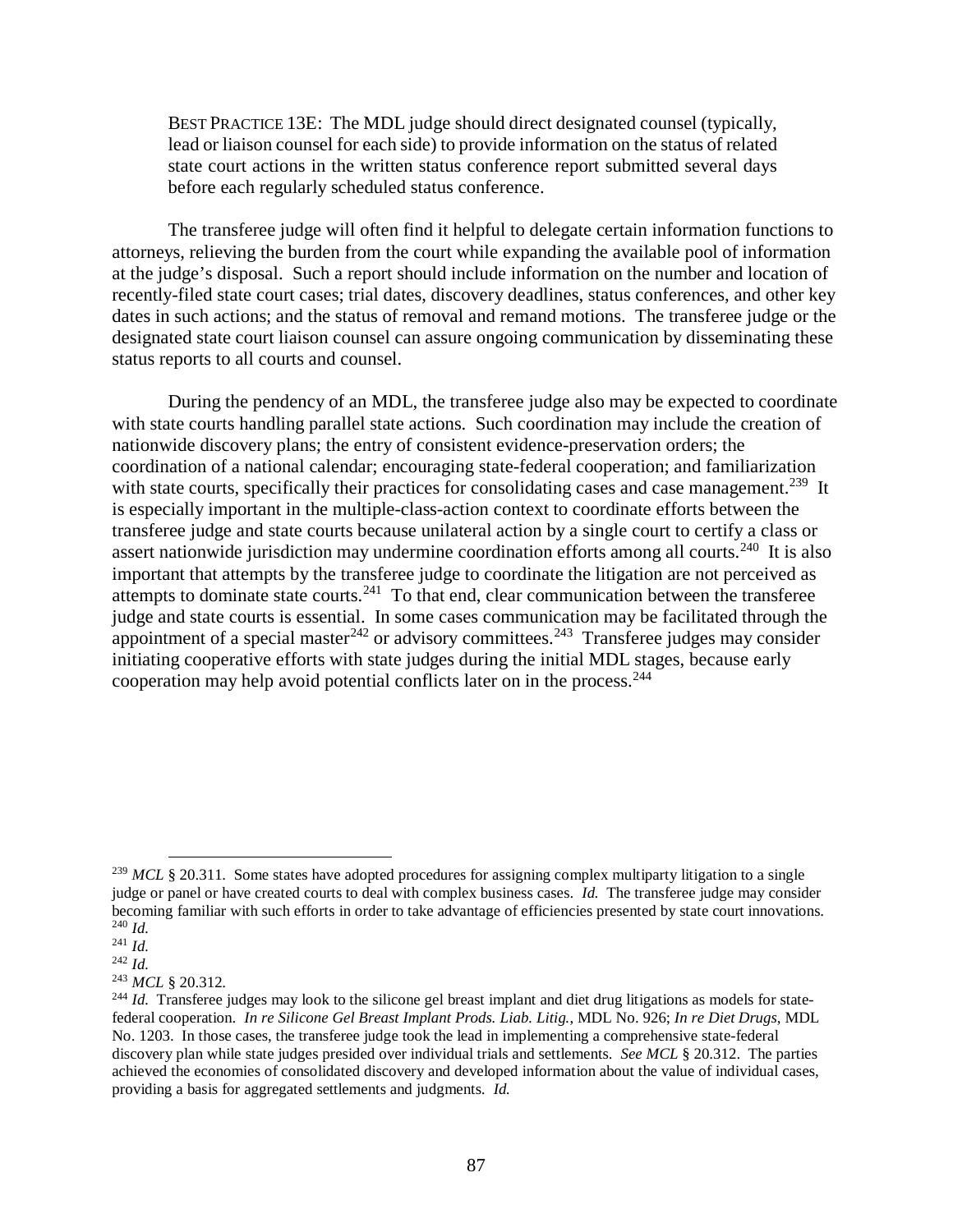BEST PRACTICE 13F: The transferee judge should provide accessible, up-to-date information on the status and progress of the MDL proceedings, including the status and progress of coordination with the state courts, and specific pages for each MDL on the district court's website. The MDL-specific site should provide a calendar, access to important orders, hearing transcripts, and a list of key events.[245](#page-97-0)

As noted above, status conferences may be held jointly between the MDL court and one or more state courts. As the *Manual for Complex Litigation,* § 20.313 describes the federal-state coordinated pretrial process:

State and federal judges have often worked together during the pretrial process. They have jointly presided over hearings on pretrial motions, based on a joint motions schedule, sometimes alternating between state and federal courthouses.

Telephonic access via a toll-free number can facilitate participation by interested counsel and by multiple judges, while minimizing the cost and inconvenience of travel. Video conferencing has also been used successfully where facilities are available.

BEST PRACTICE 13G: In MDL and state court proceedings, the judges should consider holding joint pretrial hearings, including joint status conferences in a variety of jurisdictions, co-presiding over each conference with the state court judge in that jurisdiction.

For example, MDL courts and state judges have convened joint *Daubert*/*Frye* hearings so that oral argument by counsel, and testimony by experts whose qualifications are being challenged under the *Daubert* and *Frye* standards, need not appear and argue or testify more than once. Other courts have even allowed for the judges to meet for presentations by the lawyers outside the motion context; for example, for presentations on the applicable science issues or bringing the judges up to speed on key issues in the case. Teleconferencing and video conferencing can be used to facilitate such joint hearings if it is not practicable for all judges to be present in person. However, as noted before, some judges have expressed a procedural concern with joint hearings, although there is ample precedent and support in the *Manual on Complex Litigation* at § 20.313.

At least at the federal level, this may be abated by the recent *Arkison* decision. In *Arkison*, the appellant argued that while an Article III judge ultimately ruled on a particular issue de novo, the judge might have given practical deference or otherwise been swayed by a non-Article III judge − there, a bankruptcy judge. The Supreme Court upheld the validity of the process, holding that so long as the district court judge indicated he was reviewing the case de novo, this was sufficient. By extension, while the reasoning of the state court judges in their questioning at oral argument may influence the Article III judge, this should not create any constitutional hurdle. For this reason, counsel should be encouraged to cite to the specific law of each jurisdiction in briefing a motion, even if it will be heard in a joint hearing.

<span id="page-97-0"></span> <sup>245</sup> *See MCL* § 40.3. For a current example, *see, e.g.*, The Eastern District of Louisiana's official court website for MDL-2179 Oil Spill by the Oil Rig "Deepwater Horizon,[" http://www.laed.uscourts.gov/OilSpill/OilSpill.htm.](http://www.laed.uscourts.gov/OilSpill/OilSpill.htm)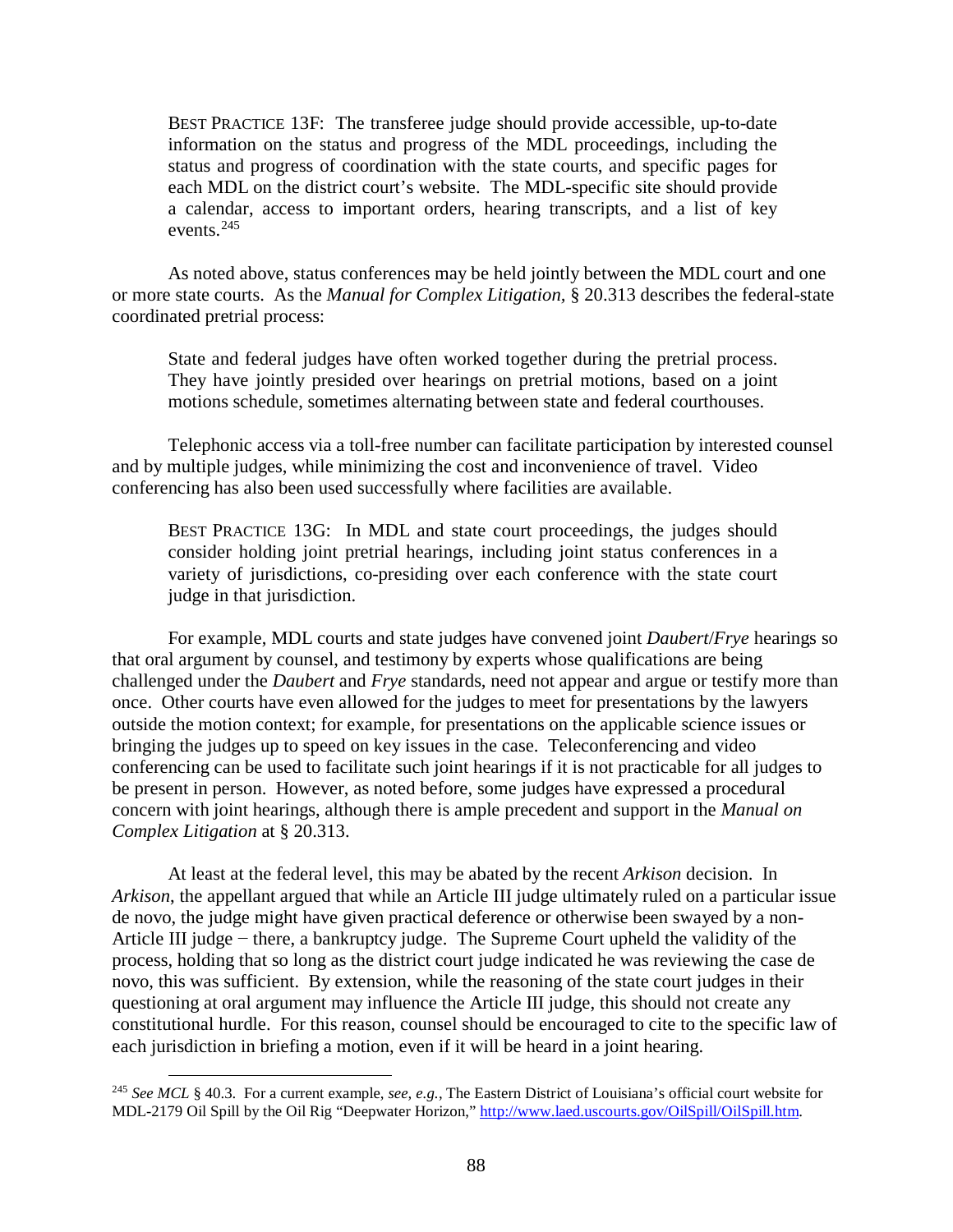The high cost of experts may also be reduced, and expert deposition scheduling difficulties reduced, by suggesting the use of common experts, coordinated expert disclosures, and expert discovery.<sup>[246](#page-98-0)</sup>

BEST PRACTICE 13H: The transferee judge can also promote coordination through its supervision of the litigation process; for example, the court may encourage the parties to establish a common discovery-product depository (now most frequently a password-protected online collection rather than a physical depository) to avoid duplicative efforts.

Even if coordination is not possible between the judges, the parties may themselves coordinate − for example, creating a document depository, issuing joint deposition notices, and the like. However, the transferee judge may still have a role in facilitating these private attempts at coordination. In particular, federal/state coordination may be hindered by concerns that privilege may be lost or waived by production of information, or discovery rulings, in one jurisdiction. Federal Rule of Evidence 502 now protects parties from the production of privileged information, without the need to show mistake or inadvertence; privileged documents that have been produced may be "clawed-back." **[247](#page-98-1)** Rule 502(d) orders are controlling in state courts under Rule 502(g).

BEST PRACTICE 13I: If no party requests the court to issue a Rule 502(d) order, the transferee judge should consider raising the matter on its own.

BEST PRACTICE 13J: When feasible without causing discovery delays, the transferee judge should coordinate with state court colleagues to set uniform schedules in related federal and state proceedings for document production, production of privilege logs, and resolution of privilege disputes and other objections.

Conflicts can arise between counsel, particularly when clear understandings are not reached in advance with respect to issues like what rules will govern the length of a jointly noticed deposition, the allocation of that time, and the order in which counsel will question the witness. The transferee judge does not have power over parties that are not before it − and, while technically it may issue an order applicable to parties that appear in both cases (namely the defendant), or exert informal pressure over counsel that appear in both cases, this approach is disfavored. Instead, the better approach for the transferee court may simply be to ask questions of the parties to ensure that they have reached agreement on these issues, rather than issuing direct orders.

<span id="page-98-1"></span><span id="page-98-0"></span> <sup>246</sup> *See* "*Ten Steps to Better Case Management: A Guide for MDL Transferee Judges*" (Judicial Panel on Multidistrict Litigation/Federal Judicial Center 2014), § VII. *Coordinate with Parallel State Court Cases.* <sup>247</sup> For a recent example of such a common benefit order, *see* "Amended Order No. 25: Common Benefit Order," MDL No. 2151 in *Toyota Unintended Acceleration Marketing, Sales Practices, and Products Liability Litigation* (C.D. Cal. 2003), http://court.cacd.uscourts.gov/Cacd/RecentPubOp.nsf/Toyota?OU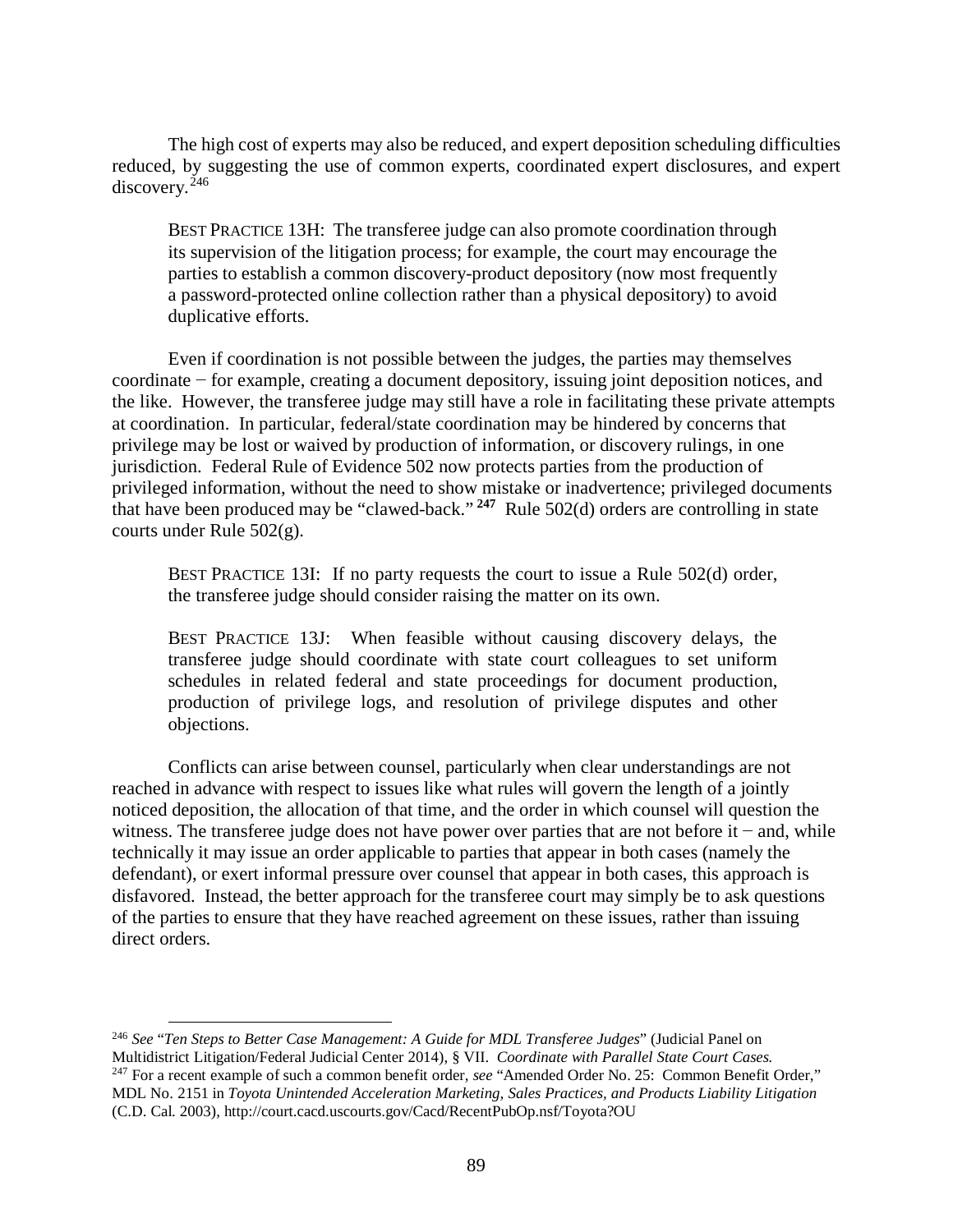If the court believes a more aggressive role would be valuable, a number of options exist. One approach is for the MDL court and state courts to appoint a single special master, who then has the authority to coordinate discovery across all of the cases. Transferee judges that have used joint appointments report that it can be incredibly helpful in ensuring that discovery proceeds smoothly, but note that it takes the right case, right parties, and right situation for a joint appointment to be feasible.

Transferee judges should also be sensitive to the reality that discovery may be proceeding at a different pace or with different depth in the state courts. On the one hand, the MDL process will (in most cases) have triggered a months-long delay in the federal cases, while the state cases continued moving forward. On the other hand, the MDL may have substantially greater resources than the state litigation, particularly if the first state cases moving forward are singleplaintiff cases prosecuted by firms with only one or a handful of clients with similar claims. This disconnect may be particularly true when the state lawyers want to move ahead with their cases outside of the MDL process; typically, in these cases, the state lawyers report having no desire to have years of discovery, but simply want to move their cases forward to trial.

While some transferee judges have reported a perception that state court trials are disruptive, others have noted that it is not a problem − it is just a different way forward. In most cases, state court trials will have moved forward as a result of counsel's strategy, but it will give the parties some additional information. In some cases, it will be helpful and provide some insight as one of many potential bellwether data points. In other cases, the result is seen as an outlier by both sides whether for factual, legal, or decisionmaker-based reasons, and yields less information. In many cases the state verdict will either have no effect or simply provide a data point to the MDL leadership. Under this view, state court trials should be viewed not as a universal problem, but instead as a moment to revisit the MDL's path. Has the state verdict increased or decreased the parties' preference for a settlement end-game, rather than other potential paths to resolution? What steps can the court take to help the parties move toward resolution in light of these inputs?

Both counsel and transferee judges have expressed the unified warning that while coordination can be helpful, at the end of the day the parties' buy-in is driven by the different strategy decisions of plaintiffs' and defense counsel, by the differing procedural and substantive rules of the courts, and the shadow of fees and assessments. Thus, as the transferee court begins considering its own discovery rulings and the potential for state coordination, considering these pragmatic factors that will drive the attorneys can assist the judge in anticipating potential objections or conflicts, rather than being caught off-guard or pressed into a purely responsive mode.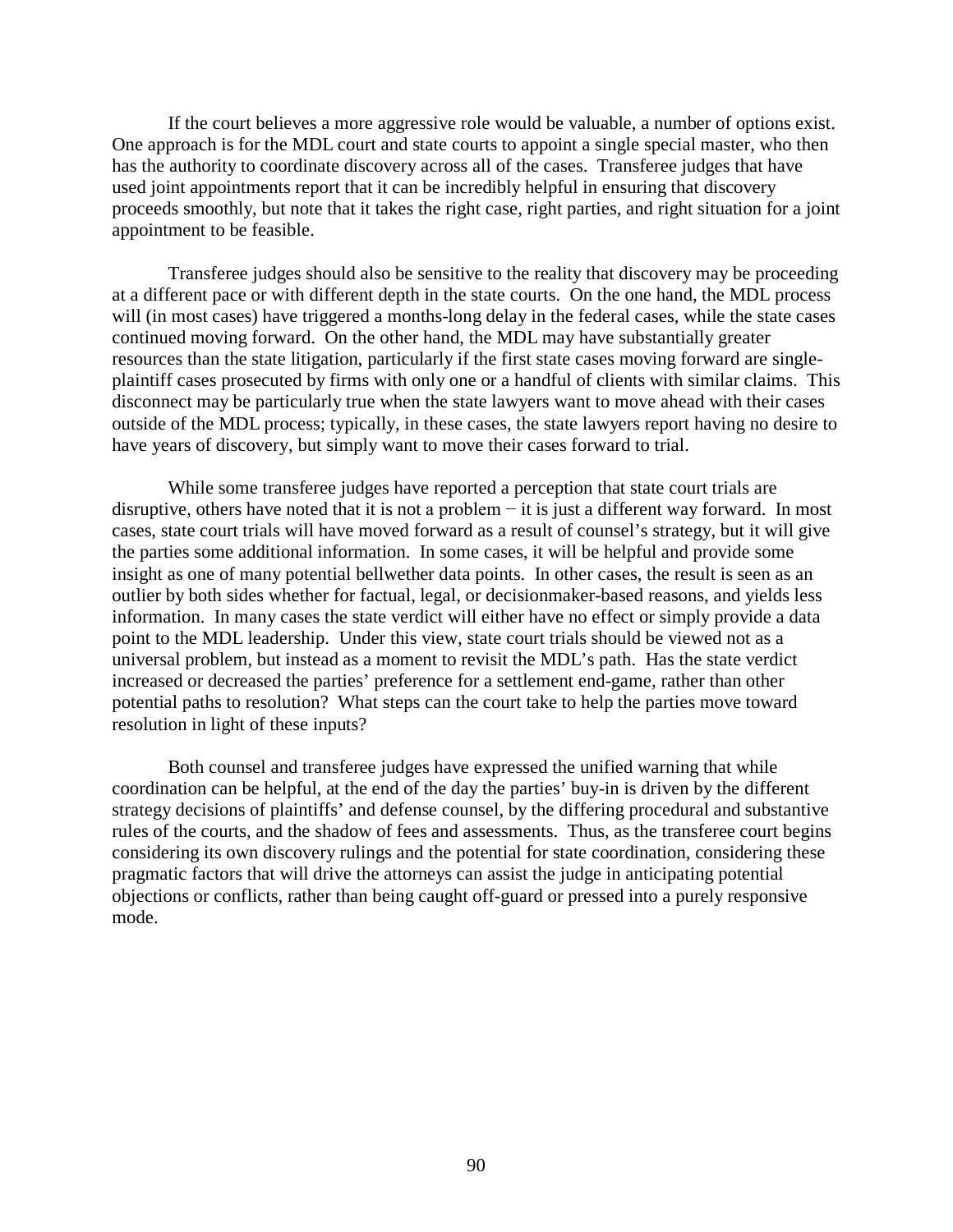BEST PRACTICE 13K: Discovery decisions should be made available to all courts.

BEST PRACTICE 13L: In an MDL involving multiple jurisdictions, the transferee judge should consider the *joint* appointment of a special master among multiple courts to review disputed documents *in camera* and issue a report and recommendation to all courts.

MDL courts may appoint special masters under Fed. R. Civ. P. 53 with the specific duty of facilitating federal/state coordination. This was done in MDL No. 926, *The Silicone Gel Breast Implants Litigation*. *See Manual for Complex Litigation*, § 20.311. Similar coordination may also be introduced by cooperating with the state courts to appoint a common special master with a particular function, such as discovery. For example, in *In re Bextra & Celebrex Marketing, Sales Practices and Products Liability Litigation*, MDL-1699, the MDL transferee court and the New York state judge presiding over New York State coordinated proceedings jointly appointed a retired federal district judge to serve as a joint discovery special master. This special master's duties expanded, to include mediation and settlement, as the litigation progressed. In ruling on matters, the special master should issue rulings with citations applicable to each affected jurisdiction, in order to facilitate review by the applicable judges − and if necessary, appeal.

BEST PRACTICE 13M: The transferee judge may appoint a "state court liaison" or "state/federal liaison" from among plaintiffs' (or defendants') counsel who are active in the MDL, in order to provide transparency by submitting periodic reports on the status and progress of state court proceedings and to assist in assuring that discovery work product is made appropriately available to those who are litigating in state courts.

Typically, access to MDL discovery and work product is provided under a "common benefit" or "assessment order" that spreads the costs of common benefit discovery, experts, and other work product on a contingent basis, among all plaintiffs' counsel.

Anecdotes exist about transferee judges that have attempted to pressure plaintiffs' counsel into moving their cases into federal court, into the MDL. It may therefore be appropriate to mention at this juncture that there are strong reasons that attorneys may maintain cases in state court, even while participating in earnest in the MDL. For example, the case may be one as to which there is no basis for federal jurisdiction. Or, it may be one as to which the attorney believes the particular client will obtain a better result in state court; an attorney's ethical obligation to pursue the best strategy for each client is not abridged even in aggregation, and this decision should be respected. Likewise, defendants may have valid reasons for aggressively pursuing claims in state court, opposing removal, or opposing global settlement.

Far from these reports of transferee judges "punishing" state court lawyers by not appointing them to leadership positions, experienced transferee judges report that they actually prefer to have some attorneys in leadership who have cases in both courts, because it helps the judge to know what is going on in parallel cases. Moreover, if the parties move toward settlement as the MDL's endpoint, this overlap may be helpful in exploring the viability of and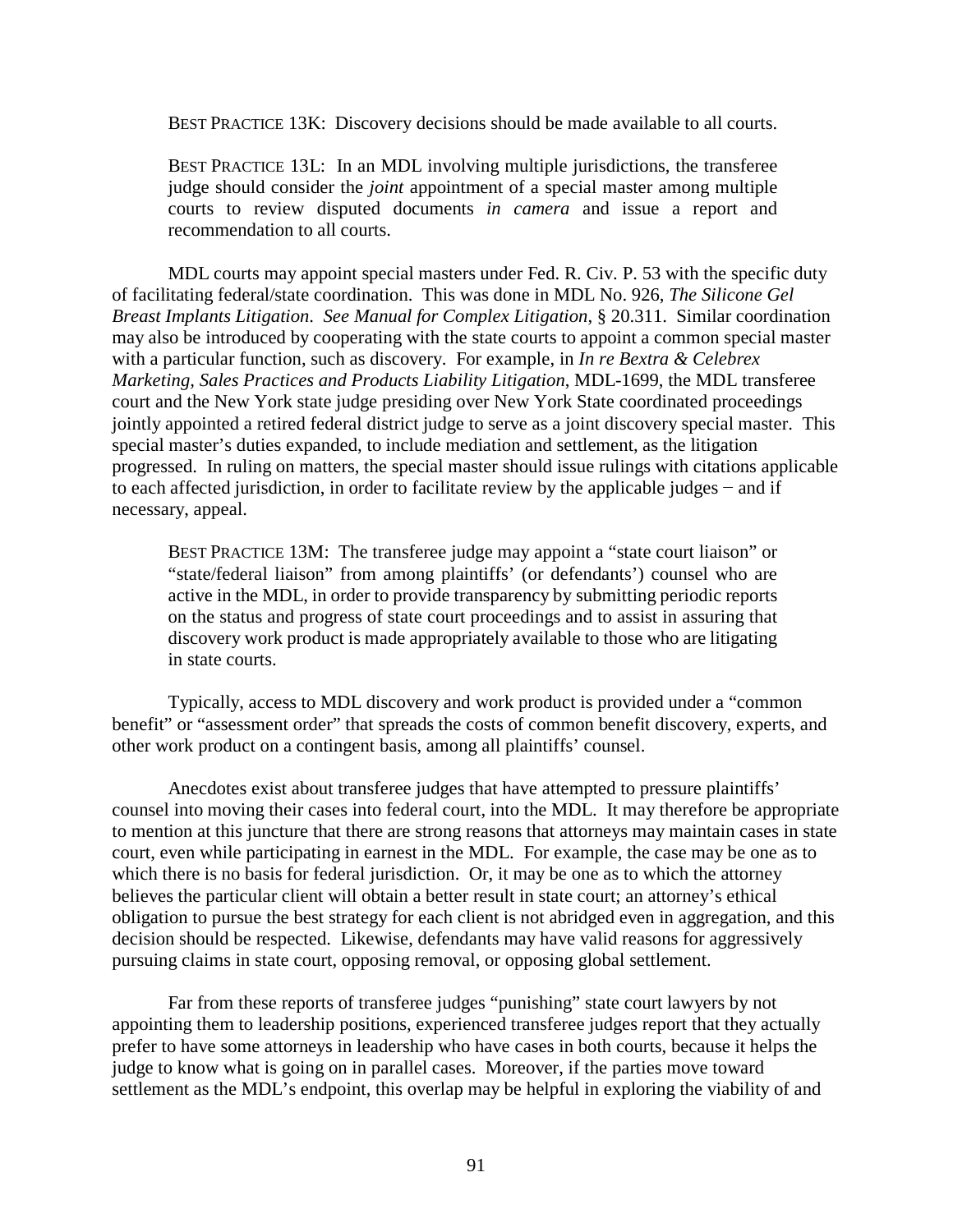objections to a global settlement. In addition, the transferee judge may also consider using joint committees on targeted issues, like fees or settlement, drawn from both the federal and state courts.

BEST PRACTICE 13N: The transferee judge should consider issuing a deposition protocol order that assigns a specific percentage of deposition time to state counsel.

Participation by state court counsel in MDL depositions ensures that these depositions are complete and non-duplicative. Depositions may be "cross-noticed" in the MDL and state cases. A joint federal-state counsel committee can be appointed to take responsibility for the scheduling and conduct of depositions. Some MDL courts have facilitated scheduling discovery coordination by including in the court-appointed leadership structure counsel who are active in both the MDL and state cases. As noted previously, the transferee judge's order will not bind the state parties but instead would only govern the federal counsel's treatment of the state parties. If the transferee judge anticipates that greater certainty is necessary for the parties, the judge may consider coordination with the state court judges on the appointment of the same special master for discovery, such that a single individual would then be empowered to resolve discovery disputes. If this approach is taken, the special master should be encouraged to cite to the law of each applicable court in order to facilitate review by the court.

The Federal Judicial Center, the National Center for State Courts, and the National Judicial College, often working jointly, have collected and developed materials to assist and support federal and state judges in achieving effective case management over complex litigation, including the management of MDLs in coordination with related state proceedings. These materials include the comprehensive *Manual for Complex Litigation, Fourth* (Federal Judicial Center 2004), which addresses coordination in §§ 20.3-20.33 and 22.4. Other shorter, topicspecific guides available on the Federal Judicial Center website include *Managing Class Action Litigation: A Pocket Guide for Judges;* the *Judges' Class Action Notice and Claims Process Checklist and Plain Language Guide; Coordinating Multijurisdiction Litigation: A Pocket Guide for Judges* (2013)<sup>[248](#page-101-0)</sup> (prepared by a committee composed equally of federal and state judges), and a listing of state-federal judicial education programs.

<span id="page-101-0"></span> <sup>248</sup> Also available at [http://multijurisdictionlitigation.wordpress.com.](http://multijurisdictionlitigation.wordpress.com/)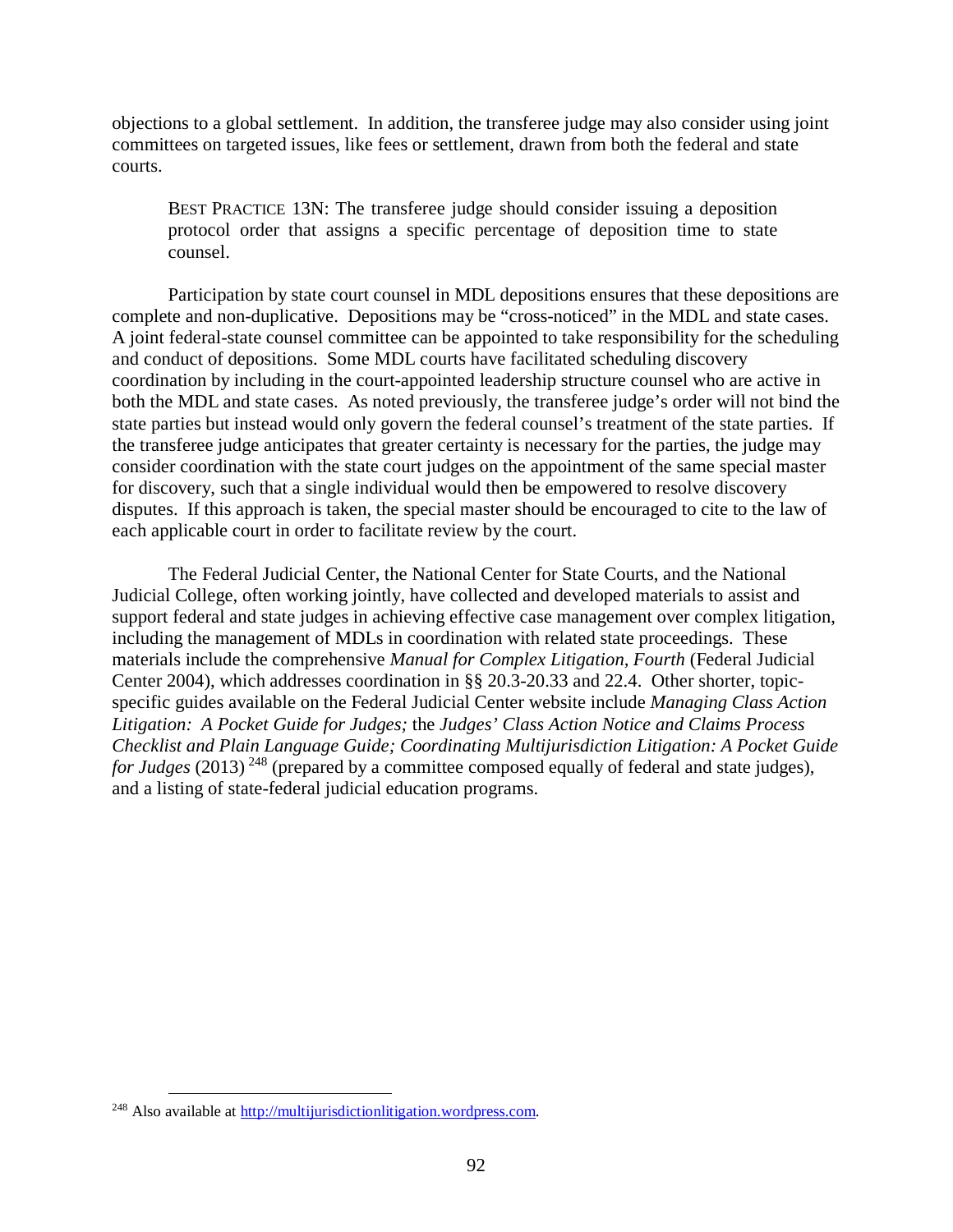## **CHAPTER 7 RESOLUTION AND REMAND**

At one time, success for a large or mass-tort MDL judge was based solely on whether a global settlement was reached under his or her watch. Although global resolution remains a goal of most MDLs, for today's MDL judge, strategic planning and efficient management of the process at every stage is the touchstone of success. Likewise, resolution of the case increasingly includes the possibility of not only settlement, but also dismissal or remand. This broader conception presents a robust set of challenges and strategic determinations for today's MDL judges. Balancing the court's role in the settlement process with its simultaneous role in adjudicating motions and other matters in the MDL is complex and requires the court to consider many important questions. At what point in the process should the court inquire about settlement talks? Should the judge allow the settlement hurdles to be a factor in the sequencing of discovery or motions? Should the parties themselves decide whether a private mediator would further the goals of negotiation, or should the judge appoint a special master for settlement (and if so, when in the process)? These questions are among the many now confronted by transferee judges and are the focus of this chapter.

Most cases transferred pursuant to 28 U.S.C. § 1407 are still resolved in the transferee court so that there is no need for large numbers of cases to be transferred back at the completion of the MDL proceedings.<sup>249</sup> When this is possible, efficiency is served because district courts around the country are spared extensive work on cases in which they have little or no background. In some MDLs, decisions on dispositive motions or other developments may cause individual cases or categories of cases to be dismissed or resolved at an early stage.<sup>250</sup> Indeed, for defendants, early motion practice is seen as a potential mechanism for the resolution of the case, while later measures like *Lone Pine* orders can help root out spurious claims. Particularly in the larger or mass-tort MDLs involving thousands of individual cases, which are the primary focus of this report, the resolution of a large number of MDL cases usually occurs at a later stage, in a global settlement or in a series of settlement agreements with various lawyers, often (but not always) after the court has presided over one or more trials, and in some cases, only after the door has been closed on the filing of new lawsuits, to the extent that is feasible under the individual facts presented.<sup>251</sup> In the right case the threat of an impending order can help to spur

 $\overline{a}$ 

<span id="page-102-0"></span><sup>&</sup>lt;sup>249</sup> As of September 30, 2013, only 13,432 of the 241,108 civil actions transferred by the JPML for pretrial proceedings had been *remanded* to their home districts for trial. United States Judicial Panel on Multidistrict Litigation, Statistical Analysis of Multidistrict Litigation Fiscal Year 2013, at 6, *available at* 

<span id="page-102-1"></span><sup>&</sup>lt;sup>250</sup> See, e.g., In re Rezulin Prods. Liab. Litig., 441 F. Supp. 2d 567, 579 (S.D.N.Y. 2006); In re Meridia Prods. Liab. *Litig.*, 328 F. Supp. 2d 791, 826 (N.D. Ohio 2004), *aff'd sub nom*. *Meridia Prods. Liab. Litig. v. Abbott Labs.*, 447 F.3d 861 (6th Cir. 2006).

<span id="page-102-2"></span><sup>251</sup> Deborah R. Hensler, *Has the Fat Lady Sung? The Future of Mass Toxic Torts*, 26 REV. LITIG. 883, 896, 903 (2007) (noting that half of the thirty-five product-related mass personal injury litigations that arose between 1960 and the late 1990s and were examined by the Federal Judicial Center, were consolidated and transferred to one federal court under 28 U.S.C. § 1407; two-thirds (twenty-two) of these litigations "resulted in aggregate settlements, including both class and non-class global settlements that were intended to resolve all current claims against the defendant(s) (and sometimes future claims as well), and more limited group settlements that resolved all current (and sometimes future) claims represented by one or a few law firms") (citing Thomas Willging, Fed. Judicial Ctr.,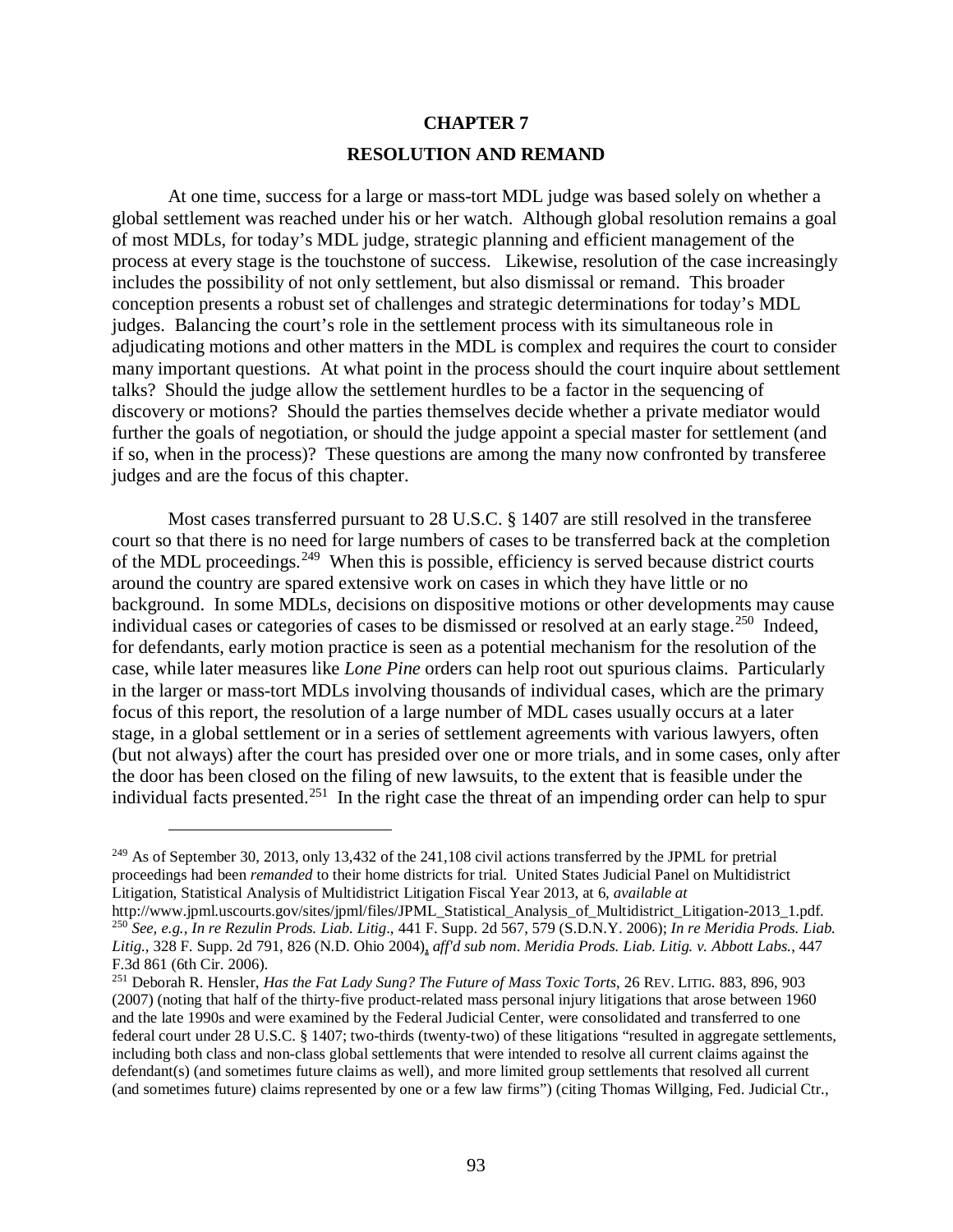settlement – as happened in the recent NFL concussion settlement, when the judge's notice that she was ready to issue an order that neither side would like was enough to incentivize settlement talks. This creates a difficult balance for the judge to strike, between properly facilitating or even nudging settlement and creating a disfavored sense of a strong-armed or premature settlement.

But courts are now mindful of and prepared for the possibility of remand if cases are not otherwise resolved. There is no longer a stigma attached to remanding cases when they are ready for trial if the parties are not ready to settle. Indeed, this was the original legislative directive in creating the MDL device. As a mechanism to keep counsel keenly focused on moving the cases forward, some transferee judges now set end dates for their MDLs, at which point any cases not resolved are remanded.<sup>252</sup>

Today's transferee judge is continually assessing what the case needs to move forward. This involves unique considerations at every stage of the litigation. This chapter therefore explores the techniques judges are using not only to resolve cases in the MDL, but best practices in managing the remand process.

**GUIDELINE 14**: The transferee judge should endeavor to use the MDL forum to resolve or streamline the litigation before remand to the district courts.

BEST PRACTICE 14A: Remand of remaining cases to transferor courts should not begin until the court has taken steps: (1) to preside over discovery, decide on motions, and conduct such trials that are needed to position the cases for potential resolution; (2) to explore and consider all possibilities for resolution of the cases; and (3) to prepare cases that do not resolve for trial in the transferor courts.

The transferee judge has the authority to enter an order suggesting that the JPML remand a matter prior to the conclusion of pretrial proceedings.<sup>[253](#page-103-1)</sup> A court's discretion to suggest remand generally turns on the question of whether the case will benefit from further coordinated proceedings as part of the MDL.<sup>[254](#page-103-2)</sup> Thus, the question of whether and when to remand cases must be considered individually in every MDL.

 $\overline{a}$ 

*Mass Torts Problems & Proposals, A Report to the Mass Torts Working Group* (1999), at 88-91, *available at* http://www.fjc.gov/public/pdf.nsf/lookup/MassTApC.pdf/\$ file/ MassTApC.pdf)).

<span id="page-103-0"></span><sup>252</sup> For example, after the JPML transferred the *Actos Products Liability Litigation* (MDL No. 2299) to the Western District of Louisiana by order dated December 29, 2011, Judge Doherty directed that remand procedures would begin for all cases still pending as of December 2016—five years from the MDL's creation.<br><sup>253</sup> MDL Panel Rule 10.2(a) (allowing the Panel to remand an action to the transferor district court "[u]pon

<span id="page-103-1"></span>suggestion of the transferee judge or on the Panel's own initiative").

<span id="page-103-2"></span><sup>254</sup> *In re Baycol Prods. Litig.*, No. 03-0037 (MJD/SRN), MDL No. 1431, 2008 WL 6259241, at \*13 (D. Minn. Sept. 9, 2008); *In re Bridgestone/Firestone, Inc., ATX, ATX II, & Wilderness Tires Prods. Liab. Litig.,* 128 F.Supp.2d 1196, 1197 (S.D. Ind. 2001) (citing *In re Air Crash Disaster*, 461 F.Supp. 671, 672–73 (J.P.M.L. 1978)); *In re Aetna UCR Litig.*, No. 07-cv-3541, 2010 WL 3762281 at \* 1 (D.N.J. Sept. 20, 2010).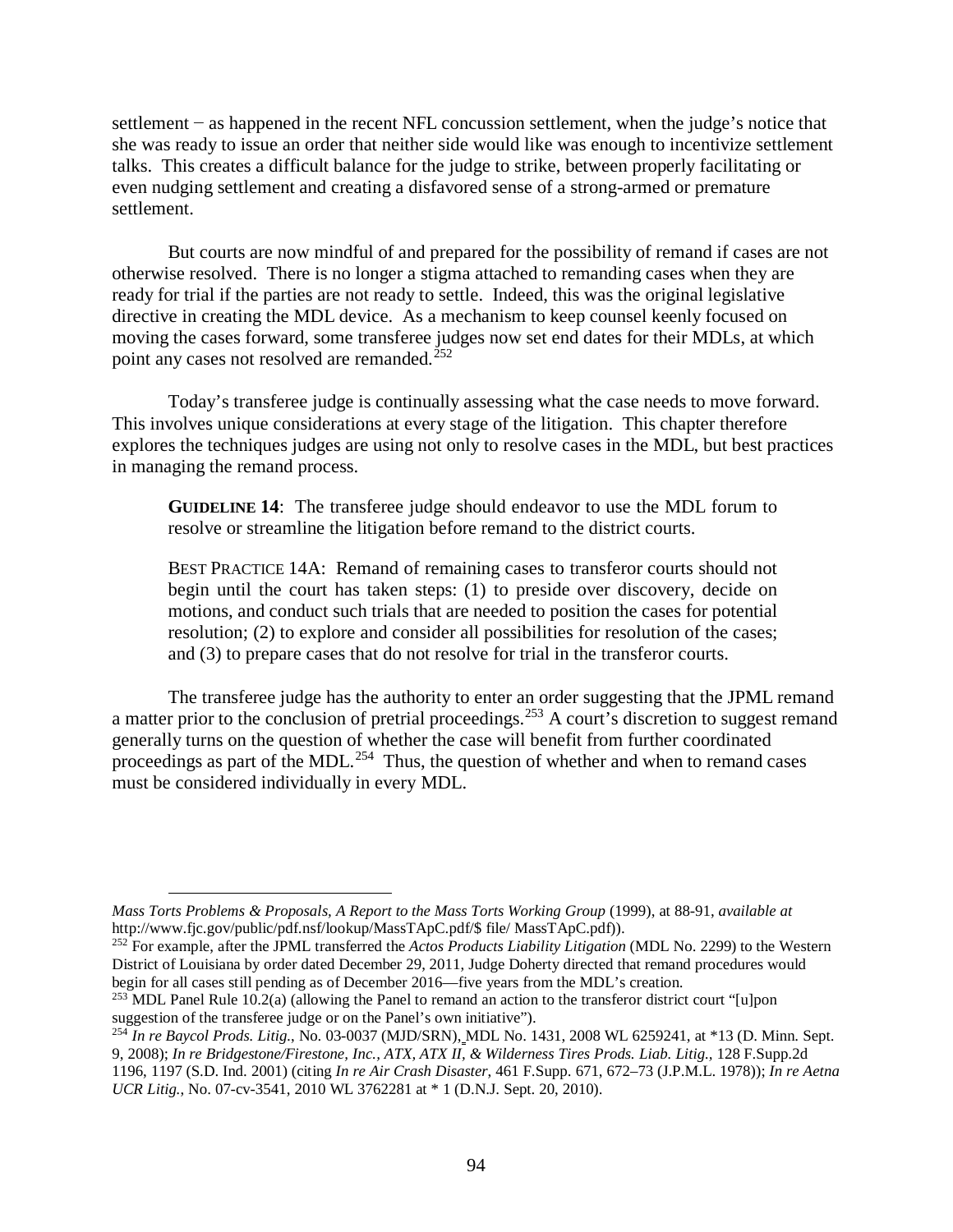Although there is no bright-line rule as to when remand is best, one of the key principles of multidistrict litigations is the accrual of judicial expertise,[255](#page-104-0) and the MDL environment provides a unique opportunity for the court and parties to hear and be heard on critical *Daubert* expert issues and dispositive motions applicable across cases, to test a sample of cases at trial, and to consider settlement on a broad basis while the federal cases remain together in one venue, before one judge. Thus, although some courts, at the request of the parties, have elected to remand cases to transferor courts for trial as soon as the cases are trial-ready, to achieve the full benefits of the MDL process – both for the parties and for the court system as a whole – in most complex cases, courts should not suggest remand if continued consolidation of cases would: (1) eliminate duplicative discovery; (2) prevent inconsistent pretrial rulings in transferor courts; or (3) conserve resources of both the parties and the court system as a whole.<sup>[256](#page-104-1)</sup> However, if and when the MDL process reaches a point where it is no longer moving the litigation, remand should be strongly considered.

More commonly, courts have utilized alternative available mechanisms to close the gap between remand and continued MDL consolidation. At one end of the spectrum, courts are increasingly using *Lone Pine* orders to screen meritless cases and continuing to use *Lexecon* waivers to try cases in the MDL court − expanding what can be done to dispose of cases within the MDL. (See Chapter 1 for additional discussion of case-management techniques.) At the other end of the spectrum, there has been increasing interest in the potential for coordinated remand of cases, in an attempt to expand the benefits of the MDL into the courts that will try the cases.

BEST PRACTICE 14B: In most situations, the time to raise settlement will be after sufficient time has passed to ensure a degree of certainty about both the nature and scope of the claims at issue.

Whether, when, and how an MDL will lead to a global settlement will vary from case to case. Sometimes, key legal rulings can be essentially dispositive of the litigation, and there is no need for settlement. Occasionally, other factors unique to the claims or the parties lead to an early resolution. In some cases, the parties may request that the MDL court facilitate settlement discussions early. When that happens, the MDL court should do so, but should be mindful to keep the litigation schedule on track in case early settlement efforts are unsuccessful. MDL courts that allow the parties to conduct settlement discussions early have sometimes imposed limitations, such as allowing 20-30 days for settlement talks to be conducted, but indicating to the parties that the case would proceed thereafter. Other courts have a stronger presumption against halting the pretrial process for settlement talks unless the parties indicate that a settlement is truly imminent. Some judges who contributed to the discussion of this chapter noted that they would look to the likelihood and potential size of the settlement in terms of covered plaintiffs − recognizing that parties may not engage in a global settlement, but instead settle cases in bunches

<span id="page-104-0"></span> <sup>255</sup> *Walsh v. Nortel Networks Corp.*, No. 05 Civ. 2344 (LAP), 2007 WL 1946546, at \*3 (S.D.N.Y. June 28, 2007) (a remand is "not warranted where it would require another court to make its own way up the learning curve, resulting in just that duplication of efforts that the multidistrict system is designed to avoid." (internal quotation marks omitted); *In re Baycol Prods. Liab. Litig*., 2008 WL 6259241, at \*13 ( "The accrual of judicial expertise is central to the multi-district litigation process.").

<span id="page-104-1"></span><sup>256</sup> *See, e.g., In re Aredia & Zometa Prods. Liab. Litig*., No. 06-md-1760, 2010 WL 5387695, at \*2 (M.D. Tenn. Dec. 22, 2010); *In re Bridgestone/Firestone, Inc*., 128 F. Supp. 2d at 1198.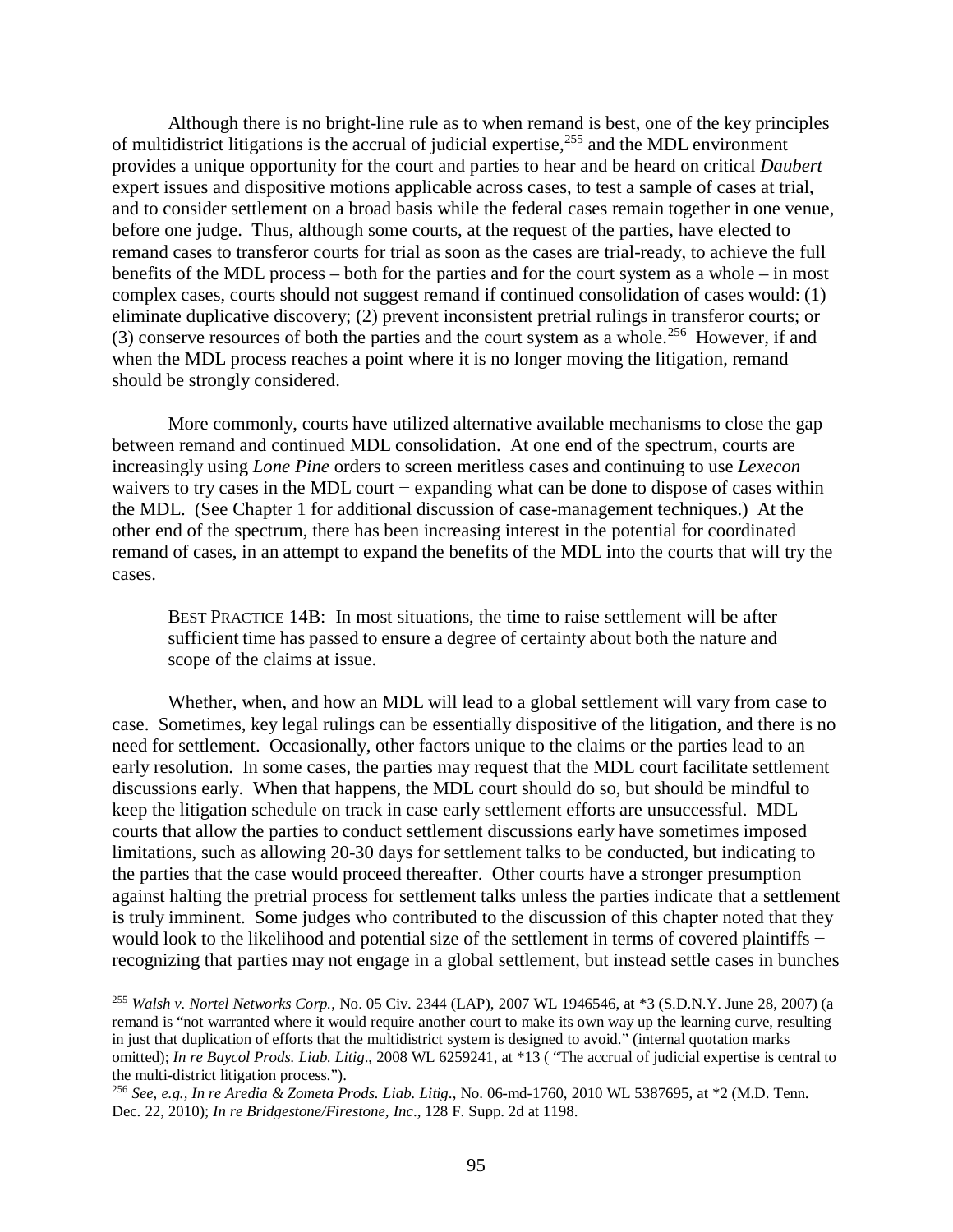− permitting delay only when there were serious discussions likely to lead to the settlement of many hundreds or thousands of cases.

More broadly, there was consensus that MDLs can be on dual tracks – settlement and trial – because discovery supports both objectives. Thus, the variation in approaches was more a question of degree – in what the judge's threshold is for staying litigation at the parties' request, and how long that stay should be, given the competing desires at work – than substance.

In many MDLs, meaningful settlement discussions are not possible until completion of discovery and extensive testing of the parties' contentions through decisions on dispositive and *Daubert* motions. In some MDLs, it is necessary to conduct several trials of individual cases that educate each side on the strengths and weaknesses of their positions and the relative value of different fact patterns present in individual cases. And because defendants may be reluctant to entertain any settlement that will simply invite the filing of new claims, in some MDLs, settlement will not be possible until sufficient time has passed after the events that triggered the litigation, so that the door has closed on the filing of new claims. Courts can promote the settlement process by advancing the litigation so that factual and expert development occurs and the cases become ripe for settlement discussions.<sup>[257](#page-105-0)</sup>

Finally, the transferee judge will need to consider the extent to which procedural mechanisms promoting closure are appropriate and advisable. In some MDLs, a defendant's uncertainty about the statute of limitations or other limits on future suits can be a substantial hurdle to settlement; offering guidance on such issues may therefore help facilitate a settlement. But, it should also be noted that due to differing state statutes of limitations, the transferee judge may not be able to issue a one-size-fits-all ruling.

In other MDLs, a long tail exists, such that the consideration is not whether the limitations period has expired, but whether newly filed cases should still be brought within the MDL or instead be litigated entirely in the originating court. A number of judges noted that a dual-system approach worked well in resolving these cases: aggressive motion practice regarding weak claims and tag-along issues on the front end; remanding late-filed cases, while giving the originating court the remand packet and the plaintiff's counsel the benefit of the common benefit work. This approach permitted the benefits of the consolidation, but did not preserve the consolidation when it no longer serves a common goal.

Defendants noted particular concern with cases in which the defendant agreed to settle in order to obtain closure, only to discover that the plaintiffs had brought the case prematurely and new claims were being raised under the "two-injury rule," which allowed a new round of litigation. More recently, defendants have resolved MDL litigation only to encounter not only claims by federal regulators, agencies, and state and federal attorneys general, but also follow-on shareholder litigation related to the MDL claims. Both plaintiffs' attorneys and defense counsel noted a trend back toward inventory settlements with individual firms and settlements by injury

<span id="page-105-0"></span> <sup>257</sup> *See generally* RICHARD A. NAGAREDA*,* MASS TORTS IN A WORLD OF SETTLEMENT (The University of Chicago Press 2007).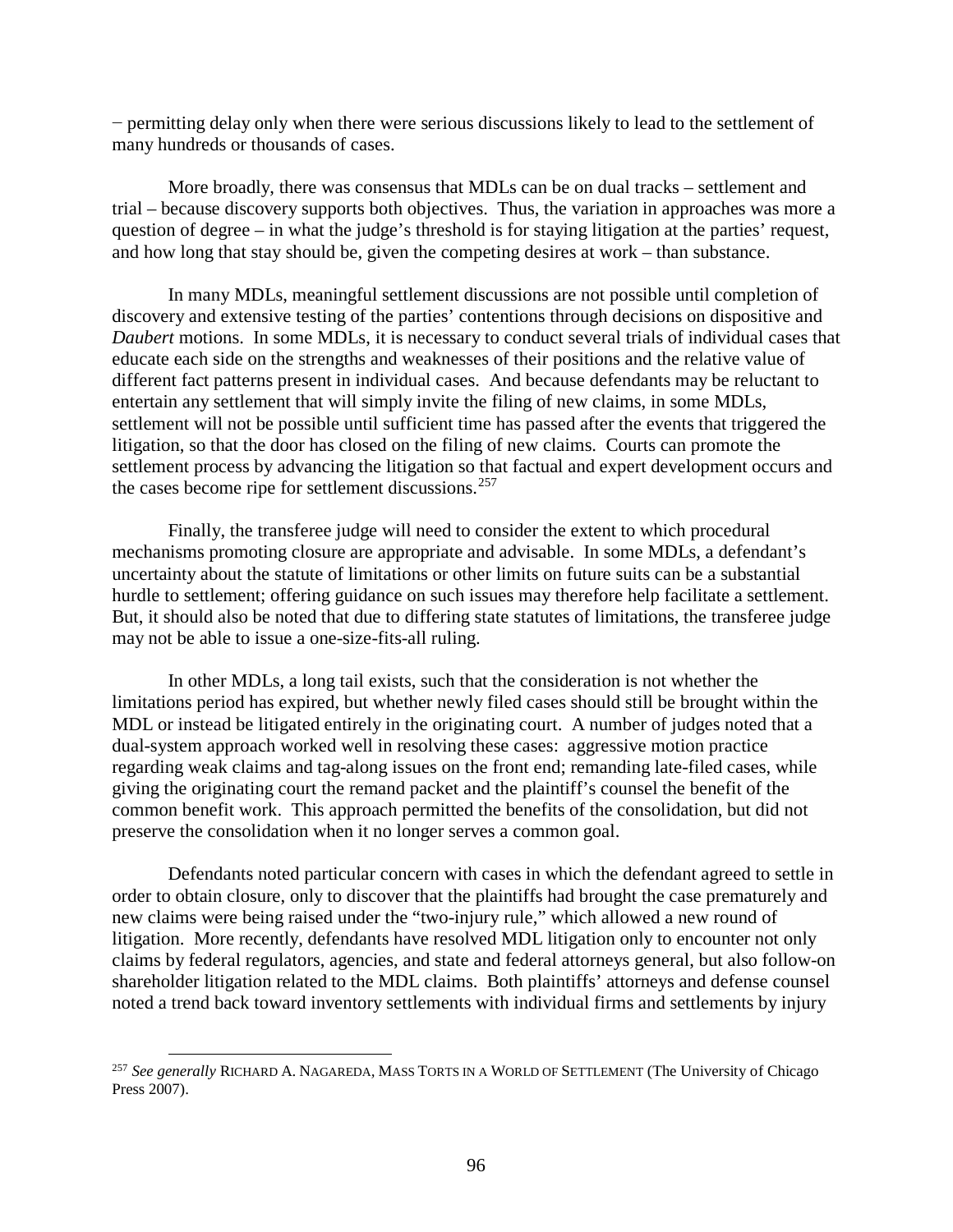class,<sup>[258](#page-106-0)</sup> rather than a single-minded focus upon global settlements in light of these background considerations. However, other clients continue to prefer global settlements, in which closure can be obtained at least with respect to personal-injury claims. Thus, no one-size-fits-all endgame exists among defendants or particular types of claims.<sup>[259](#page-106-1)</sup>

The court's decisions about how to address these strategic considerations and tensions will have substantial repercussions for the settlement pattern and in turn the outcomes for individual claimants, and should be undertaken with great care.

BEST PRACTICE 14B(i): The court is usually uniquely situated to play a role in facilitating settlement discussion.

If and when the MDL reaches the stage where resolution may be possible, counsel in a leadership role on each side should be heard on how to proceed – whether through direct negotiation or appointment of a settlement master. The resolution process presents challenges. The MDL court must be aware of counsel's actual interest and involvement in the process (e.g., does counsel have significant clients or is counsel working only the common benefit process?). In addition, the timing should be ripe for settlement − if the judge moves too early, counsel may feel that they have not yet obtained the information they need for settlement, which may include seeing a few cases move forward. Other judges prefer to create the structure for settlement at the outset, so that the MDL process can be sequenced toward providing what the parties need for either remand or settlement, making those needs the guiding MDL principle.

Attorneys noted that they too appreciated having a judge that was allowing the parties' needs in terms of settlement or remand to drive the sequencing and timing of discovery and motion practice. However, they also expressed opposition to having a judge push for a global settlement in most cases, believing that the counsel leading an MDL typically each have decades of experience in mass-claims litigation and have a good sense of when the case is ready to settle and by and large have the motivation to settle when the time is right. Thus, while the parties want the judge's support in sequencing motions or creating a mechanism for settlement, many expressed a sentiment that it is more the exception than the rule that the judge should be aggressively pushing for a settlement, particularly because the strategic considerations driving settlement are often appropriately expressly kept out of the courtroom and away from the judge.

<span id="page-106-1"></span><span id="page-106-0"></span><sup>&</sup>lt;sup>258</sup> Counsel noted that there were a variety of patterns, such that no assumption can be made from the outside about the settlement pattern—particularly where there is no class settlement and thus the terms are not publicly available. In some cases the best claims were settled first as a mechanism to disincentivize pursuit of the lower-value claims, or to resolve cases with the best lawyers leaving the less-skilled lawyers. In other cases, the weakest claims were settled first to clear the liability from the books, or to generate momentum within the class for settlement. A number of counsel from both sides of the aisle noted that this structure can be problematic, but it can also prevent redistribution from the strongest to weakest claims, which often functionally occurs in a global settlement. <sup>259</sup> *See, e.g.,* Carrie Johnson, *Merck Agrees to Blanket Settlement on Vioxx*, THE WASH. POST, Nov. 10, 2007. But defendants do not always insist on global settlements. *See, e.g., In re Zyprexa Prods. Liab. Litig*, 424 F. Supp. 2d 488, 490 (E.D.N.Y. 2006) (noting that in 2005 the defendant, Eli Lilly & Company, entered into a partial settlement with certain individual plaintiffs); Jef Feeley & Naomi Kresge, *Bayer's Yasmin Lawsuit Settlements Rise to \$402.6 Million*, BLOOMBERG NEWS (July 31, 2012), *available at* [http://www.bloomberg.com/news/2012-07-31/bayer-s](http://www.bloomberg.com/news/2012-07-31/bayer-s-yasmin-lawsuit-settlements-rise-to-402-6-million.html)[yasmin-lawsuit-settlements-rise-to-402-6-million.html](http://www.bloomberg.com/news/2012-07-31/bayer-s-yasmin-lawsuit-settlements-rise-to-402-6-million.html) (noting agreement by Bayer to settle 1,877 cases of the more than 12,000 lawsuits filed prior to that date, and offering opinion of commentator that settlements "indicate[] they are making progress to putting these *Yaz* suits over the vein clots behind them.").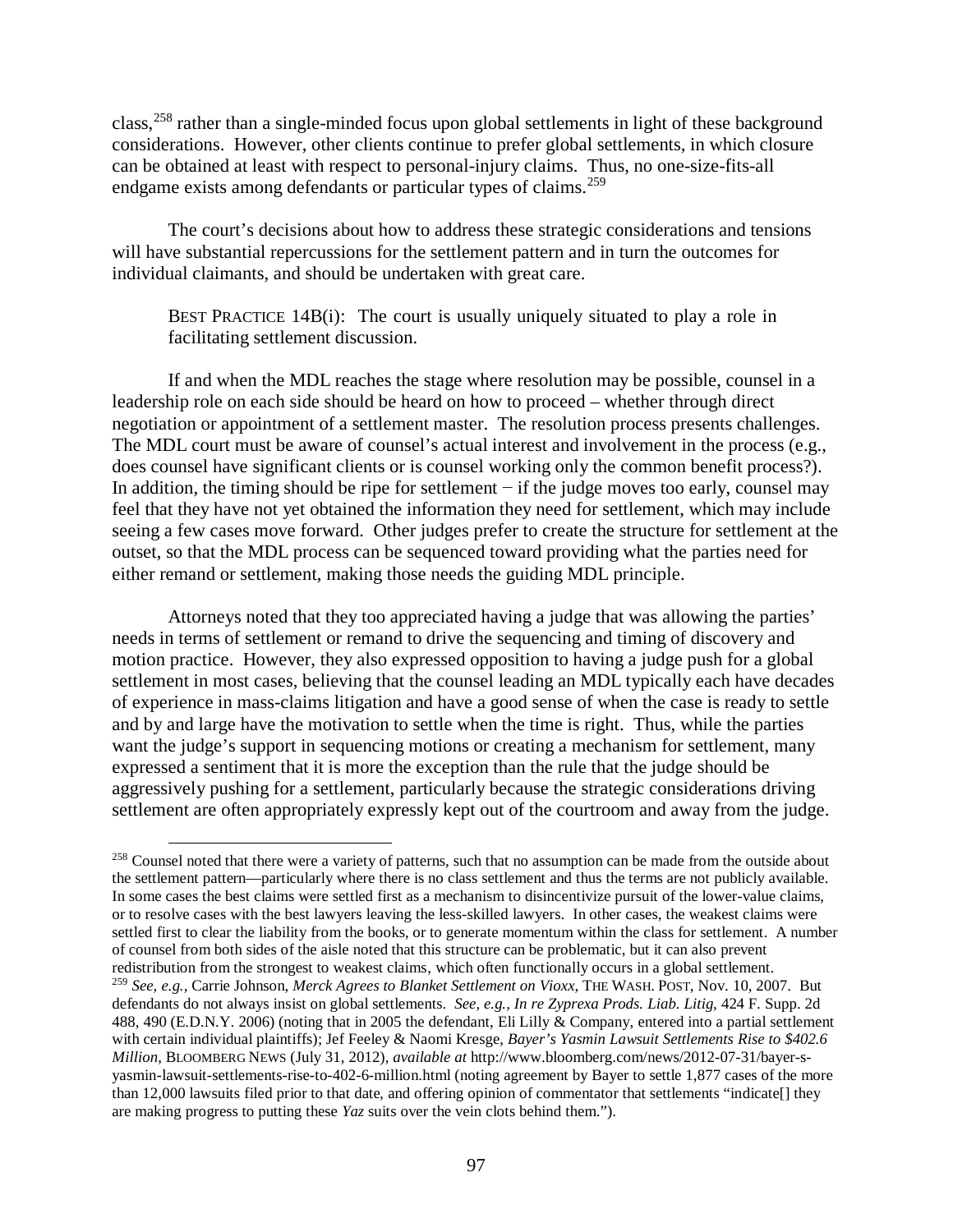However, it was in the implementation of these broad principles that more disagreement arose as to what is best − and thus it is here that the transferee judge's own judgment and assessment of the particular MDL's needs came into play. For example, should *Lone Pine* orders be used early in the case to help establish at an early phase what cases are truly at issue, or should these be used as an end-game once a settlement is contemplated or even as a postsettlement mechanism for cases that don't qualify for the settlement (i.e., where counsel have completed discovery and a few trials have been held, but the parties are still far enough apart in settlement that the transferee judge is considering remand)? In making these decisions, the transferee judge should be aware of the unique dynamics of MDL settlements to avoid any unintended strategic consequences resulting from his or her rulings, including principal-agent issues that arise in any aggregate settlement. In addition, while corporate defendants, particularly large ones, will have made considered decisions about how much litigation risk they choose to retain through insurance vehicles that may include SIRs, deductibles, ceilings on coverage, and increasingly complex captive programs, it is also likely that outside insurance companies will be the real party in interest for at least some of the litigation exposure.<sup>[260](#page-107-0)</sup> In other cases, claims traders may have purchased claims, or third-party litigation financers may have demanded a right to participate in litigation and settlement decisions. This area is quickly evolving and varies greatly from case to case. The key takeaway is that successful resolution will require the real stakeholders – a set of actors that increasingly may not include the actual plaintiffs themselves – to be present and obtaining their buy-in.<sup>[261](#page-107-1)</sup>

BEST PRACTICE 14B(ii): At the appropriate time, the court may consult with counsel on whether the appointment of a settlement master or mediator would be helpful to the settlement process.

Depending on the particular litigation, settlement discussions may be far more difficult to facilitate in an MDL than in an individual case. Often, when the litigation reaches a point when it is ripe for such discussions, the parties will discuss settlement with no or minimal court involvement. Nevertheless, the court should be prepared to confer with counsel for both sides to

<span id="page-107-0"></span><sup>&</sup>lt;sup>260</sup> While it is generally recognized that litigation costs to companies have been on the rise over the last several decades—including from payment of settlements and verdicts to plaintiffs and their attorneys, as well as fees paid to the attorneys retained to defend the companies—so too have complex insurance-programs companies use that can involve the retention of greater risk by these corporate defendants. These programs may include higher self-insured retentions and deductibles and captive insurance programs that are meant to keep certain risks entirely in-house. *See, e.g.,* Robert Ceniceros, *Captive Insurance Use May Rise with Firming Insurance Prices*, BUSINESS INSURANCE (Sep. 4, 2011) (generally noting the increased use of captive insurance for product liability insurance). Further, companies that budget and account for the costs they face through litigation do not always disclose to what extent their insurance programs are covering their litigation exposure, nor the extent to which these costs may affect future premiums. *See, e.g.,* Feeley & Kresge, *supra* note 14 ("The \$610.5 million Bayer set aside this quarter is to pay the company's costs beyond what insurance will cover for legal fees and accords, including cases that haven't been settled, a spokesman, Guenter Forneck, said in a telephone interview today. Bayer isn't disclosing the amount of its insurance coverage.").<br><sup>261</sup> Counsel have reported that as a result they do not necessarily invite plaintiffs into early meetings, finding that the

<span id="page-107-1"></span>meetings can be more efficient and less costly. In raising this point, they sought to convey to transferee judges that this should not be presumed to signal the unimportance of the clients or otherwise be taken as a warning sign; instead, it is simply part of the evolving process of mass-tort settlements.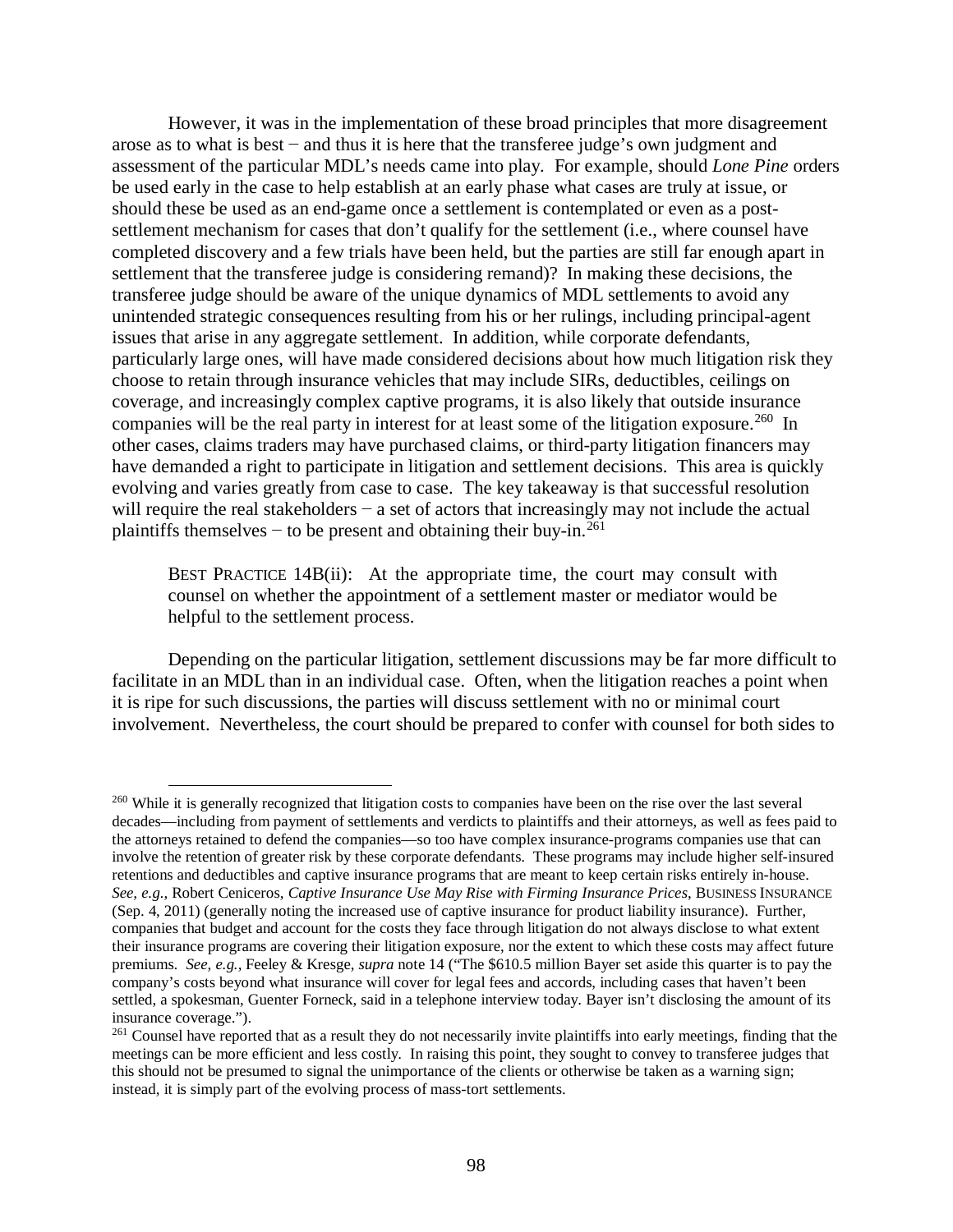hear their concerns and help create a settlement mechanism or process that is reasonable and acceptable to the parties, if requested or otherwise appropriate.

In some cases, this will involve appointing a special master or mediator who has the requisite experience to deal with these complexities. Some judges confessed to not understanding, early in their MDL careers, why a mass-claims settlement specialist was needed − a feeling echoed by some counsel. However, these comments were typically paired with a later understanding by the transferee judges that mass-claims settlement facilities are highly specialized types of funds, which require a high degree of expertise to not only design but to reality test.

Some experienced counsel likewise expressed the view that they "know how to settle cases" and typically only needed a mediator in certain cases, and in these cases they retained them without needing the court's "interference." Others saw greater value in mediation and in a court raising the issue, noting cases in which the parties were tactically unwilling to talk settlement, but then resolved the case after the court broached the subject.<sup>[262](#page-108-0)</sup> Despite these differences, counsel recognized that bringing in a third-party neutral can have a substantial legitimating function, both as to the global settlement itself and as to the particular resulting allocations. Indeed, some plaintiffs' counsel indicated that the special master's work in helping to design the fund and then "blessing" the allocation served an insurance type of function, insulating the plaintiffs' attorney from any ethical questions or challenges that might otherwise be raised about their representation of individual clients or through the PEC or PSC in representing the claimants as a whole.

Thus, for a variety of reasons, specialized mass-claims neutrals can play a role in helping the parties reach a settlement from the outset or be retained (even after an agreement in principle) to help structure the resulting settlement facility.

The court should give careful consideration to the different roles of a mediator, arbitrator, and special master − and the very different consequences for finality and appeal − in deciding which of these neutrals to appoint. Deciding what role the neutral is to fill, and therefore what type of appointment/retention to use, the judge should collaborate with the parties.

Even if the determination is made that a special master should be appointed, the parties should have an active voice in the selection process. In some cases, it may be useful for a court to suggest several potential settlement masters and invite comment from each side, so that in the end the parties jointly choose the special master they believe will best allow them to successfully explore their settlement options. Alternatively, the transferee judge may allow the parties to jointly suggest a short list from which the judge will then endeavor to select. Likewise,

<span id="page-108-0"></span><sup>&</sup>lt;sup>262</sup> One transferee judge observed that judges used to be lawyers, and know what's going on—the hidden agendas, the elephants in the room and a desire that lawyers "just be honest with us about what's happening, what's blocking resolution." Yet, many lawyers took the view that these were matters for discussion with the neutral, who could then share the relevant information with the judge without contaminating the judge's rulings on the merits—or risking the perception of overlap. Thus, while they expressed a willingness to talk with the other side openly to the extent possible, particularly within the small MDL community, and to work creatively, they felt that using a neutral for the role allowed both the greater expertise of the neutral in resolving these problems, and preserved the sanctity of the judicial role.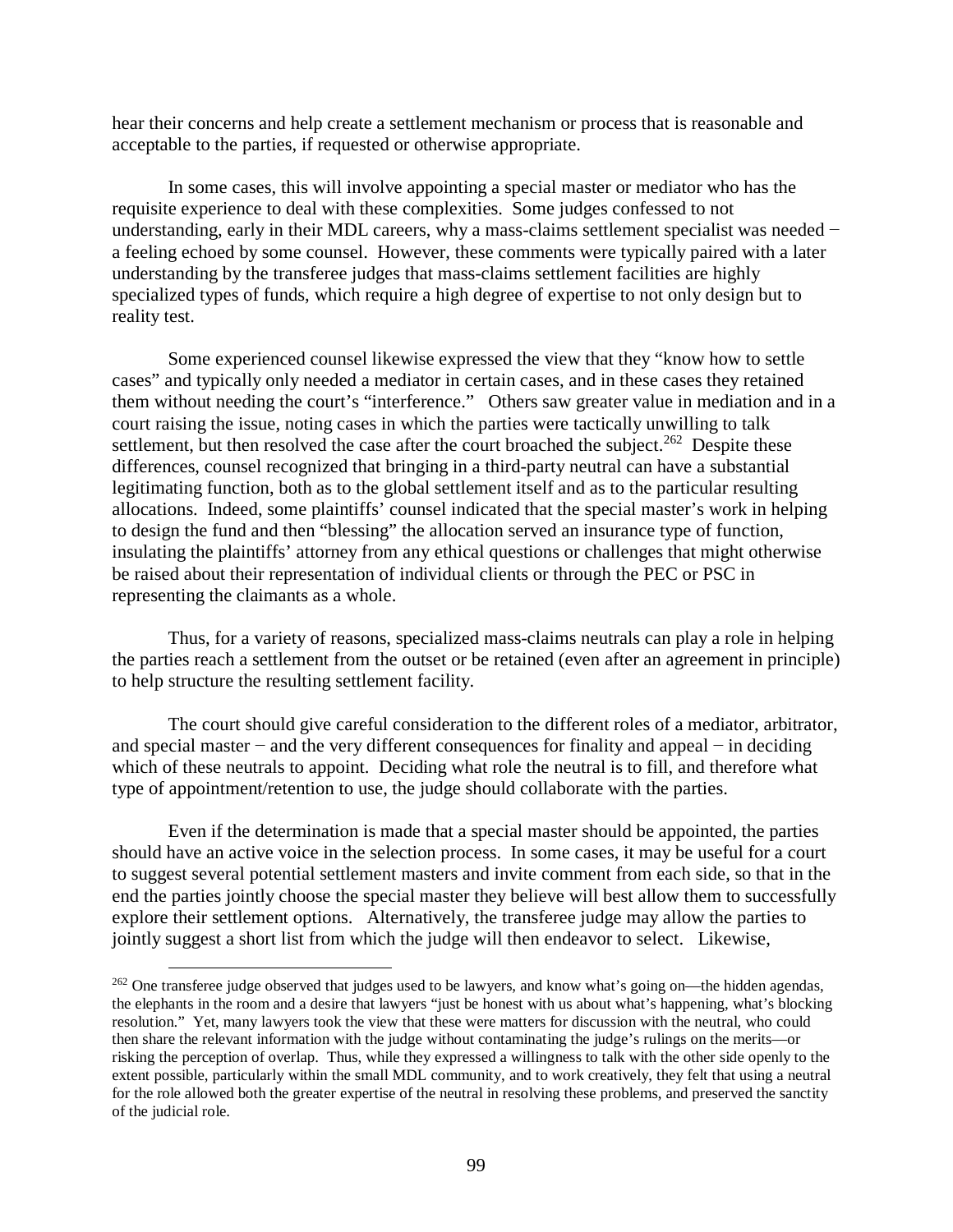although mediators are formally hired by the parties and counsel, the judge may offer input or otherwise collaborate in the process if appropriate.

If parallel state court litigation exists, the federal and state courts should consider appointing the same settlement master or mediator so that that person is best positioned to see all moving parts of the litigation.

BEST PRACTICE 14B(iii): Once a settlement discussion process is underway, the court should be prepared to step back and let the discussions proceed. However, the court should require sufficient reporting from the parties to confirm progress is in fact occurring and whether the court can assist the process.

Once settlement discussions are underway, the court should consider how to help foster the process without inserting itself into it unless necessary. If a special master is coordinating the discussions, the court should enter an order consistent with Rule 53(b)(2)(B) that sets forth the circumstances in which the settlement master may communicate ex parte with the court.<sup>263</sup> Through these orders, courts can confer authority on the special master to implement measures necessary for mediation and to advise the court on any orders deemed necessary to facilitate the process.<sup>[264](#page-109-1)</sup> In an MDL with significant parallel state court coordinated litigation, the reporting may include the state coordination judges as well.

BEST PRACTICE 14B(iv): Courts generally should not stay discovery or other pretrial proceedings while the settlement process is under way. However, if all parties agree that a stay would be in the interest of the process, courts may consider staying proceedings during the pendency of settlement discussions.

In most mass-tort MDLs, in order to avoid causing prejudice to cases that are not similarly situated and to keep the pressure on the parties and counsel that is conducive to discussions, it will usually be a best practice for the transferee judge not to stay discovery or other pretrial proceedings while settlement discussions are ongoing, unless and until the parties inform the court that a settlement is imminent. Note that in MDLs involving class actions, in which uncertainty around class certification may be the driver of successful settlement talks, for example, the dynamics maybe different. In such cases, upon joint request of the parties, courts should consider staying proceedings during the pendency of settlement discussions, usually after the parties provide an agreed schedule for the court to evaluate progress.

<span id="page-109-0"></span> <sup>263</sup> *See, e.g., In re: Fosamax Prods. Liab. Litig*., No. 06-md-1789, ECF No. 1096 (S.D.N.Y. Nov. 22, 2011) (order appointing special master and providing that the special master was "authorized to conduct any proceedings permissible under Rule 53 that are necessary to resolve all or any part of this multidistrict litigation in a fair and efficient manner"); *In re Oral Sodium Phosphate Solution-Based Prods. Liab. Action*, 09-SP-80000, MDL No. 2066, 2009 WL 2601395, at \*2-3 (N.D. Ohio Aug. 24, 2009) ("The Special Master may communicate ex parte with the Court at the Special Master's discretion, without providing notice to the parties, in order to assist the Court with legal analysis of the parties' submissions. The Special Master may also communicate ex parte with the Court, without providing notice to the parties, regarding logistics, the nature of his activities, management of the litigation, and other appropriate procedural matters.").

<span id="page-109-1"></span><sup>264</sup> *See, e.g, In re: Avandia Mktg., Sales Practices and Prods. Liab. Litig.*, No. 07-md-01871 (CMR), MDL No. 1871, Pretrial Order No. 122, ECF No. 894 (E.D. Pa. Nov. 23, 2012).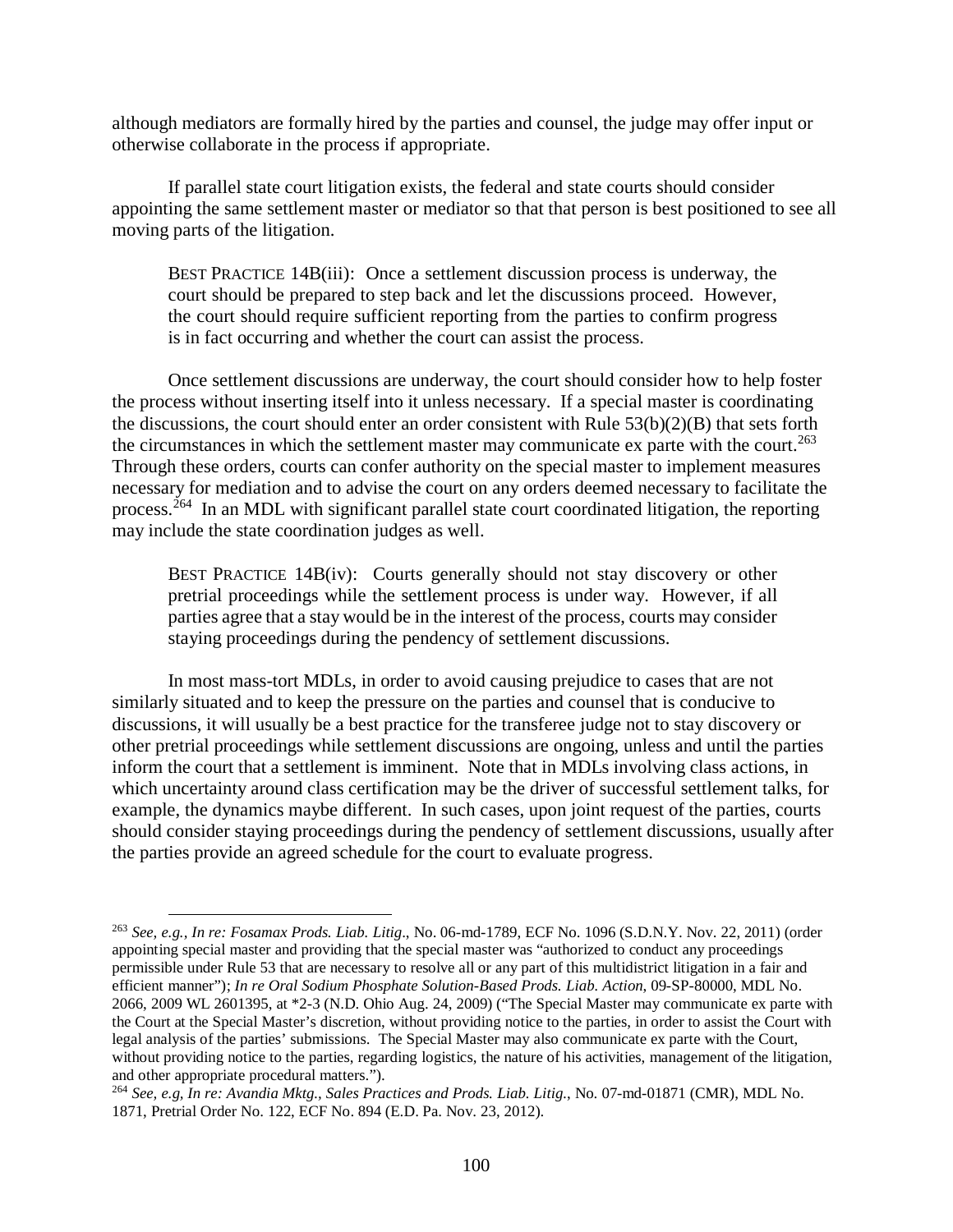BEST PRACTICE  $14B(v)$ : If significant parallel state court litigation exists, the transferee court should consider, after consultation with counsel, reaching out to state courts with significant case volumes to discuss coordination of settlement efforts.

In truly large-scale litigation involving hundreds or even thousands of cases pending in multiple courts – often in one federal MDL, in one or more state coordinations, and other state courts where several cases (or fewer) may be pending – there is no hard and fast rule as to which court will have proceeded fastest or furthest at the time settlement discussions begin in earnest. It is inevitable that parallel state court litigation and the MDL will proceed at different speeds in different settings. At times, state cases will move ahead of the MDL, particularly if the MDL is created only after individual cases have already been pending in state courts for some time. However, with capable counsel and MDL judges, the MDL will in all likelihood have been set up quickly, and MDLs have shown themselves capable of catching up and moving very quickly toward one or more initial trials. Stated simply, virtually every MDL presents a different dynamic as to when a case proceeds to verdict first, and when more cases end up being tried while a litigation is active. Regardless of which litigation has moved more quickly or further into the process, the state court cases and claims can be included in the settlement if the state jurisdiction permits. MDL courts should consider reaching out to the state courts early to facilitate this process.

As noted earlier, the federal and state courts should consider appointing the same settlement master or mediator so that that person is best positioned to see all moving parts of the litigation. Even if this degree of cooperation is not possible or desirable, the transferee judge should discuss with counsel at what point and how the state court parties and judges should be informed of the settlement talks.

If a settlement is reached, a new set of considerations is triggered. To the extent that the settlement contemplates that the transferee judge will retain jurisdiction to deal with any issues arising in the settlement's implementation, appropriate provision is made for the disposition of litigation related to the state court claimants, which respects both legal limitations upon jurisdiction and the parties' preferences. As noted in the common benefit fund chapter, financial considerations may substantially impact the extent to which state court litigators and their clients will participate in the MDL settlement.

BEST PRACTICE  $14B(vi)$ : If the parties reach an agreement to resolve all or a substantial portion of the cases, and the parties so request, the court should be prepared to take an ongoing role in implementing and enforcing the settlement agreement.

In the event cases do settle in whole or in part, the court may be asked to take an ongoing role in implementing the settlement. There are several reasons for this, including the knowledge and experience the court and its personnel have with the litigation and the transferee court's ability to facilitate the settlement less expensively than might be possible otherwise. If a successful settlement will remove some or even many cases from the dockets that would otherwise need additional individual attention, the transferee court should entertain such requests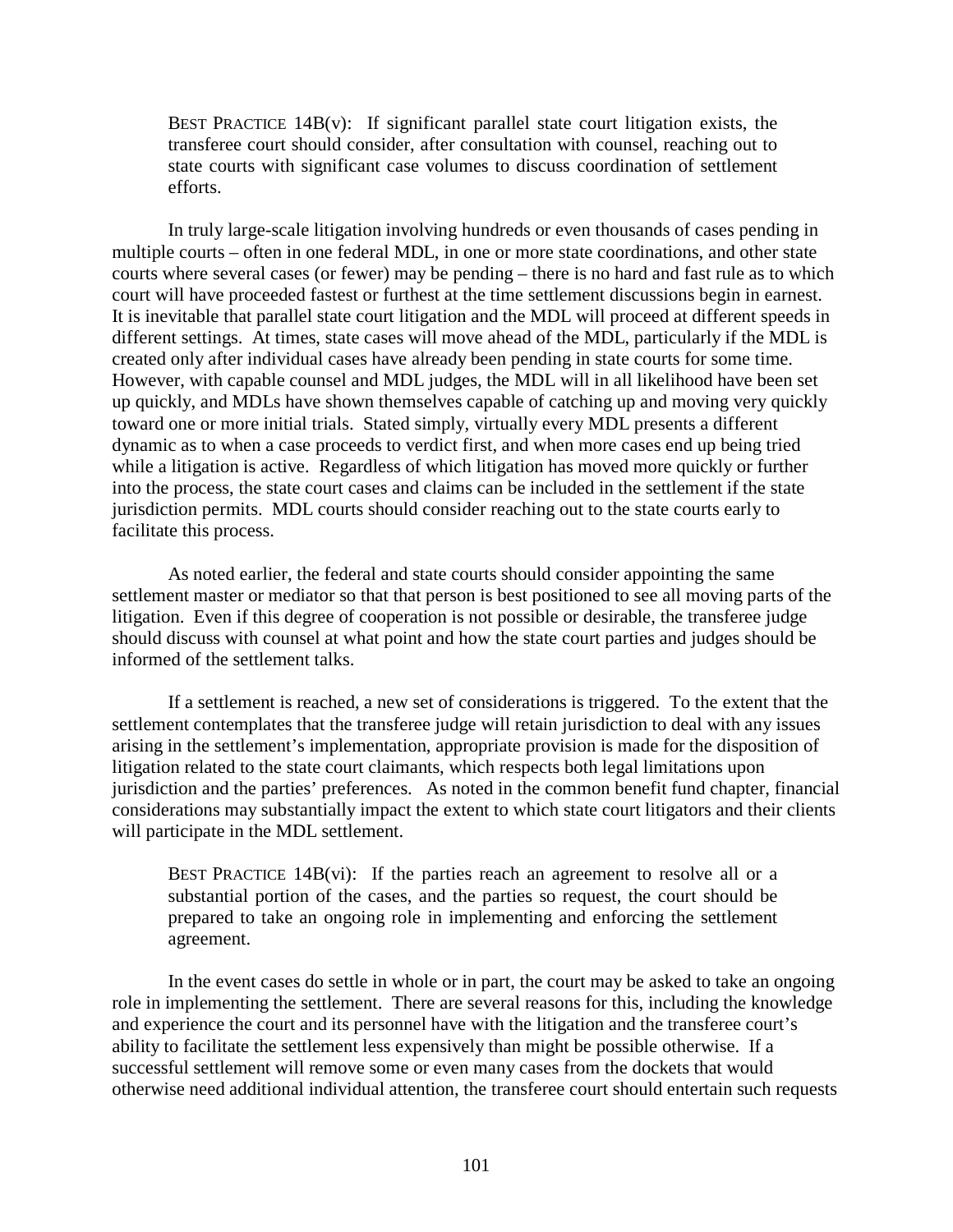and, where it deems it appropriate to do so, play some role in resolving disputes that arise with respect to the enforcement of the settlements either directly or through a United States magistrate judge or a court-appointed special master.

BEST PRACTICE 14B(vii): In the MDLs that include class actions, the court should ensure that counsel consider from the outset of any settlement proceedings the requirements of Rule 23 of the Federal Rules of Civil Procedure.

Rule 23, which provides the procedural mechanism and requirements for class certification in federal courts,<sup>[265](#page-111-0)</sup> requires court approval for the settlement of the claims of a certified class.<sup>266</sup> In MDLs involving class actions (e.g., in consumer protection or securities cases), regardless of whether the class is certified solely for settlement or for trial, courts may only approve a proposed settlement "after a hearing and on finding that it is fair, reasonable, and adequate."<sup>[267](#page-111-2)</sup> "To determine whether a proposed settlement is fair, reasonable, and adequate, the court must examine whether the interests of the class are better served by the settlement than by further litigation."[268](#page-111-3) Courts tasked with reviewing and either approving or disapproving a class settlement should ensure that counsel are mindful of the requirements and complexities imposed by Rule 23.<sup>[269](#page-111-4)</sup>

BEST PRACTICE 14C: In appropriate cases, courts should consider utilizing the Intercircuit Assignment Procedure to facilitate MDL proceedings.

Even if global settlement is reached, there are usually some cases in the MDL that will continue. When appropriate, courts should consider utilizing the Intercircuit Assignment Procedure to facilitate MDL proceedings.<sup>[270](#page-111-5)</sup> By this procedure, a transferee judge may be assigned to try a MDL case in another circuit. It has been used when only one case remained and all others had been resolved in order to take advantage of the knowledge the transferee judge acquired during the course of the MDL and to prevent the remaining case from languishing in the transferor court.<sup>271</sup>

<span id="page-111-0"></span> <sup>265</sup> FED. R. CIV. P. 23.

<span id="page-111-1"></span><sup>266</sup> FED. R. CIV. P. 23(e).

<span id="page-111-2"></span><sup>267</sup> FED. R. CIV. P. 23(e)(2).

<span id="page-111-3"></span><sup>268</sup> *MCL* § 21.61 (2004).

<span id="page-111-4"></span><sup>269</sup> *See id.* at §21.6, for a detailed discussion of the requirements imposed on courts by Rule 23 in the context of MDL settlements involving class actions.

<span id="page-111-5"></span><sup>270</sup> *But see In re Motor Fuel Temperature Sales Practices Litig.,* 711 F.3d 1050, 1054 (9th Cir. 2013) ("By signing a Certificate of Necessity for the cases in question, I would, in effect, be removing the judges to whom the cases were originally assigned and transferring them to an out-of-circuit judge. I'm aware of no authority empowering the chief judge of the circuit to re-assign cases pending before other judges, or to remove cases from the district's assignment wheel. Only if the presiding judge is recused or unable to serve, and the local district is unable to reassign the case according to its local procedures, will the chief judge of the circuit be called upon to bring in a judge from outside the district. For me to sign a Certificate of Necessity in the absence of such circumstances would constitute a serious encroachment on the autonomy of the district courts and also interfere with the random assignment of cases.").

<span id="page-111-6"></span><sup>271</sup> *See Novell, Inc. v. Microsoft Corp.,* No. 04-cv-01045 (JFM), ECF No. 35 (D. Utah July 18, 2011) (holding that there was a necessity for the designation and assignment of the transferee court judge from the District of Maryland MDL to be the trial court judge under an intercircuit assignment for this action set for trial in the District of Utah, the district in which the case was filed).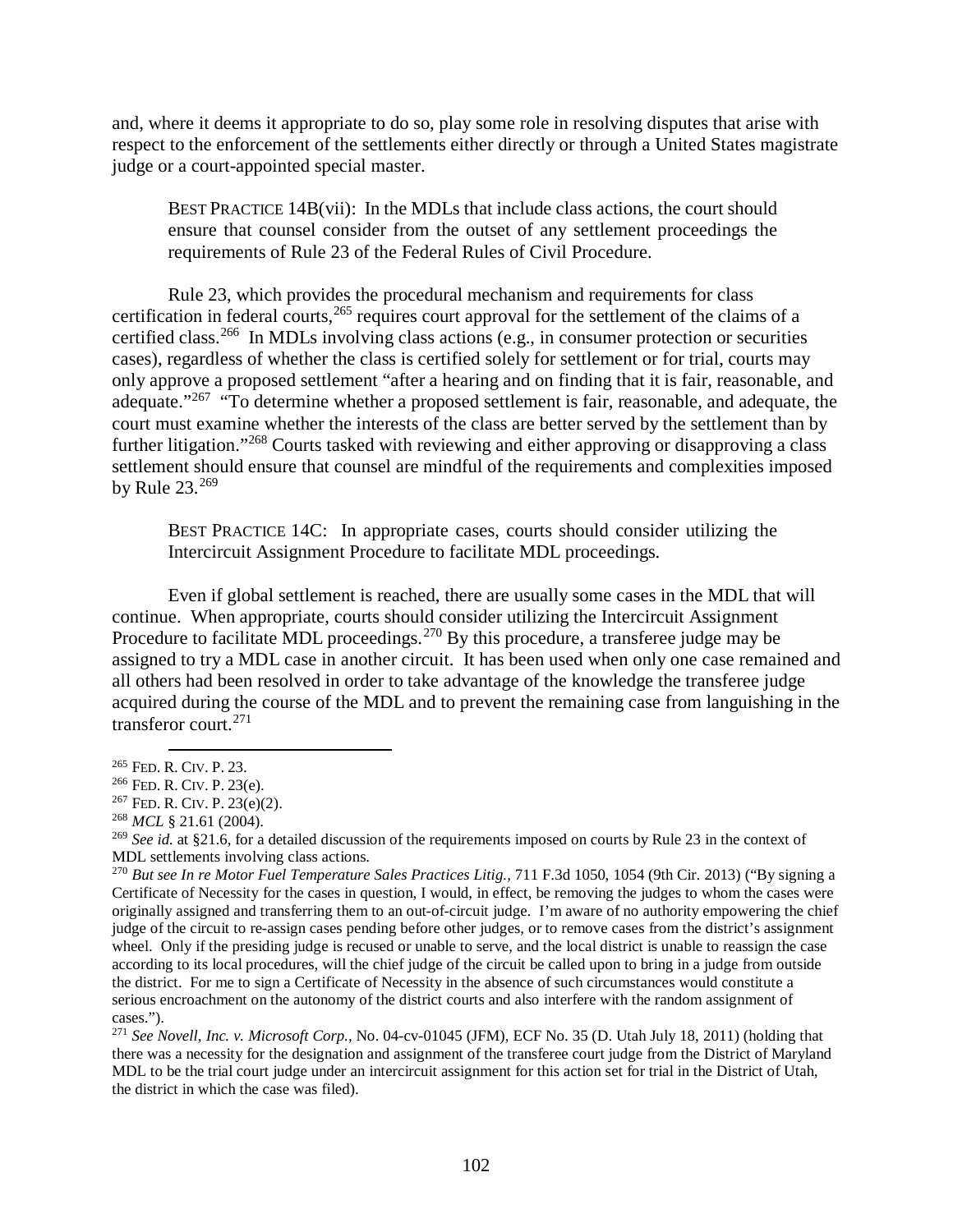BEST PRACTICE 14D: For remands of more than a handful of cases, the transferee judge should put in place a well-considered and organized procedure for remanding and transferring cases rather than simply remanding all cases at once.

Staggering remands over time so that the cases are remanded in waves is the preferred practice to remanding cases all at once.<sup>272</sup> Remanding in waves minimizes the burden on any individual court and allows the transferee judge to retain jurisdiction over some or most of the cases while the remanded cases begin to be litigated in their home district courts. The transferee judge would be able to adjust its remand procedures as cases are received and handled in the transferor courts, and to continue to be alert to the possibility for settling some or all of the cases. MDL courts have adopted a variety of systems for staggering remands, including, for example, remanding the earliest filed cases first<sup> $273$ </sup> and remanding cases for which liaison counsel provided petitions of remand upon a magistrate judge's determination that the cases were eligible.<sup> $274$ </sup>

More broadly, judges and counsel continue to struggle with ways to make the litigation of tens of thousands of cases manageable. Transferee judges noted that in remanding cases back to originating courts, they at times received pushback from the originating judge, given that the MDL court had far more knowledge of the case.<sup>[275](#page-112-3)</sup> Yet, it is of course impossible for a single court to try tens of thousands of cases in a timely manner. While there remain calls for statutory change or a rules change, in the interim, judges are looking to Judge Robreno's innovation in asbestos. Faced with a litigation that because of its unique nature involved a substantial number of cases and anticipated new filings, even by large personal injury standards, against many defendants,[276](#page-112-4) Judge Robreno was able to secure additional resources to spread the workload,

<span id="page-112-2"></span><span id="page-112-1"></span><span id="page-112-0"></span> <sup>272</sup> *See, e.g., In re: Prempro Prods. Liab. Litig.*, No. 03-cv-1507 (BRW), ECF No. 2208 (E.D. Ark. Feb. 23, 2010) (employing first of nine suggestions of remand orders); *In re: Orthopedic Bone Screw Prods. Liab. Litig.*, No. 12 md-01014 (RB) (E.D. Pa.) (employing a rolling remand process resulted in a number of recommendations for remand, issued regularly from 1997 to 2001 and typically including fewer than 100 cases); *In re: Showa Denko K.K. L-Tryptophan Prods. Liab. Litig. II*, No. 90-cv-00865 (MJP) (D.S.C.) (remanding 412 cases in six waves spread across four years); *In re: Latex Gloves Prods. Liab. Litig.*, No. 10-md-01148 (EL) (E.D. Pa.) (remanding 502 cases in several waves over two years); *In re: Aredia & Zometa Prods. Liab. Litig.*, No. 06-md-1760 (TJC) (M.D. Tenn.) (remanding cases in waves of 10-30 before any bellwether trials conducted for trials in other districts). <sup>273</sup> *In re: Fosamax Prods. Liab. Litig.,* No. 06-md-1789, ECF No. 1473 (S.D.N.Y. Oct. 3, 2013); *In re: Orthopedic Bone Screw Prods. Liab. Litig.*, No. 12-md-01014 (RB), ECF No. 150745 (E.D.Pa. July 14, 1997). <sup>274</sup> *In re: Phenylpropanolamine (PPA) Prods. Liab. Litig.,* MDL 1407, ECF No. 2526 (W.D. Wash. Mar. 23, 2004). <sup>275</sup> So too, judges reported that state judges were very pleased when a global settlement was reached that would cover cases on their docket. This all seems to suggest a general sense that MDL is providing an incredibly efficient service not only to the parties and counsel, but also to the court systems in conserving resources. As such, there is a general sense that further innovation, particularly through rules or statutes that permit consolidation or coordination to extend through trial in some form—without denying due process to either the defendant or individual litigants should be explored. Yet, thus far, no clear answer has emerged. For example, some suggest grouping similar cases together for trial, while others suggest having joint trials of dissimilar cases so that the jury sees a range of cases from weak to strong in making their decision. Still others suggested using retired judges to try the cases as special masters, so that they benefit from a smaller group of adjudicators while still allowing individual trial. But, for now until there is a rule change or consensus around the best approach, the transferee judge must innovate within our existing toolbox.

<span id="page-112-4"></span><span id="page-112-3"></span><sup>&</sup>lt;sup>276</sup> The reasons why there are so many asbestos cases are beyond the scope of this best practices report, but unquestionably include the widespread use of the product and long latency period for the underlying disease, as well as the keen attention paid to these cases by the plaintiffs' bar. One court commentator writing in a November 2010 publication of the Office of Court Research for the California courts described the challenges facing the court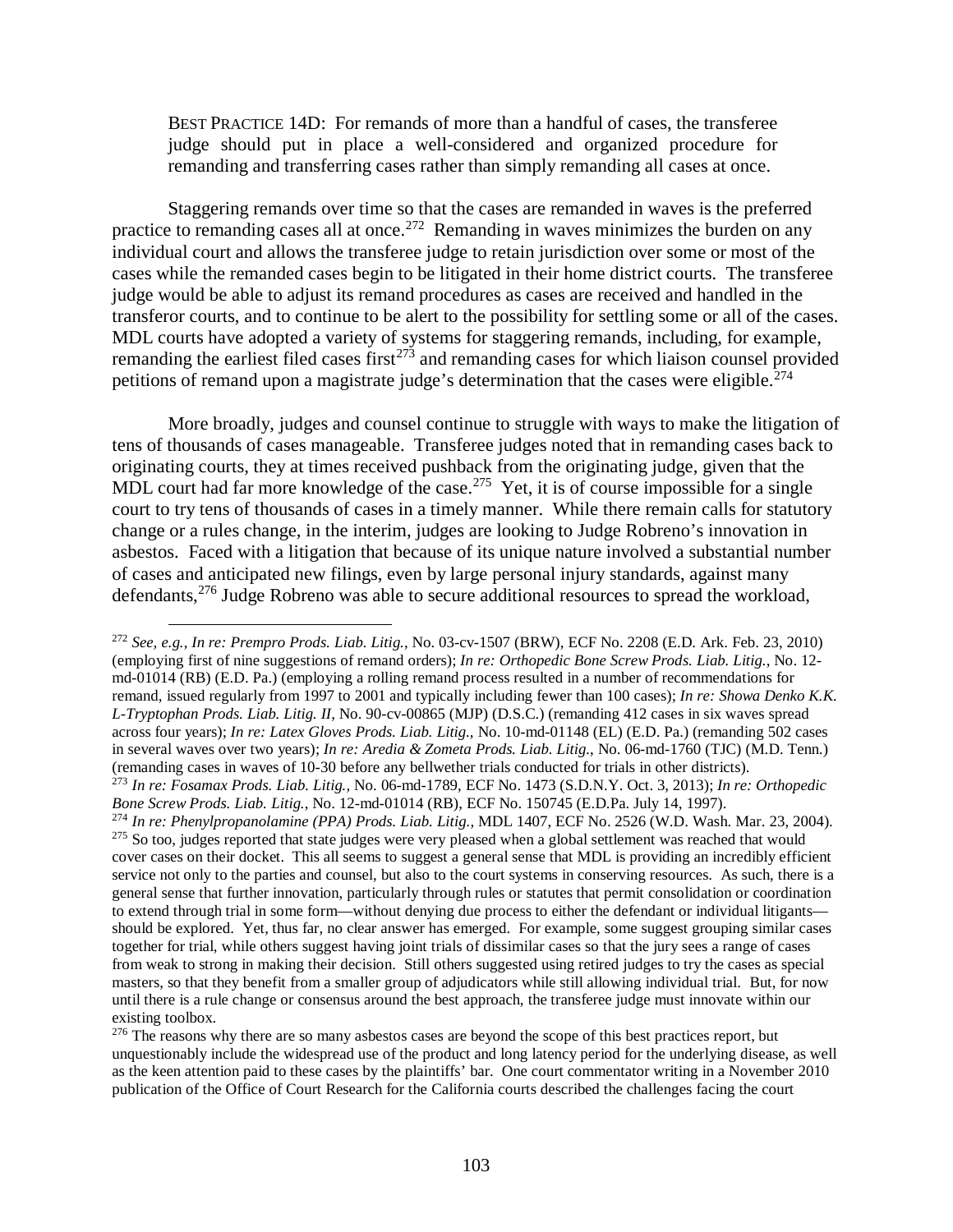including using a number of magistrate judges to do intensive pretrial mediations and meetings. This team approach is credited with having substantially improved resolution of cases, as well as creating more successful remands in the cases in which settlement did not occur.<sup>[277](#page-113-0)</sup> The work of Judge Barbier in issuing opinions on bifurcated groups in the *Deepwater Horizon* MDL and masterful use of magistrate judges was also commended as an exemplary practice, but also as an example of the way in which mass-tort MDLs are overloading particular judges in ways that it is difficult for any amount of innovation by the transferee judge to overcome, absent structural change.

BEST PRACTICE 14D(i): In preparation for remand, the court should consider using *Lone Pine* proceedings or other methods to cull meritless cases and ensure that only the viable cases may ultimately be eligible for remand.

As discussed in Chapter 1, courts can reduce discovery costs while ensuring appropriate access to discovery facts relevant to the potential merit of the individual cases by requiring Plaintiff Fact Sheets instead of formal interrogatories at an early stage in the litigation. Often the parties freely agree that the issue is protecting the claimants' rights, including the statute of limitations.

*Lone Pine* orders require each plaintiff in a mass-tort MDL to submit a report setting forth evidence sufficient to document the basis for his or her personal-injury claims.<sup>[278](#page-113-1)</sup> It has been recognized that the "basic purpose of a *Lone Pine* Order is to identify and cull potentially meritless claims and streamline litigation in complex cases involving numerous claimants[.]"<sup>[279](#page-113-2)</sup> Thus, although *Lone Pine* orders can be issued at any time, courts often implement *Lone Pine* proceedings at or near the end of the MDL, post-settlement or prior to remand, to weed out truly meritless cases and cases that claimant and counsel are not prepared to pursue, and to ensure that the transferor courts receive only viable cases.[280](#page-113-3) When deciding whether to issue a *Lone Pine* order, the court should weigh the circumstances of the particular litigation, including: (1) how mature it is; (2) whether there is an actual showing that spurious or non-meritorious cases exist; (3) availability of other procedures provided for by statute; and (4) the type of injury alleged and its cause.<sup>[281](#page-113-4)</sup> The court should be mindful that certain plaintiffs in personal injury cases may not

http://www.courts.ca.gov/documents/asbestos-final1112.pdf.

system nationwide as follows: "The RAND Institute for Civil Justice estimated that 730,000 asbestos claims had been filed nationally through 2002 and that nearly as many claimants had yet to come forward. The Congressional Budget Office estimated that another 1.7 million claims would be made over the next three decades nationwide. Others have suggested that the number of claims yet to be filed in the United States could reach as high as 2.6 million." Michael Corriere (Principal Management Analyst, Superior Court of San Francisco), *Improving Asbestos Case Management In The Superior Court Of San Francisco*, *available at*

<span id="page-113-0"></span><sup>&</sup>lt;sup>277</sup> Similarly, many judges and attorneys favored the idea of transferring related cases to the same district or, at minimum, same circuit in order to allow for the development of binding precedent for related cases without the delay inherent to assigning multiple MDLs to the same judge or creating an industry-wide MDL.

<sup>278</sup> *See Lore v. Lone Pine Corp.*, No. L-33606-85, 1986 WL 637507, at \*1-2 (N.J. Super. Law Div. Nov. 18, 1986).

<span id="page-113-2"></span><span id="page-113-1"></span><sup>279</sup> *Baker v. Chevron USA, Inc.*, No. 05-cv-227 (SSB), 2007 WL 315346, at \*1 (S.D. Ohio Jan. 30, 2007).

<span id="page-113-3"></span><sup>280</sup> *See, e.g., In re: Fosamax Prods. Liab. Litig*., No. 06-md-1789, ECF No. 1243, at 7 (S.D.N.Y. Nov. 20, 2012); *see also Adinolfe v. United Tech. Corp.*, Nos. 12-16396, 12-16397 (11<sup>th</sup> Cir. Oct. 6, 2014)..

<span id="page-113-4"></span><sup>281</sup> *See, e.g., id.*; *In re Digitek Prod. Liab. Litig*., 264 F.R.D. 249, 256 (S.D. W.Va. 2010).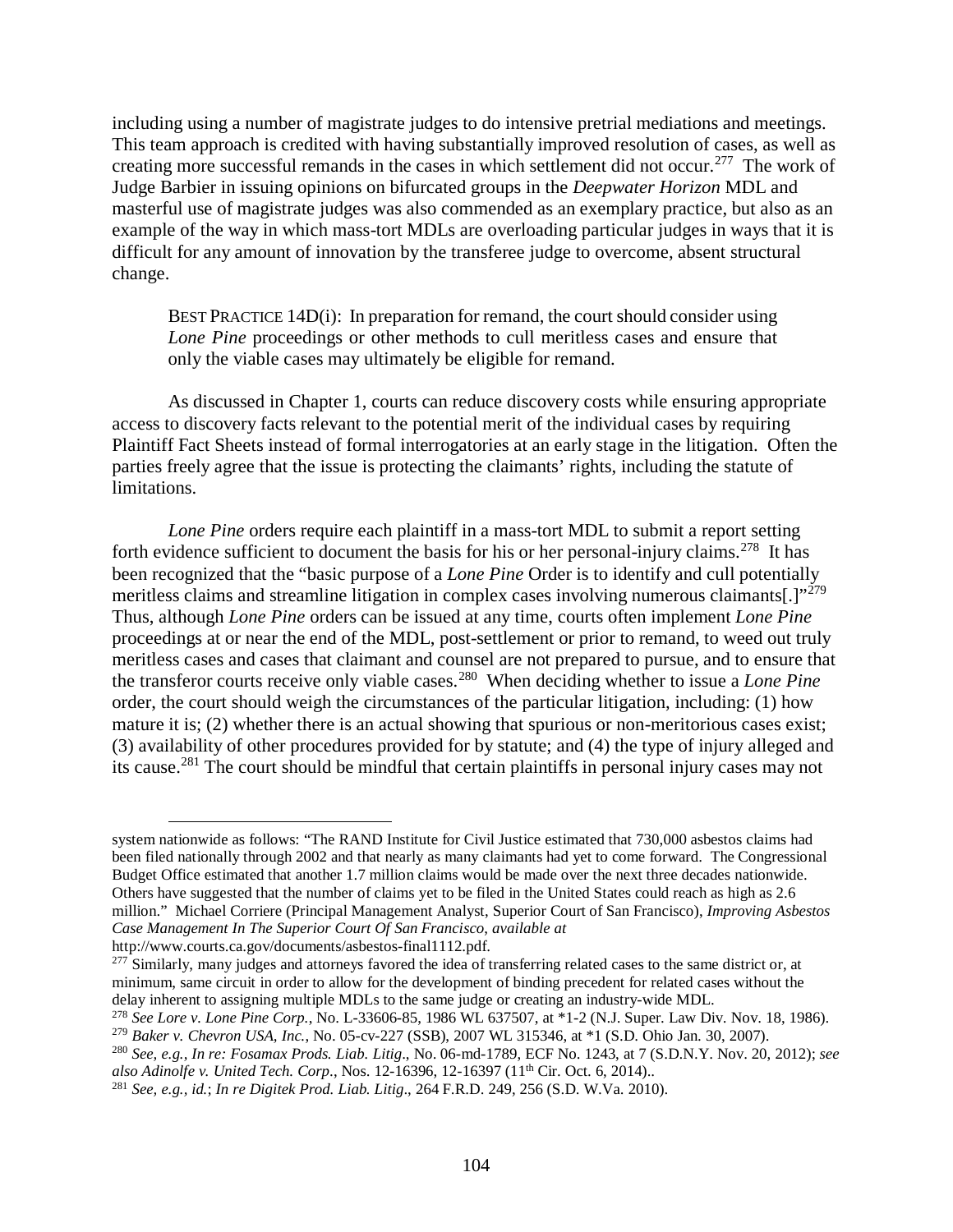yet have experienced the injury or harm alleged, or may have only mild conditions or complications.

In appropriate cases, courts have utilized *Lone Pine* proceedings on more than one occasion in order to streamline the litigation as needed at different stages throughout the pendency of the MDL.[282](#page-114-0) Courts that issue more than one *Lone Pine* order should consider varying what is required of plaintiffs by each order such that the burden imposed on plaintiffs is appropriately balanced with the benefits that *Lone Pine* provides, including to plaintiffs with claims that are more likely to be meritorious.<sup>[283](#page-114-1)</sup>

BEST PRACTICE 14E: The transferee court can greatly assist transferor courts when suggesting remand to the JPML by providing a remand packet that summarizes the key activities and rulings that have taken place since the cases were coordinated.

To foster consistency and efficiency in the transferor courts, transferee courts should provide a remand packet to the JPML when suggesting remand.<sup>[284](#page-114-2)</sup> Remand packets, which are generally entered with the suggestion of remand in the form of a case-management or pretrial order, have been recognized as particularly valuable to transferor courts because they encapsulate and describe the relevant proceedings and suggest a path for the transferor courts going forward. A well-considered and carefully crafted remand packet will allow the court (with litigants' input) to describe many aspects of the litigation, minimizing the time and effort spent by transferor courts trying to determine which party is more accurately describing the orders entered by the MDL court and what took place in the MDL. The packet must make clear what discovery has been completed. Without the continuity of discovery, the MDL process will be undermined. There have been many fine examples of remand packets in recent years.<sup>[285](#page-114-3)</sup>

Topics addressed in remand packets may include information about: lead and liaison counsel and the composition of the Plaintiffs' Steering Committee; the status of any common benefit funds; the steps that have been taken to facilitate settlement discussions; the history of pleadings in the case; results of bellwether trials conducted, including appeals, discovery orders, generic and case-specific fact discovery conducted by the parties at the time of remand, including document discovery and depositions, as well as confidentiality rulings; results of dispositive motions; settlement and bankruptcy proceedings; and the case-specific issues that remain to be decided by transferor courts.

<span id="page-114-0"></span> <sup>282</sup> *See, e.g*., *In re: Avandia Mktg., Sales Practices and Prods. Liab. Litig.*, No. 07-md-0871 (CMR), MDL No. 1871, ECF No. 885 (E.D. Pa. Nov. 15, 2010); id., ECF No. 2161 (E.D. Pa. Feb. 29, 2012).<br><sup>283</sup> See, e.g., id., ECF No. 885 (E.D. Pa. Nov. 15, 2010) (requiring plaintiffs to produce a physician's certification of

<span id="page-114-1"></span>use and injury); *id*., ECF No. 2161 (E.D. Pa. Feb. 29, 2012) (requiring, at a later stage in the litigation, that plaintiffs provide case-specific expert reports).

<span id="page-114-2"></span><sup>&</sup>lt;sup>284</sup> District courts facing remanded trials may also be directed to PACER or the MDL's website for relevant orders and other case documents.

<span id="page-114-3"></span><sup>285</sup> *In re Aredia and Zometa Prods. Liab. Litig.*, No. 06-md-1760, ECF No. 4695 (M.D. Tenn. June 3, 2011); *In re: Seroquel Prods. Liab. Litig.*, No. 06-md-1769, ECF No. 1640 (M.D. Fla. May 13, 2010); *In re: Prempro Prods. Liab. Litig.*, No. 03-cv-1507, 2010 WL 703151 (E.D. Ark. Feb. 23, 2010); *In re: Phenylpropanolamine (PPA) Prods. Liab. Litig.*, No. 01-md-01407, ECF No. 2668 (W.D. Wa. May 19, 2004); *In re: Orthopedic Bone Screw Prods. Liab. Litig.*, No. MDL 1014, 1998 WL 118060 (E.D. Pa. Jan. 12, 1998); *In re: Silicone Gel Breast Implants Prods. Liab. Litig.*, No. 92-cv-10000, ECF No. 1467 (N.D. Ala. Mar. 26, 1996).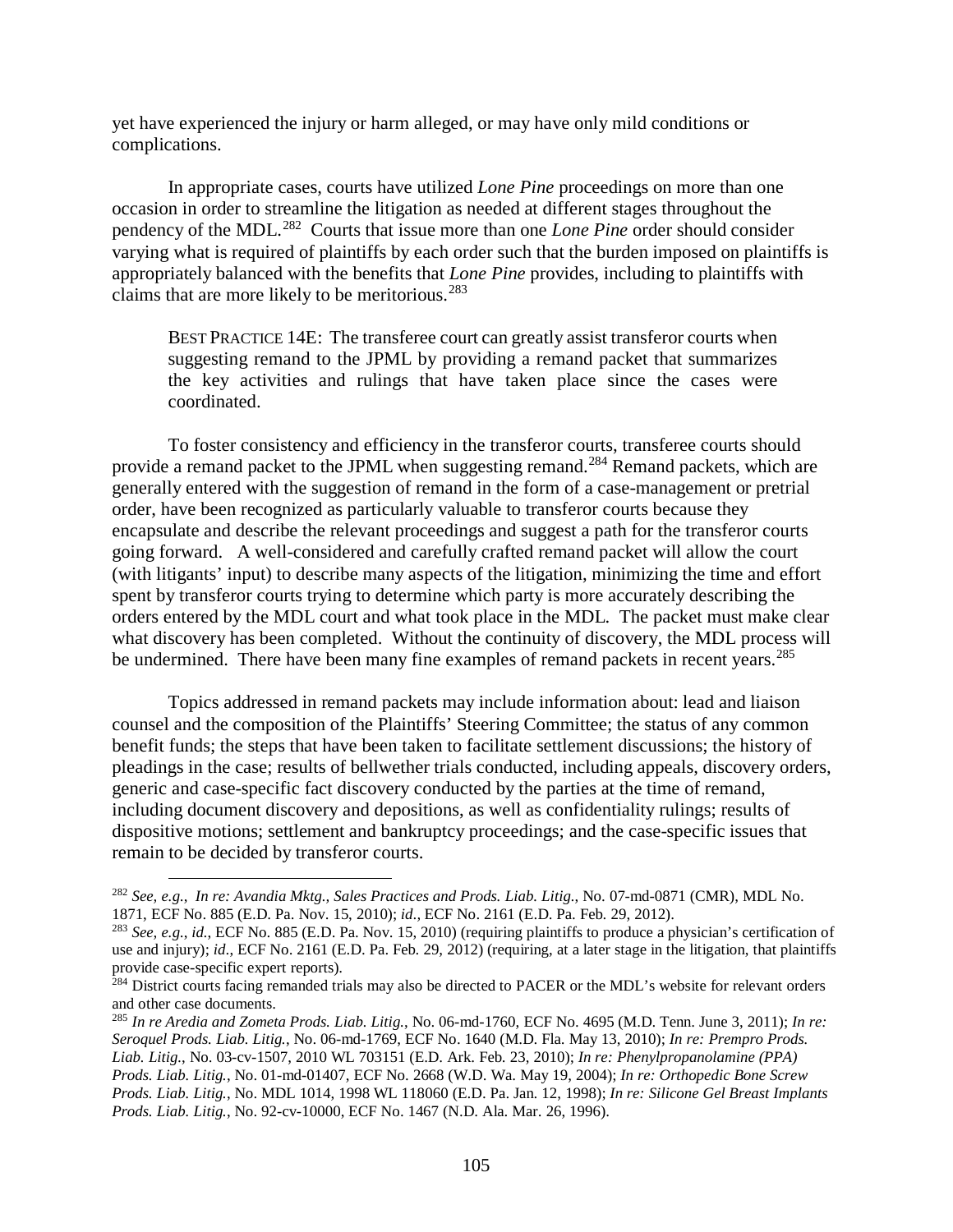BEST PRACTICE  $14E(i)$ : The transferee court should be prepared to answer questions from the transferor courts to which cases are remanded.

No matter how thorough a remand packet is, transferor courts may need to contact the transferee court that oversaw discovery and coordinated the cases to inquire about discrete issues that arise. These communications should be encouraged, either in writing or orally. It may be that the litigants would like to be privy to these discussions. Whether and to what extent this should be permitted is up to the discretion of the transferor and transferee courts. However, when judges decide to communicate outside the litigants' presence, parties' counsel should be informed when such communication involves any substantive or procedural issue.

BEST PRACTICE 14E(ii): The transferee judge should consider how, in the context of the specific litigation, remand procedures may minimize the burdens on the transferor courts and litigants after cases are transferred and remanded.

Depending on the individual circumstances presented by the litigation, a court can consider other ways to minimize the burdens on the parties and transferor courts upon remand.<sup>286</sup> Some courts have done so by suggesting procedures for coordination in transferor courts when many cases are expected to go back to the same district. Examples include: sending all cases in the same district to the same judge<sup>[287](#page-115-1)</sup> and designating lead and liaison counsel to coordinate the discovery and pretrial efforts.<sup>[288](#page-115-2)</sup> Courts should consider procedures of this nature on a case-bycase basis.

BEST PRACTICE 14E(iii): MDL courts should issue rulings with the expectation that transferor courts will follow their rulings upon remand, but should clarify any potential conflicts their rulings may have with state law in the transferor courts.

As a general proposition, transferor courts should not modify orders issued by transferee courts following remand. Transferor courts generally apply the law of the case doctrine in instances of remand. Under this doctrine, when a court decides on a rule of law, that decision should continue to govern the same issues in subsequent stages in the same case. Accordingly, once the transferee judge decides an issue of law, that ruling should be adhered to by the

<span id="page-115-0"></span> <sup>286</sup> *See, e.g., In re: Seroquel Prods. Liab. Litig.,* 06-md-01769, ECF No. 1640, at 20 (M.D. Fla. May 13, 2010) (providing recommendations to district courts, including a recommendation to the District of Massachusetts about the most efficient way to deal with remanded cases in the section called "Transfer to 'Home' Districts," which explained that the majority of the cases that had been transferred to the MDL as member-cases were originally filed in the District of Massachusetts, even though the plaintiffs did not reside in Massachusetts, plaintiffs' counsel had never explained the reason for filing the cases in Massachusetts, and the Court had been unable to discern the reason on its own: "In the Court's view, the most efficient way to handle these and other cases on remand is to transfer them to the district in which they should have been filed. Doing so would not only ease the District of Massachusetts' burden of handling thousands of cases after remand, but would, in most cases, allow transferor courts to avoid interpreting and applying the law of states other than those in which they sit."). <sup>287</sup> *In re Silicone Gel Breast Implants Prods. Liab. Litig.*, No. 92-cv-10000, ECF No. 1473 (N.D. Ala. Apr. 2, 1996).

<span id="page-115-2"></span><span id="page-115-1"></span><sup>288</sup> *In re: Seroquel Prods. Liab. Litig.*, No. 06-md-1769, ECF No. 1640, at 20 (M.D. Fla. May 13, 2010).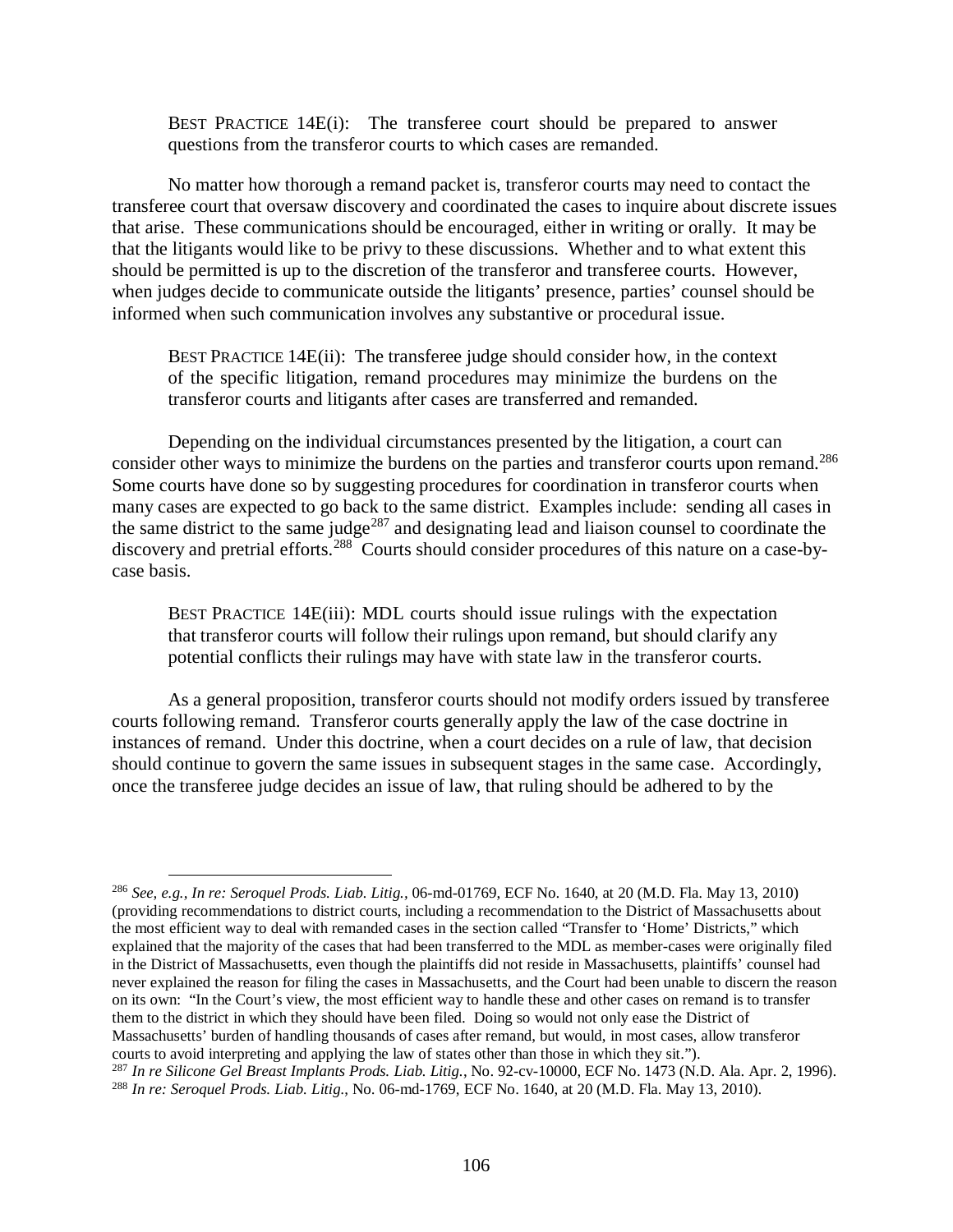transferor court. Transferor courts should deviate from rulings of transferee courts only rarely, for example, when a significant change in circumstances occurred.<sup>[289](#page-116-0)</sup>

To be sure, if the transferee judge anticipates marked differences in facts or state law in the transferor court upon remand, the judge has the ability to clarify the scope of its ruling for the transferor court.<sup>[290](#page-116-1)</sup> When issuing rulings, the transferee judge can leave open certain items that can only be fairly determined by each individual remand court.

BEST PRACTICE 14F: The transferee judge should be prepared to see that every MDL has an "end-game" such that it may be ended when no additional activity in the transferee court will be required.

A successful MDL will usually involve either: (1) the resolution of all cases; or (2) remand of cases with specific direction as to how the substantial activities that have taken place in the MDL provide a roadmap to see the cases through to completion. Eventually all MDL proceedings will be completed such that the JPML can end the MDL. Usually, an MDL remains open long after significant action in it has been completed. This is because there is almost always clean-up that needs to be done. If there is doubt about whether there is activity that remains to be completed in the MDL, or whether the transferee court can continue to add value, it will usually be the best practice to keep the MDL proceedings open. When an MDL is ready to be closed, the court should seek the parties' input on whether doing so is appropriate; if so, the court can effect closure by directing the clerk to close the MDL and all its member cases and to notify the JPML of the closure.<sup>[291](#page-116-2)</sup>

<span id="page-116-0"></span><sup>&</sup>lt;sup>289</sup> *See MCL* § 20.133 (2004) ("Although the transferor judge has the power to vacate and modify rulings made by the transferee judge [after remand], subject to comity and 'law of the case' considerations, doing so in the absence of a significant change of circumstances would frustrate the purposes of centralized pretrial proceedings."); *In re: Silicone Gel Breast Implant Prods. Liab. Litig.*, No. 92-cv-10000, Order No. 30 at 1, n.2, ECF No. 1467 (N.D. Ala. Mar. 26, 1996); *In re: Ford Motor Co.*, 591 F. 3d 406, 411-12 (5th Cir. 2009).

<span id="page-116-1"></span><sup>290</sup> *See, e.g.*, *In re Diet Drugs Prods. Liab. Litig.*, No. MDL 1203, 2001 WL 497313, at \*6 (E.D. Pa. May 9, 2001) (stating that "there is some flexibility left to the transferor court with regard to the admissibility of expert testimony, especially regarding the extent to which state law may bear upon a *Daubert* issue pertinent to a witness who appeared here and whose expert testimony has been challenged").

<span id="page-116-2"></span><sup>291</sup> *See, e.g.*, *In re: Standard & Poor's Rating Agency Litig.*, No. 13-md-02446 (JMF), ECF No. 94 (S.D.N.Y. Jun. 3, 2014).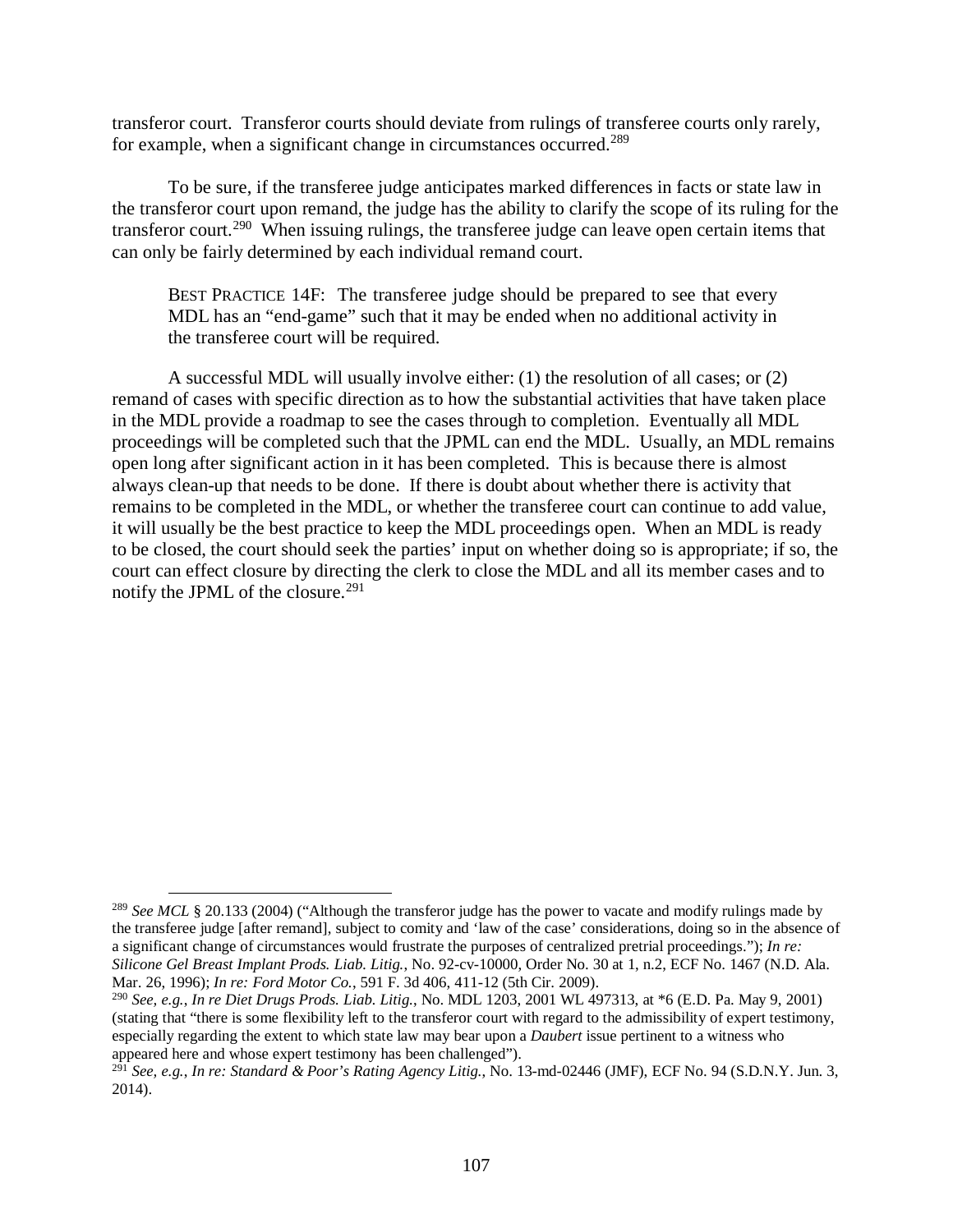## **CHAPTER 8**

# **SETTLEMENT REVIEW AND CLAIMS-PROCESSING ADMINISTRATION**

**GUIDELINE 15:** If the parties indicate a willingness to negotiate settlement, the MDL judge should facilitate negotiations, but judges should not impose settlement negotiations on unwilling parties.[292](#page-117-0)

The transferee judge "must guard against the temptation to become an advocate — either in favor of the settlement because of a desire to conclude the litigation, or against the settlement because of the responsibility to protect the rights of those not party to it."<sup>[293](#page-117-1)</sup> A transferee judge should facilitate settlement negotiations as soon as the parties indicate a willingness to settle unless the judge determines the request is frivolous or intended for dilatory purposes.

BEST PRACTICE 15A: If the parties have indicated a willingness to begin settlement negotiations, a settlement master can play a valuable role at the appropriate stage.

A settlement master can serve as an effective liaison between the parties and the court in helping the court to understand the full complexion of the plaintiffs' claims, how they may break down among injury categories, and other key factors that differentiate them; what issues in litigation may need to be addressed and rulings entered, such as preemption or the statute of limitations issues, which will impact a defendant's settlement posture; and whether a *Lone Pine* order is needed for the parties to have meaningful settlement discussions.

A settlement master can facilitate communication between the parties and reduce barriers that could impede unsupervised discussions. A settlement master may ultimately guide both the court and the parties along a path leading toward settlement.

BEST PRACTICE 15B: The parties should consider appointment of a settlement master as soon as they are willing to begin settlement negotiations.

Once the parties are willing to begin settlement negotiations, they should consider recommending one or more settlement masters to the court. Timing will depend on the circumstances, but as a general matter, prior to a settlement master's appointment, major preliminary legal challenges (preemption, *Daubert*, and the like) will have been addressed, and liability discovery of the defendant, general causation, and expert discovery will have largely been completed. Defendants cannot be expected to consider settlement seriously without meaningful case-specific discovery from plaintiffs, such as from PFSs, production of medical records, and other methods of exploring plaintiffs' individual claims. Often, defendants will require an opportunity to raise individual dispositive motions based on such evidence.

<span id="page-117-0"></span>Prompt appointment of a settlement master when parties are willing to negotiate should be the norm. In appropriate circumstances, settlement masters can be appointed from an MDL's outset, such as when the MDL is dealing with an ongoing violation and injunctive relief is

 $292$  Committee Note, Fed. R .Civ. P. 16(c) (1983).

<span id="page-117-1"></span><sup>293</sup> MCL § 13.14.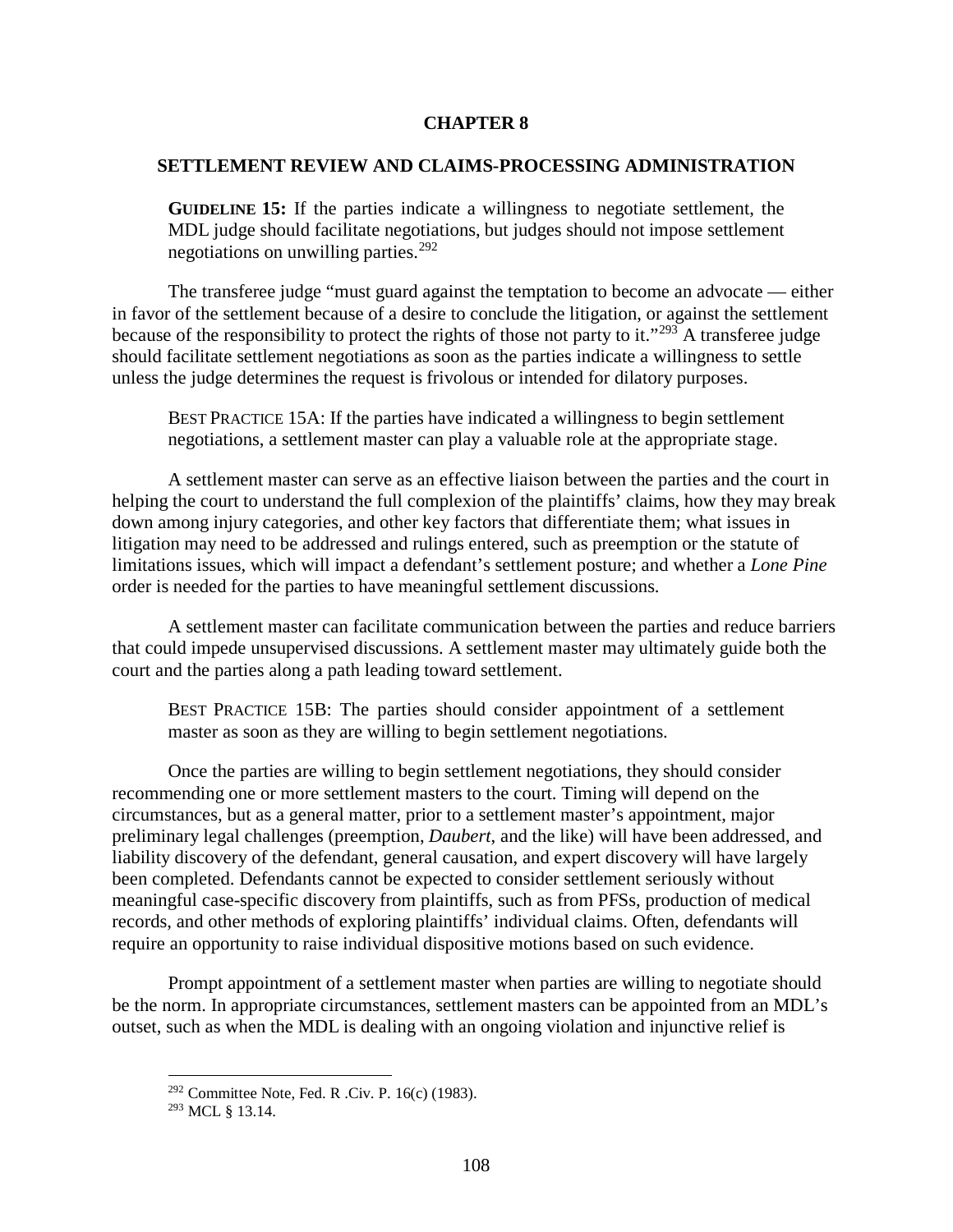sought. Early appointment can result in the parties agreeing on the settlement master, rather than taking up time later.

Appointment of a settlement master should be a collaborative process between the court and the parties, where each may suggest an individual to be considered by the others. Ultimately, however, the court selects the settlement master. The court should afford the parties an opportunity to request rescission of a settlement master's appointment on an appropriate showing.

**GUIDELINE 16:** The parties must advise the MDL court upon reaching a settlement agreement and must provide the court with information concerning the settlement, which information will differ based on whether the settlement is a global or inventory settlement.

The MDL court must be advised when a settlement will dispose any claims before it. A settlement's structure dictates the amount of information the court will require, because different types of settlement warrant different levels of court involvement. The two main types of MDL settlements are "global" and "inventory" settlements. The former describes a settlement designed to resolve all cases within the scope of the MDL; the latter describes the settlement of only cases brought by certain plaintiffs' counsel.

In a global settlement, agreement is reached with plaintiffs' leadership, and commonly extends to state actions and unfiled claims. Examples of global settlements include the *Vioxx*, *Pradaxa*, and *Guidant Implantable Defribulators* MDLs. Key features of a global settlement are: (1) use of a settlement matrix to achieve horizontal and vertical equity (i.e., similarly situated claimants are treated the same and those with greater proof of signature injuries receive greater compensation); (2) plaintiff participation percentages to go into effect; and (3) designated plaintiffs' counsel selected to manage the settlement program.

An inventory settlement is one in which one or more plaintiffs' firms negotiates a settlement with the defendant involving only clients represented by the settling firm(s). Examples of recent inventory settlements include the *TVM*, *Avandia*, and *Yaz* (VTE injury) litigations. The terms and values of inventory settlements vary depending on the number of plaintiffs and quality of claims in a particular inventory.

**GUIDELINE 17:** For global settlements, which will resolve an entire MDL, the court should ensure the integrity and transparency of the process that led to the settlement agreement, including the claims process.

More than ninety percent of cases centralized in mass-tort MDLs are finally resolved, either on motion or by settlement. Judicial approval is required for settlements that dispose of class actions and certain antitrust actions. Global MDL settlements, which effectively terminate the MDL and thus affect the rights of the remaining non-parties to the settlement, should be examined by the MDL court pursuant to its oversight authority to facilitate and ensure the fairness of the overall settlement process. For inventory settlements, the court may rely on the parties to execute their settlement agreement unless the court's assistance is sought.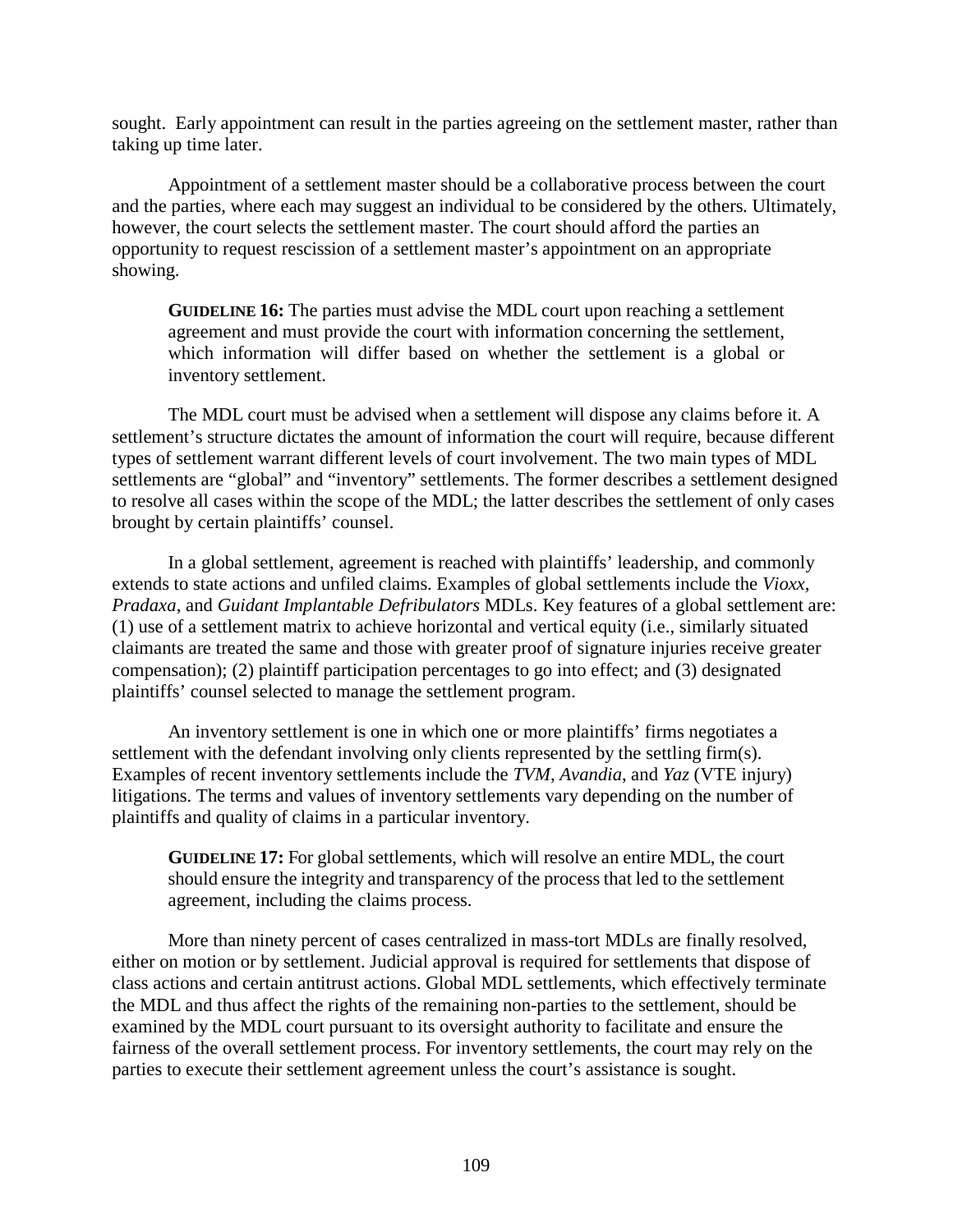BEST PRACTICE 17A: Upon reaching a global settlement, the parties should provide the transferee judge with information concerning the allocation model specified by the settlement (including eligibility criteria), distribution system, minimum participation rate, and provisions accounting for any distributions for extraordinary circumstances.

A transferee judge overseeing a global settlement does not need to know all the details of a settlement, but must have information sufficient to determine that the agreement and claims process are not unfair.[294](#page-119-0)

Global settlements (and inventory settlements, with which the court is not generally involved) establish eligibility criteria to determine whether a plaintiff is entitled to settlement compensation. Usually, additional medical information is then used to determine the amount of compensation available to each individual. For example, medical risk factors for the injury at issue independent of the defendant's product may preclude or reduce a plaintiff's recovery from a settlement fund.

In many large MDLs, the parties employ a matrix grid to develop a "point system" that allocates an aggregate settlement amount among eligible plaintiffs according to objective criteria. A points system typically begins by categorizing relevant injuries by severity, often after plaintiffs are evaluated by medical experts. Base points are assigned to specific injuries, and adjusted for objective criteria, including age and health history, that are relevant to the injuries at issue in the litigation.

The completed matrix provides an easy-to-comprehend grid, which informs claimants of the basis for their settlement amount. The more detailed and sophisticated the matrix, the greater the likelihood of eligibility disputes. The less detailed the matrix, the greater the likelihood that the relative size of claimants' awards will not reflect relevant differences in their circumstances.

BEST PRACTICE 17B: The parties should advise the transferee judge of any minimum percentage or number of cases disposed of by a global settlement.

Typical settlements of large MDLs enable the defendant to abandon the settlement if the percentage or number of cases settled does not reach a minimum "participation threshold," which may be as high as ninety-five percent of the eligible population. Often, a settlement also sets minimum numbers or percentages concerning sub-categories of cases, typically the most serious.<sup>[295](#page-119-1)</sup>

BEST PRACTICE 17C: The parties should advise the transferee judge of any reserve allocated in the settlement to pay for extraordinary injuries.

A certain percentage of the settlement amounts is often placed in an Extraordinary Injury Fund ("EIF") to compensate plaintiffs who can demonstrate unique circumstances justifying a higher settlement distribution. This reserve, often equal to ten percent of the aggregate settlement

<span id="page-119-0"></span><sup>&</sup>lt;sup>294</sup> Principles of the Law, Aggregate Litigation § 3.17 (2010).

<span id="page-119-1"></span><sup>&</sup>lt;sup>295</sup> Calculation of thresholds should account for deceased claimants, whose estates may not be closed for many years, by accepting releases from heirs or other family members, even if not technically binding.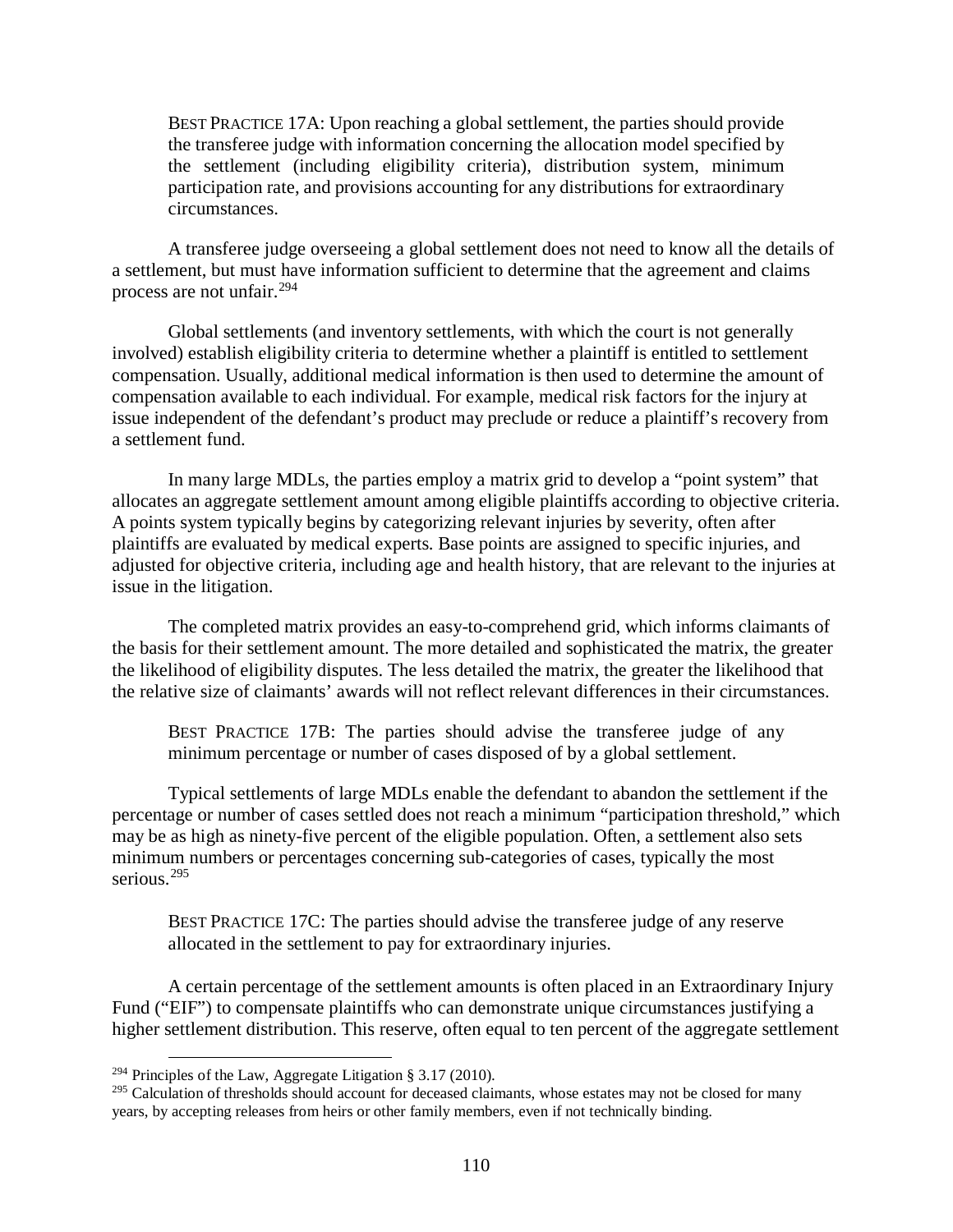amount, can be either part of the total settlement or a bonus. If the reserve is part of the settlement, it should be exhausted. A bonus need not be, with the excess usually reverting to the settling defendant.

Special masters are routinely engaged to assist with the allocation process or hear appeals from plaintiffs who are unhappy with their allocation amounts. Special master involvement ensures an independent review of claims.

**GUIDELINE 18:** The transferee judge should review the claims process to help facilitate claims processing and settlement distribution.

Distribution of settlement proceeds to a large number of eligible claimants in an MDL can take several years. Two factors are the principal causes of delay: (1) time necessary to review submitted claims, to verify that criteria are met, to resolve eligibility disputes, and to make proper allocations; and (2) time consumed in resolving liens against the individual settlement payouts, typically health care liens (including Medicare).

The transferee judge should also consider requiring the parties to provide regular statistical reports on the progress of the settlement administration, including but not limited to the number or percentage of plaintiffs who obtain recovery from the settlement proceeds. The information can assist the judge in addressing any delays incurred in distributing the settlement proceeds.

BEST PRACTICE 18A: In a large MDL involving many claimants, a Qualified Settlement Fund ("QSF") provides significant administrative convenience for the court and parties and offers favorable tax advantages to the parties.

After the parties agree to a settlement, a defendant typically deposits settlement monies in an escrow account, making funds available for disbursement to settlement-eligible plaintiffs who have accepted their settlement allocations and executed the required settlement documents.

A QSF is a fund, account, or trust established under Treasury Regulations.<sup>296</sup> The funds deposited into the QSF are the sole property of the QSF. The QSF is responsible for investing and for paying income taxes on fund earnings. Distributions to claimants can be made only in accordance with the settlement agreement. This arrangement prevents claimants for whose benefit the fund is created from taking constructive receipt of settlement monies before they are disbursed. This option is particularly attractive to claimants who would otherwise lose eligibility for Medicaid and other needs-based government benefits.

The QSF option affords claimants the ability to address complications that can arise from receipt of settlement monies, such as on public assistance and other income-dependent benefits, and to decide in what form to accept payments (i.e., lump-sum payments or periodic payments

<span id="page-120-0"></span><sup>296</sup> Under I.R.S. § 468B and Treasury Regulation 1.468B-1(c), each QSF must: (1) be created by a court or other governmental authority and be subject to continuing court supervision; (2) resolve claims related to the subject of the lawsuit; and (3) qualify as a trust under state law or have its assets otherwise segregated from other assets of the transferor.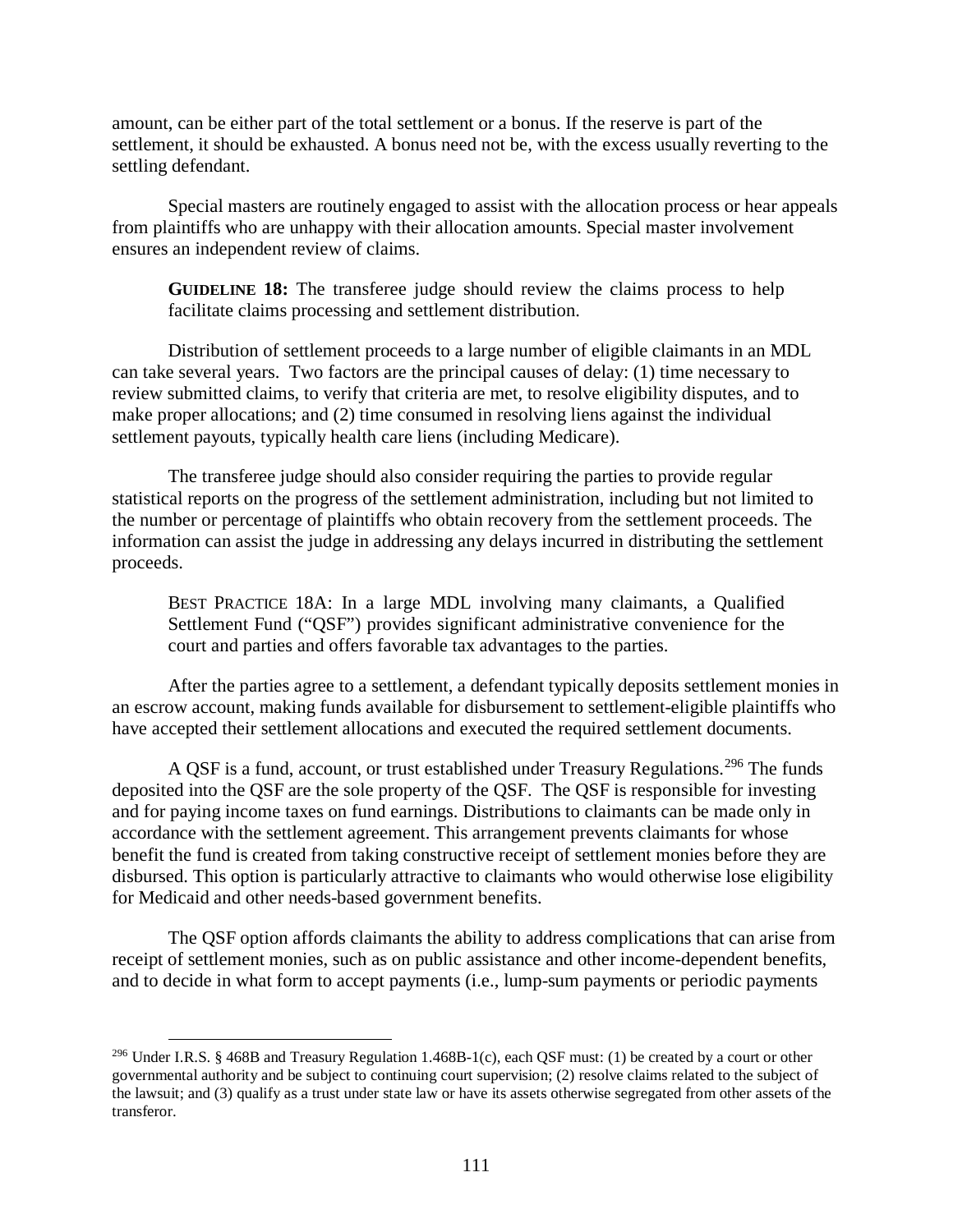over time). The settling defendant receives immediate tax deductions and benefits associated with making settlement payments.

BEST PRACTICE 18B: The parties should file a joint or unopposed motion or stipulation asking the court to establish a QSF and appoint a QSF Administrator to manage funds, handle ongoing claims resolution, and work with the plaintiffs and their counsel to determine the QSF's payout structure.

The QSF Administrator can be the plaintiffs' counsel, but frequently it is more appropriate to appoint an independent, qualified professional. The QSF Administrator manages the funds, handles ongoing claim resolution, and works with the parties to determine the trust's payout structure. The QSF administrator is typically paid based on a pre-established agreement with plaintiffs' counsel from principal in the QSF, interest earned on the QSF, or as a portion of the MDL common-benefit fund (or a combination thereof).

Occasionally, a QSF can be created by other means, such as a court order approving a settlement agreement that requires a QSF. And because a QSF is subject to the continuing supervision of a court, the documents creating the QSF often provide for the court's review of the process, which is flexible enough to permit the court as much supervision as is deemed appropriate and desired depending on the mechanics of a particular settlement.

**GUIDELINE 19:** The transferee judge and parties should collaborate in addressing lien resolution (including Medicare and Medicaid) and instituting methods to minimize delays caused by such resolution, especially health care liens.

MDLs that involve personal injury claims require parties and courts to address healthcare liens, a challenging and not well-understood aspect of MDL settlement administration. Attention to healthcare liens early in the settlement process can streamline the settlement timeline, allow claimants to receive payment more quickly, reduce settlement-related disputes, conserve judicial resources, and reduce the parties' expenses.

The parties' and the court's involvement in an MDL does not end when a settlement is reached. Typically, bringing all settlement administration processes to final conclusion -- the settlement "tail" -- can be quite lengthy, although no specific data on settlement tails is readily available. MDLs involving consumer claims generally have shorter settlement tails. Time spent administering settlements can be reduced with up-front planning of settlement mechanics that anticipates lien issues and payment complications.

A lien is a legal claim possessed by a healthcare insurer that paid for a plaintiff's treatment for the alleged injury that is the subject of a settlement. The lien holder is entitled to reimbursement of the cost of such treatment from a plaintiff's recovery. The healthcare insurer may be the federal or a state government that provided coverage under Medicare, Medicaid, or some other program. The insurer also may be a private insurance carrier that provided coverage. The lien may be rooted in federal law, state law, contractual agreement between a plaintiff and insurer, or a combination of these sources.

The Medicare Secondary Payer Act, enacted in 1980, attempts to reduce Medicare costs by designating Medicare as a "secondary" payer when a third-party payer or other form of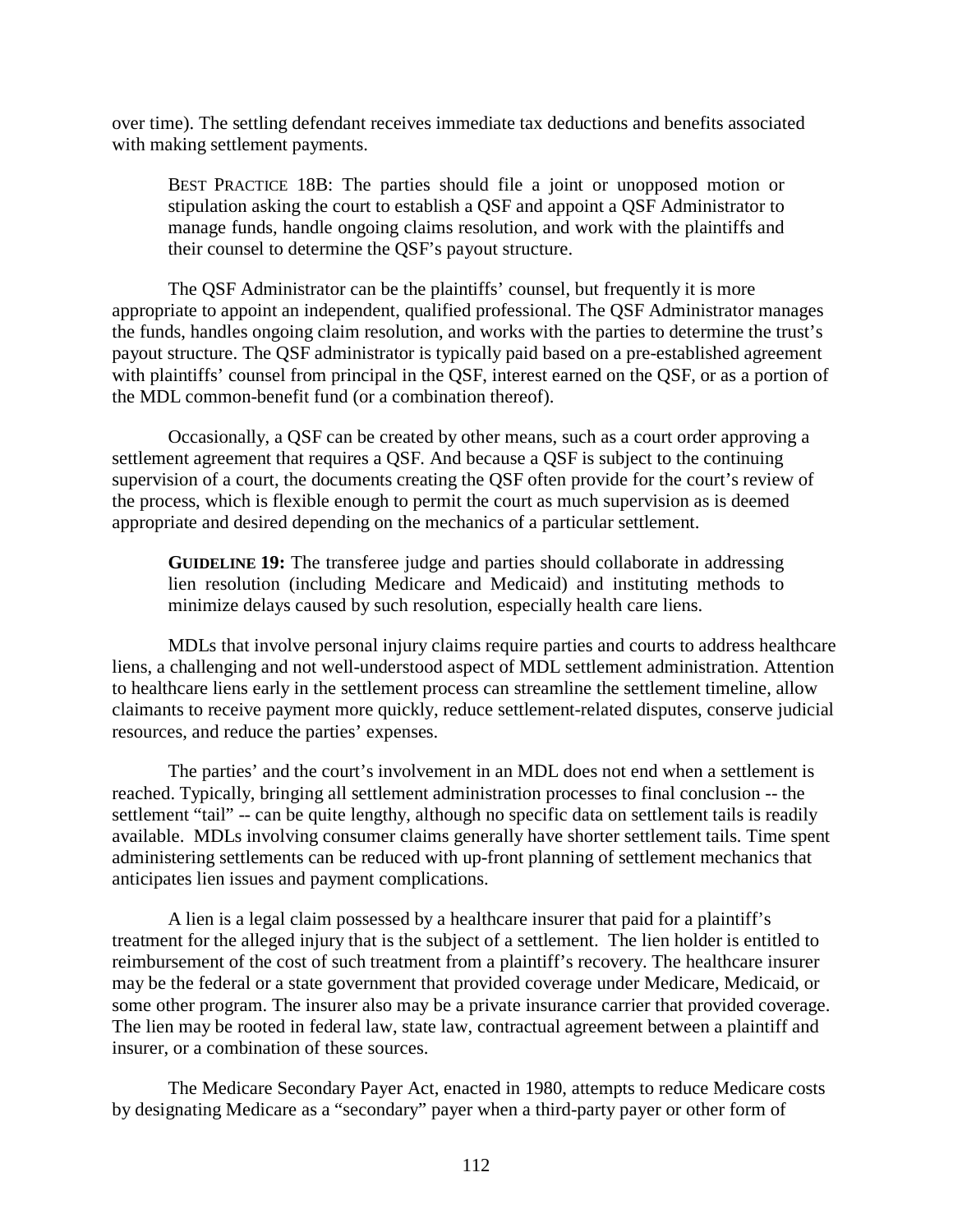"primary" insurance is available.<sup>[297](#page-122-0)</sup> Medicare has what is frequently referred to as a "super lien," that is both a subrogation right and an independent priority right of reimbursement. The government has reimbursement rights against virtually everyone involved in a personal injury claim, including the beneficiary, the defendant, and attorneys representing the beneficiary.

Medicare is not required to notify anyone of its right to reimbursement, nor need it make a request for reimbursement to enforce its right to recovery. Instead, the controlling statute<sup>[298](#page-122-1)</sup> requires that providers of liability insurance (including self-insurance and thus litigation defendants), no fault insurance, and workers' compensation insurance affirmatively determine the enrollment status of each claimant with whom a settlement or other award in resolution of a claim is made. They must also report certain information about those claims to Medicare to ensure that Medicare's interest is protected.<sup>299</sup>

The Medicare Program is made up of Parts A through Part D. Medicare Parts A & B are often referred to as "federal" or "traditional" Medicare. Medicare Part C Plans (referred to as "Medicare Advantage Plans") allow Medicare beneficiaries to enroll in a private plan as an alternative to traditional Medicare. Such plans provide the same benefits as Medicare Part A and Part B and may also include prescription drug coverage. Part C plans are provided by private insurers. These plans must offer at least the same benefits as traditional Medicare but can do so with different rules, costs, and coverage restrictions.

Circuit court case law from the Third and Eleventh Circuits accord Part C private providers ("Medicare Advantage Organizations") the same secondary payer rights as Medicare under Parts A and B, notably not having to notify anyone of a right to reimbursement or to make a request for reimbursement in order to enforce a right to recovery.[300](#page-122-3) Medicare Part D is delivered through private companies that contract with the Centers for Medicare & Medicaid Services ("CMS") to provide prescription drug benefits.

Medicaid is a government-sponsored health insurance program providing coverage to qualifying low-income individuals, including parents, children, and the disabled.<sup>301</sup> The program is funded by federal and state governments but is administered by individual state agencies. States have discretion to determine Medicaid eligibility criteria, so Medicaid beneficiary demographics can vary significantly from state to state. There are currently 52 Medicaid agencies administering 52 separate Medicaid lien recovery programs. Resolution of Medicaid liens is required by state and federal law.

Other governmental providers also assert healthcare liens. The lien rights of military and other federal government entities providing health insurance coverage to potential plaintiffs stem

<sup>297</sup> *See* 42 U.S.C. § 1395(y)(b) (2012).

<span id="page-122-1"></span><span id="page-122-0"></span><sup>298</sup> Section 111 of the Medicare, Medicaid and SCHIP Extension Act of 2007 ("MMSEA"), 42 U.S.C. § 1395y(b) & (b)(8).

<sup>299</sup> *See id.* § 1395(y)(b)(8).

<span id="page-122-4"></span><span id="page-122-3"></span><span id="page-122-2"></span><sup>300</sup> *See* Humana Medical Plans, Inc. v. Western Heritage Ins. Co., 832 F.3d 1229 (11th Cir. 2016); *In re Avandia*, 685 F.3d 353 (3d Cir. 2012).

<sup>301</sup> 42 U.S.C. §§ 1396(a), (k) (2012).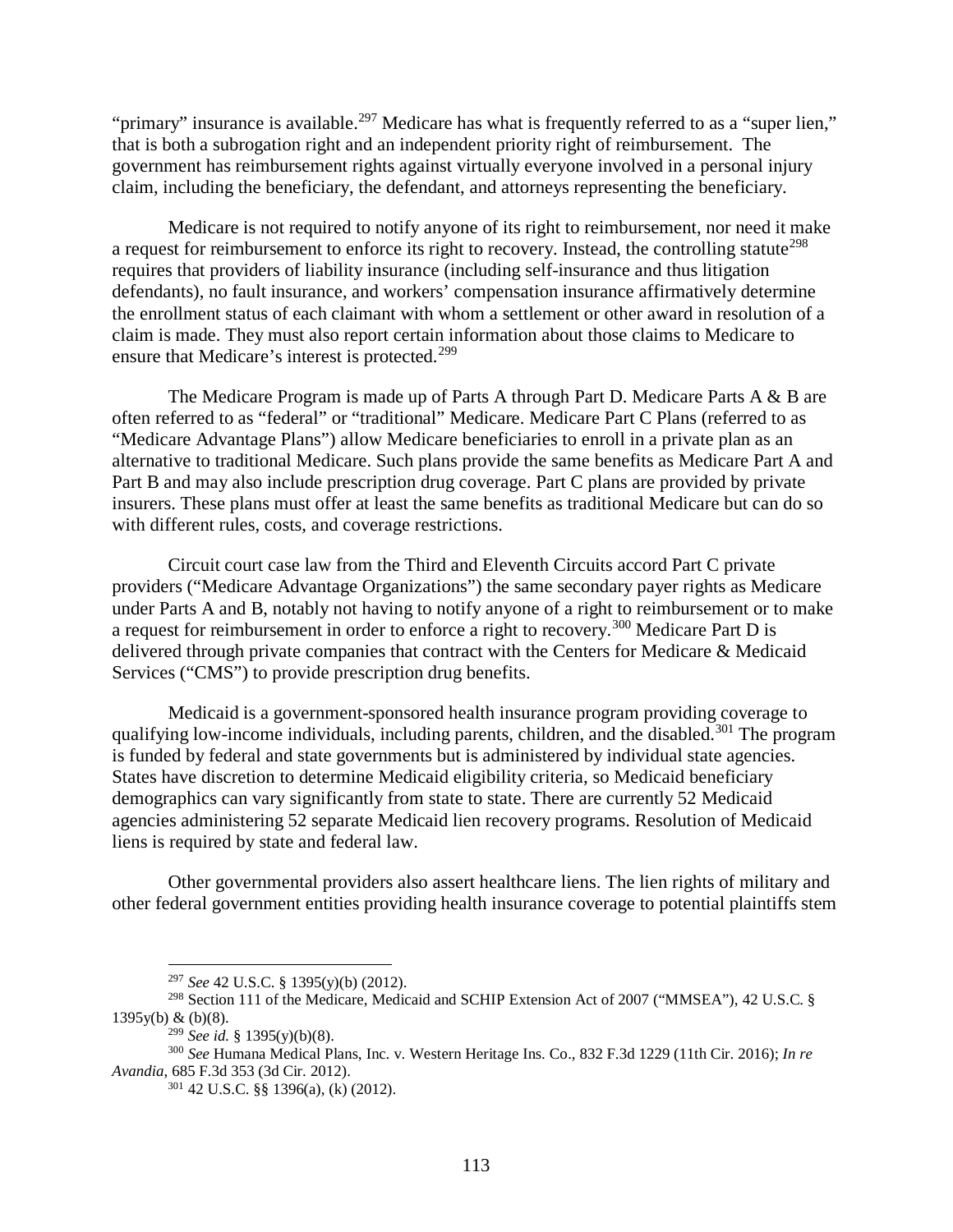from the Federal Medical Care Recovery Act ("FMCRA").<sup>[302](#page-123-0)</sup> These federal entities are typically granted an independent right of recovery against a third party responsible for a member's medical care along with a right of subrogation, assignment, and ability to intervene or join the plan member plaintiff's claim.[303](#page-123-1)

Private health insurance companies may also assert healthcare liens. Private health insurance is provided primarily by employers and individually purchased policies. Lien and subrogation rights are a mixture of contract, state law, federal law (including the Employment Retirement Income Security Act ("ERISA")), judicial decisions, and other considerations (such as whether a private health plan is fully self-insured). The process for resolving private lien interests has been evolving significantly and can benefit from court supervision and oversight.

BEST PRACTICE 19A: The transferee judge overseeing a global settlement should designate representatives from both sides to create a healthcare lien resolution process. The responsibilities and respective duties of these representatives (and subcommittees, as needed) should be specified at the outset and assigned at the earliest possible time.

All parties benefit from addressing healthcare liens early on in the settlement process, because the risks of non-compliance<sup>[304](#page-123-2)</sup> are magnified by large numbers of plaintiffs and claims.

Usually, the first step toward lien resolution is for all plaintiffs to submit their personal indemnifying information, dates of injury, healthcare plans, and medical treatment to identify possible liens. The second step is verification of entitlement ("VOE"), to determine the extent that particular plaintiffs received healthcare benefits from particular plans during relevant time periods. The claims and medical records of identified plaintiffs are reviewed to ensure that lienholders are repaid only for expenses actually incurred and directly related to alleged injuries for which settlement compensation is being paid. The final lien amount is determined using various strategies, depending on the type of lien at issue.

Because resolving healthcare liens can take months, even years, the court-designated representatives should design a lien resolution plan as expeditiously as possible. The parties should consider engaging a Lien Resolution Administrator to facilitate the entire lien resolution process. Professional Lien Resolution Administrators reduce the workload for firms looking to conserve resources, and ensure efficient healthcare lien handling by persons with knowledge, experience, and well-established connections for dealing with the various lienholders' recovery agents, such as the 52 separate state Medicaid lien recovery programs. A Lien Resolution Administrator also ensures a transparent, uniform lien resolution process, so that similarlysituated participating plaintiffs achieve similar outcomes.

<span id="page-123-0"></span><sup>302</sup> *See* 42 U.S.C. §§ 2651-2653 (2012).

<span id="page-123-1"></span><sup>&</sup>lt;sup>303</sup> Such providers include the U.S. Department of Veterans Affairs ("VA"), TRICARE, and Indian Health Service ("IHS").

<span id="page-123-2"></span><sup>304</sup> Both parties and attorneys can be liable for failure to report. *See e.g.,* 42 U.S.C. § 1395y(b)(2)(B)(iii); 42 C.F.R. § 411.24(c)(2) (allowing for a penalty of \$1,000 per day for failure to report a settlement involving a Medicare beneficiary and allowing Medicare to bring an action for double damages against any responsible entity for repayment).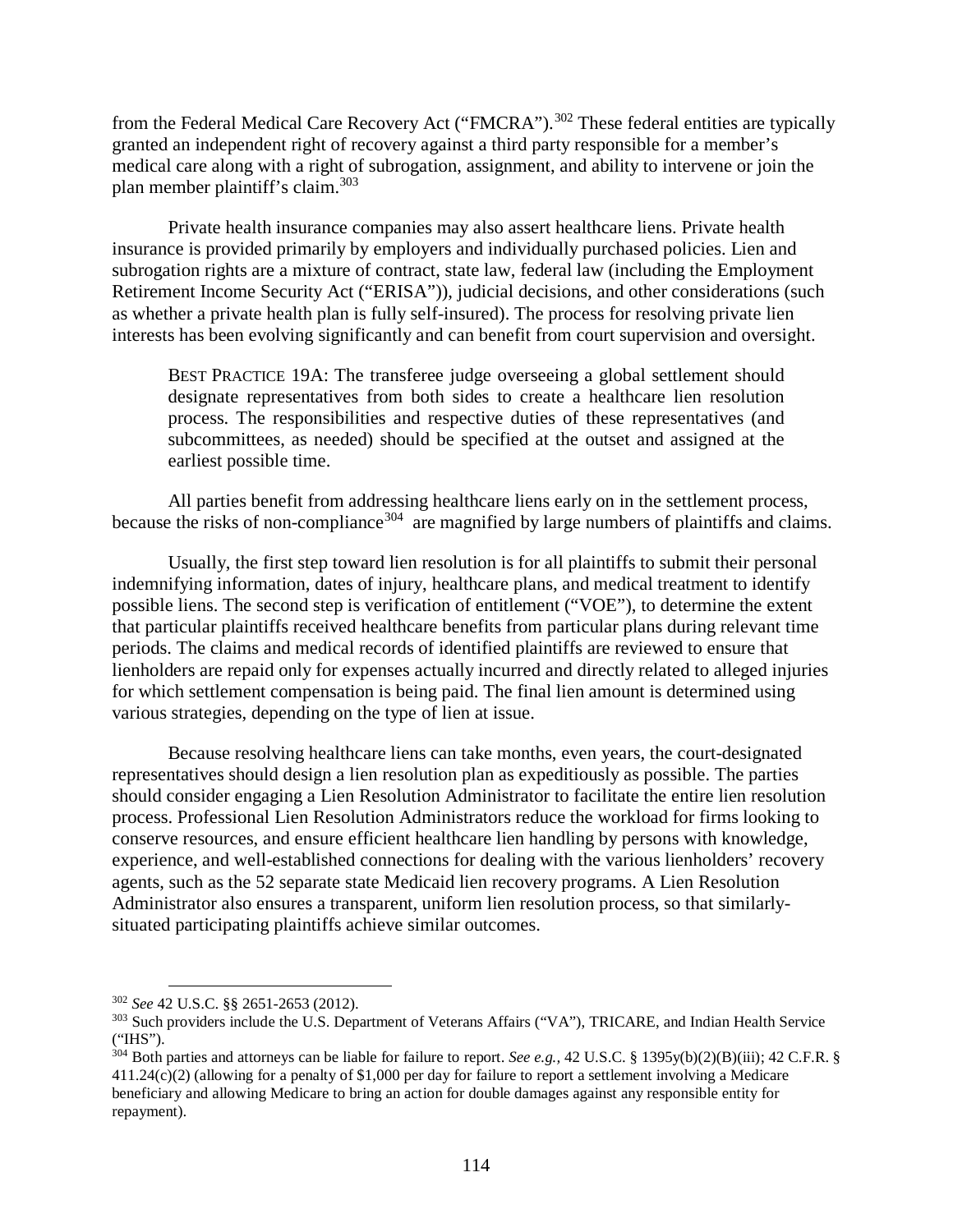Medicare liens are often resolved under a "global model," which avoids the time delays and costs associated with resolving thousands of claims on a traditional case-by-case basis. Construction of a global model requires analysis of the routine costs associated with the medically-accepted standard of care for the treatment and care of the injuries at issue in a particular MDL. This data is then used to determine a uniform reimbursement value for all claims in any injury category.

There are 52 separate state Medicaid lien recovery programs, which complicates the resolution of Medicaid liens. One advantage of using an experienced Lien Resolution Administrator is that they should already have well established connections with these recovery programs.

Resolving Medicare Part C and other private liens in mass litigations, presents additional difficulties because, unlike federal Medicare and state Medicaid programs, there is no centralized system through which a Lien Resolution Administrator or the parties can affirmatively identify whether liens exist in favor of one of the thousands of potential private health plans. Many private insurers hire private recovery contractors to manage lien claims. The court-designated representatives should consider establishing a Private Resolution Program ("PLRP") to verify and resolve the complexities of private lien payment. An experienced Lien Resolution Administrator can assist in untangling these complexities and help identify the necessary recovery contractors needed in order to have an effective PLRP.

BEST PRACTICE 19B: The transferee judge should assist the parties in the healthcare lien process by issuing orders, as needed, requiring periodic reporting.

The transferee judge can shorten the healthcare lien resolution timeline by requiring periodic reporting from the parties and lien administrator and by assisting, when needed, in advancing the process.

If the parties choose to use a Lien Resolution Administrator, they should seek a court order naming that administrator, thereby permitting the administrator to communicate directly with Medicare and other lienholders. Such an order should also authorize disclosure and exchange of settling plaintiffs' protected health information.